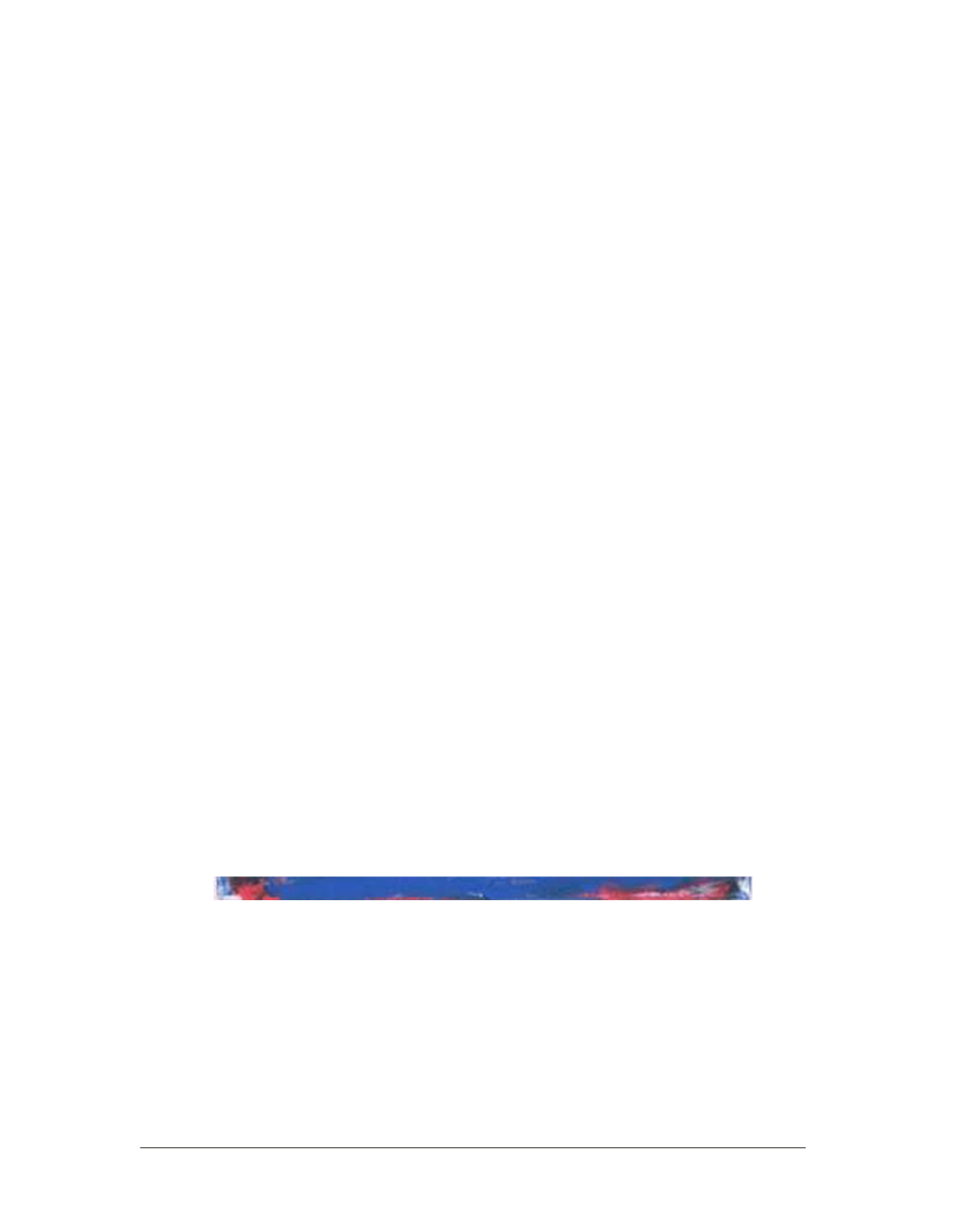Published September 2001



DB-LINK - The National Information Clearinghouse on Children Who Are Deaf-Blind 345 N. Monmouth, Ave Monmouth, OR 97361 Voice: 800.438.9376 TTY: 800.854.7013 Fax: 503.838.8150 dblink@tr.wou.edu

Http://www.tr.wou.edu/dblink

*Cover art:* Presha "Sha" Tennyson Tyler, Texas Sha states: "This painting shows the love I have in my heart for all people."



This report was supported in whole or in part by the U.S. Department of Education, Office of Special Education Programs, Cooperative Agreement HO25 U60001). However, the opinions expressed herein do not necessarily reflect the policy or position of the U. S. Department of Education, Office of Special Education Programs, and no official endorsement by the Department should be inferred. *Note: There are no copyright restrictions on this document: however, please credit the source and support of federal funds when copying all or part of this material. This report is also availa ble on the web for printing a t: http://www.tr.wou.ed u/d blink*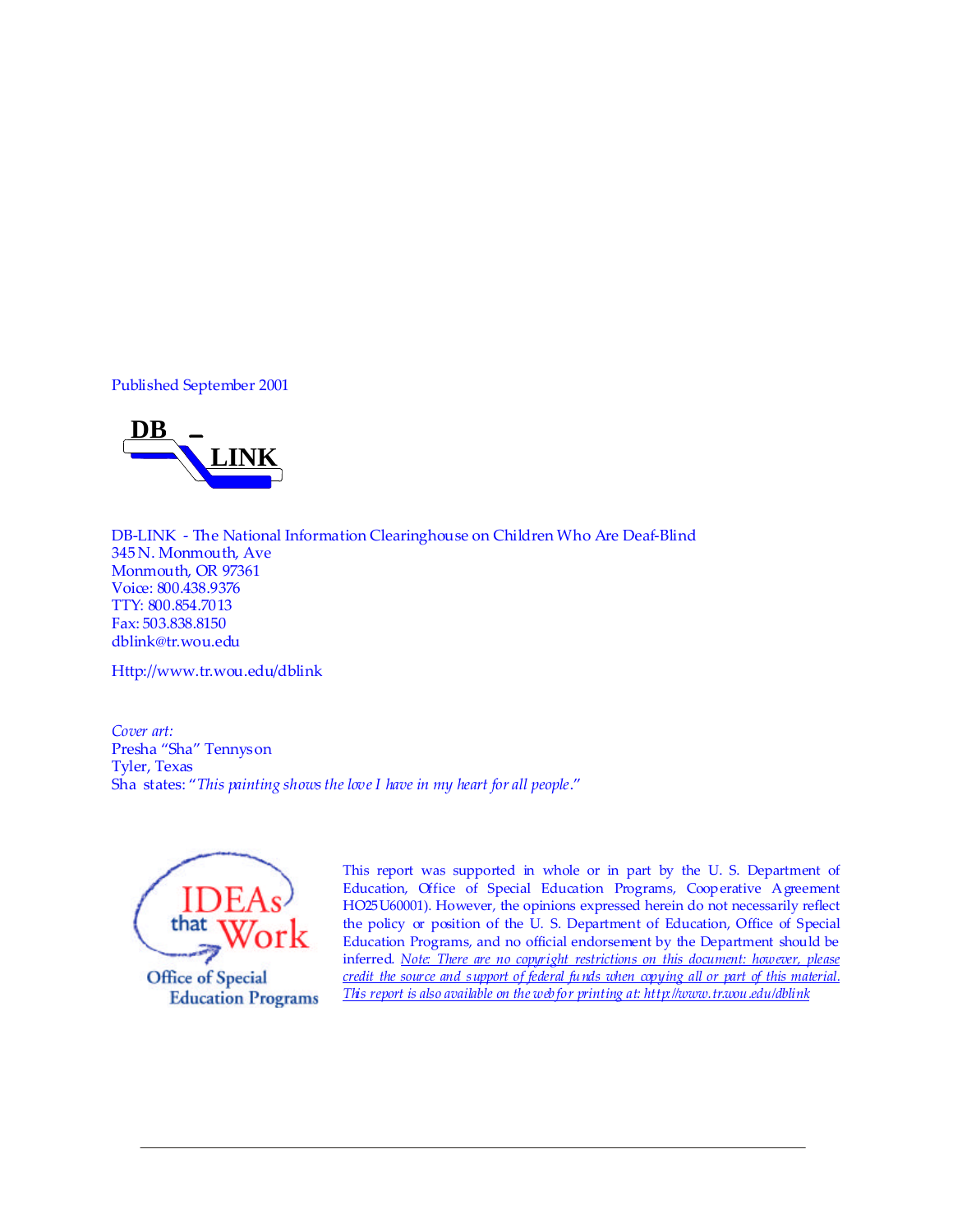# **Contents**

### Chapter 1

Introduction to Sexuality Education for Individuals Who Are Deaf-Blind and Significantly Developmentally Delayed ···········1

### [Chapter 2](#page-3-0)

| Sex Education: It Is Never Too Early to Start<br>With a Child Who Is Deaf-Blind $\cdots\cdots\cdots\cdots\cdots\cdots\cdots\cdots\cdots\cdots$ |  |  |  |
|------------------------------------------------------------------------------------------------------------------------------------------------|--|--|--|
| What Do We Mean By Sexuality and Sexual Education? $\cdots \cdots$ 4                                                                           |  |  |  |
| Who Are We Targeting With This Book? $\cdots \cdots \cdots \cdots \cdots 5$                                                                    |  |  |  |
| Why Is It Important To Address Issues Related To Sexuality? $\cdots$ 6                                                                         |  |  |  |
|                                                                                                                                                |  |  |  |
|                                                                                                                                                |  |  |  |

| Developing a Process for Intervention and Instruction $\cdots \cdots \cdots 18$ |
|---------------------------------------------------------------------------------|
| The Process For Developing A Sexuality Education Program $\cdots$ 19            |
|                                                                                 |
|                                                                                 |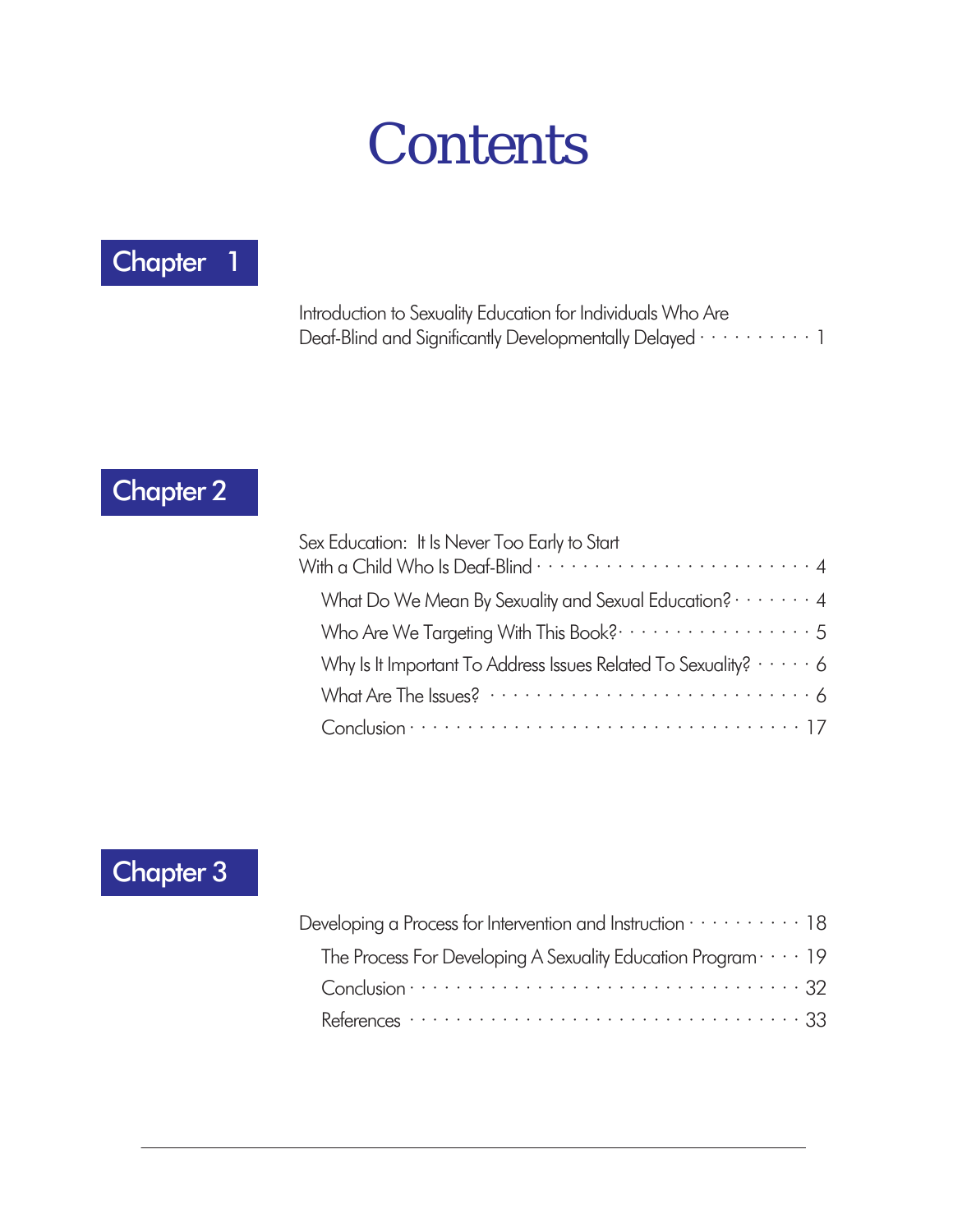<span id="page-3-0"></span>

| Issues About Modesty For The Child Who Is Deaf-Blind Theory 35 |  |
|----------------------------------------------------------------|--|
| Guidelines For Instruction and Intervention Tuber of Tubers 36 |  |
|                                                                |  |

## [Chapter 5](#page--1-0)

| Issues About Touch and Personal Boundaries For | Appropriate Touch and Personal Boundaries $\cdots\cdots\cdots\cdots\cdots\cdots$ 43 |
|------------------------------------------------|-------------------------------------------------------------------------------------|
|                                                |                                                                                     |
|                                                | Guidelines For Instruction and Intervention Tuber of Tuber 47                       |
|                                                |                                                                                     |
|                                                |                                                                                     |

| Issues For The Young Woman Who Is Deaf-Blind                    |
|-----------------------------------------------------------------|
| Guidelines For Instruction and Intervention Tuber of Tubers 199 |
|                                                                 |
|                                                                 |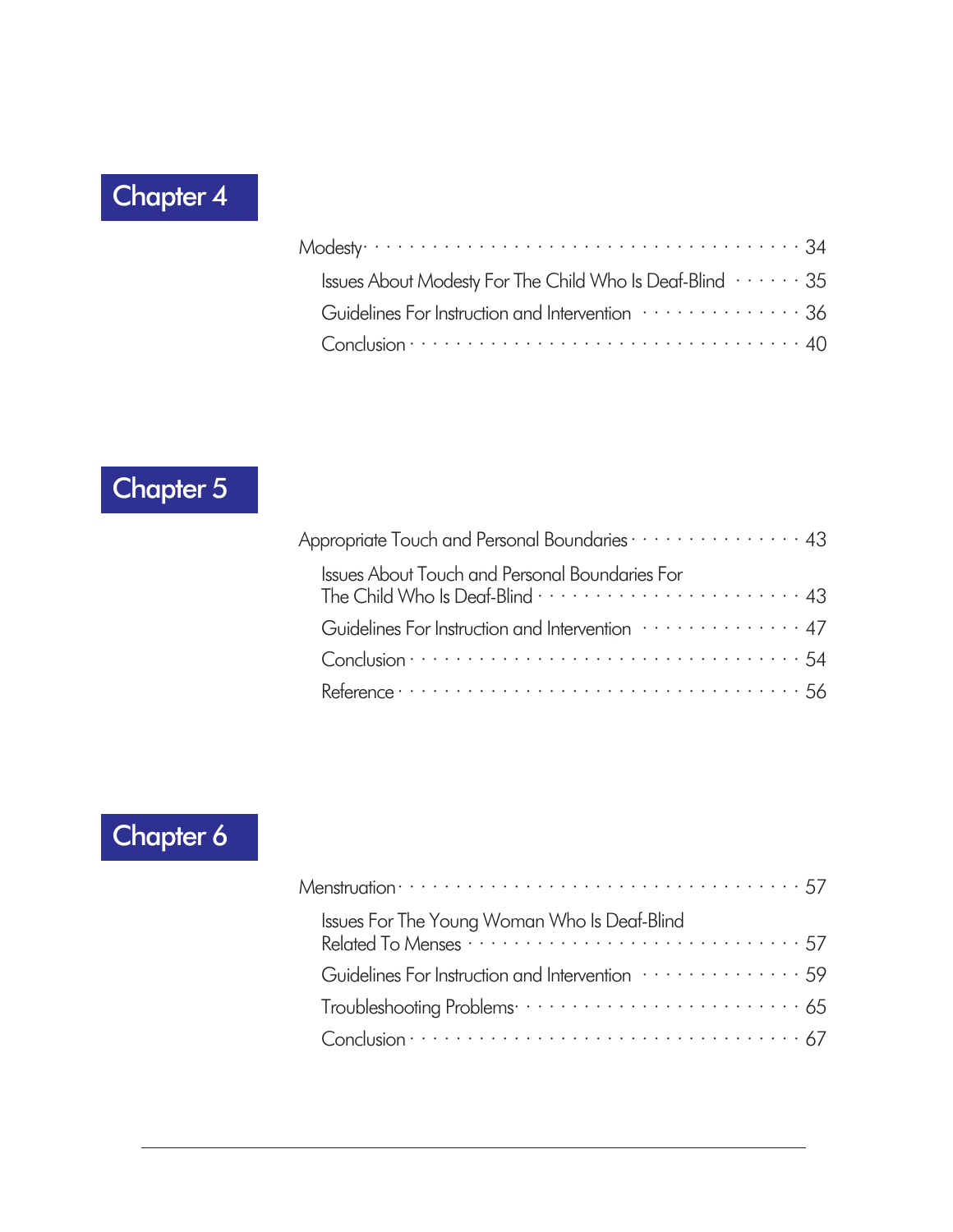<span id="page-4-0"></span>

| Issues About Masturbation In Children Who Are Deaf-Blind · · · · 69 |
|---------------------------------------------------------------------|
| Guidelines For Instruction and Intervention contracts of the TV2    |
|                                                                     |

## [Chapter 8](#page--1-0)

| Issues About Good Sexual Health Care ·················· 80 |
|------------------------------------------------------------|
| Guidelines For Instruction and Intervention Theorem 23     |
|                                                            |
|                                                            |

| Issues About Sexual Abuse For The Child Or<br>Young Adult Who Is Deaf-Blind ····························· 96 |
|--------------------------------------------------------------------------------------------------------------|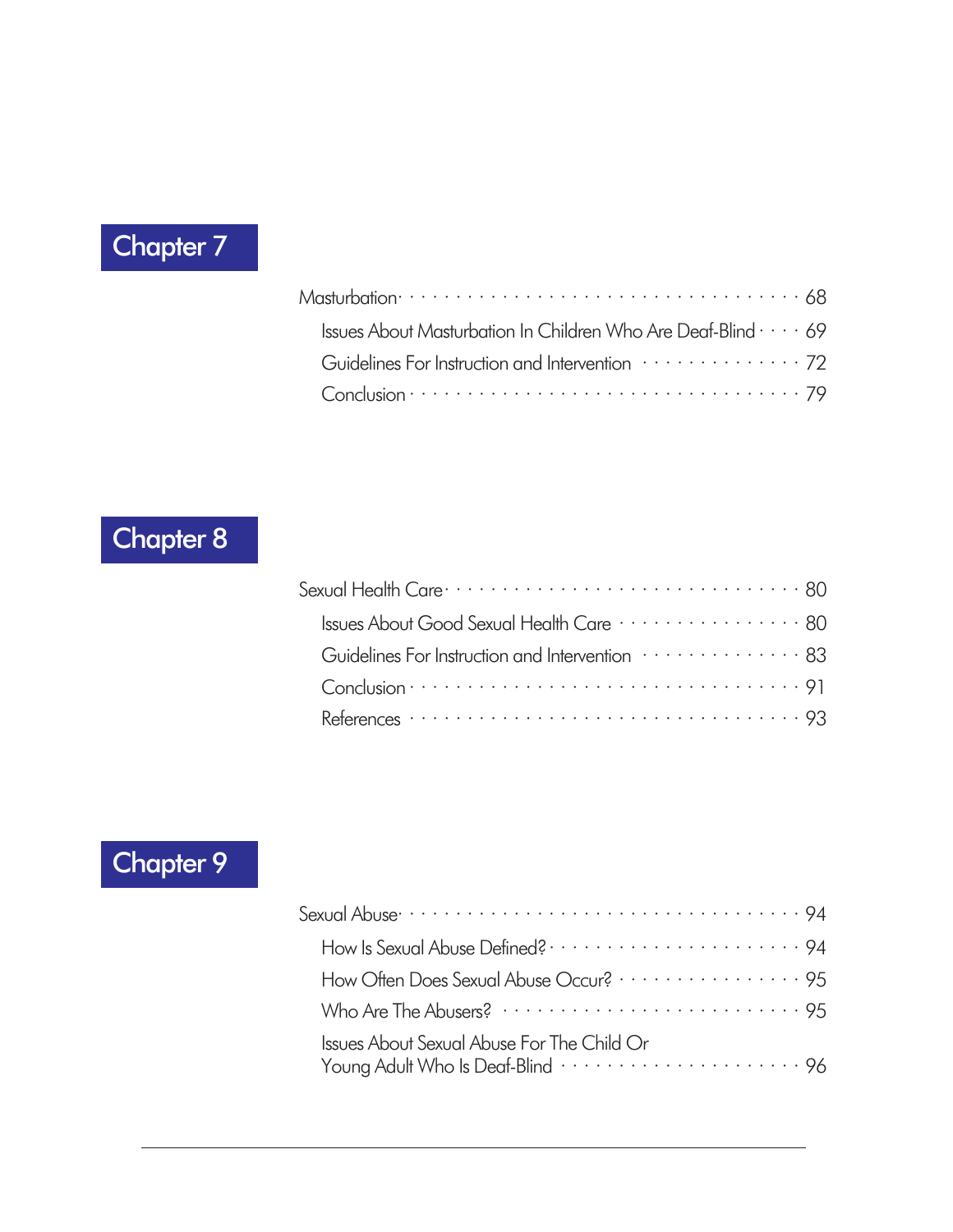<span id="page-5-0"></span>

| Guidelines For Instruction and Intervention Tuber of Tubers 198 |  |
|-----------------------------------------------------------------|--|
|                                                                 |  |
|                                                                 |  |

| Resources and Readings Related to Sexuality Education $\cdots \cdots 109$ |  |  |  |
|---------------------------------------------------------------------------|--|--|--|
|                                                                           |  |  |  |
|                                                                           |  |  |  |
|                                                                           |  |  |  |
| A Word About Information From The Internet · · · · · · · · · · · · 117    |  |  |  |
| Instructional Materials: Models and Videotapes $\cdots \cdots \cdots 118$ |  |  |  |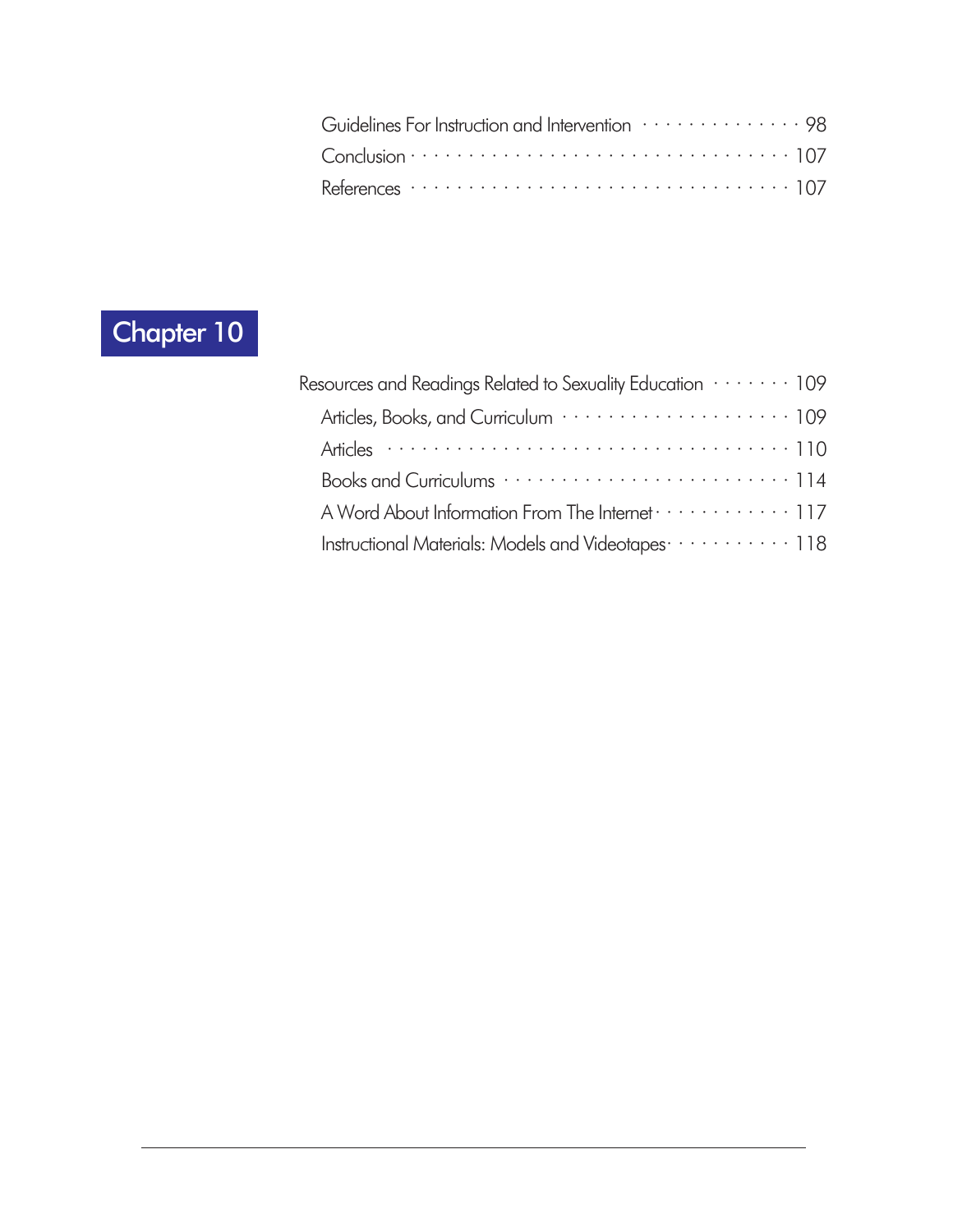### *Introduction to Sexuality Education for IndividualsWho Are Deaf-Blind and Significantly Developmentally Delayed*

**Then we first talked about developing these papers for** DB-LINK, we had a clear idea about what we wanted to do. As we got into the project, however, that changed. We began to realize all over again just how difficult it is to provide sexuality education to the individual who is deaf-blind. In addition to the normal issues of providing sexuality education to any child, there are unique issues for the child who may not be able to use his vision and hearing well enough (or at all) to access the information. We learned and "relearned" a lot as we worked.

We wanted to write this book to focus on a particular type of child who is deaf-blind, the child with additional significant developmental delays. This type of child has very rudimentary communication skills, is inwardly focused, and is not likely to seek out other people to engage in typical social interactions. This child often has additional physical disabilities and may be considered to be cognitively impaired. Independent travel and basic mobility may be significant obstacles. Most thinking and interactions are tied to very concrete experiences. He or she may be very dependent on others for basic care giving needs. Understanding the abstract "rules" of our society, especially those about the expression of sexuality, may be impossible for this child or young adult.

For that reason, as you read this book, you may find yourself saying, "Where is the sex?" We do not discuss dating, sexual orientation, teaching safe sex, and so forth. Why? Because the type of child or young adult who is the focus of this book does not typically experience sexuality in that way. Most people in this child's world are external forces to be avoided rather than companions who are sought out and engaged. For this individual, the universe is limited to what can be found within the sphere of sight, sound, and touch. This child will probably not seek out typical relationships with others and is more likely to allow only a trusted few to engage him or her in any significant way.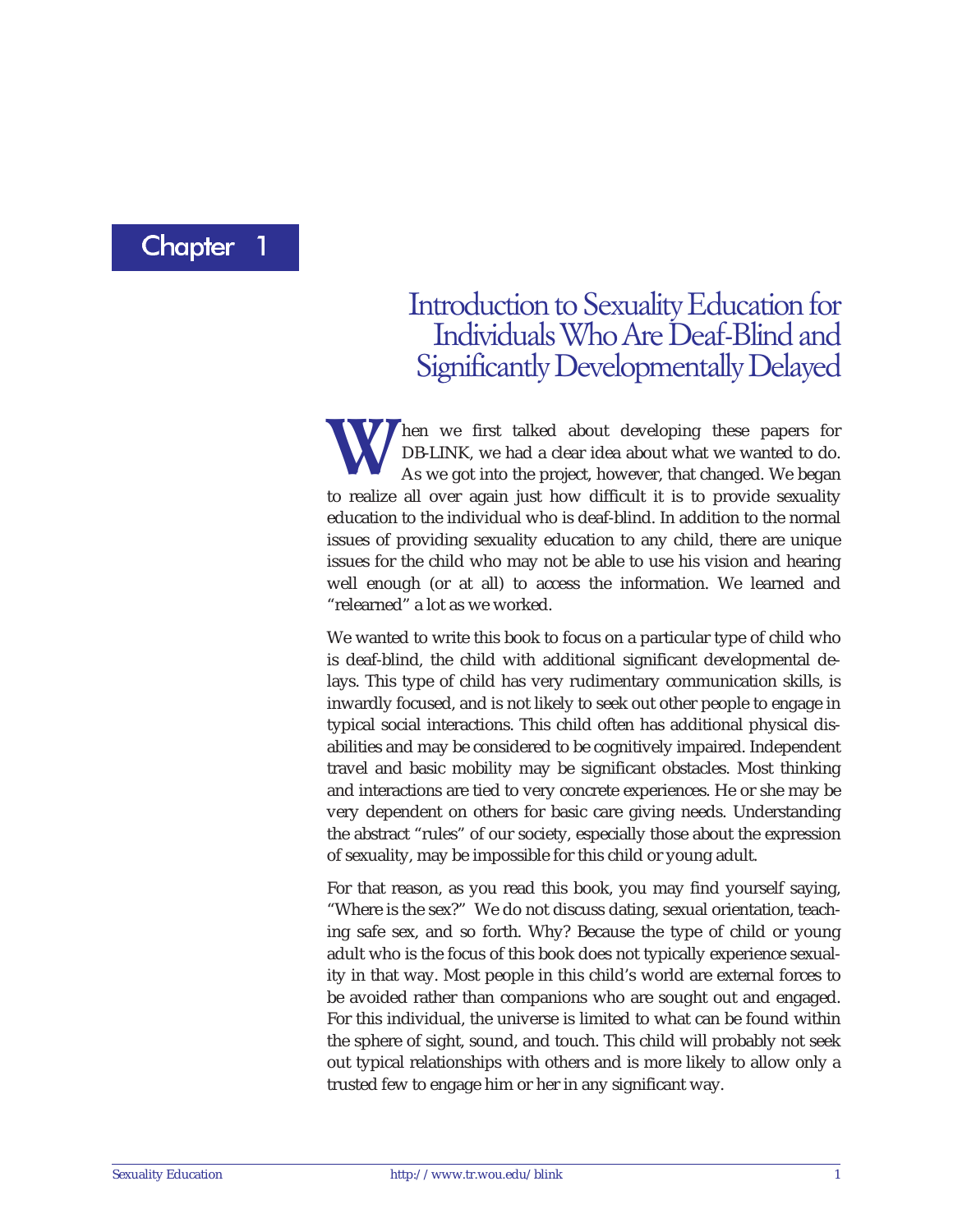Some of the information we provide in these papers may apply to other types of children and young adults with deaf-blindness. The deaf-blind child who is more social, who has good communication skills, and who does have a basic understanding of "rules," has an entirely different set of needs related to sexuality education. These children will probably understand and seek out others as a source of sexual gratification and affection. They may be interested in having a boyfriend or girlfriend. They may want to date, have intercourse, marry, have children, and so forth. These children and young adults need the kind of sexuality education that their non deaf-blind peers experience (or should experience). Of course, because of their deaf-blindness, that instruction must often be significantly adapted. Professionals and parents who are providing sexuality education for these individuals face some difficult challenges in knowing how to make those modifications in instruction. This publication may be of less use to individuals trying to address the educational concerns of these children and young adults.

When we began our research for this project, we discovered many publications written in the 1970s and early 1980s addressing sexuality education for individuals with deaf-blindness. A lot of that material targeted the higher functioning individual. Jan Neff, among others, contributed many articles on this topic. We have come away from our research with the belief that much of this earlier work should be reprinted and/or updated.

Recently, little has been written about sexuality and the individual with deaf-blindness. The exception is the work done by Maurice Belote of the California Deafblind Project and Tom Miller of Perkins School for the Blind. We are grateful to them for their contributions to this field of knowledge. It is our hope that they continue to write about this topic and share their knowledge with others. We benefitted from their efforts and appreciate the feedback they provided to us.

Our greatest hope for this publication is that it will be helpful to parents. We want to motivate them to provide sexuality education very early in the life of their child. We think that if parents understand that sexuality education begins in teaching the basic body concepts and social rituals we use every day, maybe they won't be so afraid of getting started. We want parents to recognize that inappropriate sexual behavior puts their child at great risk for failure in all areas of his or her life. If they do, perhaps they will avoid allowing bad habits to get started that will later work against their child. We also want to help them acknowledge their child's vulnerability in the world without becoming paralyzed by fear. We believe that openness and communication are key to keeping children safe.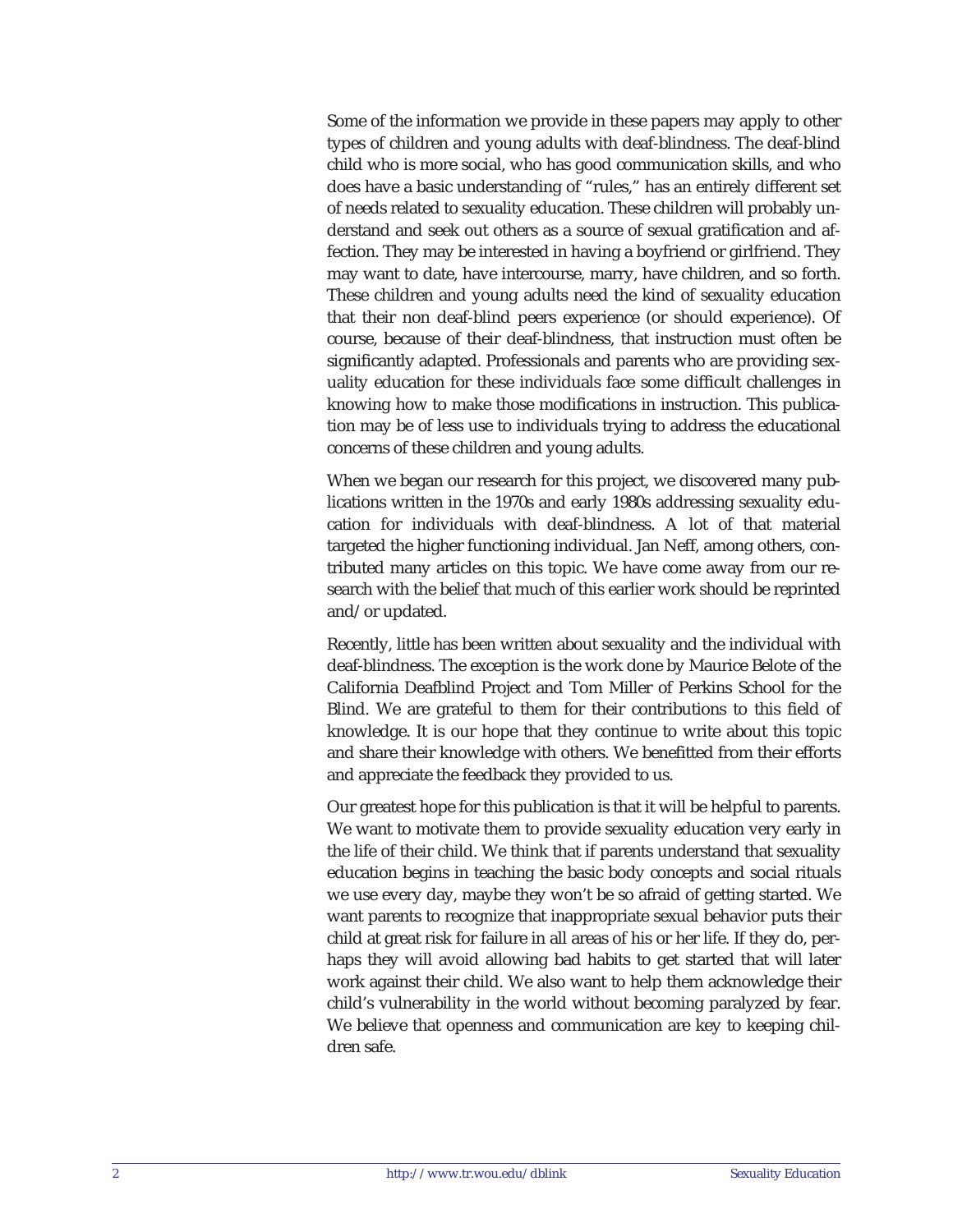The feedback we received from a number of parents was invaluable. We owe a debt of gratitude to the families in Texas who agreed to read our first drafts: Tim and Cathy Allen, Keith and Leslie Fansler, Sharon and Michael Galvan, Chris and Vivecca Hartman, Glenda and Rod Hellyer, Fareed and Rubina Kahn, Mark and Cindy O'Dell, Celestine and Riley Rand, Diane Shepard, Stephanie and Robert Stultz, and Patricia Williams. We are also grateful to Sally Prouty, parent and director of the Minnesota Deafblind Project, for her support and feedback. Thanks to everyone for telling us how to share information about this sensitive topic with families.

We also appreciate the staff at DB-LINK who found obscure references, directed us to Web sites, clarified our thinking, and most of all gave us a chance to write this book. Without their vision and support, this document would never have happened. Thank you John Reiman, Gail Leslie, Betsy McGinnity, Randy Klumph, and all the others who helped pull this together.

At the root of what we know are the experiences we have had through our work and the work of our colleagues. Thank you to the staff at Texas School for the Blind and Visually Impaired (both past and present) and Texas Deafblind Outreach, especially K.C. Dignan, David Wiley, Garner Vogt, and Nancy LeVack for sharing their knowledge with us. We would like to single out Cyral Miller, Outreach director and our boss, who helped us find time to write, was an exceptional editor, and provided our best support.

It is our hope that this publication is only the first of many new materials about sexuality education for individuals with deaf-blindness. We strongly encourage other professionals and family members to find time to share their knowledge about this topic with others. Like the rest of us, people with deaf-blindness have the right to be sexual beings. It is part of who they are. Like the rest of us, they need information and guidance to be able to express their sexuality in socially appropriate and safe ways. As loving parents and caring professionals, we owe it to these children to provide quality sexuality education right from the start.

> *Kate Moss, Family Support Specialist Texas Deafblind Outreach*

> *Robbie Blaha, Teacher Trainer Texas Deafblind Outreach*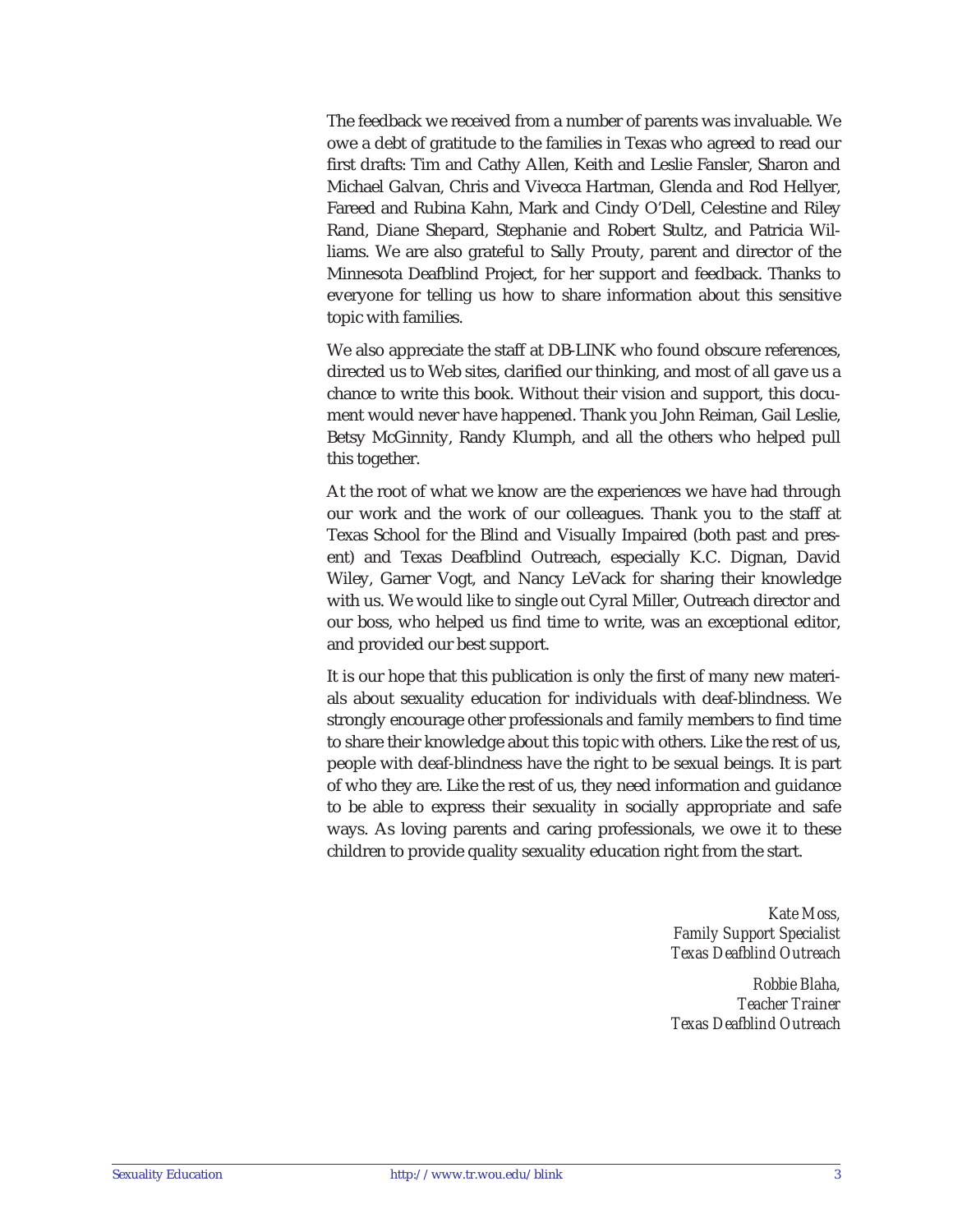### *Sex Education: It Is Never Too Early to Start With a ChildWho Is Deaf-Blind*

*I* f you are a parent of a young child who has stumbled upon the topic of sexuality education for the first time, you may wonder, "Why should I read this now? My child is still a baby." Even if you are the parent of a somewhat older child, say ten or eleven, you may still be asking yourself, "Is sexuality education something I really need to be thinking about?" If your child is deaf-blind, and especially if he or she has significant developmental delays, we believe sexuality education should be a part of his or her instruction. We also believe that education in the area of sexuality cannot start too soon and that it is never too late to begin. Fundamental to our belief is the fact that although there may be many unknowns in your child's future, you can be certain that your child will always be a male or a female. He or she will have some aspects of sexuality that can be shaped with intervention. This instruction is often key to successful inclusion in society. Sexuality education is something we think you need to learn more about.

*What Do We Mean By Sexuality and Sexual Education?*

As you will learn, sexuality and sexuality education has a different focus for the child with deaf-blindness and significant developmental delays. Early on, the focus is the development of and self-expression related to gender identity, modesty, and appropriate touching. After the child establishes some of these basic concepts, specific instruction around menstruation, masturbation, personal hygiene, physical health and development, and prevention of sexual abuse must also be included. For certain individuals, instruction may also need to include information about dating, sexual orientation, practicing safe sex, topics covered in more typical sexuality education programs. However, even at that level, the focus is a bit different since concept development is an ongoing issue for the child with deaf-blindness.

In this chapter we want to provide an overview of the issues pertaining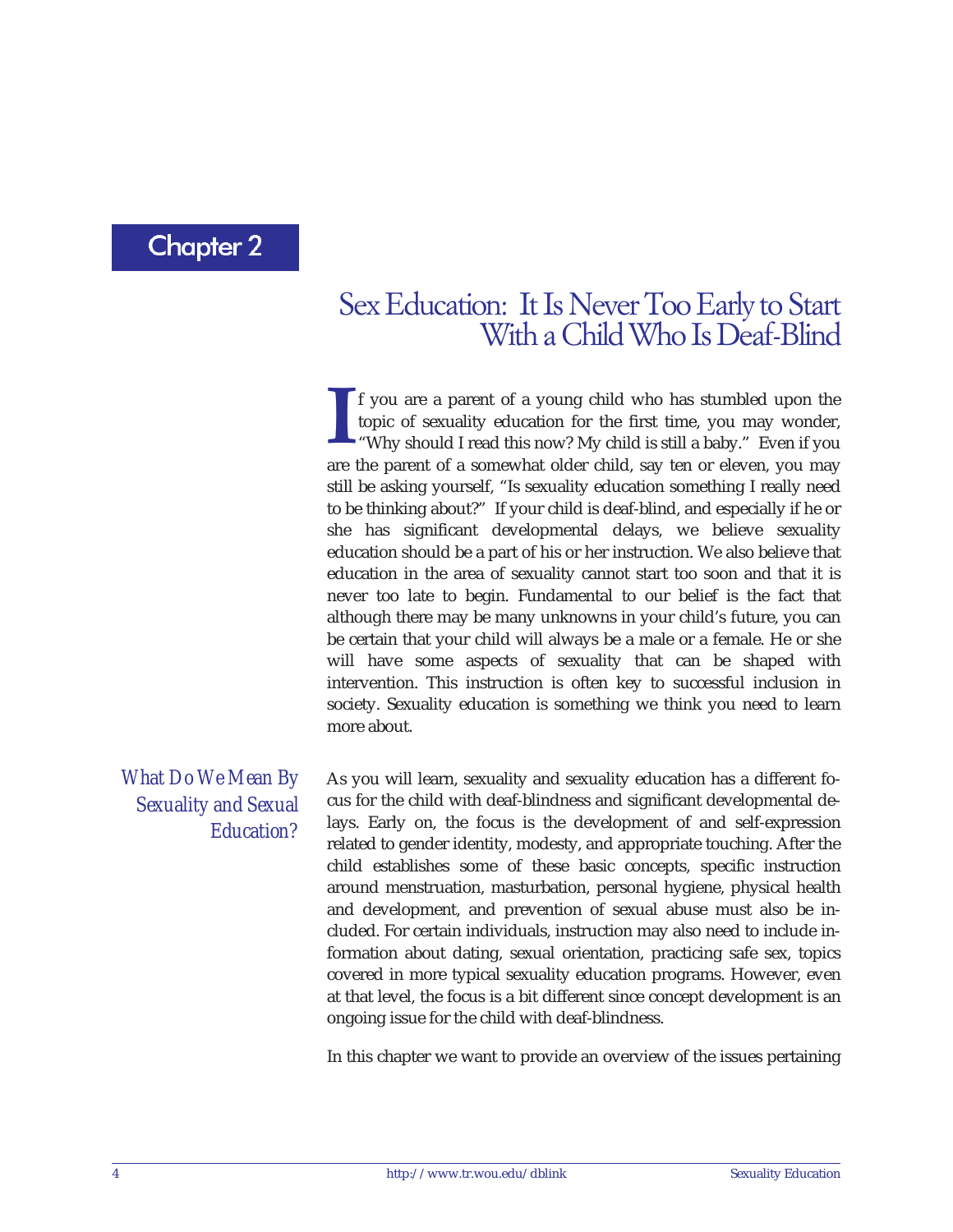to sexuality education for this population of children. In each of the following chapters we take an in-depth look at a particular aspect of developing sexuality education for this child. We include information on developing sexuality education programs in a school system, teaching appropriate touch and modesty, and addressing menstruation, masturbation, coupling, sexual health, and sexual abuse. The last chapter offers readings and resources that we feel will get parents and professionals started in providing this instruction and supporting children with deaf-blindness and significant developmental delays.

#### *Who Are We Targeting With This Book?*

This book is designed for parents, professionals, and other caregivers working with school-aged children who have combined vision and hearing loss or deaf-blindness coupled with significant developmental delays. Some part of this information has application for all deaf-blind children. Even those individuals with great capacities for language and above-average intelligence have some of the same issues in terms of accessing incidental information in their environment. However, our primary focus is on instruction for deaf-blind children who have limited or emerging linguistic skills and who may also have cognitive deficits. We are targeting this group because most commercially available materials do not address the access issues that occur as a result of limited formal language and sensory losses. These products do not take into consideration the need for systematic concept development and instruction in areas that most children learn incidentally.

Because this book is meant to focus on the deaf-blind child with developmental delays, you may not find all of the information you need if the child you are concerned with does not have significant developmental delays. The child with more sophisticated communication skills and who is more socially oriented will face some different challenges. For example, these children, as they get older, may wish to date, seek out sexual partners, marry, and have children. They may be grappling with issues related to sexual orientation, sexual responsibility, choosing appropriate birth control methods, and so forth. Their lives will bring them choices and responsibilities that the child or young adult with significant developmental delays isn't likely to face. However, those individuals will face many of the same problems in accessing accurate information about sexuality issues.

If your child is not significantly developmentally delayed, there are a variety of sexuality education curriculums and training materials that can be used appropriately. Ask your school program what curriculum they are using for their regular education students and also their students with developmental disabilities. We list several curriculums in chapter 10 that you may find useful. However, it is important to note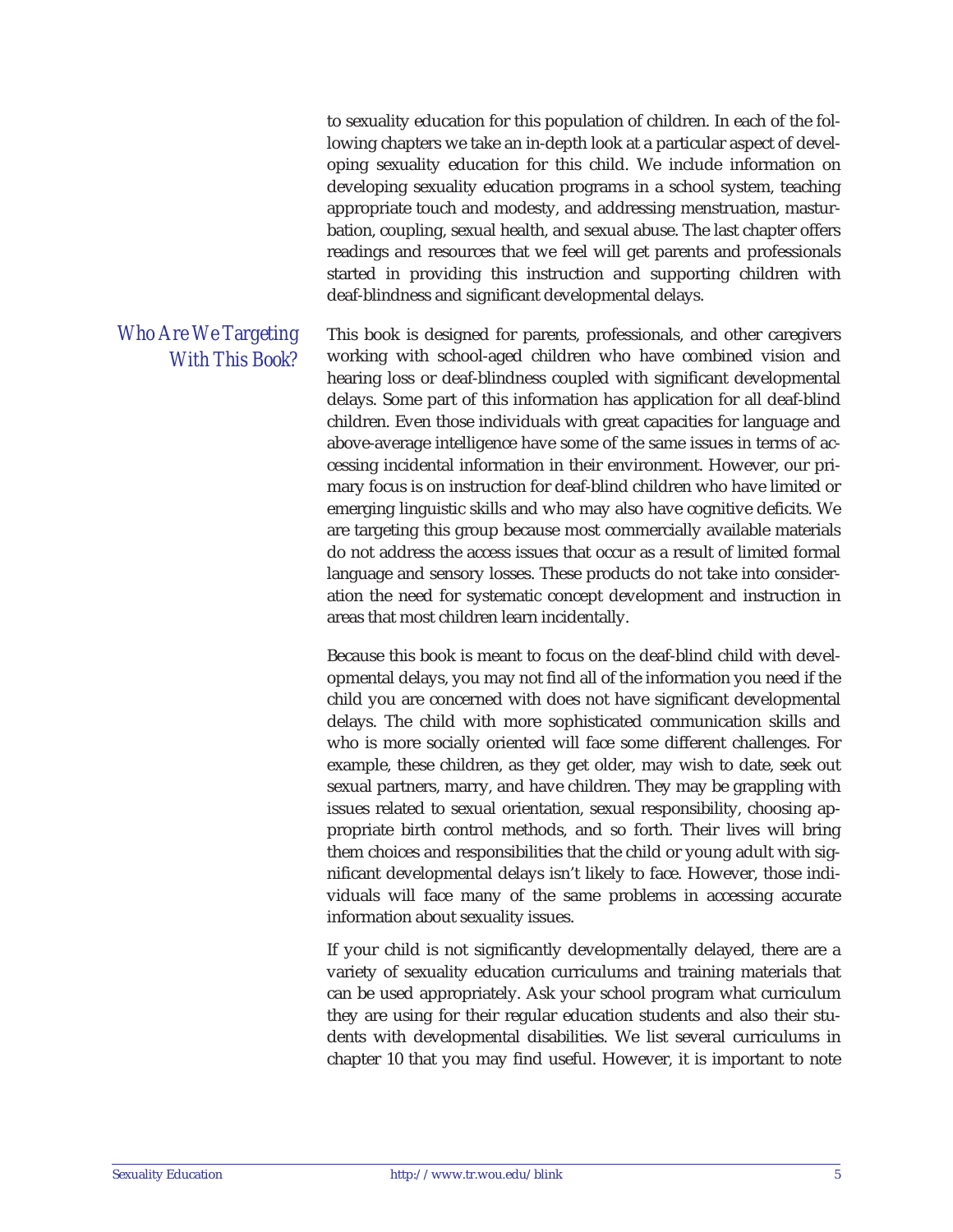that these materials will require a good bit of adaptation for many children and young adults with deaf-blindness. Most of them rely on pictures, videotapes, models, and other visual/auditory materials that may be difficult or impossible for the student to access with limited vision and hearing. Additionally, extra attention should be paid to concept development when using these materials. As we know, the deaf-blind child may have missed absorbing many of the key concepts needed to understand these lessons, even those students with average and above-average intelligence. It is a good idea to work with your deaf-blind specialist, teacher of the deaf and hearing impaired, and/or teacher of the visually impaired to make appropriate modifications to these programs.

One topic that is often difficult for most parents (and even most professionals) to think about is the sexuality of a child with deaf-blindness. This is especially true when the child is young or if he or she has significant developmental delays. Yet in our society, our sexuality defines who we are, influences how we are valued, and dictates in part the rules society expects us to follow in our day-to-day life. This alone is reason enough for parents to think about their child's sexuality. When the child is deaf-blind, there are even more reasons why this topic becomes a priority.

#### SEXUALITY IS A BASIC HUMAN RIGHT

Because our sexuality is such an important part of defining who we are, it is very important for us to have information and guidance about our sexuality. Deaf-blind children have the same right regardless of their learning style, age, or level of functioning. Just like their nondisabled peers, they have the right to enjoy and take pride in this part of human experience. Just like you and me, they have a need to give and receive physical love and affection.

#### CHILDREN WITH DEAF-BLINDNESS ARE NOT ASEXUAL

Deaf-blind children are not asexual simply because they are deaf-blind. Although some syndromes and conditions may affect sexual development and functioning, most of these children follow typical patterns related to the physical development of sexual traits and sexual drive.

*What Are The Issues?* What are the issues that lead us to believe it is important to advocate for sexuality education that begins at an early age and continues throughout the school years and into adulthood for those with deaf-blindness?

*Why Is It Important To Address Issues Related To Sexuality?*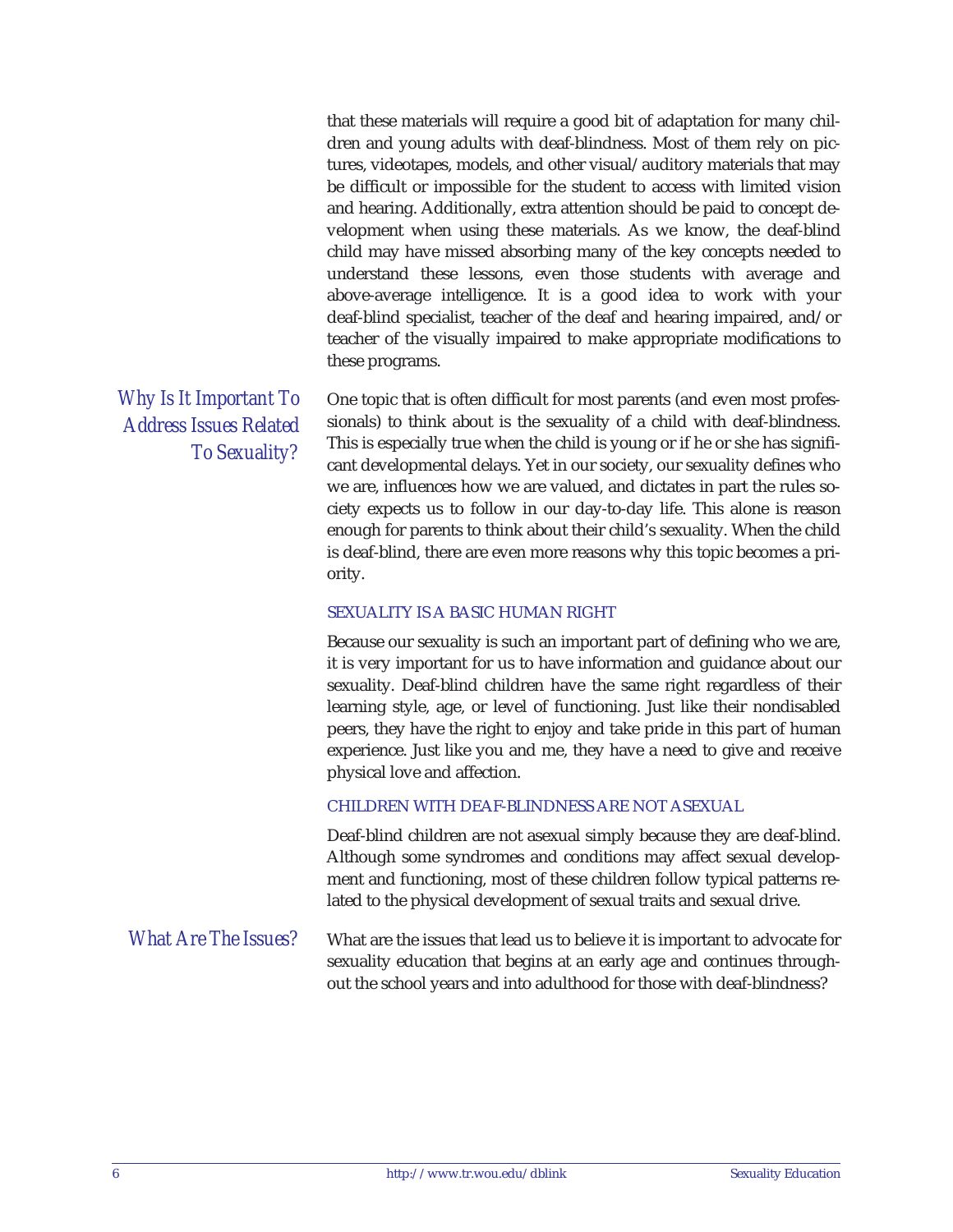#### SOCIETY'S ISSUES ABOUT SEXUALITY AND DISABILITY

#### ◆ *We are generally uncomfortable about sexuality.*

Our society gives mixed messages about sexuality. We see sexual messages everywhere these days. They are used to sell cars, food, clothing, entertainment, and telephones. We can hear about the sexual escapades of famous people while watching television during our evening meal. Even with children, fashion and behavior have an underlying theme of being "sexy." Look around you. It is on the television, in print ads, and in the jokes told at the office or a party. Just about everywhere, there are messages affirming the power of sexuality.

At the same time, it is difficult for us to have frank discussions about appropriate sexual behavior with each other and with our children. We often do not refer to our reproductive body parts by name, but instead refer to them in clever (or not so clever) slang words. Despite a high rate of teen pregnancy and in the face of increasing rates of sexually transmitted diseases, many people fight to keep even non-disabled children and young adults from receiving sexual education and information about birth control techniques.

#### ◆ *We are really uncomfortable with sexuality and disability.*

Sometimes it seems as if our society believes sexuality is tied to health, beauty, and a mythical physical perfection. Most of us buy into these perceptions even though reality and our own experience would tell us otherwise. The fact is, we all know that people who have chronic illness and who are not perfect physical specimens, are sexual beings. Nevertheless, these perceptions of the correlation of sexuality and physical perfection allow us to act as if people with disabilities are asexual. We frequently think of them as not having sexual urges or a need for physical love. We may even feel that they are not entitled to have meaningful sexual relationships, no matter what their disabilities happen to be.

We often act as if deaf-blind persons, especially those with significant developmental delays are completely different from the rest of humanity, and we do not give them the same respect we would give any other person. We may not afford them the same degree of modesty or personal space. "After all," we tell ourselves, "they can't tell if anyone is looking." We feel free to touch them in very intimate ways without asking their permission or giving them any control, and we do not often think about their need or desire for physical affection.

#### ◆ *We judge harshly those who break the rules.*

Sometimes our notions about sexuality and disabilities have to do with rules. In our society, we judge harshly those who break rules about sex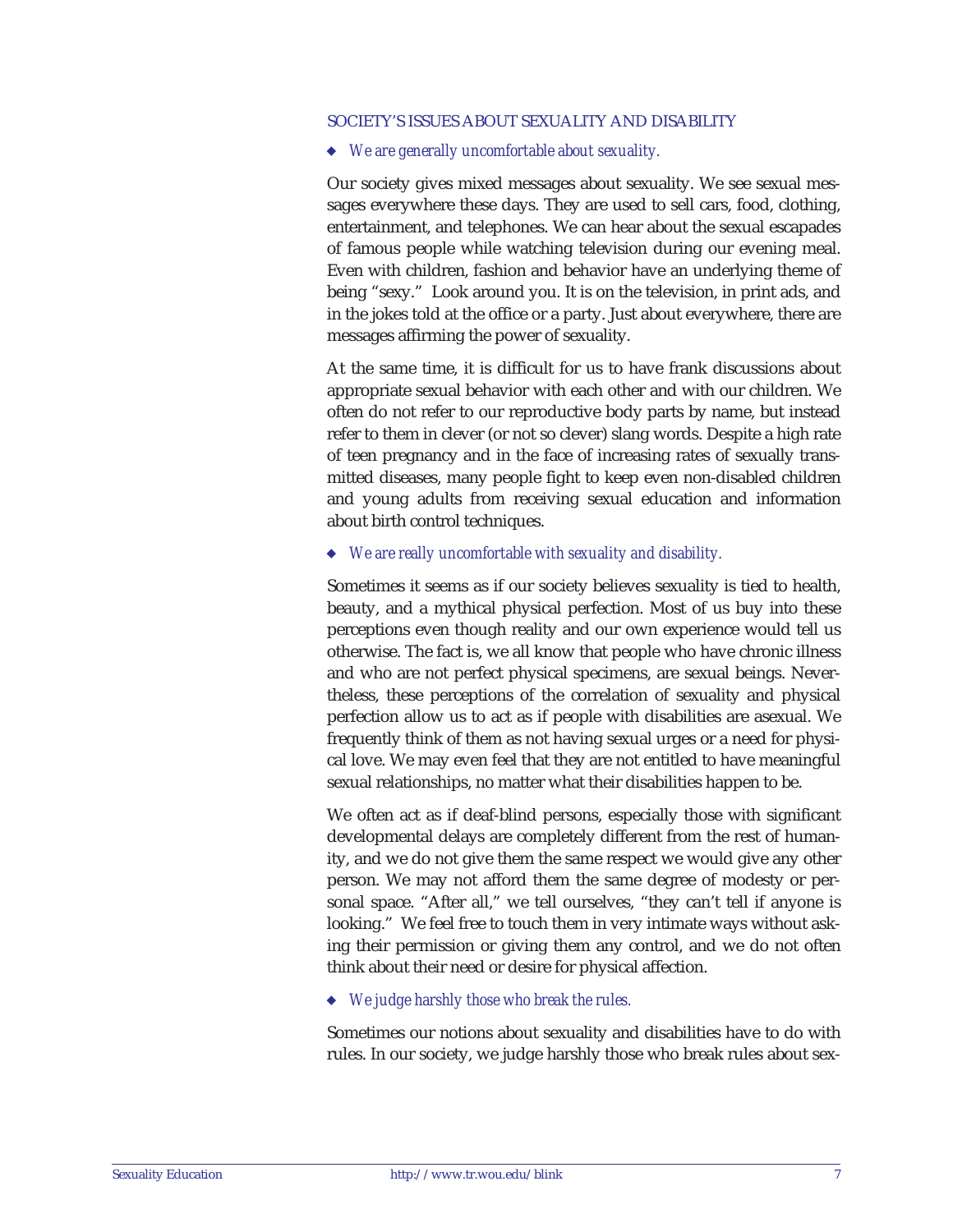uality and sexual behavior. Unfortunately, most of the rules are unwritten, are not formally taught, are learned incidentally, and vary according to the age, situation, and culture. How do most men learn that it is not "cool" to choose the urinal next to someone if other urinals are available? They probably did not learn the finer points of bathroom etiquette from classes that were taught in school. Learning the rules about sexuality can be especially tricky for children with deaf-blindness and significant developmental delays who generally need to have the rules explained.

Society can misinterpret the natural curiosity of these children. This curiosity is often perceived as having a sexual nature. It may also be threatening because these children often rely on other sensory clues to figure out with whom they are interacting. Going into someone's personal space to touch, see, smell, or taste causes adverse reactions. Making physical contact with areas of another person's body that are considered "off-limits," is frequently perceived as a sexual advance. This is especially true if the deaf-blind individual is not a young child. If society has problems with an uninvited kiss, how will people feel about being licked or sniffed? The child may not have a sexual motive behind his or her behavior; still it can and often will be perceived that way by those not familiar with deaf-blindness.

Actions that are acceptable in a young child can be labeled "sexual assault" if carried out by someone who is older. When the deaf-blind person breaks one of the unwritten rules, people react strongly and often negatively. A young child can usually bestow an unsolicited kiss on a stranger without causing alarm. If he or she is a teenager or adult, there would be less comfort with that behavior. If an adult kisses a young child who is a stranger, he or she might be accused of being a pedophile or possibly charged with assault. At the very least, there would probably be a bad response from the young child's parents.

#### ◆ *We are not certain how or when to provide instruction to children with deaf-blindness.*

As a society we are not sure who should provide sexuality education for our typical children. There is debate about how it should be provided and when it should start. Some people think this should be the responsibility of the family. Others think the church or the school should take on the job. Should we teach human development or should we talk about sexual relationships? Do we use films, books, and lectures, or do we take other approaches? Very young children have questions about their body and gender identity. Should sexuality education begin in preschool or wait until they are ten or eleven? If we are uncertain about sexuality education for a typical child, we are doubly so for the child with deaf-blindness and significant developmental delays.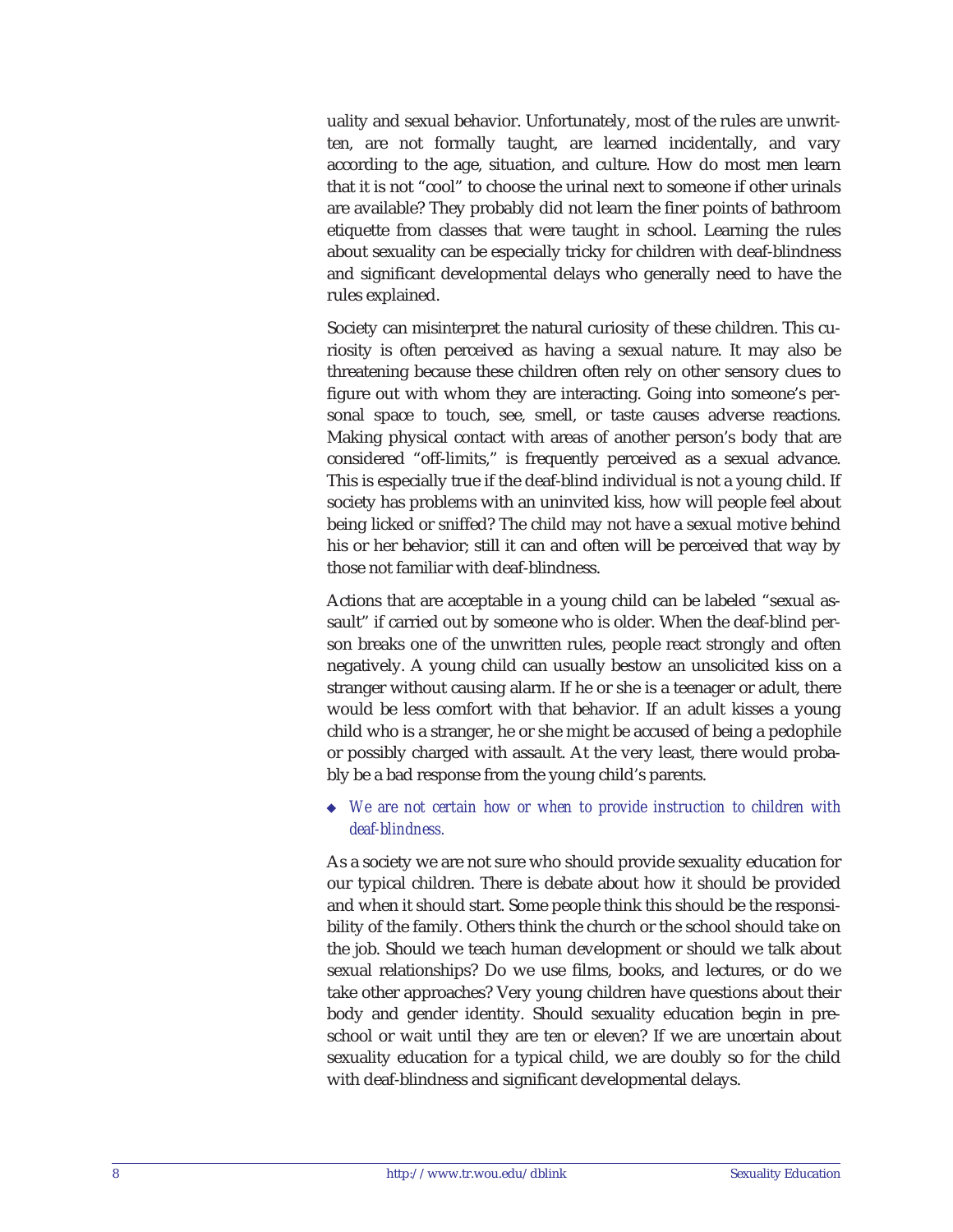When we do offer sexuality education classes or instruction, we seldom include children with severe disabilities. Or when we do include them, we don't generally take into consideration some of the basic concept development issues that they have. We are less likely to include instruction that will prevent these children from being sexually abused even though statistics show they are at high risk for abuse. We think, "Who in their right mind would hurt a child with these severe disabilities?" The answer is, of course, no one in their right mind, and possibly someone in that state who sees the child every day. Disability, especially when it impacts communication, cognition, and the child's ability to let people know about the abuse, makes the child especially vulnerable.

#### THE DEAF-BLIND CHILD'S ISSUES

◆ *Children with deaf-blindness and developmental delays do not learn incidentally.*

Much of what the average person knows about sexuality comes from informal or incidental learning sources. Deaf-blind children do not have access to the same amount or type of information as a sighted, hearing child. They often cannot successfully learn about their own sexuality in typical ways because of their sensory impairments.

Typical children learn every day of their lives, simply by observation, about behaviors that may be considered sexual in nature. They watch their parents and peers interact, read books, and watch movies and television where they learn about human sexuality and sexual behaviors. By observing the behavior of others and the reactions others have to those behaviors, most children develop rules related to their sexuality. They learn when and where these behaviors are considered appropriate. Feedback of this kind helps them to understand unwritten rules about personal space, touch, smell, personal questions, inviting or rejecting interactions, dating, parenting, public versus private behaviors, etc. Children with deaf-blindness and significant developmental delays simply do not have the same ability to access this information and make these same observations.

Typical children generally also receive informal instruction and modeling from family and others around them. One of the first language games many parents play with their baby is to ask them, "Are you a boy or a girl?" Most children engage in hours of pretend games where they act out different roles related to gender. They try on the roles of mommy or daddy, they compare body parts and establish rules about dress. Adults and peers shape their behaviors in a variety of interactions throughout every day. Children with deaf-blindness and significant developmental delays generally don't receive this informal instruction.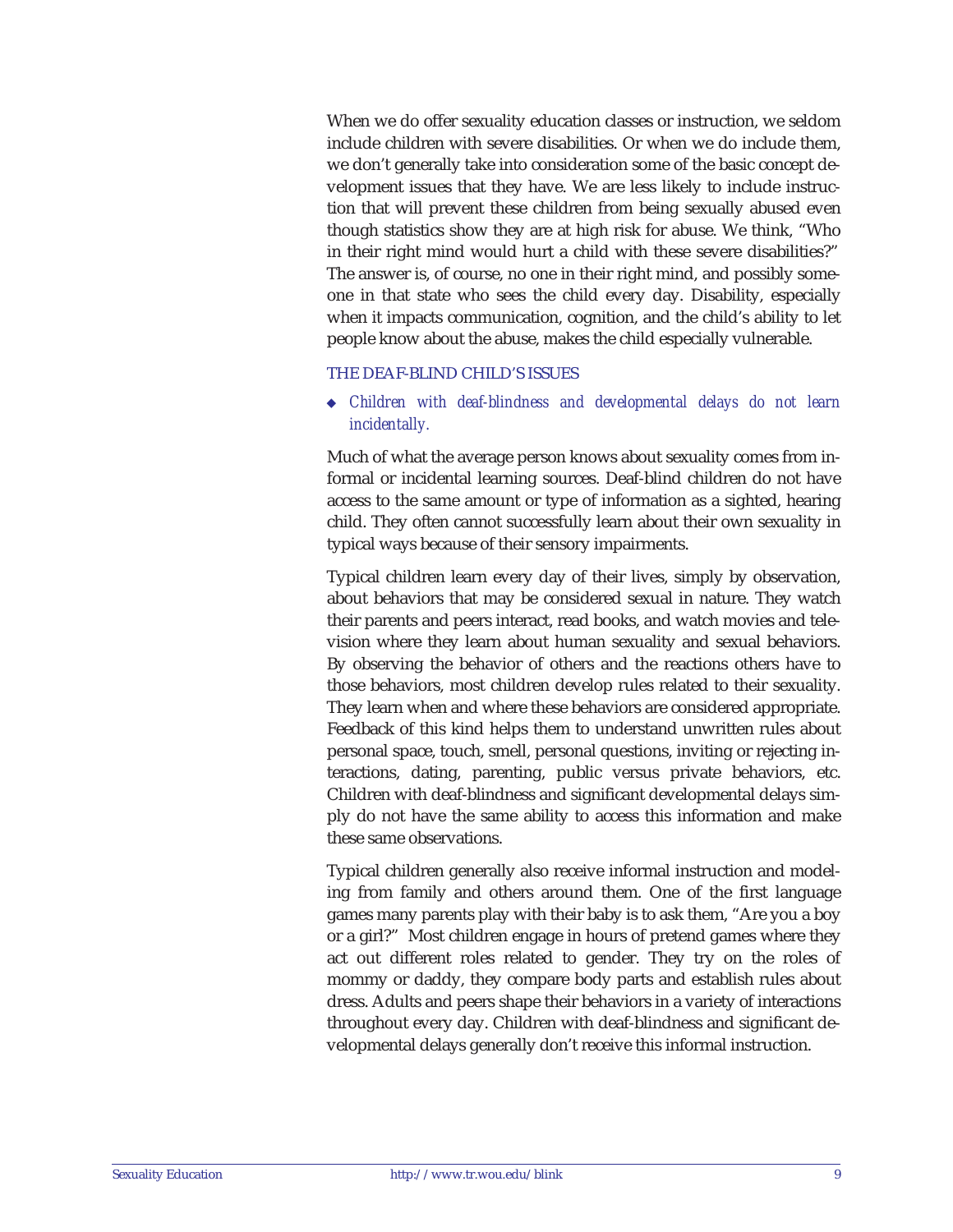Typical children who are very young will have an awareness that people can see and hear them. As a result, they naturally develop a sense of modesty as they get older. They know about hiding and being seen. Non-disabled children will learn quickly about the difference between public and private behaviors. The constant shaping of their knowledge of appropriate conduct begins when they are just babies. It is normal for most children to have a deep understanding of the complex rules of behavior that guide day-to-day conduct.

Most deaf-blind children, especially those with significant developmental delays, don't have this same awareness. They may not even be able to see if other people are nearby. They may not know that a door or curtain needs to be shut. These children have to be carefully taught about public and private behaviors and they have to be given strategies for ensuring privacy.

#### ◆ *These children may be confused by inconsistent feedback.*

Children with deaf-blindness and developmental delays frequently miss out on feedback from others. When they are given feedback, it is often confusing. A person may tolerate a child's hand as it moves across a face or an arm, but if it touches the breast or groin area, the person is likely to move away or push away the child's hands. How does the child know that we consider these areas of the body to be private? To him these areas of the body may be just more of the same thing.

The child is also likely to miss facial expressions, body language, or actual verbal feedback. These are the things that help a typical child know that his behavior is frightening or offensive to others. Many times strangers will show some anxiety in their face or their body may tense if the child moves in to touch or smell them. A sighted person may see this happening and perhaps try to prevent an unwanted interaction. The child, however, has missed the reaction altogether. He or she may not be aware of the change in the person's response until that response becomes very strong.

Many people who are unfamiliar or uncomfortable with people touching them or moving into their personal space feel threatened. They may not be aware that this child does not understand that this behavior is not acceptable. Responses may become physical, i.e., roughly grabbing the child's hand, slapping him or her, and so forth. Others may be confused about how to give feedback to a child with limited linguistic skills. They may choose to ignore or tolerate behaviors that are unacceptable. Feedback about these behaviors may be very inconsistent and confusing for most children with deaf-blindness and significant developmental delays.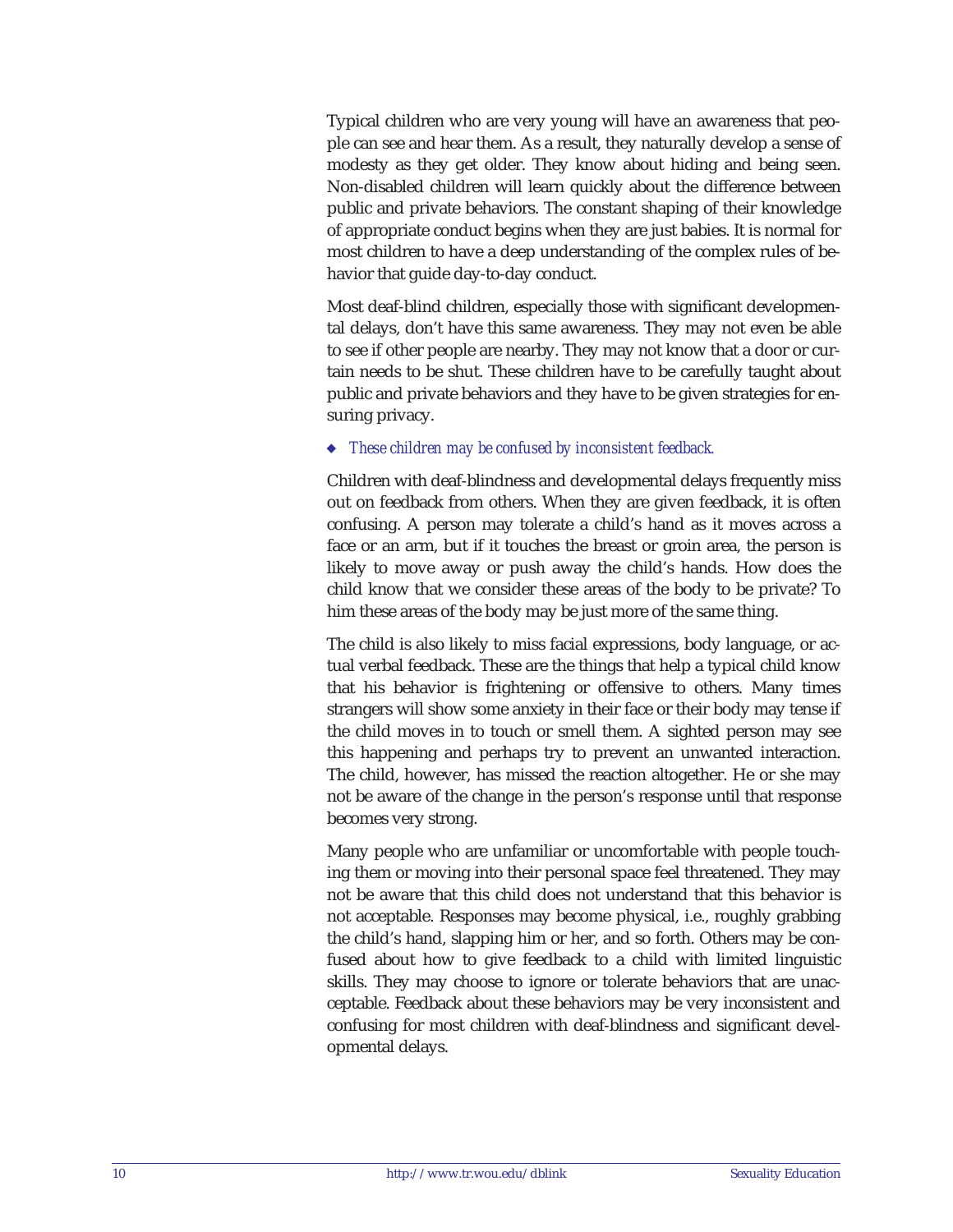Often we demand a level of behavior from the child that we may not be modeling. We may feel free to manipulate a child's body or touch him in incredibly intimate ways during caregiving routines, often without asking permission. How does the child learn the subtle points of sexually appropriate behavior, about modesty and appropriate touch, if these are the only models he is given? How can the deaf-blind child know that other people expect to be treated differently? If he cannot see or hear these behaviors happening around him and no one models these behaviors in their interactions with him, he cannot.

#### ◆ *Generally these children take longer to learn new skills.*

As the parent of a child with deaf-blindness and developmental delays, you probably know that learning new skills requires more time for your child. Because this is true, it is critical to start earlier to prepare these children for future changes. Preparing a young girl for her first period should begin long before she is likely to start her period. It may start when she is very young by learning basic body concepts and vocabulary. Developing instructional routines that include a strategy for insuring privacy before undressing may take extra time and effort. However, if that is always part of the dressing routine, even when the child is quite young, it will be easier for everyone. Instruction in personal hygiene, appropriate social behaviors for adults, and so forth should be started early with adult outcomes in mind.

◆ *Children with deaf-blindness and developmental delays have difficulty changing established behaviors.*

It is generally more difficult to change the behaviors of these children than it is to establish appropriate behaviors initially. For example, it may be difficult for a child to shift from hugging everyone as a very young child to only hugging family and select friends when he or she gets older. Parents and professionals need to imagine how the children's behaviors will be tolerated when they are adults. Maybe it would be better to begin by teaching handshakes as greetings and hugs as ways to show affection for family and close friends.

#### ◆ *These children use the tactual sense more often in learning.*

It is important to remember that touch is one of the primary teaching and learning channels for most children with deaf-blindness and developmental delays. This often creates problems for them in learning about sexual issues in two different ways.

First, deaf-blind children, especially those who have significant developmental delays, are accustomed to people touching them. People direct them by touch. They help with caregiving activities by physically guiding them, and they communicate with many of these children through touch. This makes it more difficult to teach about appropriate and inappropriate touch.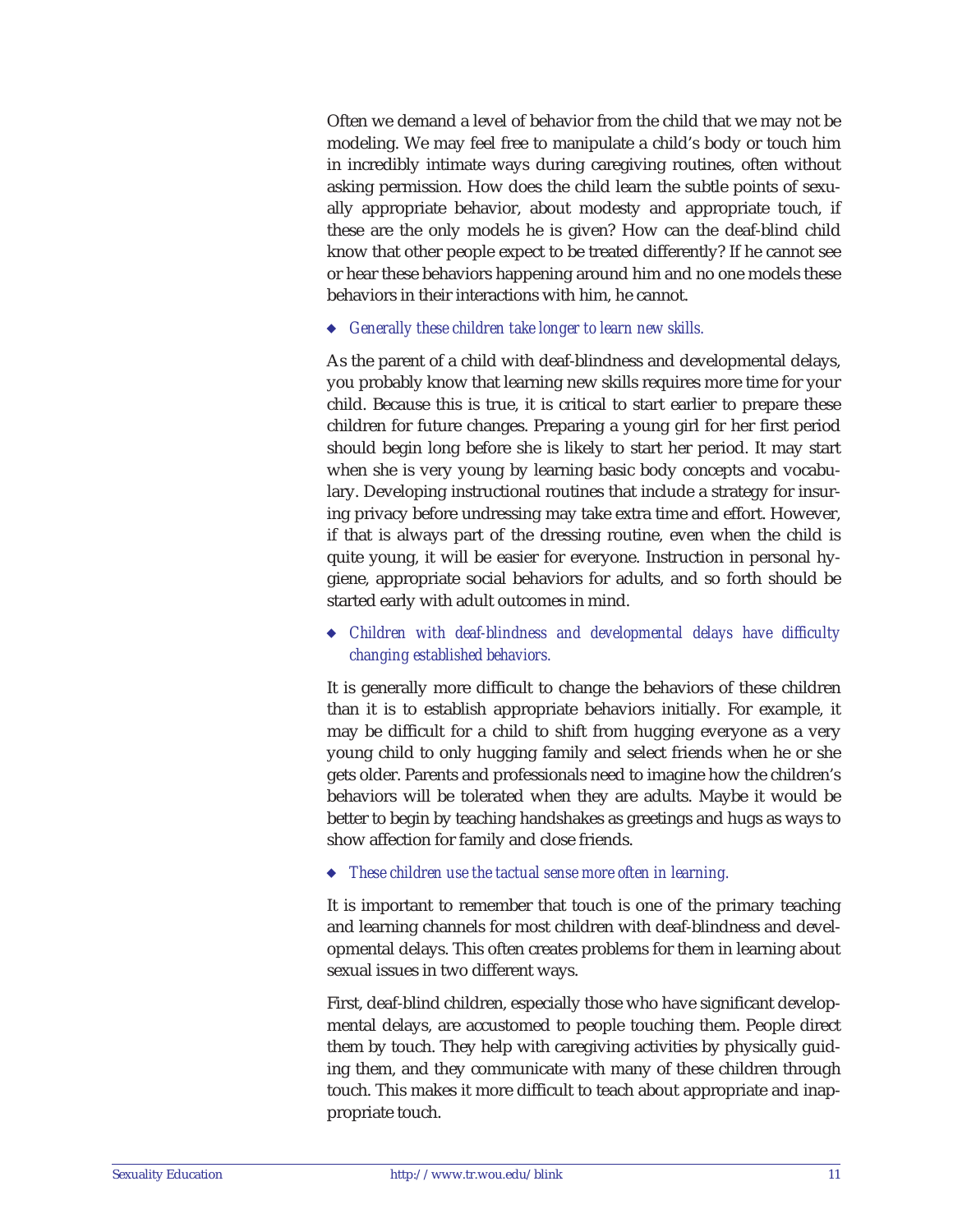Second, if the child requires instruction through the tactual sense, teachers and parents may feel uncomfortable and vulnerable when explaining some concepts through touch. They may also simply not know how to adapt their instructional strategies to the tactual learner. If the child cannot have information presented in his or her preferred learning style, he or she may not be able to access the lesson.

#### ◆ *Children with deaf-blindness get the wrong message when behaviors are ignored.*

Sometimes we are tempted to avoid addressing sexuality issues with children with significant disabilities and developmental delays. "If we pretend this is not happening, maybe it will go away." Sexuality issues do not go away. Lack of instruction can become instruction when related to sexuality. Ignoring sexual behavior and allowing the child to use inappropriate touch teaches the child that the behavior is appropriate and that there are no social consequences for it. Not teaching a child about sexuality and how to express natural urges in a safe and appropriate manner denies a big part of what is essentially human. Lack of knowledge creates vulnerability to pedophiles or others that would take advantage. We cannot rely on the child to learn about sexuality incidentally. That is why we need to provide instruction in an organized fashion. Instruction must also start at an early age to avoid problems when the child reaches puberty and transitions into adulthood.

#### ◆ *Many children are not taught basic concepts.*

Children with deaf-blindness and significant developmental delays typically miss learning some of the basic concepts that are essential to understanding rules about sexuality. This is because we do not always provide systematic instruction to insure that certain vocabulary and concepts are taught. Concepts such as "boy," "girl," "private," "public," "alone," "friend," "stranger," and so forth may not be taught. We may not include vocabulary that includes terms such as "penis," "vulva," and so forth, instead choosing to refer to them as "potty" or "pee pee" or some other confusing term. We may work very hard to teach the child to use a restroom independently. We must ask if we spend an equal amount of time teaching "stranger" so, for example, a young boy will know not to approach the person at the urinal next to him for assistance with his belt.

#### ◆ *Children with deaf-blindness need to be taught to participate in medical examinations.*

These children should be taught to participate in regular medical examinations such as pap smears or testicular exams. Otherwise, the exams will likely have to be done under anesthesia. All too frequently deaf-blind children and young adults with developmental delays do not receive regular medical exams for this reason.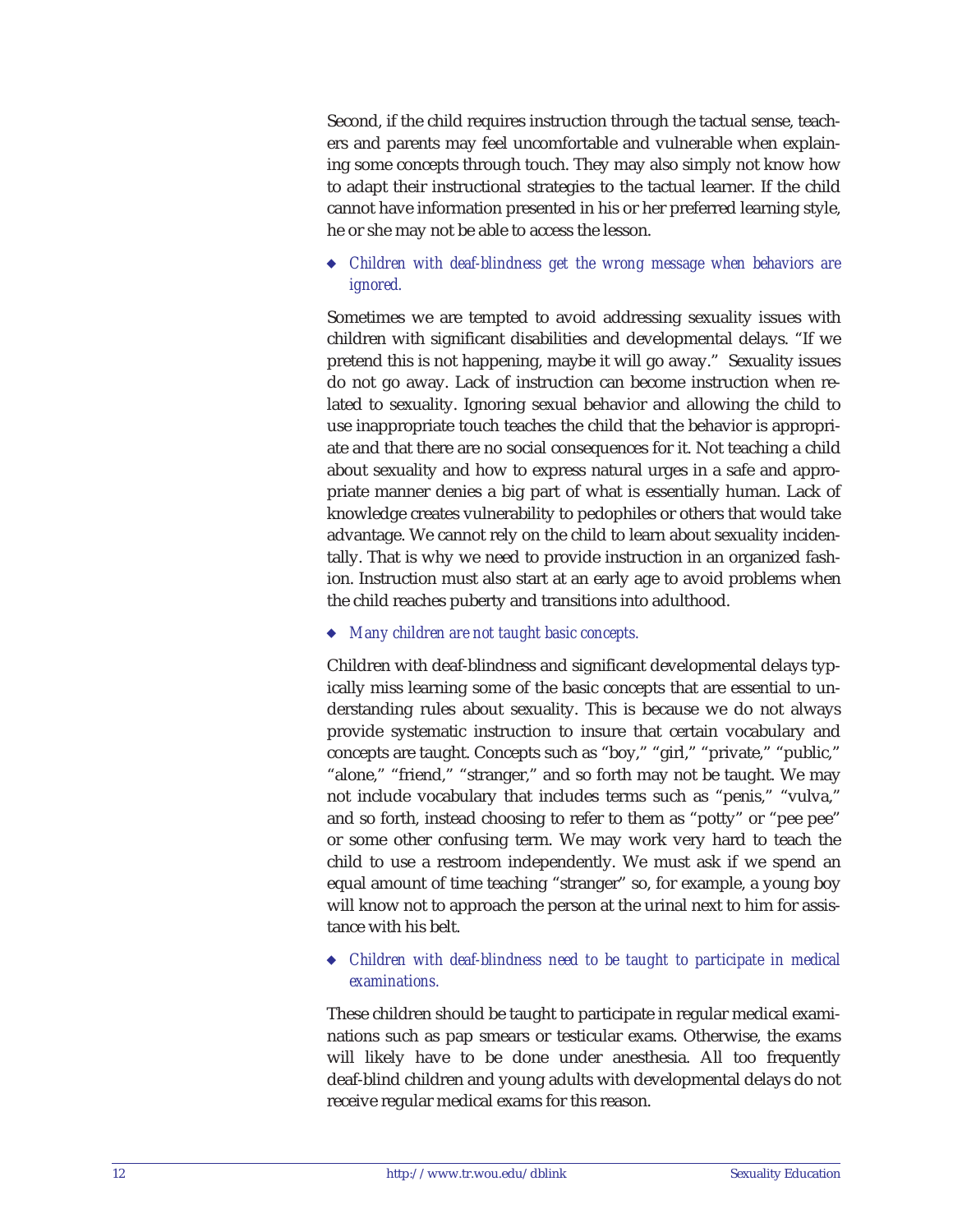#### ISSUES FOR THE PARENTS

#### ◆ *Parents may have difficulty understanding and addressing their child's sexual behaviors.*

Parents often feel some confusion about sexuality and disability with their deaf-blind child. They may think in some instances that their child's sexual development will be delayed or that the child may not develop sexually because they are disabled. The reality is that most conditions or syndromes that cause deaf-blindness do not have any impact on sexual development.

Additionally, some sexual behaviors from the child are not acknowledged as being sexual. Instead parents view them as "deaf-blind behaviors." For example, even if it is obvious that the child is masturbating with the vibrating toy, the parent (or for that matter, the professional) may look the other way and not intervene.

Sometimes parents teach behaviors to their child that may take on a sexual connotation as the child matures. For example, they may teach their child to hug people as a way of saying hello or goodbye. This may be appropriate with family members or close friends, but when the child is older and perhaps working in the community this can create problems. Hugging strangers is not only inappropriate, but in some cases can become threatening. It may also be unsafe.

Sometimes parents allow behaviors they would not allow from a child without disabilities. They may not know how to prevent their child from exhibiting certain behaviors. If the child did not have a disability they would just tell the child to stop. Telling the child with deaf-blindness and developmental delays to stop a behavior usually does not work, and neither does using physical restraints or punishment. In fact, these may only lead to power struggles and an escalation of that behavior. Additionally, most parents have to work very hard just to get their child to interact with others. So when those inappropriate interactions occur, parents may be reluctant to stop or redirect them to more socially appropriate behaviors.

#### ◆ *Parents aren't sure about what sexuality means for a child with this level of disability.*

Like the general public, many parents may have a narrow definition of sexuality. Because they perceive that their child is not capable of having sexual relationships, marrying, or reproducing, they assume there is no need for physical love or sexual expression. They tend to overlook the other aspects of sexuality such as gender identity, appropriate touch, modesty, and physical development. They view their child as different from other human beings in this area of development.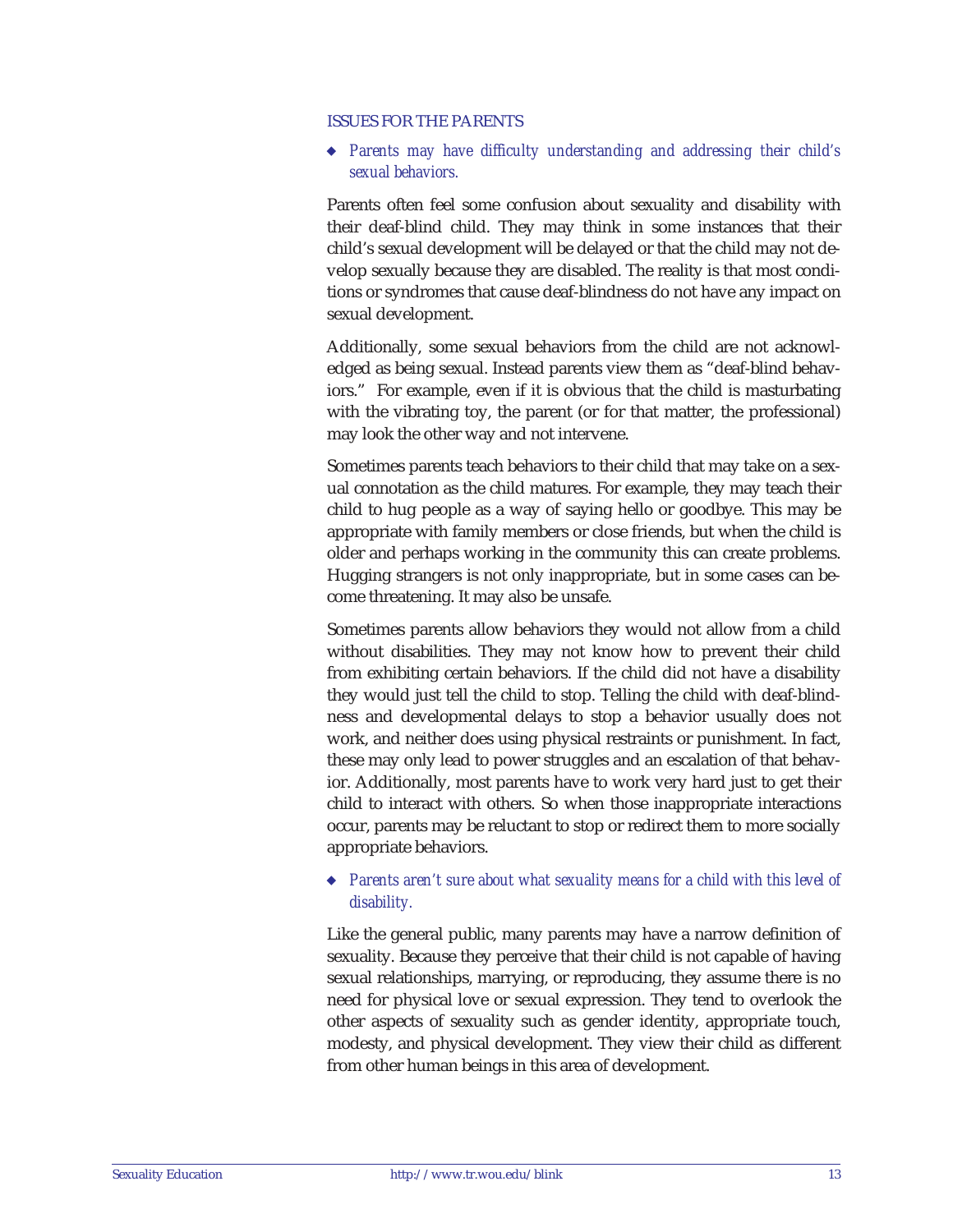Some parents understand that their child will develop sexually and may seek out ways to express his or her sexuality. Still, they are not sure how to support their child in this area of development. How can they include their deaf-blind child in typical age-appropriate activities that allow him or her to explore sexuality? Parents may view providing instruction in sexuality as encouraging activities beyond the child's understanding.

#### ◆ *Parents are considered to be the experts.*

Many parents feel that they lack the information and skills have needed to provide sexual education and support to their child; however, professionals often regard parents as the experts. Doctors expect parents to prepare their deaf-blind daughters for their first pelvic exam since communication is certain to be an issue for doctors. Schools expect families to tell them what to do about a son who masturbates or strips in public.

Parents are well aware of how harshly others may judge them and their child for these behaviors. They may have been told or instinctively feel that they should be able to stop inappropriate behavior. When they do not know how to provide needed sexual instruction, parents may feel pressure to use extreme measures. They may resort to restraints or physical punishments to prevent their child from acting out sexually in public places.

#### ◆ *Some parents may be uncomfortable seeking help from professionals.*

Parents are frequently embarrassed to discuss issues of sexuality with professionals. Individualized Education Plan (IEP) meetings and teacher conferences often include many different players making it difficult for parents to feel comfortable bringing up the subject. The parents may also not be sure how their concerns will be treated.

#### ◆ *Parents need to be sure that their values will guide instruction.*

Parents want assurances that their values will guide sexuality instruction for their child. If schools take on the task, consideration must be given to assure parents some control of information and how it will be presented.

#### ◆ *Typically parents have concerns about sexual abuse.*

Issues about sexual abuse and their child are very real to most parents. Some parents fear that their child may be abused and will be unable to tell them what has happened. Unfortunately, statistics validate these fears. (See Chapter 9, page [94](#page-99-0))

Others are afraid that their child will be accused of sexual abuse or sexual misconduct with others. In fact, some of the actions of the child could legally be considered assault, especially when the child enters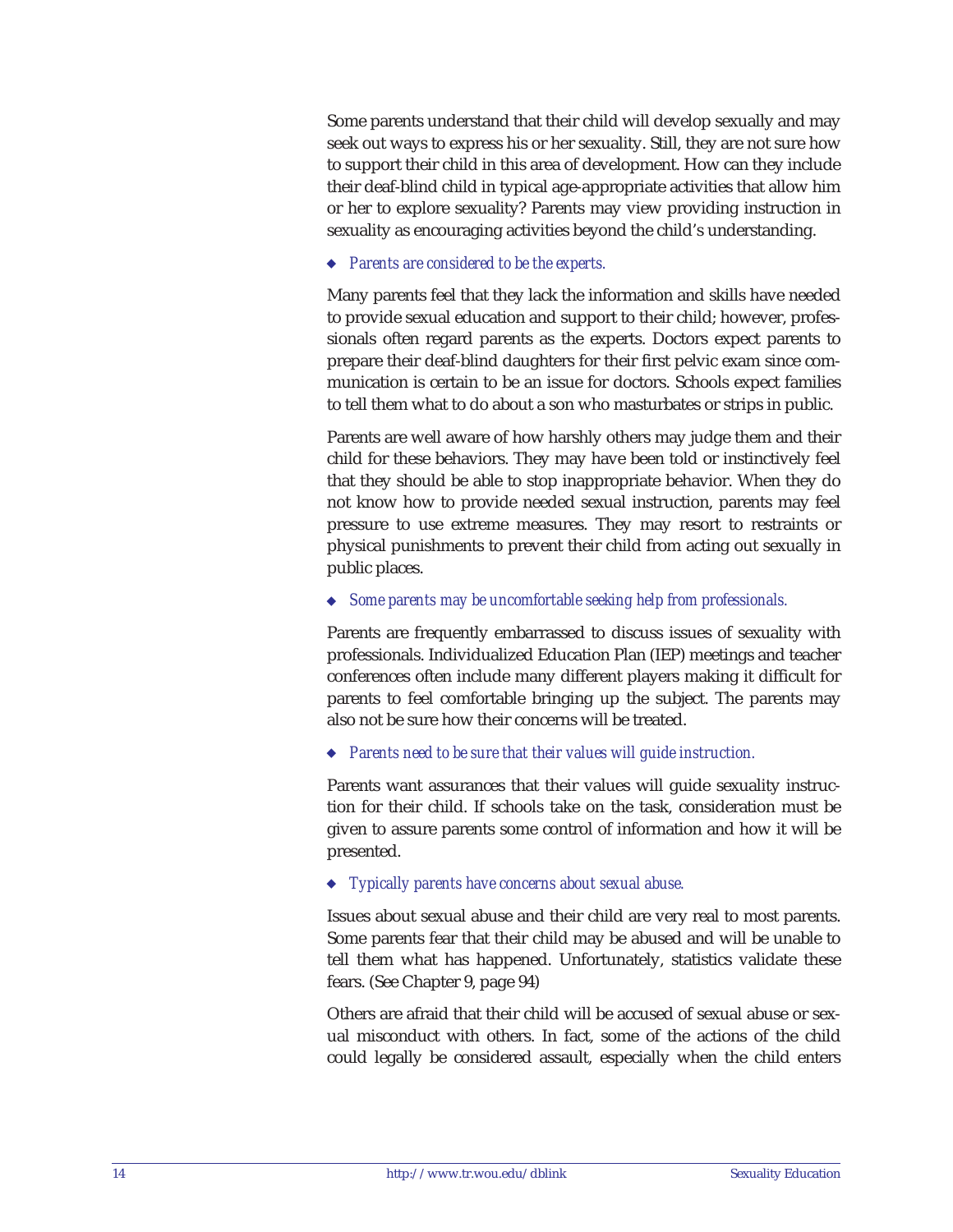adulthood. While we would like to believe that the courts would choose not to prosecute these actions, there are no guarantees. Even if a deaf-blind individual avoided an indictment on a sexual charge, just being arrested would be traumatic for him or her and the family as well.

Many parents are aware that they may also be vulnerable to accusations of sexual abuse when their child acts out sexually. An accusation, even one that is unproven, can cause incredible damage to the family and the child.

#### ◆ *Parents need to become aware of medical issues.*

Parents may not see the need for their child with deaf-blindness and additional developmental delays to have many of the regular medical checkups that their typical peers would have. For example, gynecological exams may not seem necessary if parents do not think their daughter will be sexually active. Unfortunately, many of the syndromes that cause deaf-blindness have secondary conditions that may go undetected. Obviously, individuals with deaf-blindness and developmental delays are at no less risk than any other individual for diseases or disorders involving the reproductive system. Without periodic checkups and tests, including prostate and rectal exams, pap tests, mammograms, and so forth, major medical problems can go undetected until the individual exhibits dramatic symptoms. By then it may be too late to achieve a good medical outcome with treatment.

Children with deaf-blindness generally will need a lot of preparation to undergo the usual medical examinations involving the reproductive system without being anesthetized. Since these children have often experienced many painful medical procedures through the years, this task can be quite daunting. Parents may not know how to prepare their child for these exams.

#### EDUCATORS' ISSUES

#### ◆ *Some educators do not feel that sexuality education is a priority for instruction.*

When a child is deaf-blind, there is a tremendous need to focus on communication, concept development, orientation and mobility, functional skills, and motor development. Educators feel an urgency to focus on these more traditional areas of instruction and they often feel that instruction in the area of sexuality is not a priority. Even if it is not certain that a child will live independently or hold a job in the future, it is certain that he or she has a gender and will be a sexual being. For this reason sexuality education must be a priority for instruction.

◆ *Some educators may believe that instruction is not the school's responsibility.*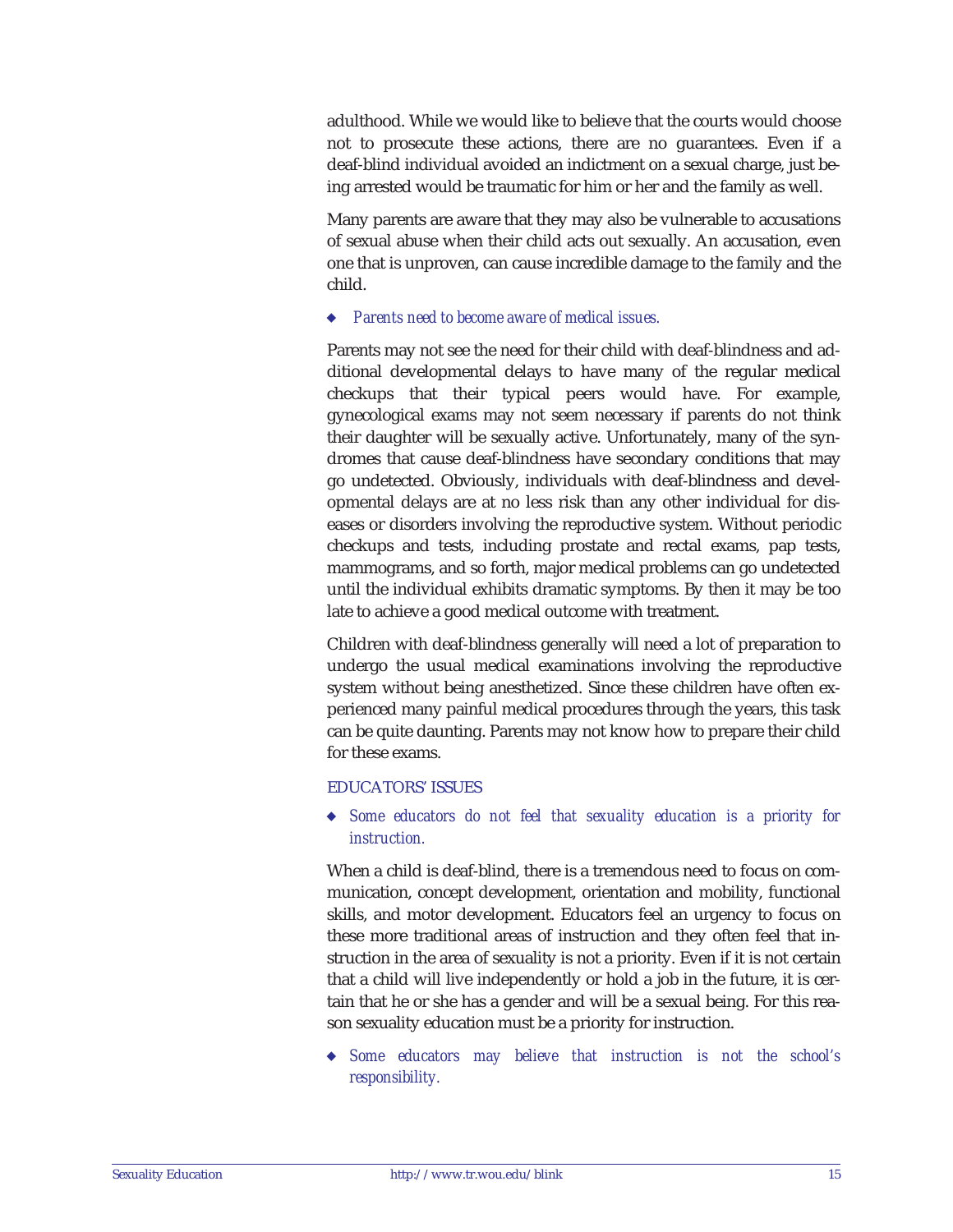Frequently educators may believe that sexual education is the responsibility of the family and not the school. Sometimes teachers' personal comfort-levels, beliefs, and values may hinder them in their ability to address issues related to sexuality. Even when they do try to provide instruction, their approaches may not always be well adapted to meet the needs of the deaf-blind child with developmental delays. Their efforts often tend to focus on stopping behaviors rather than on supporting the child to appropriately express his or her sexuality.

#### ◆ *Most educators lack appropriate training in providing sexuality education or curriculums for instruction.*

Educators sometimes feel it is easier to ignore behaviors and issues about sexuality. They are reluctant to provide instruction. This is especially true when they do not receive pre-service or even in-service training on providing sexual education to a child with deaf-blindness.

Most university training programs do not offer teachers-in-training instruction in providing sexual education to their students; therefore, many educators do not have knowledge of appropriate curriculum for providing sexual education. Sex education curriculum that has been developed for cognitively impaired or developmentally delayed individuals requires the use of vision, hearing, and a reasonably sophisticated language base. Teachers may not know how to adapt existing curriculum, especially for the child with sensory impairments and with limited or emerging linguistic skills and poor concept development.

#### ◆ *Instructional strategies may require the use of concrete materials and tactual exploration.*

One of the more difficult aspects of providing sexuality education for this student is that of learning styles. Most of these students must be taught using real objects in real-life situations. Books, videotapes, rubber models, anatomically correct figures, and so forth may have no meaning for them. Additionally, the child may be a tactual learner. It may be uncomfortable for the instructor to present a tactually adapted lesson, and/or they may not know how to make the appropriate adaptations for the tactual learner. As Maurice Belote with the California Deafblind Project shared:

*Instruction may require the use of concrete materials and instruction. This is one of the most difficult aspects of sex education for some students who are deaf-blind. It is not always possible to "talk around" a subject, or use abstract descriptions to provide instruction. For some students, instruction must be made very real. Clearly, most educational systems in most cultures do not allow the use of real people to teach issues of sexuality....I think almost everybody who teaches this* (certain sexuality education topics) *feels some anxiety when*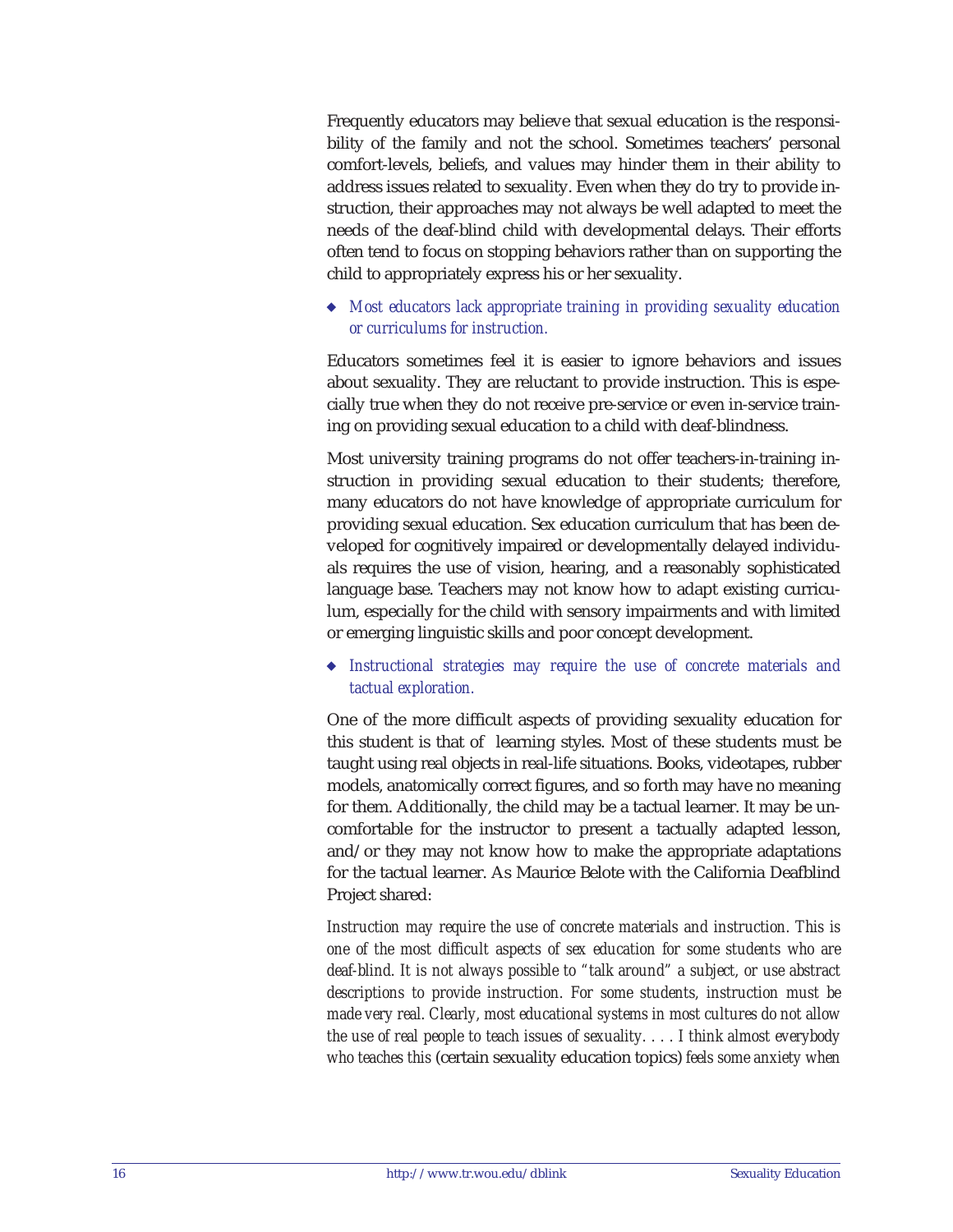*working with very concrete and/or graphic materials. . . . t's important for me to admit that I am far less comfortable doing this lesson than I am teaching anything else that is part of a typical school day.*

◆ *Schools often lack formal policies and procedures to guide instruction.*

If there are five people in a room, there are probably five different ideas about what should be included in sexuality education and how it should be provided. Sexuality instruction touches on deeply held personal values and beliefs. For this reason, many schools do not have formalized policies and procedures. This lack of support impairs teachers' ability to implement sexuality education students who are deaf-blind and have other developmental delays. This situation creates confusion for the staff, the child, and the family.

◆ *Educators have concerns about sexual abuse.*

Frequently teachers and staff may have the perception that providing instruction in sexuality education makes them more vulnerable to accusations of sexual abuse. The reality is that educators may be more vulnerable to these accusations without a well-developed policy and systematic training. It is critical for schools to have policy and training about how to provide sexuality education to the children with significant disabilities including those who are deaf-blind.

*Conclusion* Much of the future of this group of children may be uncertain. However, it is a certainty that they will always be either male or female. Their sexuality is one area that they definitely have in common with their non-disabled peers.

> As parents and educators, we have a responsibility to meet their needs in becoming sexually competent. They have a right to experience this rich and important aspect of being human. We owe it to them to become knowledgeable about their needs in this area and to provide the support and instruction they require.

> Our hope is that this publication will motivate and provide guidance to parents and professionals in the area of sexuality education for children with deaf-blindness and significant developmental delays. It is our belief that knowledge and caring intervention help them to be more fully included in the world. Sexuality education is a critical and frequently neglected area of instruction and we ask that you please learn all you can and start early to instruct your child about his or her sexuality.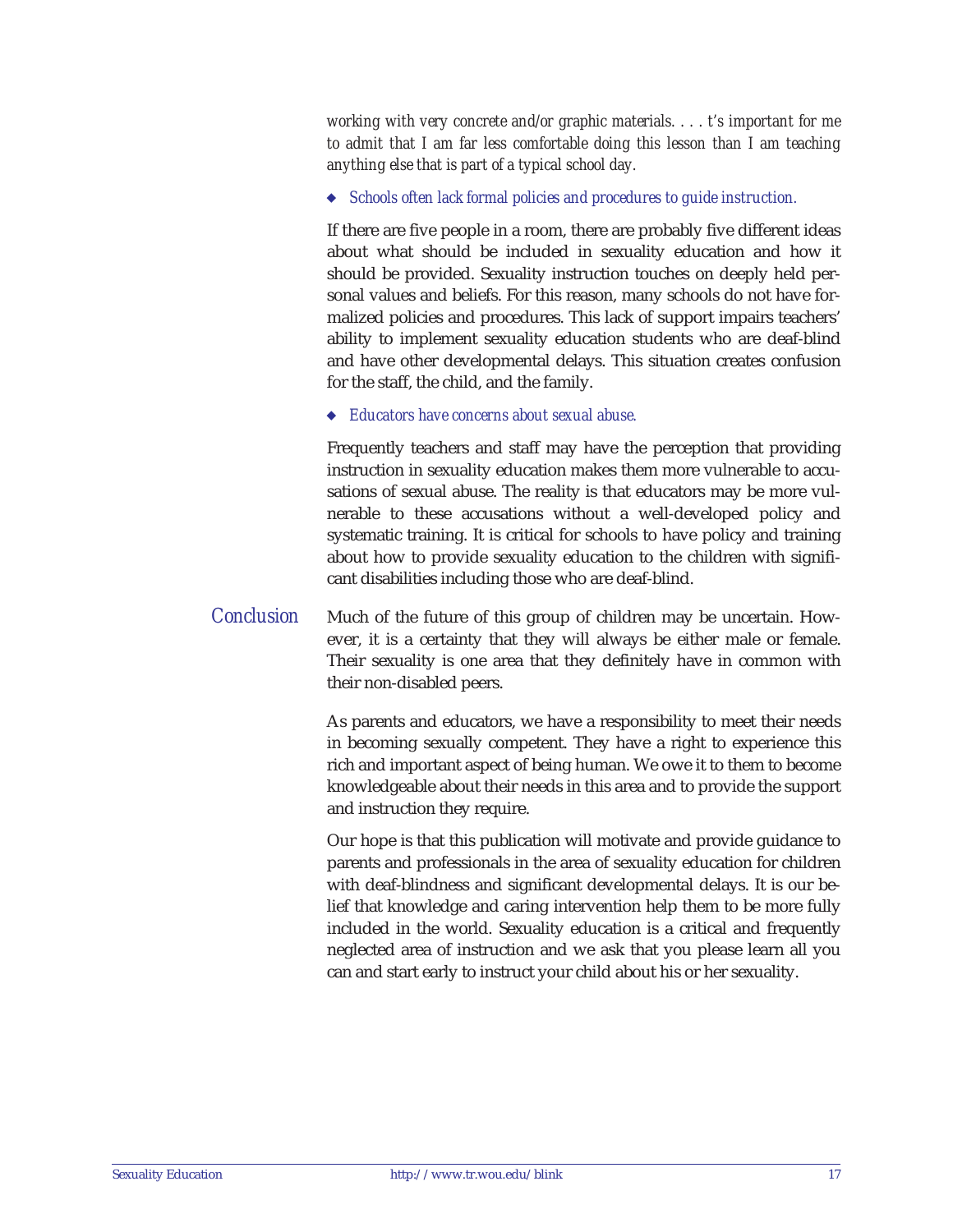### *Developing a Process for Intervention and Instruction*

There is a very low incidence of deaf-blindness among school-aged children in the United States. It is possible that your child or student is the only person with deaf-blindness whom you know. When we talk about developing a process for intervention and sexuality instruction for this one individual, the first question is probably, "Why? Can't we teach him like we would any other child with disabilities?" That is a reasonable question, but the answer has to be, "No!" What we are proposing here may seem like a lot of work and it is. In the long run, however, having a well-thought-out plan saves precious educational time. It also provides necessary safeguards to prevent negative situations which could rapidly become serious problems.

As we discussed in Chapter 1, a child with deaf-blindness and significant developmental delays faces unique challenges in learning about sexuality:

- ➤ He or she may lack many of the basic concepts related to body and behavior.
- ➤ He or she may be unable to learn incidentally the rules and information related to sexuality.
- ➤ These sensory impairments cause the child to miss out on informal instruction and modeling which are the ways most children society's rules about sexuality.
- ➤ The child may be confused by inconsistent feedback from others regarding his or her behavior.
- ➤ When behaviors are ignored, the child often gets the wrong message about expressing his or her sexuality.
- ➤ The deaf-blind child generally takes longer to learn new skills, which means instruction must start early with adult outcomes in mind.
- ➤ As the child ages or moves to different environments, he may have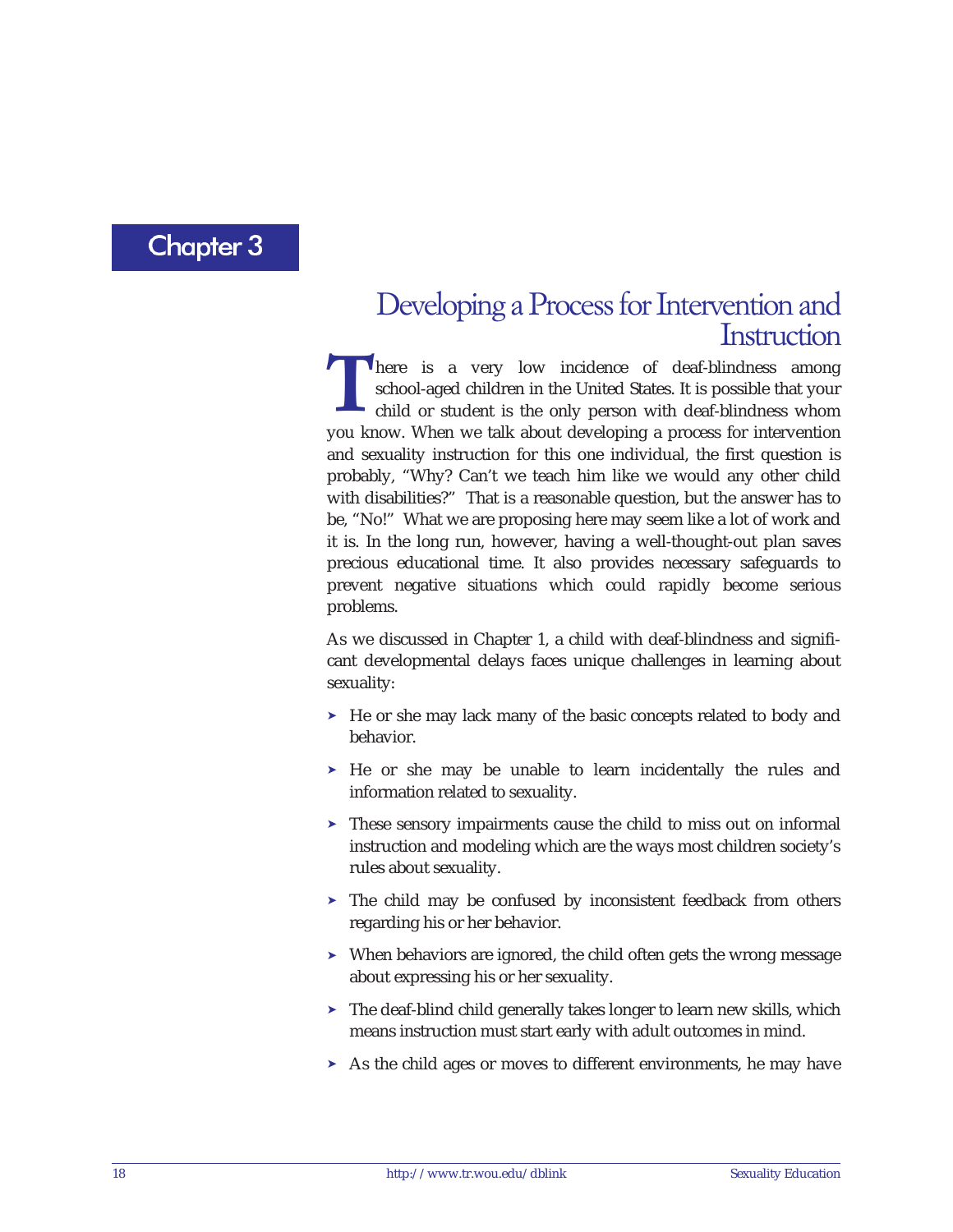difficulty changing established behaviors that are then perceived differently. Some of these behaviors may place the child at risk for being abused or for being perceived as a sexual predator.

➤ Without systematic instruction a child might not be able to participate in medical examinations except under anesthesia. As a result, he or she may be at greater risk for health problems.

As a parent or professional, you may not have the information about sexuality that is needed to provide support and instruction to the deaf-blind child. You may be uncomfortable with the task and may find it especially challenging to provide instruction to children who use the tactual sense as the primary channel for learning. You may have issues and concerns that tap into long-held beliefs and core values. As someone who wants to provide sexuality education to the child with deaf-blindness, you probably know that this is an important and difficult task.

*The Process For Developing A Sexuality Education Program*

A systematic process can help you and your school to work together to develop appropriate programming for your child. If your school does not have a process in place already, the process we offer might serve as a guide to your team in developing a program. Here are the basic steps:

- 1. Have the IEP team or a steering committee oversee the process of developing an appropriate sexuality education program.
- 2. Have the team (or committee) review and compile informational materials related to providing sexuality education for deaf-blind children.
- 3. Have the team (or committee) develop a draft policy and guidelines for instruction and intervention for staff and families to review.
- 4. Share the draft policy with all parents of students with deaf-blindness, the staff working with these students, and appropriate school administrators.
- 5. Have parents and staff complete needs assessments for deaf-blind students related specifically to providing sexuality education.
- 6. Revise and finalize the policy and guidelines for instruction and intervention based on the needs assessments and feedback from administrators, parents, and staff who reviewed the documents.
- 7. Develop permission forms and have parents sign them before instruction is provided.
- 8. Provide preliminary and ongoing training on sexuality education to parents and staff.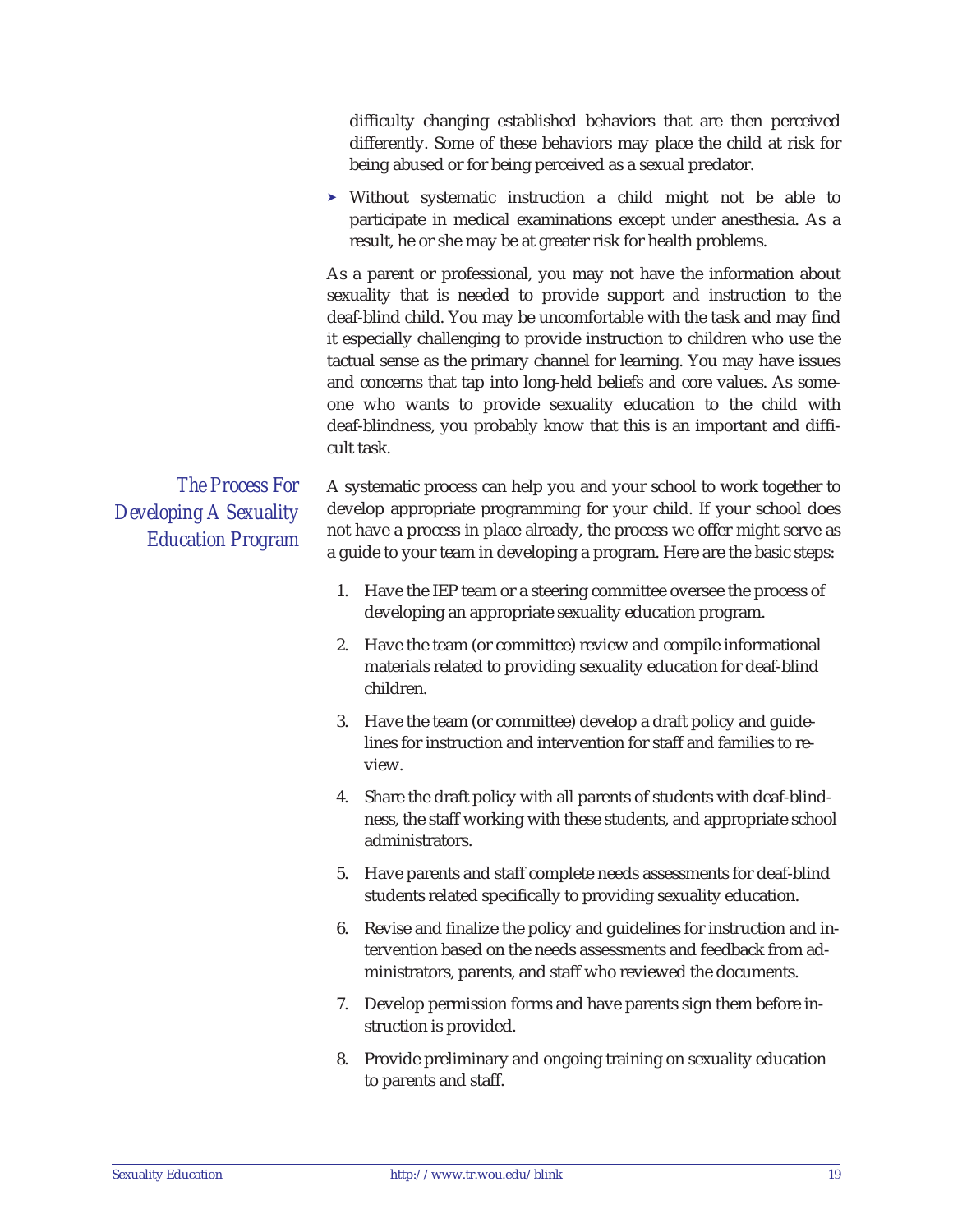9. Develop the deaf-blind students' IEP's to clearly define specific instructional goals and objectives in the area of sexuality education each year.

#### STEP 1: FORM A STEERING COMMITTEE OR TEAM

The very first step that schools should take is to bring together qualified and interested stakeholders to help develop guidelines for sexuality education. Members of this steering committee should include family members, teachers, paraprofessionals, and one or more administrators. When developing the program for a single child, the committee most likely would be the IEP team. Some additional people may also be included: a school counselor, the school nurse, a family planning clinic representative or someone familiar with sexuality education, a deaf-blind specialist, and/or a representative of the medical community.

The IEP will guide instruction in sexuality issues just as it guides instruction in other areas for the child with deaf-blindness and developmental delays. This should be the case whether addressing the needs of a single child or of several children in a program. Educational needs should be determined through assessment and then appropriate goals and objectives developed. Support to the family should be outlined, and then staff training needs identified and planned.

There are additional factors related to providing sexuality education differentiating it from other areas of instruction, even for a single child. This type of education is a sensitive topic for both family and staff, and there is often a tremendous lack of knowledge about providing sexuality education to deaf-blind children who have significant developmental delays. Legal actions are likely to happen if situations are not handled appropriately. For these reasons, we strongly recommend the establishment of a formal steering committee to oversee the process of providing sexuality education.

The committee's tasks should include:

- ➤ Reviewing and compiling articles, instructional materials, and existing school policy related to providing sexuality education;
- ➤ Developing and conducting a needs assessment of the child(ren)'s family(ies) and educational/support staff related to providing sexuality education;
- ➤ Developing a document that contains both policy and guidelines for intervention and instruction;
- ➤ Insuring that adequate training for providing sexuality education is made available to the staff and families.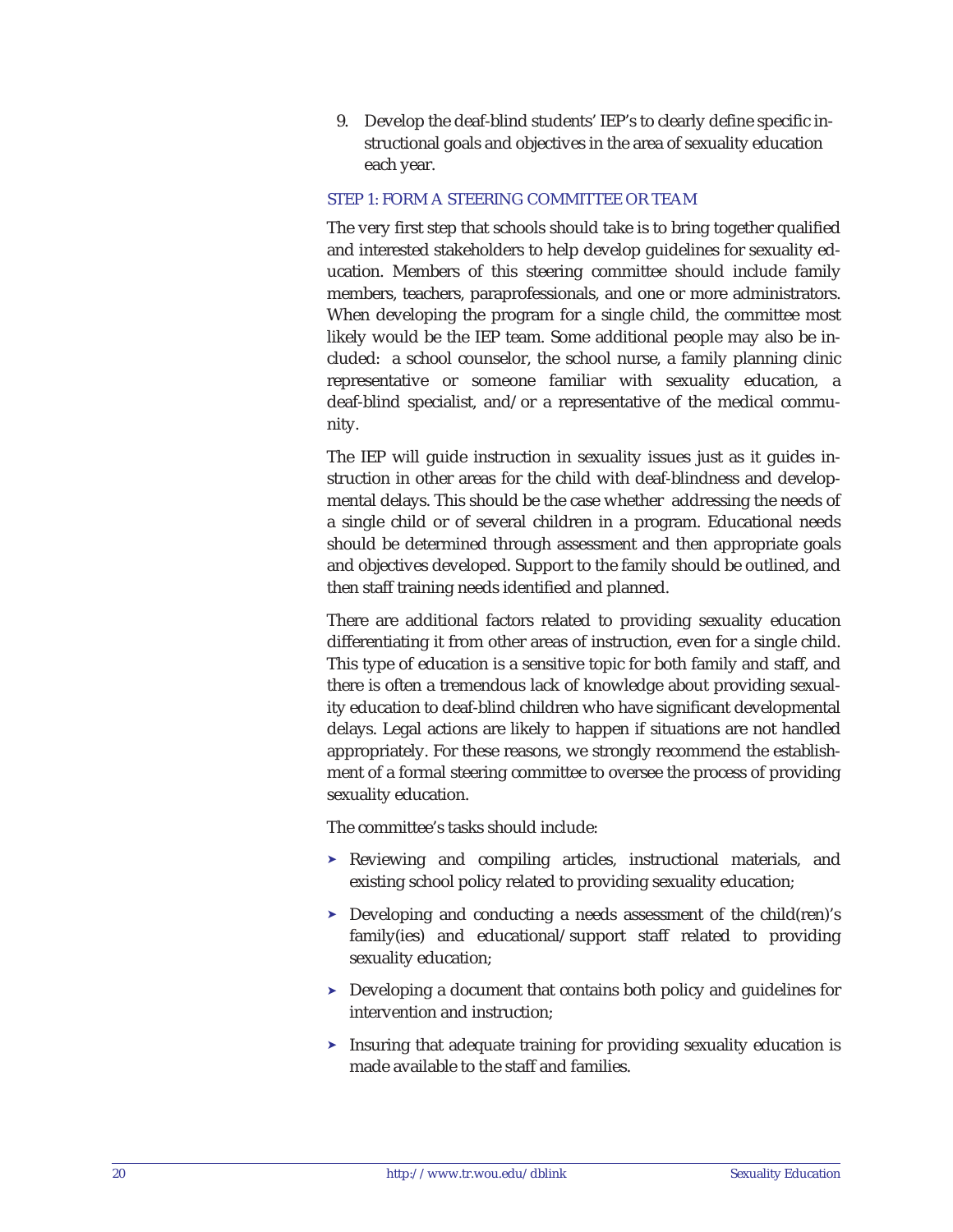This may seem like an unreasonable amount of work for one student, but it is important. The work done by this group will guide educational practice for a child's entire school career and will also serve the school as other students with deaf-blindness move into the system. The work may be needed because one child turned up in a classroom this year, but it can be used for many children and for years to come if it is regularly reviewed and updated. This kind of effort helps to insure that sexuality education becomes a standard part of the curriculum for every child with deaf-blindness.

#### STEP 2: REVIEW AND COMPILE EXISTING LITERATURE AND CUR-RICULUMS

It is very important for your group to become familiar with existing literature and curriculum related to providing sexuality education. In the final chapter of this book, we offer some suggestions to help you begin this exploration. You may also want to search out resources in your own school and community. Even if they are not specifically designed for this group of children, they will help you anticipate issues and develop instructional resources and strategies.

#### STEP 3: DRAFT POLICY AND GUIDELINES FOR INTERVENTION AND **INSTRUCTION**

#### What is policy?

Policy is an established and approved set of statements meant to inform and guide staff and family members about how programming and intervention will be provided. Policy should set the ground rules about how formal instruction is to be offered and should aid in the development of the IEP. It should also guide moment-to-moment decision-making in intervention. As you begin to write policy to help family and staff address issues of sexuality education for children with deaf-blindness and developmental delays, make sure the following issues are addressed:

#### ◆ *Deaf-blind students have the right to receive sexuality education.*

The policy your team develops should validate each student's right to have appropriate sexuality education as determined by the IEP team. IDEA states that schools "shall take steps to insure that … children with disabilities have available to them the variety of educational programs and services available to non-disabled children." (CFR 34 §300.305 IDEA 1997, Subpart C). If your school is not providing education in sexuality to your deaf-blind child, it should be.

You may think that your school district or program does not offer sexuality education to any of its students. Even though there may not be a course with that title, instruction in this important area does take place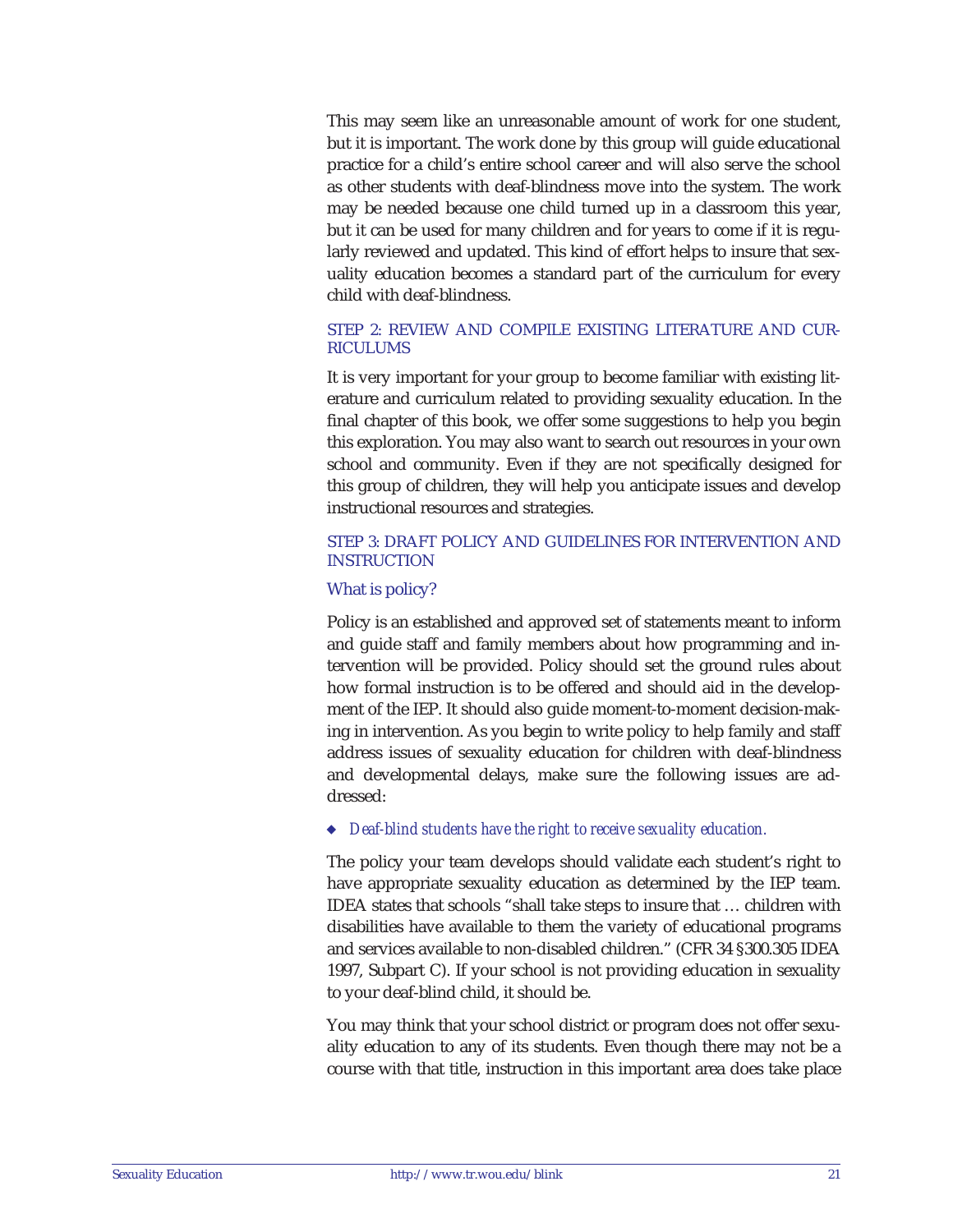in every school to some degree. For example, in kindergarten, typical students learn to name and identify body parts, gender roles, and how to avoid or report being approached inappropriately by strangers. This is the beginning of sexuality education. As typical students progress through the grades, they are introduced to concepts related to reproduction, social rules, relationships, and parenting. These may be taught as part of a science, social studies, or home economics class. These ideas that are so important for typical students to learn are just as important for deaf-blind students. Even when children have significant developmental delays, basic concepts are important to learn despite the fact that they may not be able to master more complex issues.

The book *Blind and Visually Impaired Students Educational Service Guidelines* published by the National Association of State Directors of Special Education, gives guidance on best practices for students with visual impairments. In discussing social and independent living skills development, it notes "blind and visually impaired students cannot learn these skills without direct, sequential instruction by knowledgeable people" (Pugh and Erin 1999, p.179). Assessment should be done to identify the social skills and independent living skills individual children must develop to achieve success as an adult. You should begin at the earliest point in your child's schooling to include goals in the IEP to insure instruction in these important areas, many of which are the basis of sexuality education.

◆ *Be sure the policy you develop does not contradict existing school policy or law.*

Does your school have a policy about providing sexuality education? Does your school offer a specific course of study for students or is sexuality education included in other classes such as home economics, biology, social studies, etc.? Review your school's existing policy related to providing sexuality education and use it as a basis for developing your policy. Find out how typical students learn about sexuality in school. It is critical that administration supports the sexuality education policy that your team develops.

Your school will also have policy about staff and student behavior and you will need some of this information as a basis for developing policy. If the policy you set differs from other related school policy, you need to be prepared to explain why. For example, a typical student who strips off his clothes may be subject to expulsion or assignment to an alternative campus. This is an inappropriate consequence for the student with deaf-blindness and developmental delays. For that reason you may need to include in your policy the provision that specific behavior plans can be developed as part of the students' IEP's to address exceptions to regular school policy.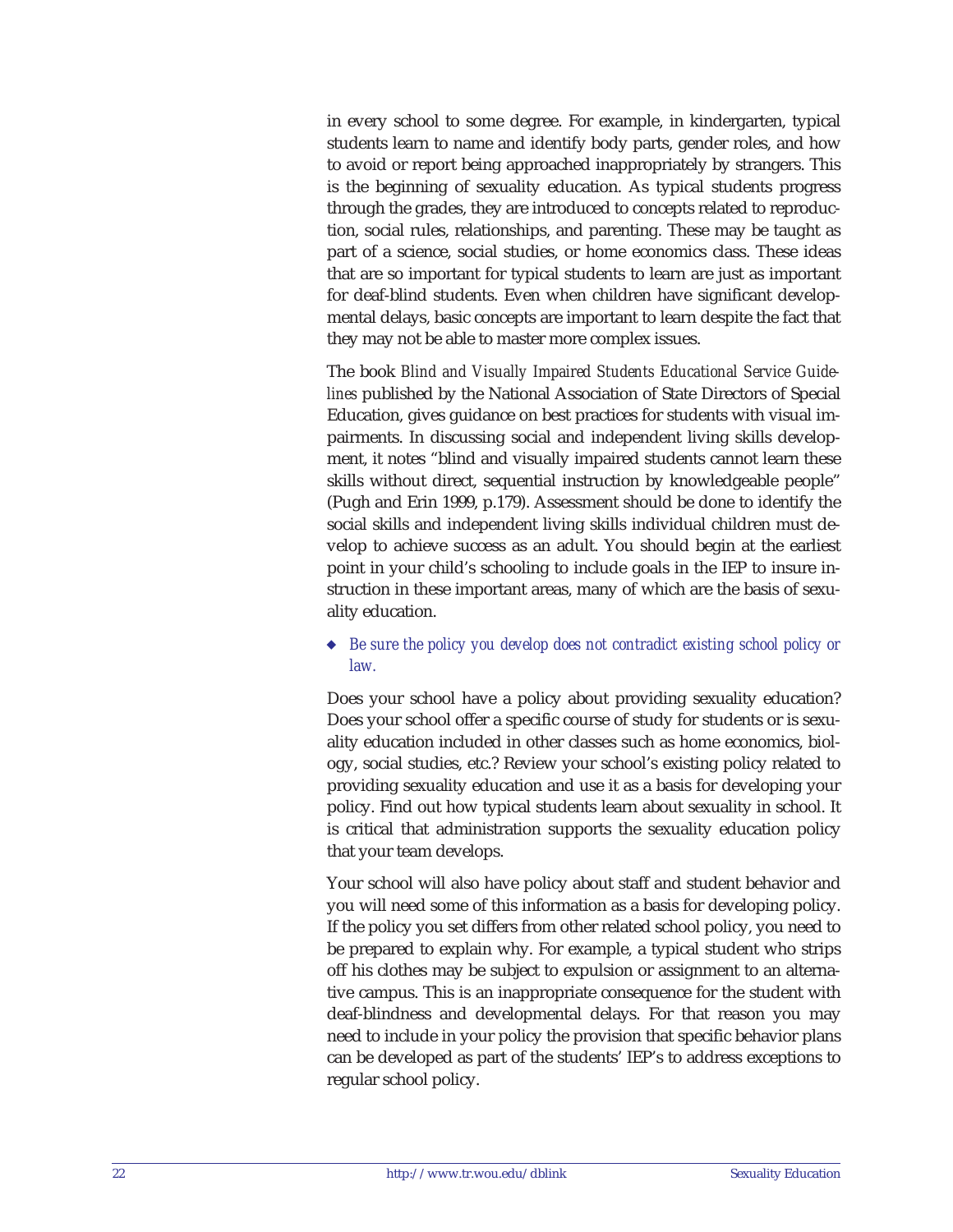You should be sure that there is no conflict between the policy you establish and any laws. For example, there are very specific laws about reporting suspected sexual abuse. You should make sure your policy does not contradict steps that are required under the law regarding this issue.

◆ *Good policy establishes a clear chain of command.*

It is very important that the policy you develop establishes an appropriate and clear chain of command to address situations that arise. It should also answer questions and address concerns from family and staff. For example, if a student inappropriately touches another student, does the paraprofessional need to document the incident in some way, report it to the teacher, send a letter home to the families, or what? Being clear about how situations should be handled before they occur makes staff and family feel more secure. It also reduces the likelihood of the mishandling of situations.

As we noted earlier, there are specific laws about dealing with suspected sexual abuse. Your school will have information about who should be called in and about the staff's responsibility to report suspected abuse. This information should be a part of, or be referenced in, your policy. Training about reporting sexual abuse should be part of the regular in-service scheduling each school year.

◆ *Good policy requires staff training before instruction or intervention is provided.*

One of the best safeguards related to providing quality sexuality education is training. It is important that your policy clearly states that staff will receive specific training before carrying out certain intimate caregiving tasks and instruction or intervention related to the child's sexuality. If they don't know how they are expected to handle certain situations, it is likely that mistakes will be made. This is traumatic for the child, the parents, and the staff. It also can lead to serious legal consequences.

#### ◆ *Good policy reflects information gathered from needs assessments.*

When you share your draft policy with staff and families and review their needs assessments, you may need to make revisions and updates to policy. Each year or so, the committee should conduct additional assessments to make sure that policy addresses the changing needs of the families and staff. Below we give an example of the policy section of the document. Your team may want to begin with this sample policy and modify it to meet local needs.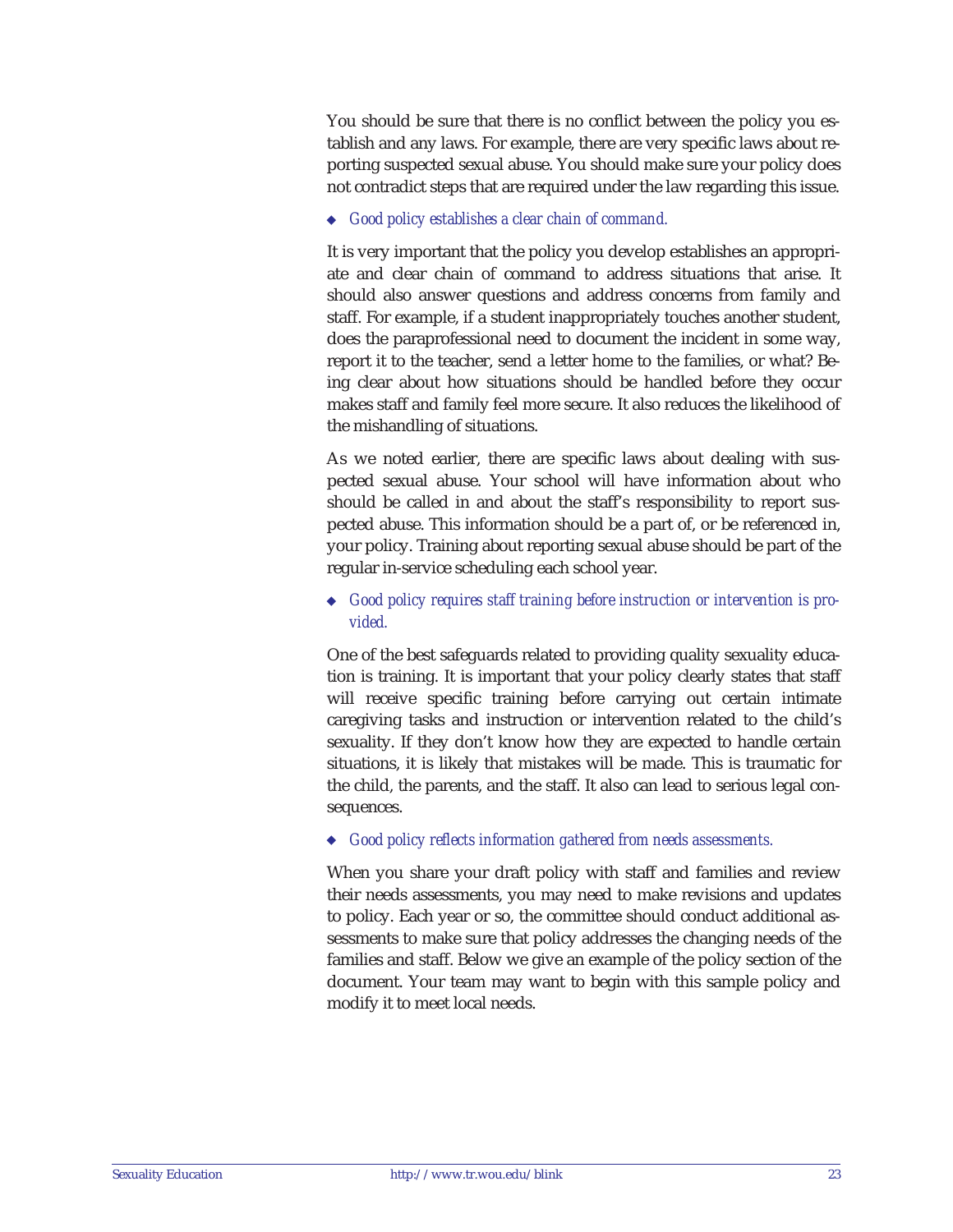#### **A Policy for Providing Sexuality Education to Students Who Are Deaf-Blind**

- 1. School district policy pertaining to sexuality education, as outlined in the employee handbook, will be followed. [INSERT LOCAL SCHOOL POLICY.]
- 2. State law and school district policy will be followed in addressing and reporting suspected sexual abuse. [INSERT LOCAL POLICY AND STATE LAWS.]
- 3. The issue of sexuality education will be discussed as part of each students annual IEP process until he/she leaves the educational program.
- 4. Any instruction or intervention provided by the educational staff in the area of sexuality must be within the bounds of the student's IEP.
- 5. Existing school policy regarding sexuality instruction may not address special factors that exist for a student with deaf-blindness. Therefore, any necessary variations from regular school policy must be approved by the IEP committee and documented in a formal behavior plan and/or the student's current IEP.
- 6. Appropriate deaf-blind modifications should be made in sexuality education strategies and materials to insure that the student who is deaf-blind can access instruction.
- 7. Every effort will be made by staff to insure that the familys values will be honored in providing intervention and instruction as defined by the child's individual educational plan (IEP).
- 8. Any student who is receiving instruction in the area of sexuality must have written permission from his/her parent or guardian. (See attached permission form.) This permission form must be kept in the student folder and renewed annually.
- 9. Any questions or concerns from the staff or family regarding sexuality instruction should be documented in the student's file and brought to the immediate attention of the principal and special education supervisor.
- 10. Any incident of a sexual nature that causes concern should be documented in the student's file and brought to the immediate attention of the principal and special education supervisor.
- 11. An administrator and classroom teacher will notify parents by phone or in writing at the earliest opportunity about instructional concerns or incidents related to sexuality.
- 12. To be fully prepared to meet the needs of the student and his or her family, all staff having direct contact with the students will be required to participate in sexuality education training prior to providing instruction to the student with deaf-blindness.
- 13. A needs assessment will be conducted annually with staff and the family to pinpoint the topics for training in sexuality education.
- 14. The staff serving the student with deaf-blindness should review the IEP goals related to sexuality instruction prior to completing the annual needs assessment.
- 15. The program's policy on sexuality education for students' with deaf-blindness will be reviewed annually by a designated school administrator. Sexuality education policy will be revised as needed to support effective and appropriate intervention for students who are deaf-blind.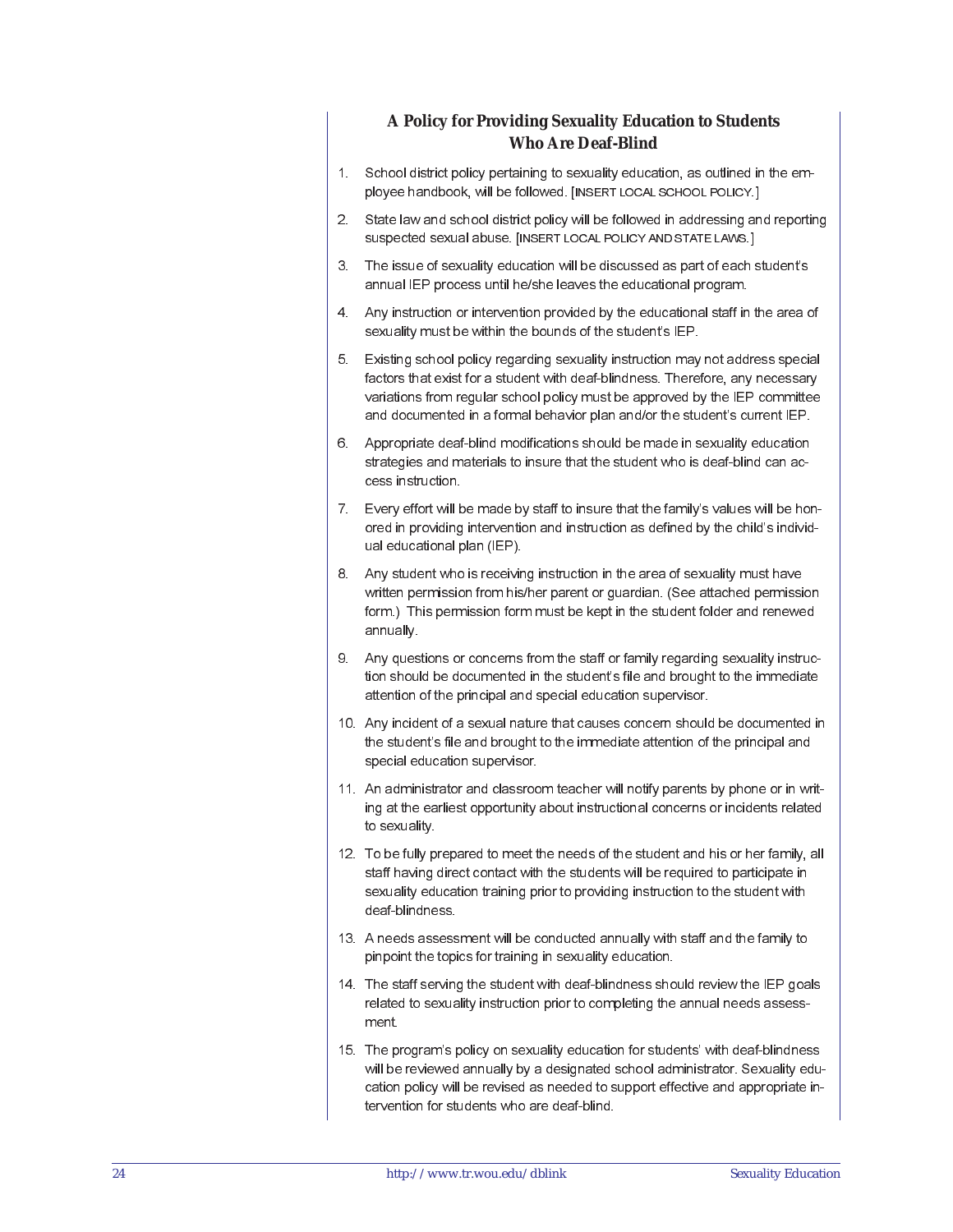#### What are Guidelines?

After completing the policy section of the document, your team will need to develop the guidelines for instruction and intervention to assist staff and families. General guidelines should cover all topics of instruction. They should define the areas of instruction and describe in broad terms how instruction should be approached. Below we offer nine general guidelines that we recommend should be in your document. Other chapters of this book addressing appropriate touch, masturbation, menstruation, sexual health, and sexual abuse, will contain additional guidelines that relate to each topic. It may be helpful to include these in a more topic specific portion of the guidelines. Your team will probably come up with some additional items not covered in this book, based on your school's individual situation and needs assessments.

Summary of General Guidelines for Sexuality Education of the Student with Deaf-blindness and Significant Developmental Delays.

1. *Sexuality education for the deaf-blind student who has developmental disabilities has a somewhat different focus than that of a typical student and must address more than the topic of reproduction. It should focus heavily on developing concepts and building skills in accord with basic rules of social behavior as well as on instruction about appropriate touch and personal boundaries, modesty, menstruation, masturbation, sexual health, and sexual abuse.*

Children in this category need much more than typical sexuality education programs provide. Concept development may be overlooked, and certain topics may not be covered. The focus on basic rules of social behavior is key for these students because they generally do not learn them incidentally. Also, some such as masturbation, appropriate touch and personal boundaries, and modesty may not normally be covered in any detail in a typical sexuality education program. These students need instruction in these areas. Although reproduction may be part of the instruction for some students, many deaf-blind individuals with significant developmental delays are much less likely to be dealing with issues of dating, marriage, and parenting.

2. *When providing information in the areas of sexuality education, think in terms of four basic approaches to instruction: routines, units, teachable moments, and behavior plans*.

For most students with deaf-blindness and significant developmental delays you can organize the information you want to share in a structured routine. A structured routine has a clear beginning and ending, a logical sequence of steps, and specific locations and materials. Routines provide consistency and repetition which establish good habits. These children typically do not have to understand the social significance of something in order to learn to do it automatically.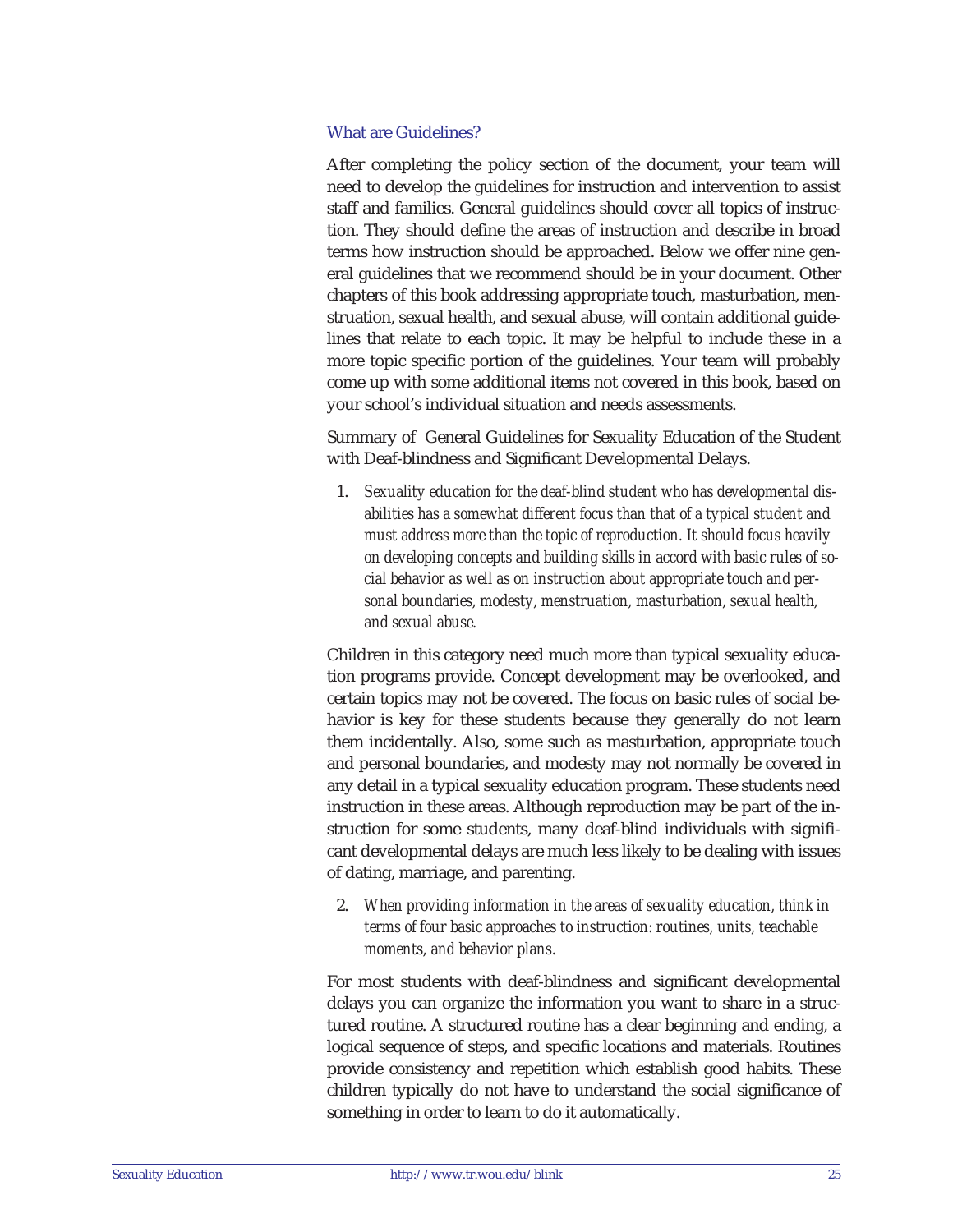Some of these students may benefit from information delivered through instructional units. Units emphasize practical experiences, giving children the concepts they are missing. They also tie this experience to language that the children need to discuss the information with others. Units are effective for students who can categorize and who already have the ability to represent information in an abstract manner (e.g. drawing pictures, signing, printing).

For any student you can seize incidental teachable moments to give information. This is a rich opportunity to highlight a behavior in context. Instruction is typically more effective because you are addressing a particular behavior or situation as it actually happens.

Sometimes a behavior has become entrenched and has proven to be detrimental to the child. When this happens, your team should develop a formal behavior plan. A behavior plan typically has the following components:

- ➤ a clear description of the behavior to be addressed;
- ➤ a list of events or conditions that precede the problem and should be avoided;
- $\triangleright$  a course of action when the behavior occurs:
- ➤ a process for collecting data to evaluate the effectiveness of the intervention;
- ➤ a way to document the incident in the student's file.
- 3. *Instruction and intervention should be consistent across caregivers.*

When you have developed an instructional strategy or intervention plan, it is very important to share it with all of the child's caregivers. Everyone needs to understand what is expected of both the child and the person interacting with the child. The more clearly everyone understands exactly what is supposed to happen, the better. If people are not clear and in agreement about instruction and intervention, the child will receive conflicting responses to the same behavior throughout the day. This complicates his or her learning and can have disastrous results.

4. *Don't overreact. Be calm and firm when you intervene.*

Overreacting is a temptation, especially when an embarrassing incident occurs in public. Emotionally charged reactions can cause serious problems in intervention. The child will usually know you are agitated, and this can cause him to become upset as well. It will be much more difficult to redirect the child, and the situation will take longer to resolve. If you stay calm, you will do a better job of implementing an existing plan or inventing one on the spot.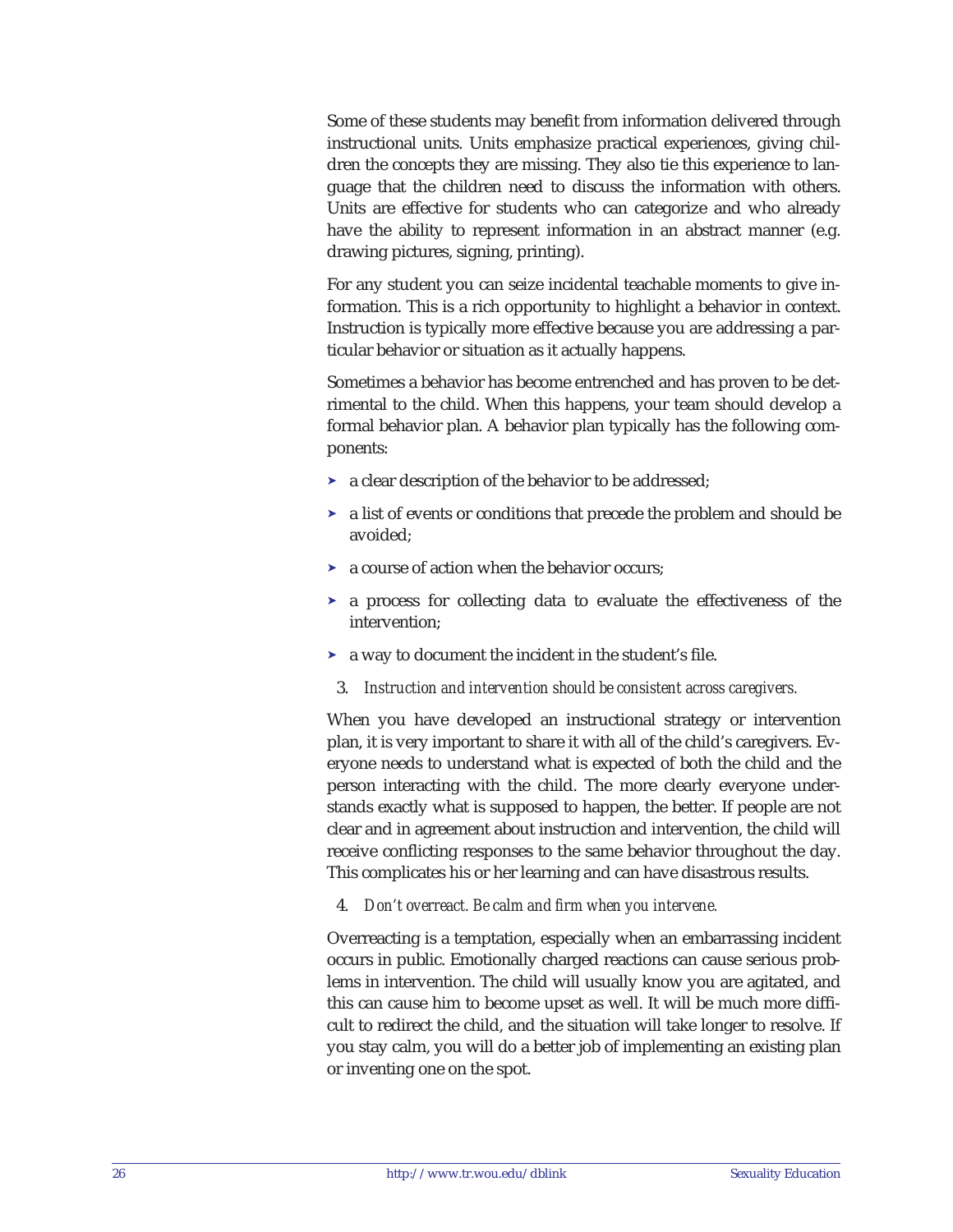Some students enjoy watching the panic of their caregivers. They begin to do the behavior on purpose just to get a reaction. It is important to remember that overreactions can cause a single unintentional act to become an ingrained behavior. Many a good teacher has taught some really bad behaviors by overreacting.

If you remain calm and purposeful, you will be less likely to draw a crowd. The general public needs to see that you are in control. Your calm response will be reassuring and the situation will be less likely to escalate, drawing in the authorities or resulting in you and your student being asked to leave.

#### 5. *Recognize that if you fail to react to unacceptable behavior you teach the child that the behavior is acceptable.*

When you know you are supposed to intervene, don't ignore a situation because you are embarrassed, tired, or afraid to start something. By not intervening, you are giving the child the message that what he is doing is acceptable. Not only that, you are giving him extra practice in carrying out the behavior. The next time it occurs and someone does intervene, the child will get a message that conflicts with the one you gave him. This is confusing and creates more problems for everyone.

6. *If possible, when working with young deaf-blind children who are also developmentally delayed, make sure that the skills they learn will still be appropriate when they are older.*

Remember that each student will grow up and the expectations of others will change as he or she matures. So, think ahead. If you are teaching preschoolers to greet a friend or a classroom visitor remember that this is the way they will probably greet a person when they are thirty years old. When you teach a boy to share a urinal with his preschool classmate, imagine what will happen if he tries this at twenty with some stranger in a public restroom. Instruction needs to have a future focus with clear adult outcomes in mind.

7. *Preserve the dignity and privacy of all students with deaf-blindness during instruction and caregiving activities.*

As you work with students with deaf-blindness and developmental delays, you will meet some who seem completely unaware of what is occurring, even in the context of a routine. The less awareness a student demonstrates, the more responsibility caregivers have for protecting and honoring the child's dignity and rights. This is true even if it takes more time and effort.

8. *Be mindful to redirect rather than confront.*

Be aware of what is happening in the environment and what the child is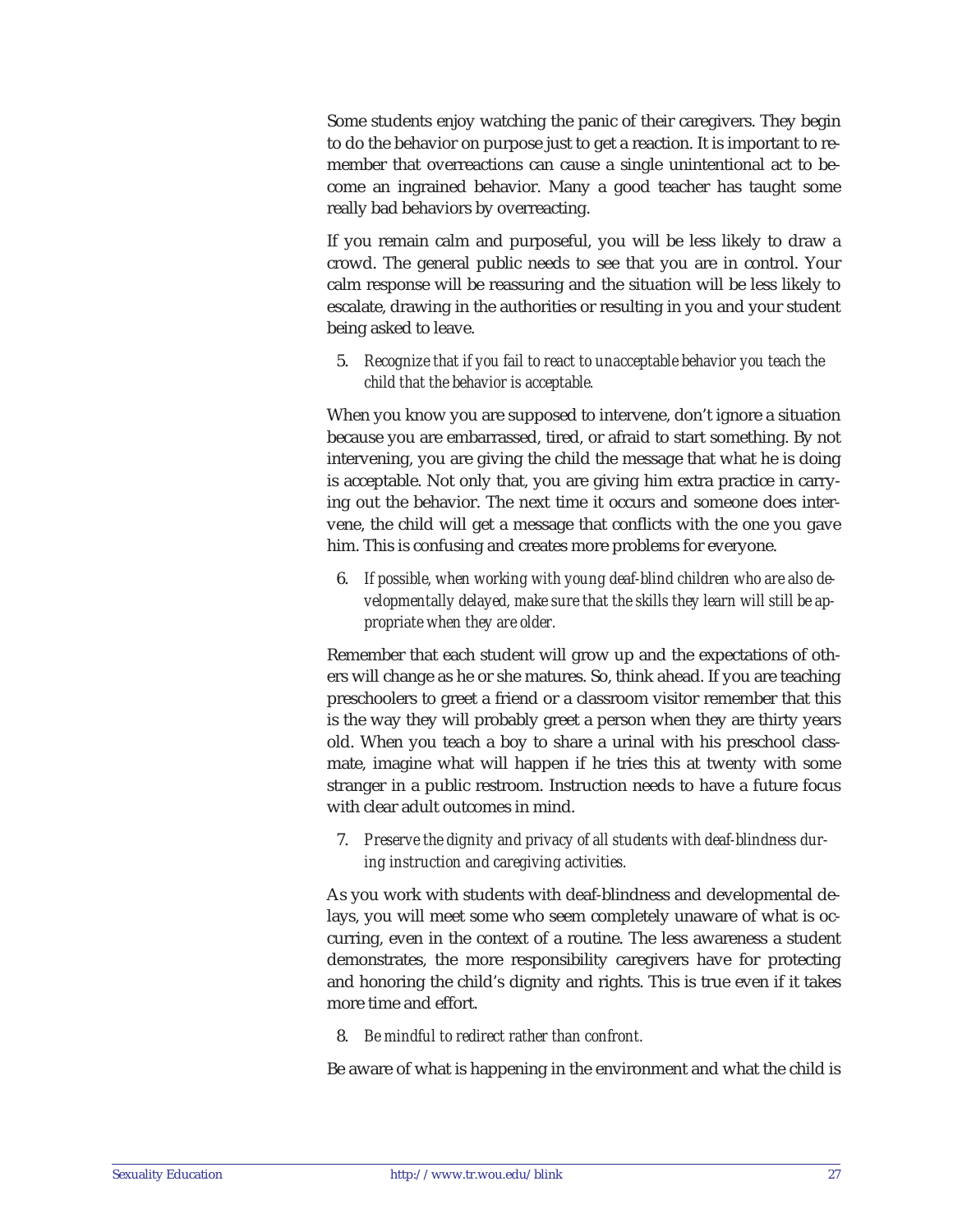doing. It is better (and generally easier in the long run) to be proactive and redirect a potentially problematic behavior. Once a behavior has started, it becomes difficult to stop it. One of the best rules of thumb is to distract the child rather than force a confrontation.

9. *To the greatest extent possible, reduce the risk of a student with deaf-blindness and developmental delays becoming a victim of sexual abuse.*

Accept that they are potential victims and supervise the children and those who have contact with them accordingly. To whatever extent possible, teach children with deaf-blindness skills that will help prevent abuse.

#### STEP 4: SHARE THE DRAFT POLICY

When you have the draft documents of policy and guidelines written, send them to both parents and educational staff. This will help to begin the discussion you must have in order to revise policy and guidelines and determine training needs.

#### STEP 5: CONDUCT A NEEDS ASSESSMENT

Some of the things you want to learn from your needs assessment are listed below.

- ➤ What do parents and educators see as instructional needs of the child(ren) in terms of sexuality?
- ➤ What are their priorities for instruction?
- ➤ How are the parents and educators currently intervening or providing instruction to the child(ren) related to sexuality issues?
- ➤ How do the parents and educators feel about addressing sexuality issues with the child(ren) with deaf-blindness?
- ➤ What training needs do parents and educators have in order to provide sexuality education to deaf-blind children?

Keep the needs assessment *brief*. Mailing it out to the parents is an option but it may need to be shared with them in a face-to-face discussion.

Be sure the assessment is translated into the parents' native language. A school counselor, social worker, or the representative from a family-planning clinic may be able to advise your group on specific wording that will be culturally sensitive.

In many instances parents and staff will show a great degree of relief that someone is bringing up this issue and be eager to complete the assessment. Generally they will be very supportive of your efforts. Of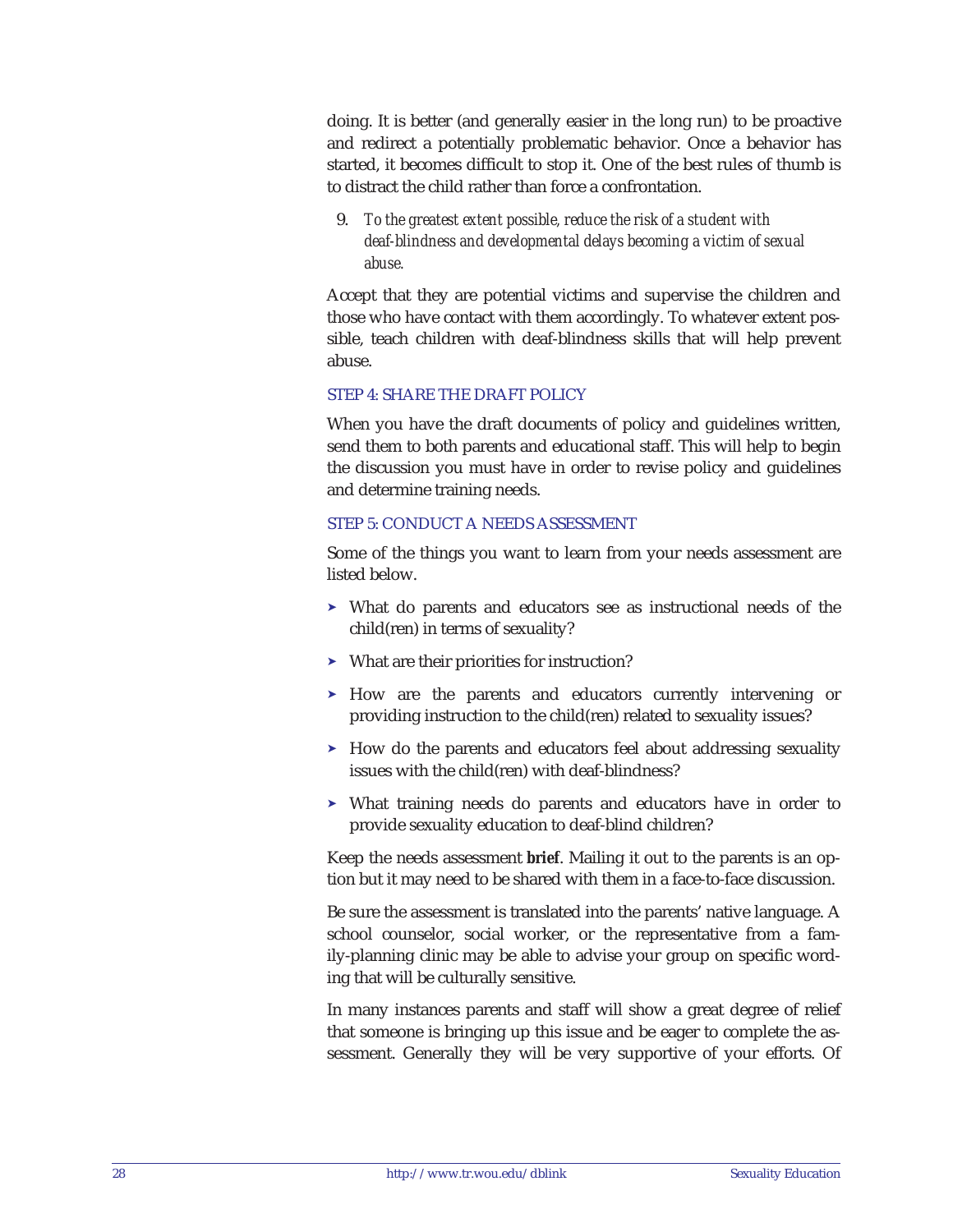course, sometimes the parents and educators may be reluctant to respond to the needs assessment. Their lack of enthusiasm could be telling you that they aren't sure how to provide instruction or that they don't think the child needs instruction in sexuality. These are common issues for both parents and professionals. It is important to understand their perspectives and to address their concerns in order to develop the policies and guidelines that will serve as the foundation of instruction. It may be necessary to follow up in person with family members and staff to get the necessary input. Below we show a sample needs assessment for parents and educational staff.

#### **Parent and Staff Sexuality Education Needs Assessment**

| 1.     |                                                                                                                                        |   | We would like to learn more about your knowledge, needs, and concerns<br>related to providing sexuality education to your child (student) who is<br>deaf-blind. Below are some concerns common to parents (educators).<br>Please check all areas that are of concern to you. You may wish to place a<br>star or highlight topics that concern you the most at this time. |  |  |  |
|--------|----------------------------------------------------------------------------------------------------------------------------------------|---|--------------------------------------------------------------------------------------------------------------------------------------------------------------------------------------------------------------------------------------------------------------------------------------------------------------------------------------------------------------------------|--|--|--|
| $\Box$ | rooms, adjusting underwear, stripping, etc.)                                                                                           |   | Modesty (inadvertently exposing themselves in public bathrooms/dressing                                                                                                                                                                                                                                                                                                  |  |  |  |
| $\Box$ | Masturbation in public                                                                                                                 | ப | Masturbation at home                                                                                                                                                                                                                                                                                                                                                     |  |  |  |
| $\Box$ | Menstruation                                                                                                                           |   |                                                                                                                                                                                                                                                                                                                                                                          |  |  |  |
| $\Box$ | exams, etc.)                                                                                                                           |   | Participation in medical exams (pelvic exams, testicular exams, breast                                                                                                                                                                                                                                                                                                   |  |  |  |
| $\Box$ | Pregnancy                                                                                                                              | ப | Birth control                                                                                                                                                                                                                                                                                                                                                            |  |  |  |
| $\Box$ | Sterilization                                                                                                                          |   | Wet dreams                                                                                                                                                                                                                                                                                                                                                               |  |  |  |
| $\Box$ | another person's breasts or genitals, etc.)                                                                                            |   | Inappropriate touching of others (hugging or kissing strangers, touching                                                                                                                                                                                                                                                                                                 |  |  |  |
| $\Box$ | Dating/marriage                                                                                                                        | u | Coupling                                                                                                                                                                                                                                                                                                                                                                 |  |  |  |
| $\Box$ | Sexual abuse                                                                                                                           |   | Other the control of the control of the control of the control of the control of the control of the control of                                                                                                                                                                                                                                                           |  |  |  |
| 2.     | or why not?                                                                                                                            |   | Are you concerned about the future in terms of your child's sexuality? Why                                                                                                                                                                                                                                                                                               |  |  |  |
| 3.     | What instruction has been provided to your child (student) related to sexual-<br>ity? Was this provided by you or by a school program? |   |                                                                                                                                                                                                                                                                                                                                                                          |  |  |  |
| 4.     | Do you think that sexuality education is the responsibility of the family, the<br>school, or both?                                     |   |                                                                                                                                                                                                                                                                                                                                                                          |  |  |  |
| 5.     | Ideally, how early should sexuality education begin?                                                                                   |   |                                                                                                                                                                                                                                                                                                                                                                          |  |  |  |
| 6.     | dent)? Specifically, what topics most interest you?                                                                                    |   | Do you need training about providing sexuality education for your child (stu-                                                                                                                                                                                                                                                                                            |  |  |  |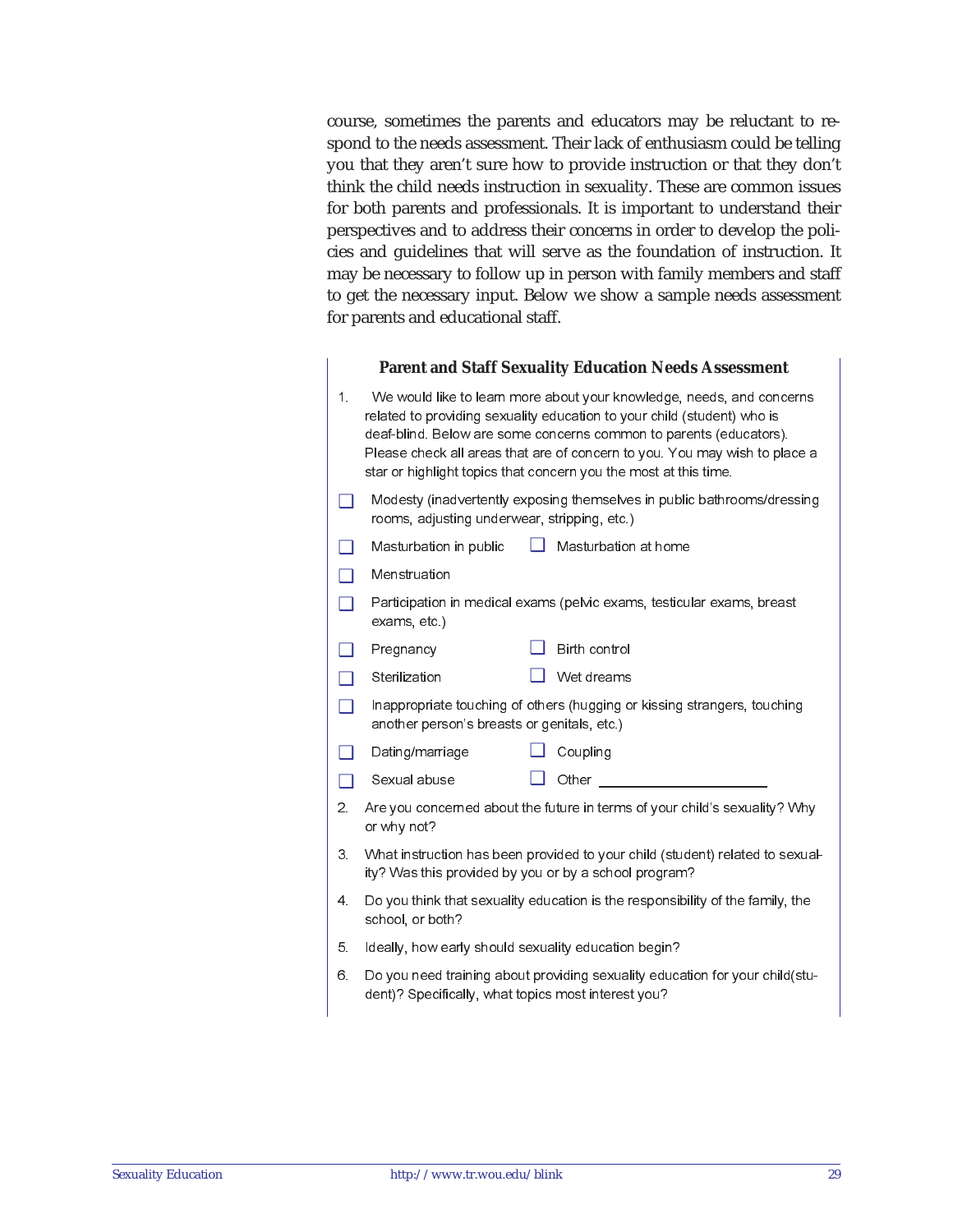#### STEP 6: ADMINISTRATION, STAFF, AND FAMILIES REVIEW THE POL-ICY AND GUIDELINES

It is critical that the policy you write has the full support of the highest levels of the school's administration. When you have completed a draft of this document, we recommend that it be sent to administrators for comments.

You should also share the final version with pertinent staff and families. If there is only one deaf-blind child in your school, his or her family and some of the child's educational staff should have had a hand in developing the document. In later years, however, families that have not been a part of the initial development process (as well as new staff) should have the opportunity to review these documents and offer comments to guide revision.

It is important to hear feedback from these key people about the policy and guidelines you develop since they are the ones who will be most directly involved in implementing it. If they are not comfortable with what your committee has set up, the documents will not be used.

Of course, situations that no one anticipated and for which there is no written policy or guideline do occur from time to time. This is to be expected and is just another reason why policy may periodically need to be revised.

#### STEP 7: PARENTS SIGN A PERMISSION FORM BEFORE INSTRUCTION IS PROVIDED

It is a good idea to have the child's parents sign a form giving permission for their child to receive instruction in the area of sexuality. This should be done after they review the policy and guideline documents. The form should note that they have reviewed the documents and give permission for instruction. It might also include a place for parents to note what specific areas of sexuality instruction they will and will not approve of for their child. Of course, this permission does not supplant the IEP as the place for documentation of specific goals in the area of sexuality instruction. The following is an example of what a permission form might look like.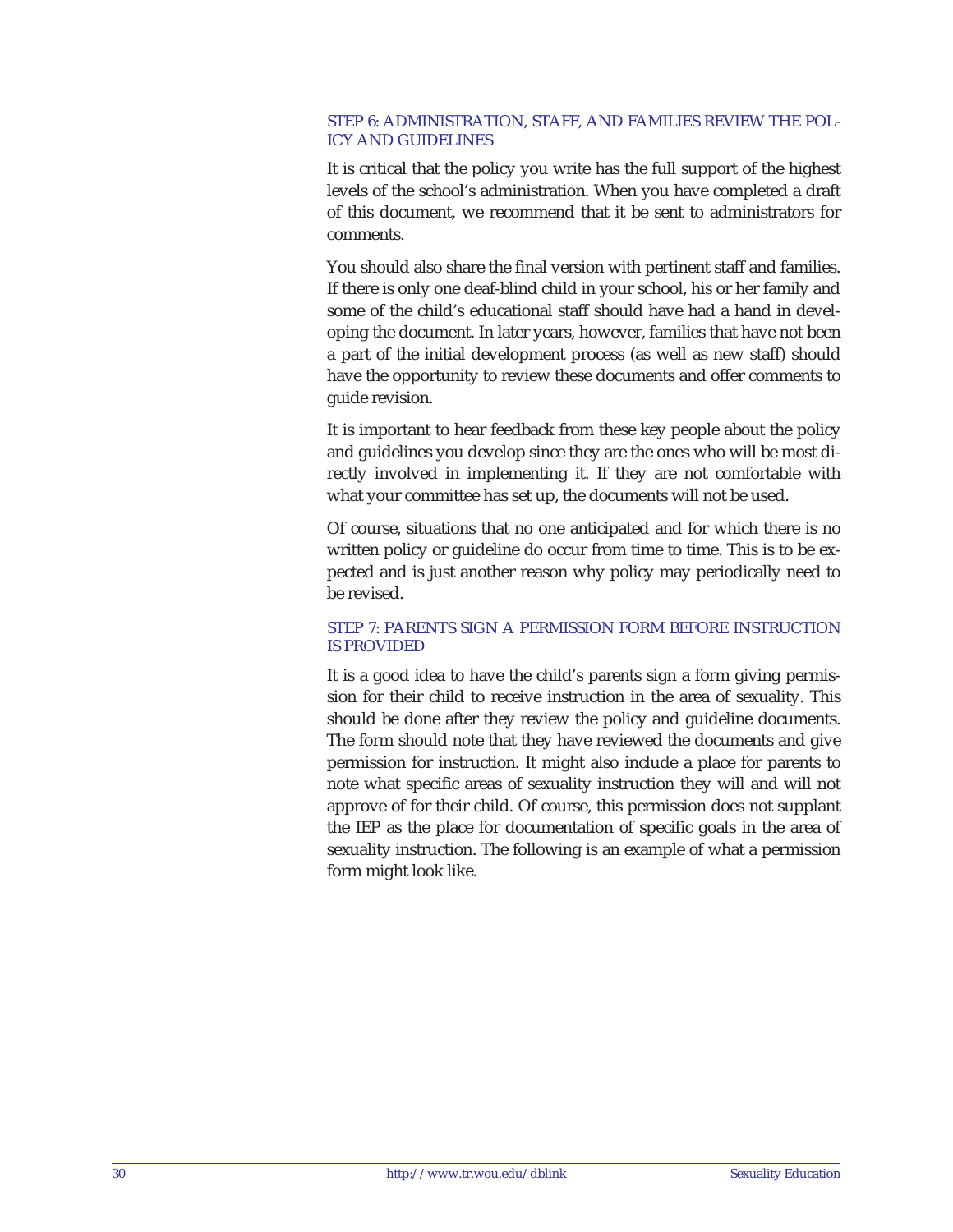| <b>Permission for Providing Sexuality</b><br><b>Education</b>                                                                                                                           |                                                                                                                                                                                                                                                                                                                   |  |  |  |  |
|-----------------------------------------------------------------------------------------------------------------------------------------------------------------------------------------|-------------------------------------------------------------------------------------------------------------------------------------------------------------------------------------------------------------------------------------------------------------------------------------------------------------------|--|--|--|--|
|                                                                                                                                                                                         | I have reviewed Kern Elementary School's sexuality education policy and<br>guidelines. I have also discussed any questions I have about these<br>documents with school staff. I give consent for staff to provide sexuality<br>education to my child in accordance with this school policy and my child's<br>IEP. |  |  |  |  |
| <b>Please note:</b> Listed below are issues that may not be addressed with my child<br>at this time. I would like to be contacted immediately if these issues come up in-<br>cidentally |                                                                                                                                                                                                                                                                                                                   |  |  |  |  |
|                                                                                                                                                                                         | I do not give my permission for sexuality education to be provided to my<br>child by Kern Elementary School staff.                                                                                                                                                                                                |  |  |  |  |
|                                                                                                                                                                                         | Parent Signature<br>Date                                                                                                                                                                                                                                                                                          |  |  |  |  |

#### STEP 8: PROVIDE TRAINING TO THE STAFF AND FAMILY

The policy and guidelines should clarify the program's approach to providing sexuality education for the child with deaf-blindness and developmental disabilities. They should also help with decision-making and insure that issues are addressed systematically year after year. So after these documents have been developed, reviewed and finalized, it is important to provide training to staff and families in order to effectively implement them.

The instructional staff will need an opportunity to clarify the intent of the policy and to ask specific questions about the instructional guidelines. Staff members responsible for providing sexuality education need to receive training in facilitating and implementing instruction that is in accordance with the policy and guidelines that have been established. They will also need assistance in accessing resources and instructional materials.

The parents will have training needs as well. They should be encouraged to review materials and observe instruction. Parents need to understand their role in supporting instruction since many "teachable moments" are likely to occur outside the school environment. Their in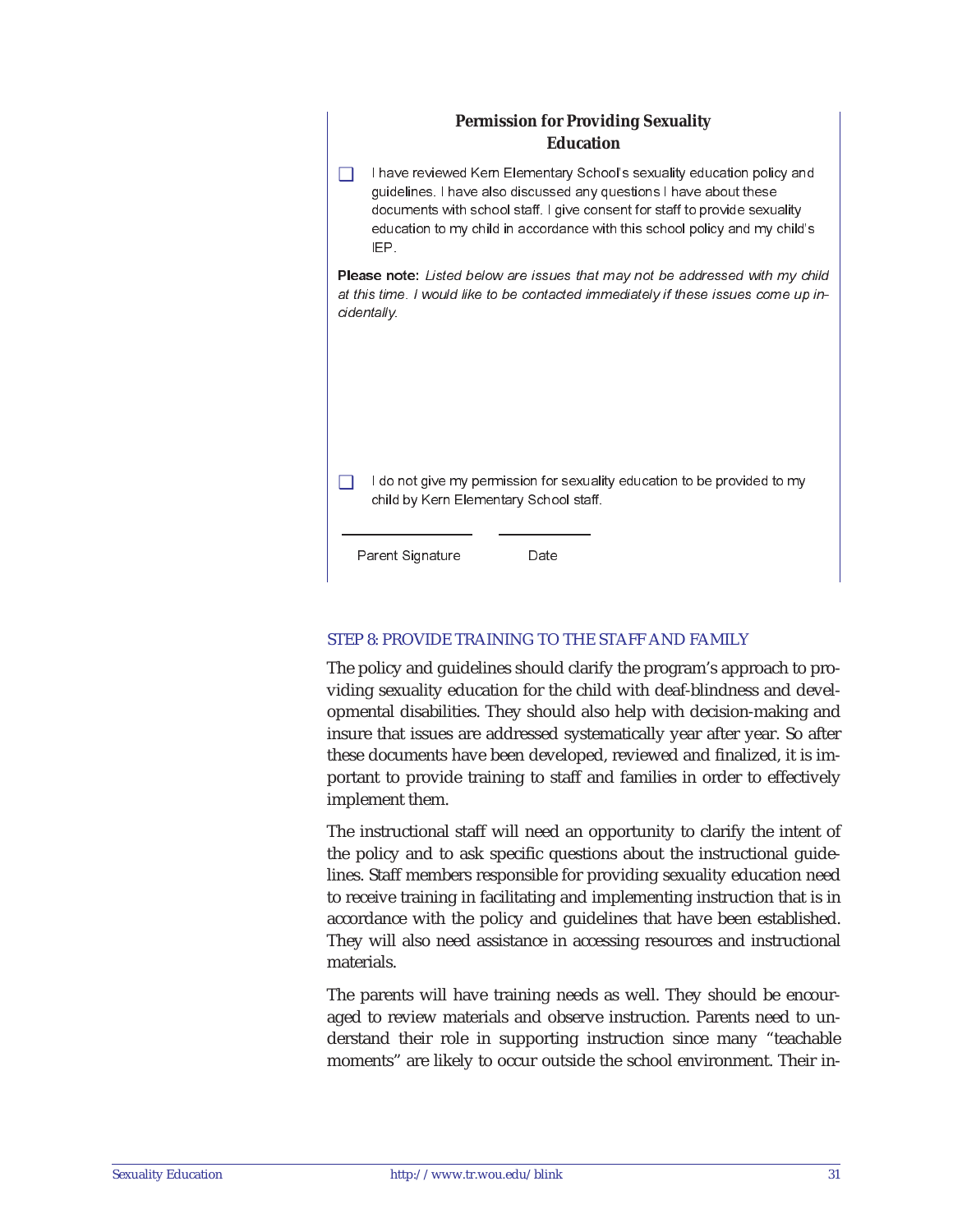put into the content of the classes is expected, and their support is essential to success. Parents need to understand that no student will take part in these classes without the consent of the parent. Parents should also be assured that they have the option of allowing their children to attend some classes and not others as determined by the IEP process.

The steering committee or team should compile curricular materials, articles, and resources for staff and parents to use as a basis for instruction. They should make available a variety of in-service training options (including articles, videotapes, and so forth) on sexuality education. In addition to the initial training on policy and guidelines, there should be on-going training and support for the staff and families to address specific issues, such as masturbation, sexual health issues and medical examinations, managing menstruation, and sexual abuse.

The training may be provided in a variety of ways and by a variety of people. For example, reporting sexual abuse might be a topic that is addressed by the school's human resource staff, someone from Child Protective Services, a school administrator, or special education supervisor. Articles on menstruation management, testicular exams, or other topics may be shared through newsletters or during parent and teacher conferences. Videotape materials might be available through the school library for staff and family viewing. Taping lessons with the child or routines at home may be a way to cross-train on an individual child's specific instructional approach.

#### STEP 9: DEVELOP THE CHILD'S IEP GOALS

The process is not complete until a child's IEP has been developed. Staff and family on the child's IEP team must, of course, assess the child's needs by focusing especially on modesty, appropriate touch and personal boundaries, masturbation, menstruation, sexual health, and sexual abuse prevention. Typically a child will have needs in most of these areas each year. Look at skills that typical peers may be working on in the areas of socialization, relationships, human reproduction, and so forth. Identify priority areas for instruction, and develop appropriate goals for each area.

*Conclusion* Clear policy, specific guidelines for instruction and intervention, and appropriate in-service training for staff and family are essential for providing sexuality education to the child with deaf-blindness and significant developmental delays. They help to avoid confusion and reduce conflict among staff and the families of these children. Good policies and guidelines reduce the risk of real abuse and suspected abuse. These steps help insure that the family can support programming that is provided in school. Training helps staff and family to develop appropriate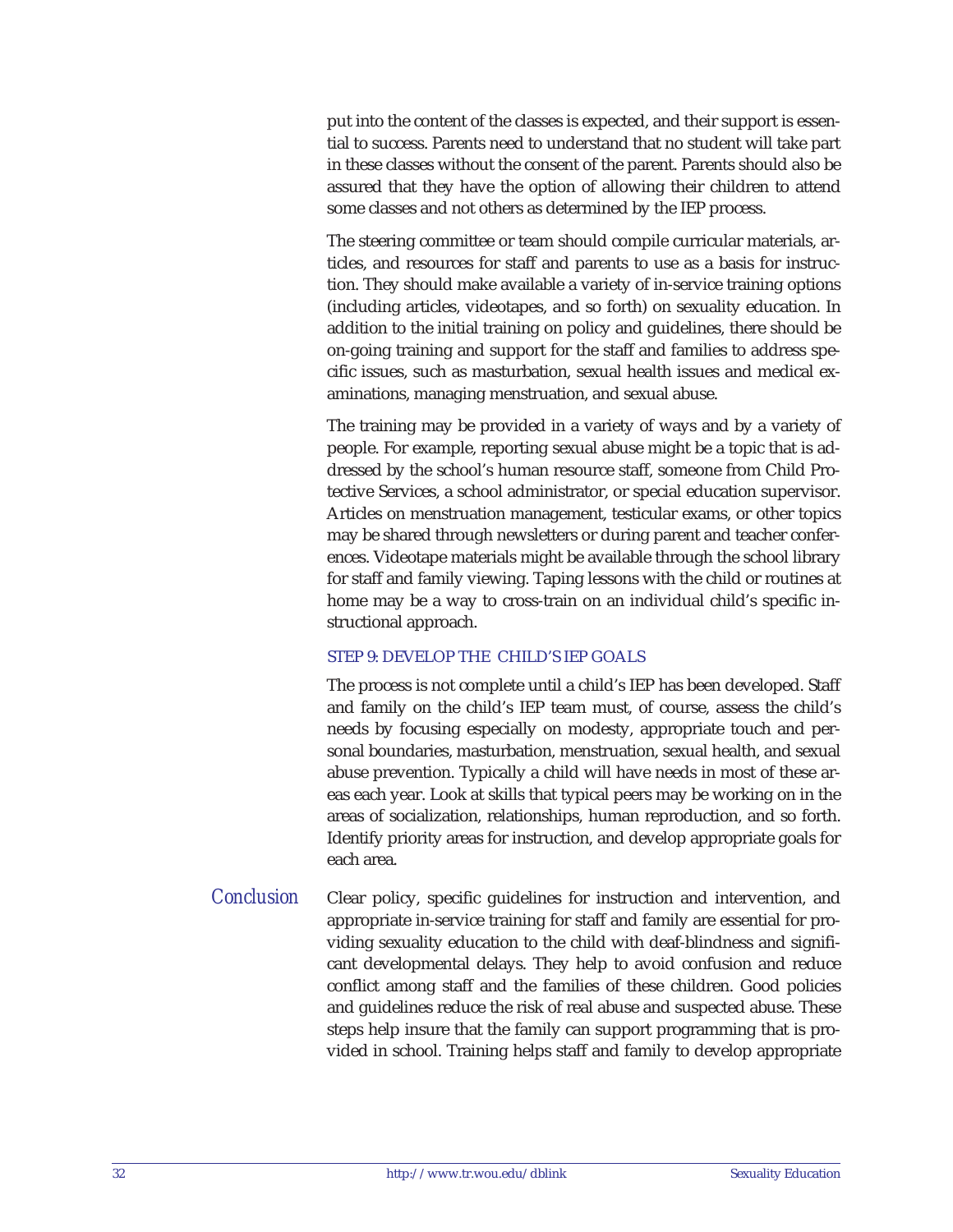IEP goals. It also aids in developing instruction and assuring opportunities to practice new skills in both the home and school environments. A comprehensive approach to sexuality education may take more time, but it assures success in providing sexuality education to this population of children.

- *References* **CFR 34 §300.305 Individuals with Disabilities Education Act, 1997 – P.L. 105-17.**
	- **Pugh, G. S., & Erin, J. (Eds.) 1999.** *Blind and visually impaired students: Educational service guidelines***, p. 179. Watertown, MA: Perkins School for the Blind.**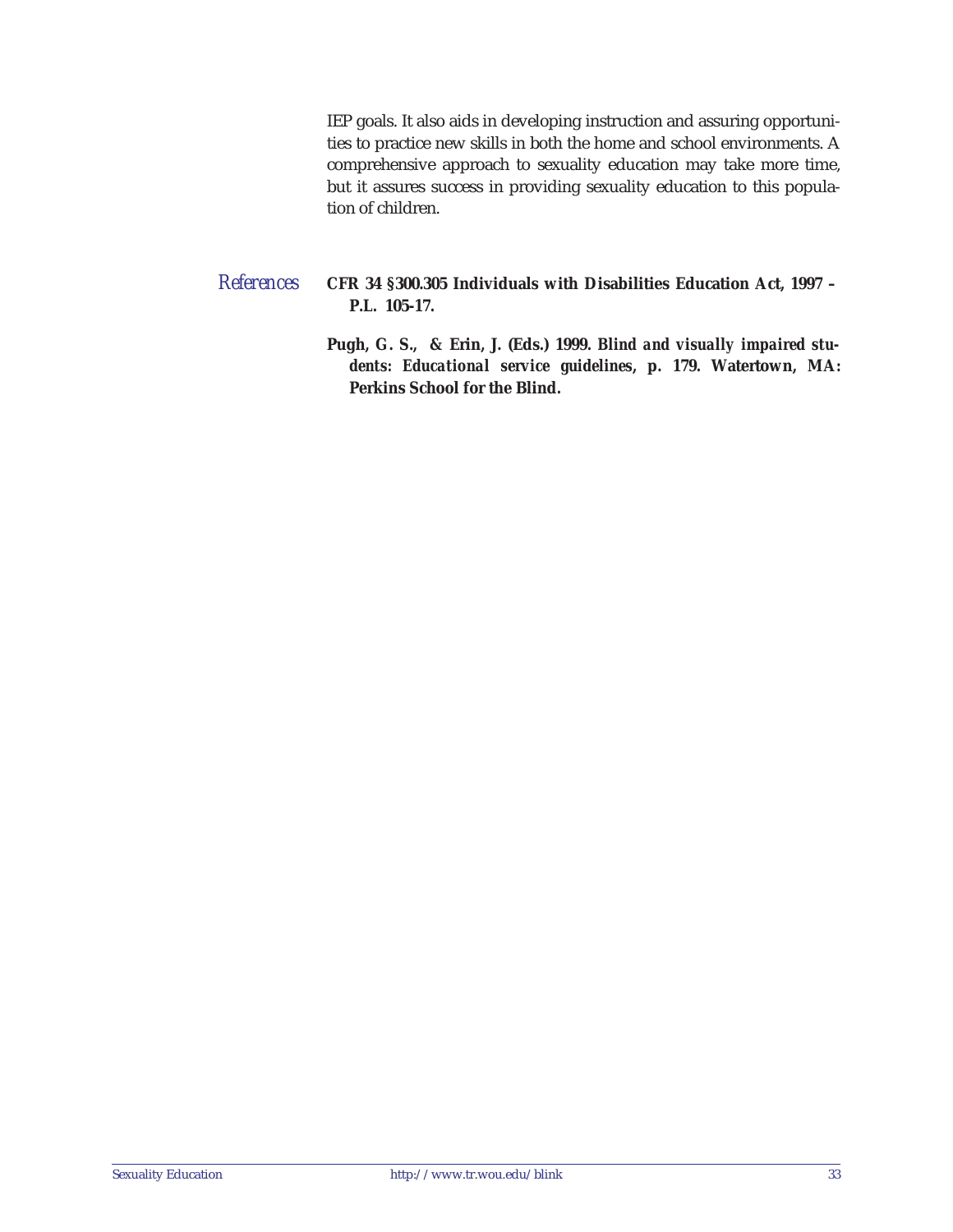## Chapter 4

# *Modesty*

**V** ociety has widely standardized and highly ritualized rules about modesty: the how, when, where, and why of exposing specific body parts. After a certain age, one is clearly expected to know which behaviors related to modesty are allowed in public and which behaviors are considered private. For example, in most parts of this country, it is generally understood that one should leave the house each morning with certain body parts covered. There is a high degree of compliance, not just because of laws but also because of social acceptance and approval.

Modesty is extremely valued in our culture, even in these days when it seems that almost anything goes. As a member of society, one understands that certain things are "just not done" when someone is watching. Modesty has a higher value than comfort for most of us. One will endure binding underwear or panty hose that are uncomfortably twisted until a safe spot is found to make a quick adjustment.

Vision and hearing play a critical roll in preventing the violation of rules of modesty. If a restroom stall can't be located for the adjustment of those twisted panty hose, a woman would get creative. She may duck into a deserted part of the office, hide behind a door, or try to discreetly make the adjustment in the privacy of her car. She would rely on vision and hearing to avoid being seen by others and to avoid violating the rules about modesty.

Growing up, one learns the rules of modesty by watching others and by the way one is treated. One begins to understand the subtlety of rules that vary with age and with situation. It might be fine to run around the yard in a diaper at two or three, but running around outside in underwear at fifteen would be upsetting to others. Even though a swimsuit covers the same amount of the body as underwear, one learns that it's not proper to swim in the public pool in underwear after a certain age. For the child with deaf-blindness and significant developmental delays, rules about modesty are very difficult to grasp.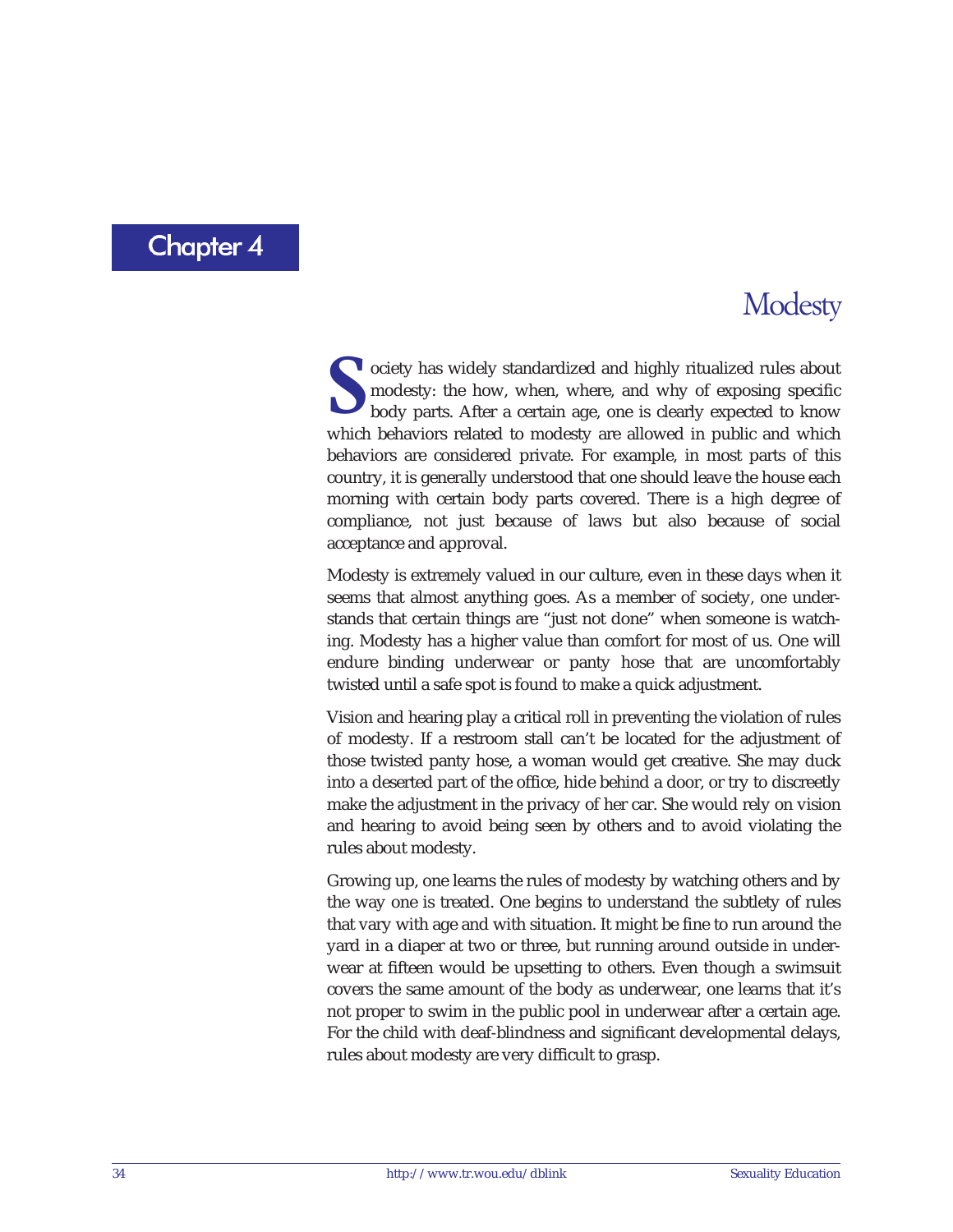### *Issues About Modesty For The Child Who Is Deaf-Blind*

#### RULES OF MODESTY MAY NOT BE LEARNED INCIDENTALLY

Deaf-blind children who are also developmentally delayed may not get enough information to learn the rules of modesty incidentally because of their vision and hearing losses. They do not have the opportunity to observe the way people are dressed in public versus the way they are dressed in private settings. They do not see how people respond negatively to immodest behavior. Most of the rules that typical people practice related to modesty are not formally taught, but rather are learned incidentally. Children with deaf-blindness do not have access to this form of learning.

Children in this group are very innocent about their bodies. They may respond to discomfort, environmental triggers, or boredom by removing their clothes in places that are considered inappropriate. They do not know that they should be embarrassed or feel shame about exposing specific body parts in public.

#### AWARENESS OF THE ENVIRONMENT IS OFTEN LACKING

Deaf-blind children may not always be aware of the environment (open curtains, doors) or of the presence of others. They may not know that the room has a window without a curtain or that the door to their bedroom is open to the hallway. If someone comes into their private space and does not inform them, the child may be unaware of their presence.

#### CARETAKERS DO NOT ALWAYS RESPECT THE CHILD'S MODESTY

The people who support deaf-blind children may not respect their modesty to the same degree as they would typical peers. Without meaning disrespect, they may be more inclined to leave a child disrobed in a public place such as a classroom. They might leave the stall door open to the toilet while they supervise several students during bathroom time. Children without disabilities protest such treatment at a very early age. These children insist on being treated with more respect. Children with deaf-blindness and developmental delays may not demand that same level of respect.

#### INNOCENT BEHAVIORS CAN BE PERCEIVED AS BIZARRE OR THREATENING

Though children in this group may be innocent in terms of modesty, they may still be guilty in the eyes of the public. If their behavior is immodest, they may be considered bizarre or threatening to many people. Immodest behavior can result in dire consequences for the children or young adults. After all, there are clear laws that allow people to be arrested for exposing themselves in public or for behaving in a way that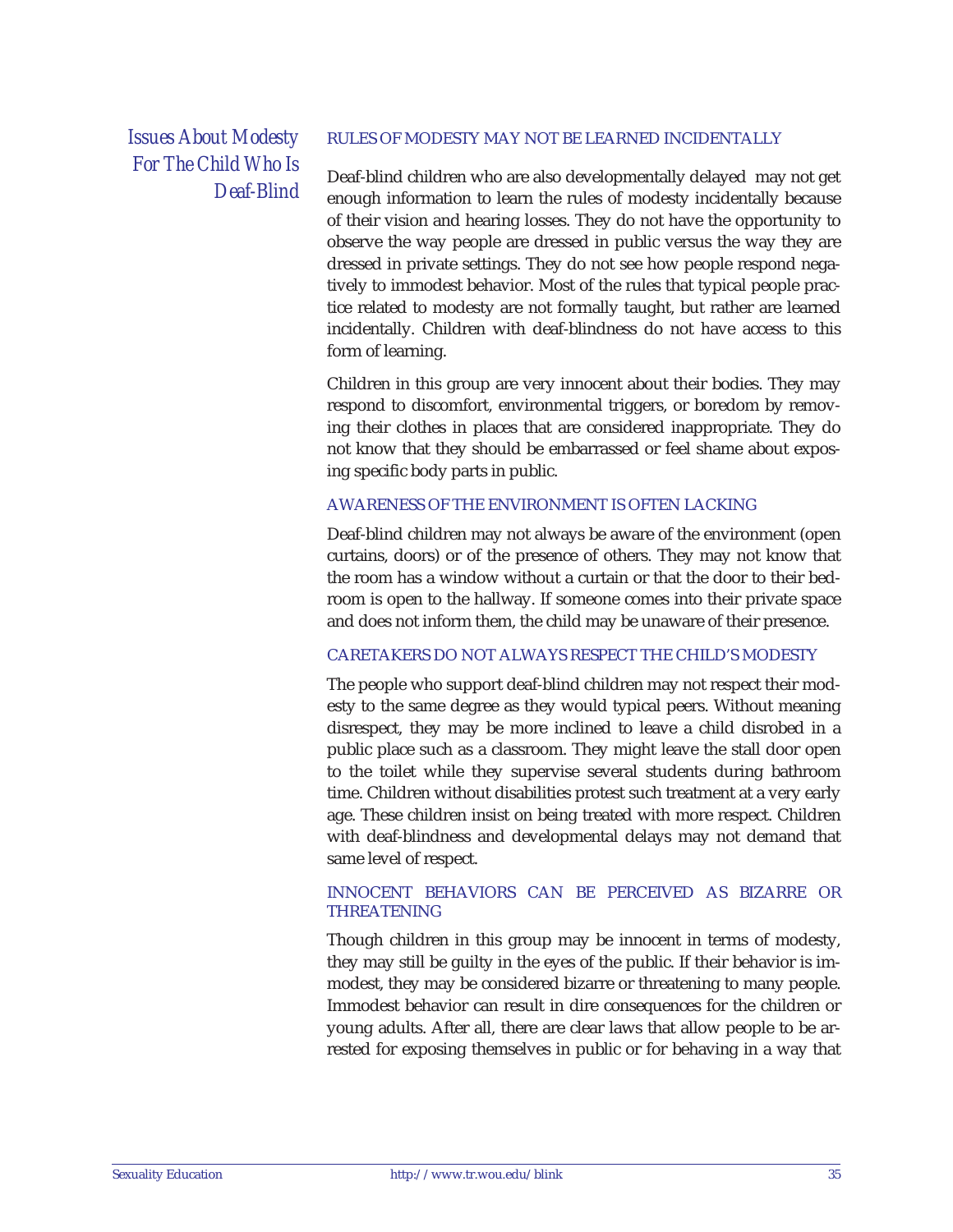might be described as lewd. Even though these charges might not hold up for a person with developmental delays, the consequences could still be traumatic.

### *Guidelines For Instruction and Intervention*

#### SET UP RULES AND ESTABLISH BEHAVIORS THAT WILL LAST A LIFETIME

Children with deaf-blindness and developmental delays may have great difficulty changing established behaviors. When they learn to do an activity a certain way or with certain materials, changing the routine is almost impossible. Often these children and young adults are considered "ritualistic" in their approach to life. This is why it is important to set up rules of modesty that will serve the children into adulthood. Unlike their typical peers, they will not be as easily shaped by peer pressure and society's approval. They may not "outgrow" certain behaviors.

To prevent the entrenchment of behaviors, make rules about keeping specific body parts covered outside the bathroom or the privacy of the bedroom. This involves extra work for you early in the child's life. Getting a pair of pants on him before he leaves the bedroom or making sure she doesn't undress in the living room might seem silly when the individual is three, but it isn't silly when he or she is thirty.

#### SHOW RESPECT FOR THE CHILD'S MODESTY

#### ◆ *Model respect for modesty.*

From the very beginning of your child's life, model respect for his or her modesty. Dress your child appropriately when he or she is out in public, even if it takes a little longer. Refrain, as much as possible, from changing diapers in places other than restrooms or areas that are not private. Don't pull down your child's pants in the classroom to show the physical therapist where a brace is rubbing if there are other children and people around. Go to the restroom or find a screen to place between your child and the public's view.

#### ◆ *Require others to respect modesty.*

Beyond modeling respect for your child's modesty, you must require the respect of others. Your child may not be able to tell a teacher or a therapist not to leave him sitting in the nurse's office without pants while they give another child an aspirin. You will have to be an advocate for the child. Educational teams should take some time to consider practices that fail to address modesty issues for children and set standards for staff practice.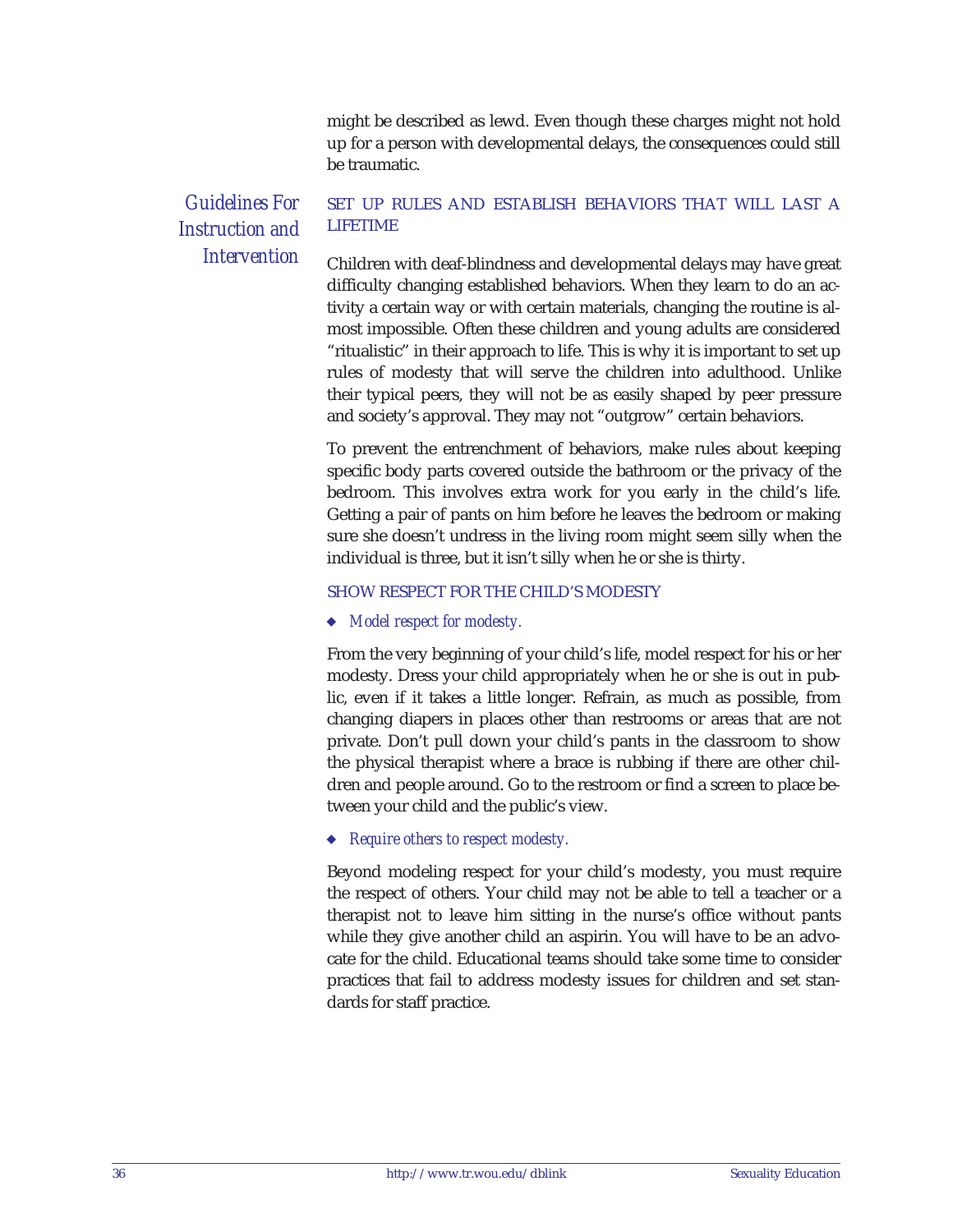#### ANTICIPATE PROBLEMS AND TEACH STRATEGIES FOR COPING

#### ◆ *Be aware of environmental triggers.*

Many children with sensory impairments and developmental disabilities associate actions with specific things in their environment. For example, if a child showers, he may associate anything that sprays water with bathing. When he passes the sprinkler in a neighbor's yard, he may think, "Hey, it's time for a shower!" If a shower is one of his favorite activities, he may strip off his clothes and look for the shampoo. To prevent this, plan your afternoon walk to avoid the neighbor's yard while the sprinkler is on, or at least be prepared to head off an attempt to undress by talking about "waiting" for a shower.

#### ◆ *Think about comfort.*

Most people have had the desire to shed uncomfortable clothing in places where one can't do anything about it. Unlike most people, children in this group may not have the same self-discipline. If they are uncomfortable in a garment, chances are good they will take the garment off. This is also true of things like sanitary pads. (See chapter 6, page [57](#page-62-0)).

One way to avoid stripping is to determine which clothes are comfortable for your child. It is important that you understand that this will be different from child to child. Some kids like soft, fuzzy clothes, while others like light, silky fabrics. One child needs things that fit tightly, while another wants things that are loose. For example, one girl liked to have the elastic of her underwear tightly around her waist and legs. She would pull the underwear up two inches above her pants just to get the sensation of having them cinched to her body. This was, at the time, not an acceptable fashion statement. The solution was to buy underwear with wider elastic around the waist and legs so she could feel more pressure against her body.

#### ◆ *Complicated clothing can sometimes help.*

Even as you work on independence in dressing, you must sometimes pick clothes that are more complicated to get on or off. Some of these children may be prone to removing their clothes at inappropriate times and places. You may find it helpful to slow them down so you have more time to notice and intervene. Save the sweats for relaxing around the house. When it is time to go out to the mall or to a restaurant, think about clothing with buttons, zippers, and belts. Sometimes the only way to work on modesty is to prevent the child from easily being immodest.

◆ *Use calendars to help teach the concept of "wait."*

One word that you can use to head off a child who is starting to strip is "wait." The time concept of waiting is very helpful because it affirms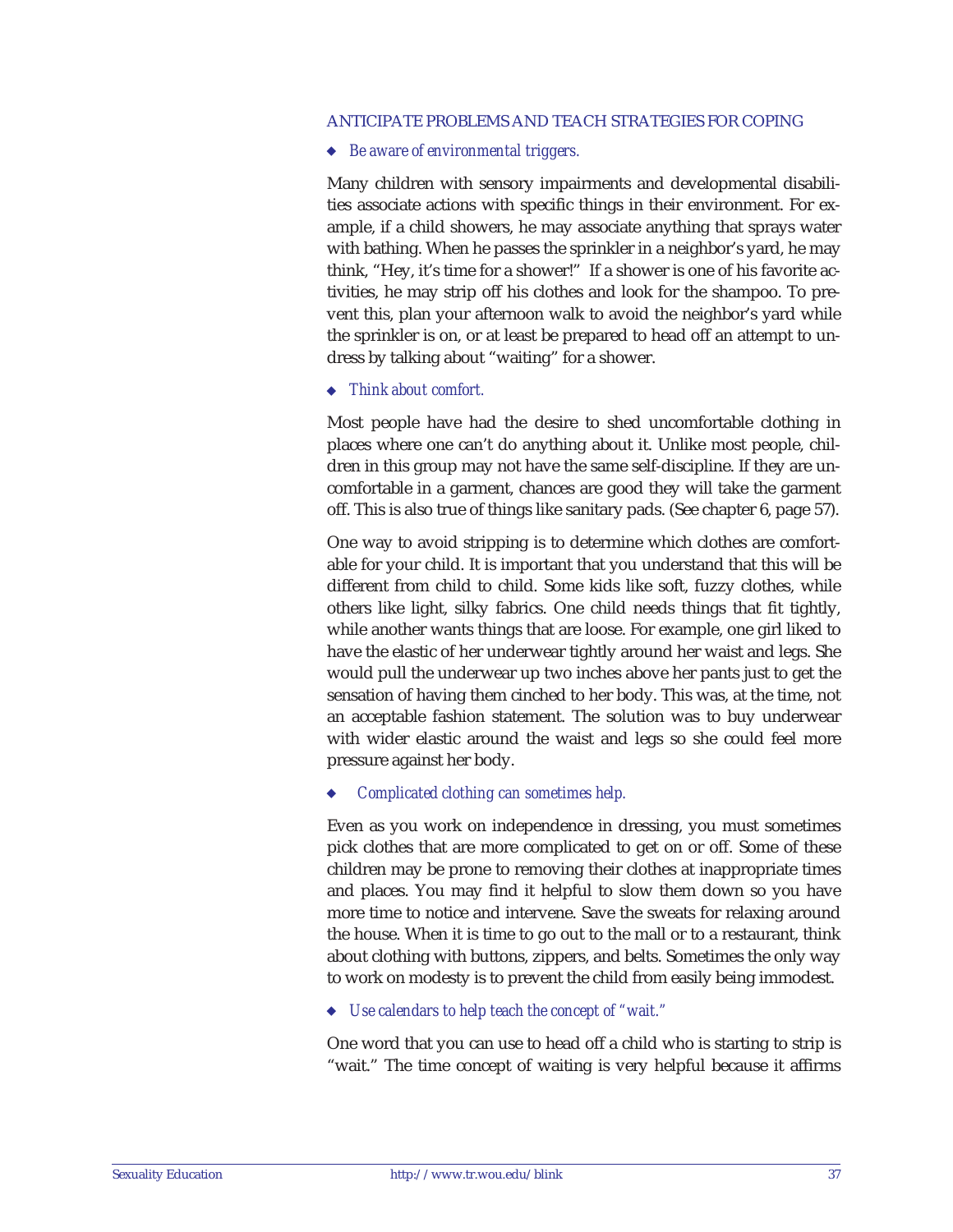the child's need to do something while letting you have some control over when and where it will happen. You have to purposely teach the concept of "wait." One way this can be done is through the use of calendar systems. "Wait" is typically the second time concept you teach, "finish" being the first.

"Wait" should mean, "This event will happen later in the day." A child might find three symbols in his calendar box, and the third one is his beach towel. He loves to swim and knows that he needs to change into his swimsuit to do this activity. But because he has the symbols for work and gym in line before his beach towel, you can give him the sign for "wait" as you talk about what happens before he goes swimming. He will "wait" with his clothes on, first for work, then gym, until it is time for swimming.

A calendar box contains symbols that represent routines. A calendar gives a student multiple opportunities to take a symbol and head to a particular destination to complete the routine. The child learns there is some distance and time between picking up the symbol and starting the first step in the routine. Using the sign for "wait" in this situation means "You are ready to do something, but I need you to hang in there a few more minutes until we get to where this activity is going to be done."

Some children are not ready for a calendar system. However, they may still need a cue to acknowledge their need and to help you gain time to prepare for what they want to happen. The first step is to immediately acknowledge the problem to the child. For example, the child starts to pull off his shirt because he is hot. You might let the child know you are there and that you see that he is focused on a problem with the shirt by simply pulling at the fabric with him. You might say or signal something like, "shirt off" or "shirt hot." Secondly, you pair a cue for "wait" with that acknowledgment. The cue might be the sign for "wait" because of its distinctive appearance and feel. It could also be something else like firm pressure on the shoulder or patting the chest. Then try to redirect his attention or respond to his discomfort by fanning him or letting him put a damp cloth on his neck for a few minutes. Over time the child may begin to make the association with the cue and a delay in getting his needs met. In teaching modesty, this can be a critical concept.

#### TEACH THE CONCEPTS FOR "PRIVATE" AND "ALONE"

There are several reasons why these words are important in teaching modesty. These words establish some broad categories for the rules about modesty that society has set up. These basic concepts can help children to learn "rules" for their behavior as well. The first sign and concept that is taught should be "private." It means others can't look or others can't touch. Teaching the concepts for behaviors that are excep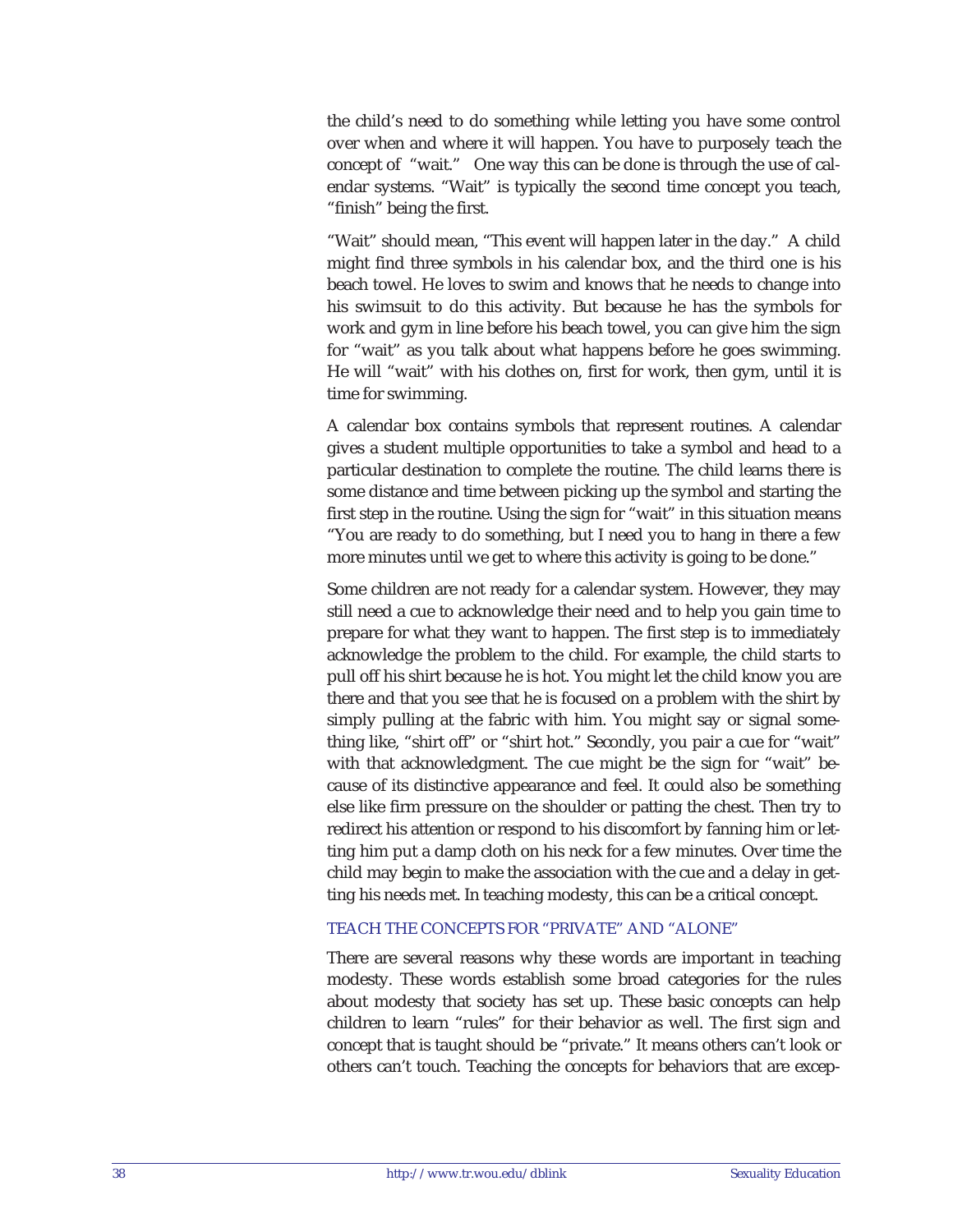tions to the usual tendencies of the child are the easiest. So if a child starts to disrobe in the mall tell him "no wait private." When you are at home, help him to know he is in a "private" place by having him close his door and pull the curtains before undressing. Emphasize that no one can see him. Expand the "private" concept to body parts and personal items that others can't touch. Later you can expand the concept of "private" to talk about "alone."

"Alone" can mean, "no one is watching who will care what you do," as well as, "no one is present."

Some children will be able to grasp this concept, and others will only be confused by it. For example, sometimes you may be in a place such as a classroom that is not normally "private." Because no one is there with you and the door is locked, you have a temporary "private" space. But, the bedroom is only private if you are "alone" in it and the door is closed.

In some instances you might want to actually teach the concept "public" if the child has a thorough understanding of "private" and "alone." Most children with developmental delays will do better just focusing on what are "private" behaviors and places.

#### DEVELOP ROUTINES THAT BUILD IN "MODESTY" FEATURES

The goal of a routine is that the child will follow a set of "rules" even if he or she does not have a true understanding or awareness of why the rules exist. A structured routine has a clear beginning and ending, a logical sequence of steps, and specific locations and materials. Routines provide consistency and repetition, which establish good habits. A child with deaf-blindness and developmental delays doesn't have to understand the social significance of something in order to learn to do it automatically.

In developing routines, use a predictable and unbroken set of steps that does not vary from time to time. Make sure the steps of the routine that address modesty are never skipped. For example, a first step in a bathing routine might be to assist the child to close doors, pull curtains, and make sure no one else is in the bathroom with them before they begin to undress. If you have a big family, this may seem extreme and difficult to accomplish. However, when the child is an adult living out in the community, you will not want him to unexpectedly join others who are in the bathroom. If the child learns these actions as the first step in the routine, this will not be something you have to worry about happening.

Plan to use materials and strategies in your routine that will insure modesty, such as environmental or touch cues. Select a single location such as the bathroom (environmental cue) for disrobing. Don't allow the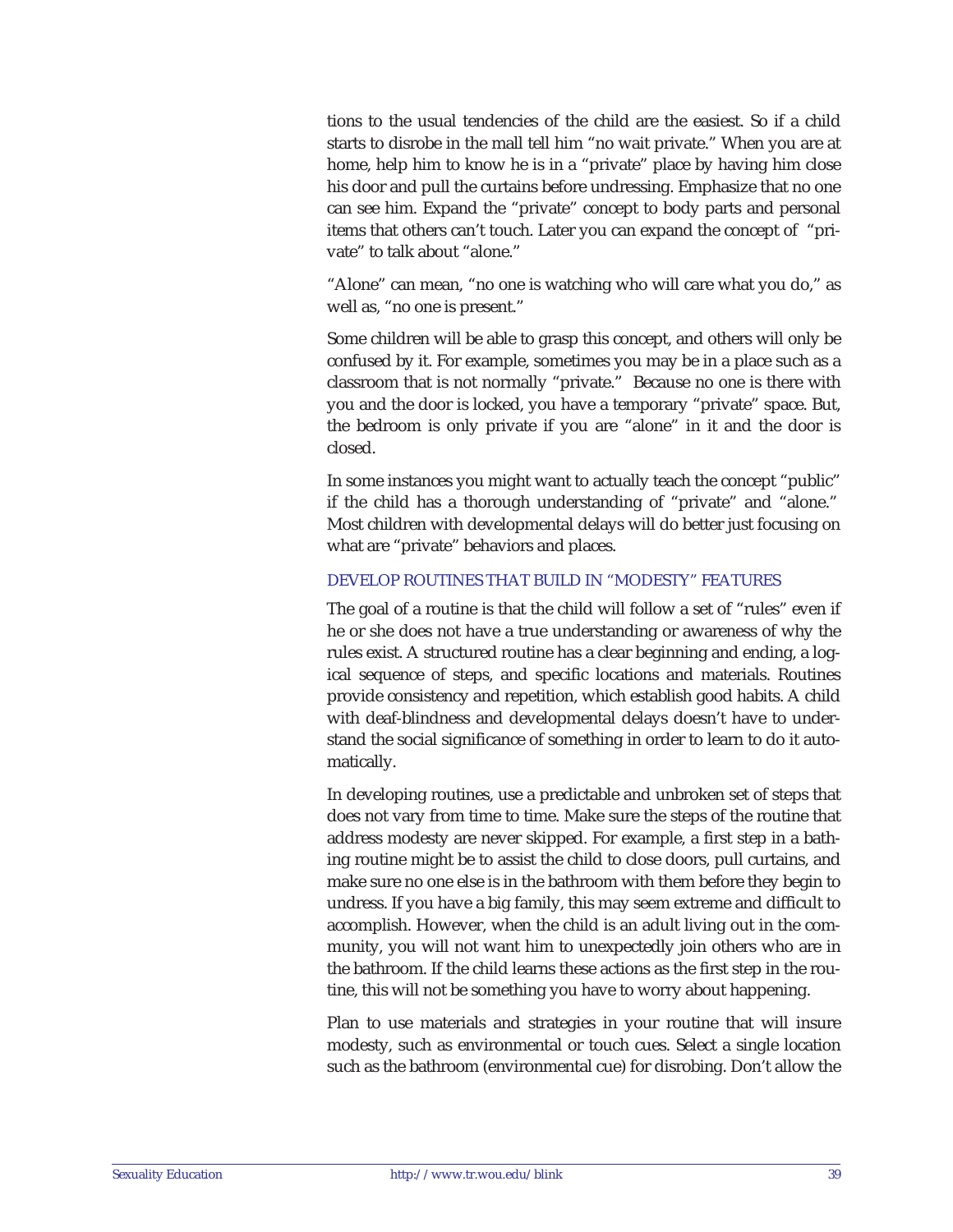child to start undressing in the den while you are finishing the last ten minutes of "ER" or in the hallway as you wrap up a phone call. Jumpstarting the bathing routine in these locations might save a few minutes, but you have taught that all of these locations are good places to disrobe. A shower wrap placed in the child's hand (a touch cue) before he or she pulls back the shower curtain and steps out into the room, cues him or her to cover up.

#### USE UNITS FOR SOME STUDENTS TO SUPPORT INSTRUCTION IN LEARNING THE RULES OF MODESTY

Units use practical experiences, which give children the concepts they are missing. They also tie this experience to language children need to discuss the information with others. Units are effective for students who can categorize and who already have the ability to represent information in an abstract manner (e.g. drawing pictures, signing, writing). An example of a basic unit on modesty is shown below.

*Conclusion* Children with deaf-blindness and significant developmental delays do not understand society's complex rules about modesty. They may not understand concepts such as "private" and "alone." Additionally, their vision and hearing loss make it difficult for them to know whether others are present. Their lack of inhibitions related to modesty causes them to feel free to remove clothing or touch themselves inappropriately in public if they are uncomfortable. It is only through the use of systematic instruction and support that these individuals can successfully conform to a standard of modesty that will insure their success in community settings.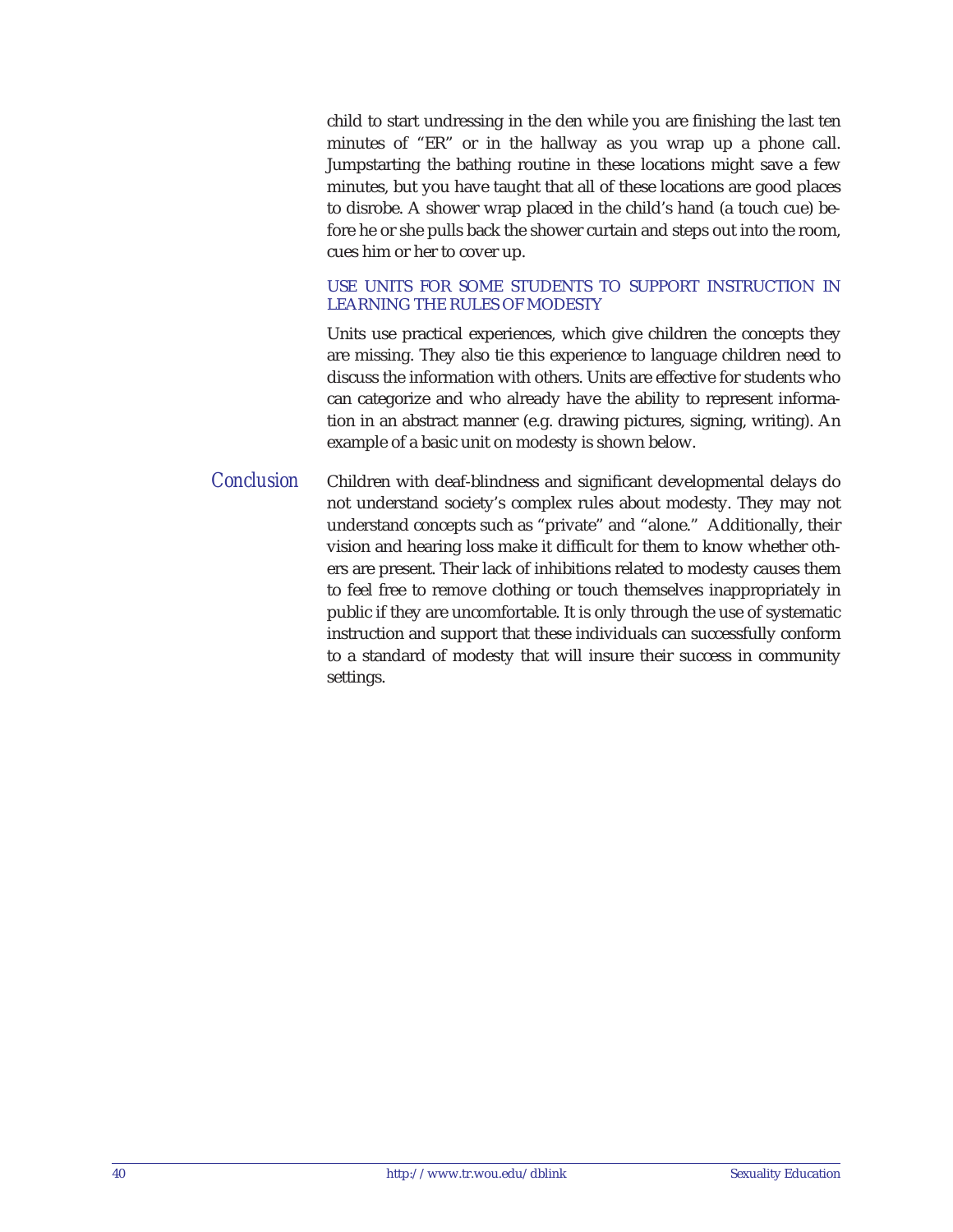#### Troubleshooting Issues with Modesty

#### **MODESTY UNIT**

Concepts to learn:

1. Some places are private and some places are not private.

2. Changing clothes and adjusting clothes can only be done in a private place, and you must wait until you are in a private place to do these things.

3. Places in the community and at home have private areas.

Activities for instruction:

1. Have the student take pictures of his or her private places at home and make a book. Later add photographs of the private places out in the community.

2. Use repeated real-life opportunities to teach the concept and emphasize the sign for "private."

- ◆ Go to a grocery store for a few items and visit the restroom to fix a blouse that has come out.
- ◆ Go to a restaurant for a meal and make a trip to the restroom.
- ◆ Go shopping for clothes and change in the dressing room.

3. Cut out a magazine picture of a person in a towel. Use the photographs of places around the home, school, and community (hallways, parking lots, restroom at home) and have the student point to pictures of places where it is okay to be dressed in a towel.

4. Look for the teachable moment to emphasize the concept of privacy at school, home, and in the community. Seize those "embarrassing moments" as opportunities for instruction. Stay calm, talk about "private," and move them to a private area to address the problem.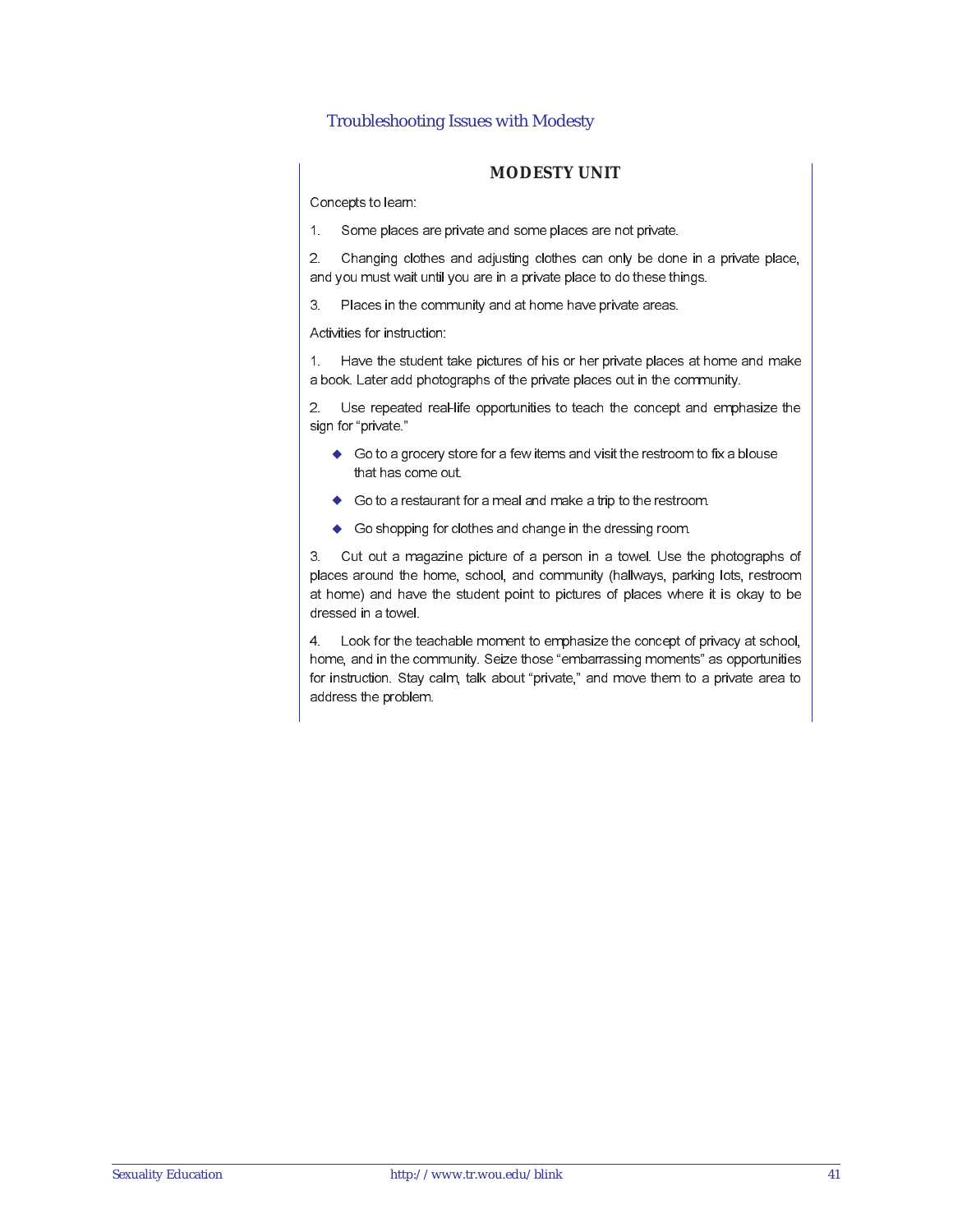| <b>Issue</b>                                                               | <b>Things To Try</b>                                                                                                                                                                                                                                                                                                                                     |
|----------------------------------------------------------------------------|----------------------------------------------------------------------------------------------------------------------------------------------------------------------------------------------------------------------------------------------------------------------------------------------------------------------------------------------------------|
|                                                                            | Determine why the behavior is occurring and develop a be-<br>٠<br>havior plan to insure a consistent approach to resolving the<br>problem:                                                                                                                                                                                                               |
|                                                                            | He/she is uncomfortable,                                                                                                                                                                                                                                                                                                                                 |
|                                                                            | $>$ His/her behavior is triggered by something in the<br>environment,                                                                                                                                                                                                                                                                                    |
|                                                                            | He/she is using his clothing to self-stimulate, or                                                                                                                                                                                                                                                                                                       |
|                                                                            | He/she is tearing his clothes because he is upset.<br>$\blacktriangleright$                                                                                                                                                                                                                                                                              |
| Stripping in<br>public places                                              | Be calm and acknowledge the child's need to remove the<br>clothing (e.g., "I know that shirt is hot" communicated by fan-<br>ning the shirt away from his body), then redirect inappropri-<br>ate behaviors by signing "wait" or "later" and move the child<br>to a more appropriate location for removing his clothes. Avoid<br>saying "no" and "stop." |
|                                                                            | Try to distract him from the pursuit (e.g., fanning the child<br>with a paper or taking him to the restroom where he can<br>sponge his face and neck to cool down).                                                                                                                                                                                      |
|                                                                            | Find more complicated clothing that is more difficult for the<br>child to strip off before you can intervene and redirect (e.g., a<br>shirt with buttons as opposed to a pullover).                                                                                                                                                                      |
|                                                                            | Redirect the behavior by signing "wait" and "private" and<br>distract by providing something else for him/her to do.                                                                                                                                                                                                                                     |
| Scratching pri-<br>vate areas of<br>the body in                            | Determine if there is a physical reason for the behavior such as<br>$\bullet$<br>a rash that might be caused by detergents, scratchy clothing,<br>other environmental factors, or brought on by a medical con-<br>dition such as a yeast infection.                                                                                                      |
| public                                                                     | Redirect the behavior by signing "wait" and "private," and<br>distract by providing something else for him/her to do.                                                                                                                                                                                                                                    |
|                                                                            | Determine if there is a physical reason for the behavior, such<br>٠<br>as clothes that are poorly designed, are too tight or loose, or<br>have tags or stitching that might be irritating.                                                                                                                                                               |
| Obvious and<br>prolonged ad-<br>justing of un-<br>dergarments in<br>public | Determine if the child is using the clothing for self-stimula-<br>tion, and provide more appropriate items for him to use in<br>public settings such as keys on a key chain, a purse with a<br>shoulder strap, or a wristband or bracelet.                                                                                                               |
|                                                                            | Acknowledge the child's concerns and redirect the behavior<br>by signing "wait" and "private" and helping him/her move to<br>a better location for adjusting the clothing.                                                                                                                                                                               |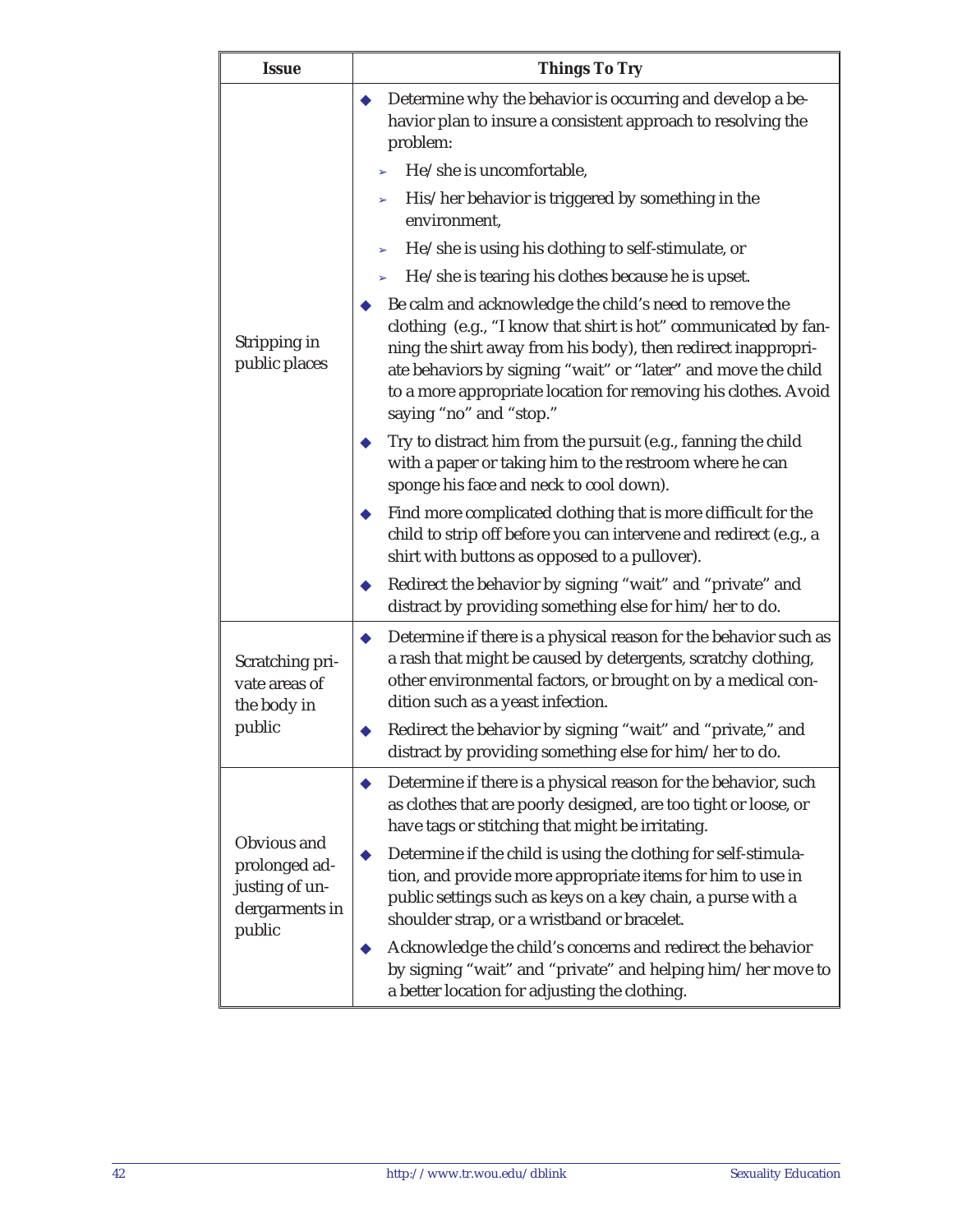## Chapter 5

# *Appropriate Touch and Personal Boundaries*

**hen a child is deaf-blind, one of his most important senses is** touch. Through touch he is likely to find his way into the world, and the world will find a way to him. This is especially true if vision and hearing losses are extensive. However, even if the child has residual vision and hearing, touch is a primary way to confirm what he thinks he sees or hears. His communication system is likely to utilize touch in some form as well. For the deaf-blind child with significant developmental delays, that might mean touching object symbols to request an activity or giving a touch cue for help to complete a task. A child with more sophisticated language skills might read the signs with his hands in response to a question he has asked. The deaf-blind child usually experiences a caregiver's touch as he is assisted with dressing, toileting, and other activities. Orientation and mobility rely greatly on touch, both in terms of instruction and the use of a sighted guide. The child receives a great deal more touch than his typical peer. This is one reason why learning appropriate touch and personal boundaries is so important and often so difficult for the deaf-blind child. Like the other topics covered in this book, this one has unique issues associated with it for this group of children.

*Issues About Touch and Personal Boundaries For The Child Who Is Deaf-Blind*

#### RULES ABOUT TOUCH AND PERSONAL BOUNDARIES ARE DIFFICULT TO LEARN INCIDENTALLY

As a society we have strict and often complex rules about this subject. However, these rules vary from culture to culture, family to family, and individual to individual. Most of these rules are taught primarily through what typical people see and hear, and also through the way they experience touch.

Touch is a sensitive subject with the general public. Every culture has rather clear rules about touching. In most cultures, if you bump into someone by accident, you are expected to make an apology. To get someone's attention, you are expected to speak to the other person first.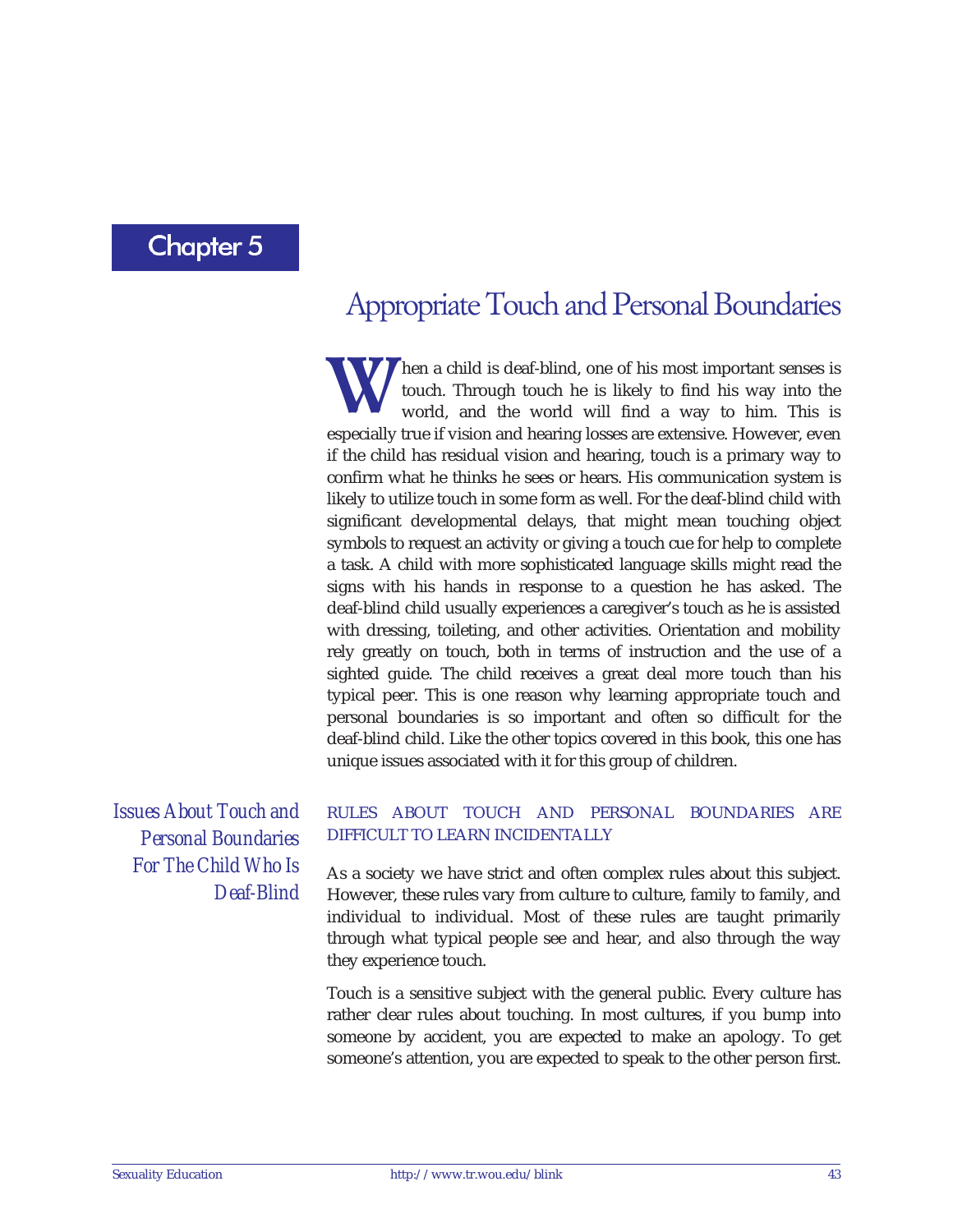If that fails, you might touch the person on the shoulder or perhaps the hand. You generally do not touch the person on the ear, the face, or the back of the leg. We learn most of these rules by incidentally observing the behavior of others and also through experience.

When people are deaf-blind and have developmental disabilities, most of these rules are not learned incidentally and may not be learned at all. If a deaf-blind individual breaks these rules, people can feel threatened. This is especially true if they perceive some sexual intent behind the violation.

A similar thing occurs with personal boundaries. In general, there are clearly recognized areas of personal space in a given society or culture. This personal space extends into invisible boundaries or circles around us. Sighted-hearing individuals move through a natural progression of expanding distances between others and themselves as they mature. When people converse they adjust the space between themselves and others, based on the topic being discussed and their relationship to the conversational partner. Crowded elevators clearly demonstrate personal boundaries. American culture typically dictates that people avoid eye contact, stand still with hands clasped or at their sides, and so forth. As people get off the elevator, the remaining riders might move further apart, make eye contact, smile or even chitchat. Deaf-blind individuals probably won't pick up on these rules incidentally. Failure to comply with these culturally "safe" distances may seem threatening to the general public and, depending on the situation and the age or sex of the offending individual, may take on sexual overtones.

#### DISTANCE IS "THE ENEMY" WHEN A CHILD IS DEAF-BLIND

Unfortunately, deaf-blind children are always at risk for innocently violating rules of personal space. The loss of vision and hearing, which occurs in this circumstance, means that distance is their enemy. Until people and things are very close or a deaf-blind child can touch them, persons or objects do not exist for all practical purposes. For example, a typical person might notice that the woman seated in front of him on the bus has a beautiful beaded hair clasp. Without making any real effort, he can admire it from the distance of about three feet. The deaf-blind child in the same situation may only be able to see bright colors against a dark background. The child wonders, "What is this pretty thing?" To be able to see it clearly he must move within two inches of the object. He is likely to reach out and touch the object. That helps to confirm what the object is. Which of the two behaviors is likely to cause the woman to feel threatened?

Children with deaf-blindness use touch, taste, and smell to understand their world in a way a sighted-hearing person never will. The culture of deaf-blindness endorses close personal space and frequent touching to confirm who and what has entered their world.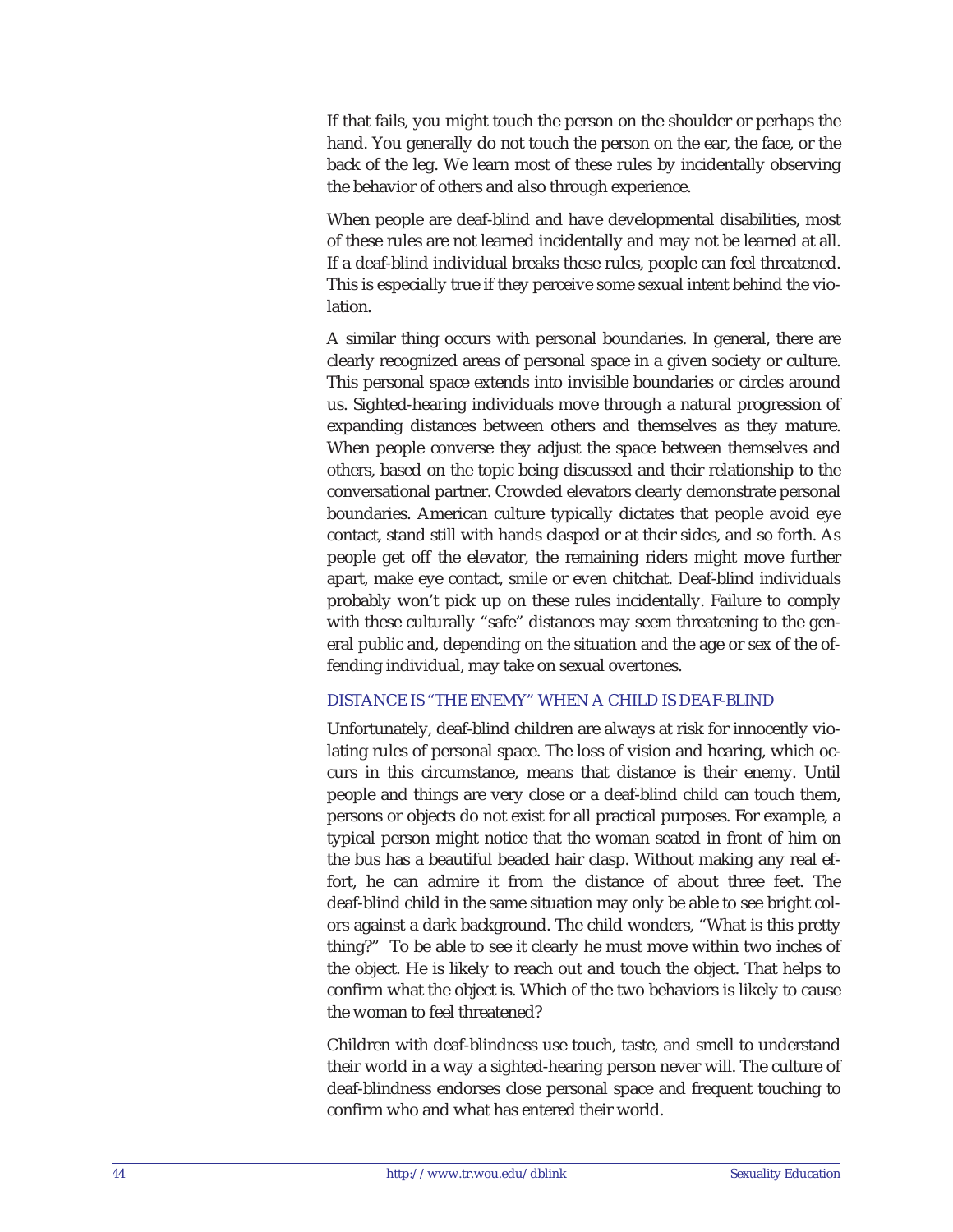#### CHILDREN WITH DEAF-BLINDNESS EXPERIENCE TOUCH DIFFER-**ENTLY**

Deaf-blind children with developmental delays may perceive touch differently from their typical peers. Because of the limits in vision and hearing, more reliable information is often available to them through touch. Moving touch to the top of the sensory list for gathering and confirming information makes their approach to life completely different from their typical peers.

Deaf-blindness is something typical people can never truly experience, even under simulation. Children's sense of touch is greatly impacted by this condition and may result in the brain's developing differently from that of a sighted-hearing person. They are likely to use more areas of the brain to process touch. In her article, *Talking the Language of the Hands to the Hands*, Barbara Miles includes this quote from Dr. Harlan Lane (1999):

*The ability of the human brain to adapt to changes in the environment, called cortical plasticity, is nothing short of astounding. Cortical plasticity involves much more than reinforcing brain areas that receive stimulation and shutting down areas that no longer receive stimulation from inoperative senses; it also involves, when some senses are depleted, compensatory changes in the nervous tissue serving other, remaining senses. The brain may sprout new connections in the tissue serving remaining senses, and it may also reallocate to those remaining senses brain areas that otherwise would have served the inoperative senses.*

Most often touch is thought of as something that is done with the hands even though sensations are experienced with all parts of the body. However, it is not unusual for deaf-blind children with significant developmental delays to use feet, tongues, legs, bottoms, and other body parts to explore the world. They may be much more comfortable and adept at using touch to gain information. By seeking and responding to tactual information differently, these children are more likely to break society's rules about appropriate touch and personal space.

#### CONFLICTING STANDARDS ABOUT PERSONAL SPACE AND TOUCH ARE USED IN INSTRUCTION

In chapter 4 we mentioned that one of the most effective ways to convey society's rules to a child with deaf-blindness and developmental disabilities is to model them in the interactions. However, society's rules about touch and personal boundaries may conflict with effective teaching strategies typically used with these children. As a result, the rules cannot be taught by consistently modeling them. This is especially true when working with children who have extremely limited vision and hearing, little or no formal language, and who lack the ability to imitate.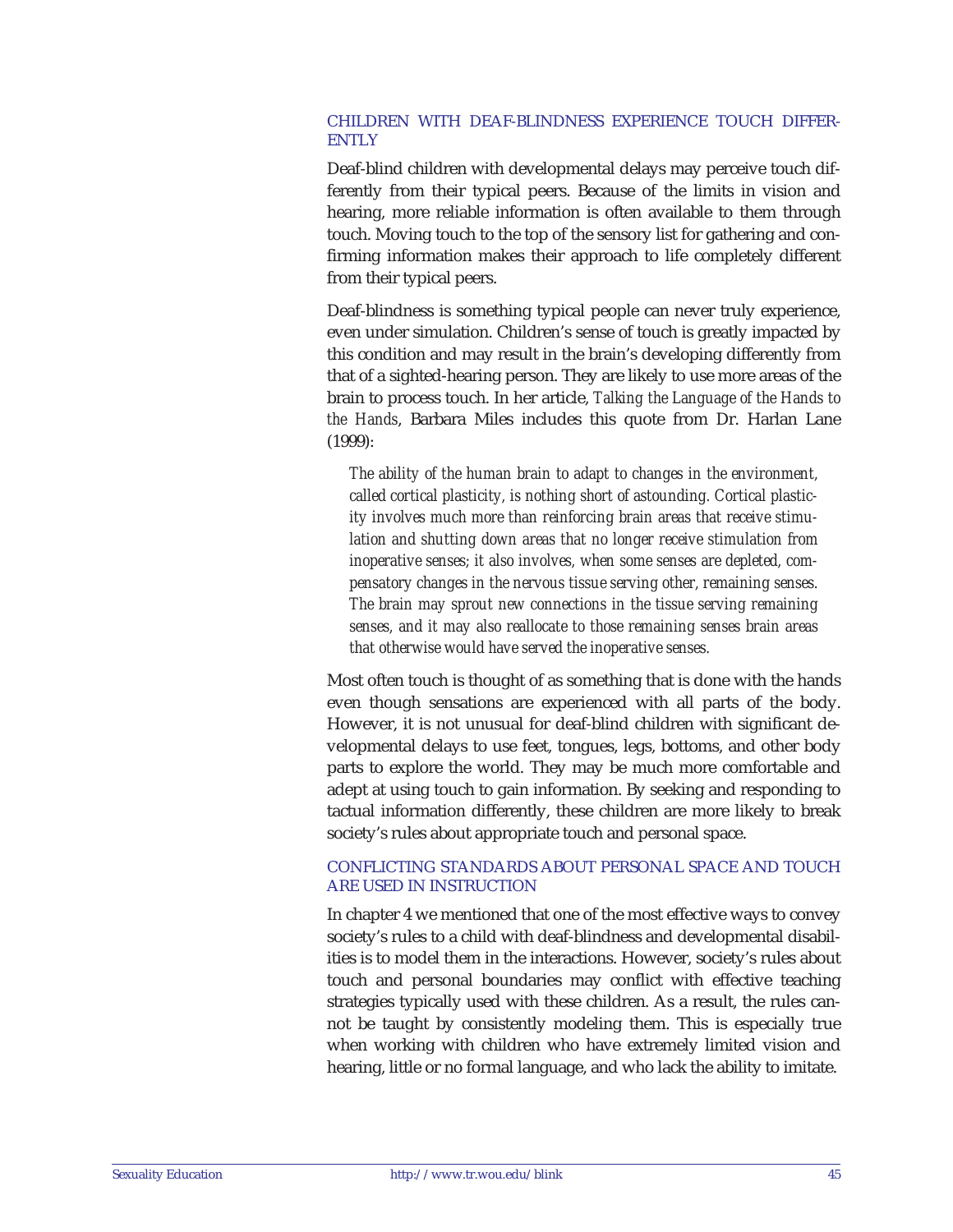To show a deaf-blind child how to use a spoon to stir ingredients in a bowl, one needs to sit close to the child, perhaps bringing one's arm and hand under the child's hand while stirring. This strategy helps the child to detect and understand the action. For this particular child, using her arm to experience stirring may be the most efficient way to teach "stirring." This strategy very effectively teaches many activities to children in this group. However, if a deaf-blind child goes to a fast-food restaurant and innocently reaches for the arm of a stranger to "see" what that person is doing, the stranger is likely to be put off. The child has broken a rule about boundaries and touch. It is easy to understand why the child might have difficulty figuring out what is acceptable behavior when it comes to touch and personal boundaries.

#### CHILDREN WITH DEAF-BLINDNESS MAY GET THE WRONG MES-SAGE ABOUT TOUCH AND PERSONAL BOUNDARIES

#### ◆ *Touch and violating personal space can be a "weapon."*

A deaf-blind child may figure out that touch bothers some people. Touch that begins as a natural means of getting information can be shaped into touch that is used to terrorize. For example, there is a case in which a young woman had occasional aggressive outbursts that involved pushing, slapping and pulling another person's hair. She was beginning puberty and had just begun to develop breasts. In what appeared to be information seeking, she would calmly touch her breasts and then touch other people's chests, almost as if she were asking, "Do you have these things too?" When she learned that poking someone else's breasts consistently provoked a negative reaction, she began to incorporate this into her list of negative behaviors. She started jabbing and clutching women's breasts when she blew up. Although this behavior probably was not intended as a sexual act, it was perceived as being sexually aggressive. Suddenly the outbursts became much more serious to those individuals working with her.

Moving too close into someone's personal space can also be threatening and cause others to move away. Some children with deaf-blindness pick up on these responses and begin to use them in an aggressive manner.

#### ◆ *Appropriate and innocent touch can be interpreted sexually.*

When some deaf-blind students begin to go through puberty, they may begin to respond sexually to the touch of a particular staff member or family member. This may occur even though the interactions involving touch are completely innocent and appropriate. While this is by no means common, it does occur. Of course, this is acutely uncomfortable for the recipient of the child's attention as well as challenging for the team and/or family to address.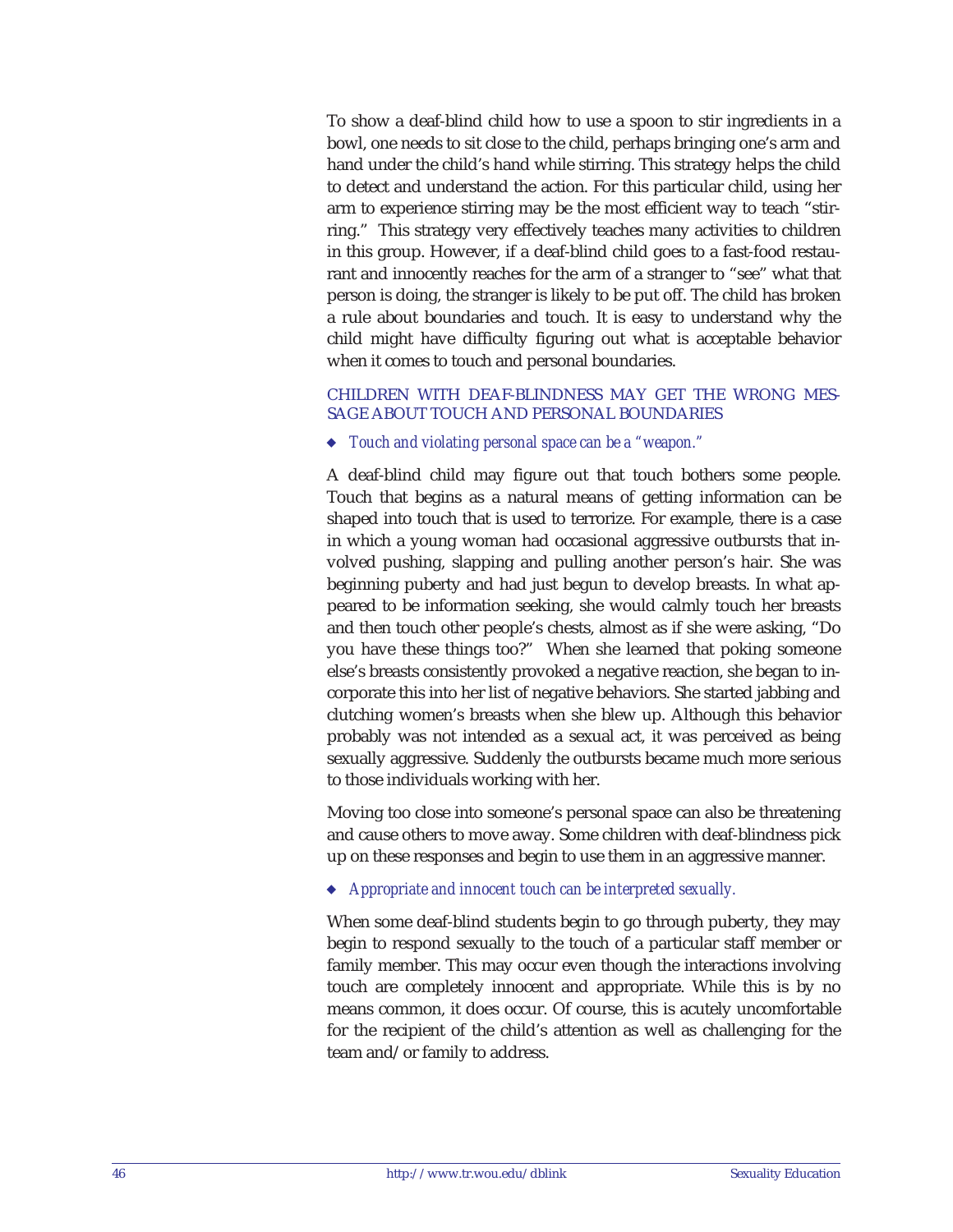### *Guidelines For Instruction and Intervention*

#### HONOR THE CHILD'S LEARNING STYLE

Typical social rules about touch and personal boundaries may prevent these children from accessing information in the world around them. They have legitimate needs for instructional strategies that are tactually based and also take full advantage of residual vision and hearing. These individuals will always require touch and closeness to people and things in the environment. They need this in order to connect and be included with people and the events of life. They may also tune into tactual information to which typical people do not pay conscious attention, gathering important sensory information with their feet, tongues, legs, arms, and other body parts.

It is necessary that these children be accepted and also safe in society. However, the importance of this unique learning approach is well founded and should not be denied. To some degree the conflict between deaf-blind culture and the visual culture that drives society's rules will always be an issue. While society's perspective is important, the child's educational team needs to be sure that it's planning and instruction honor the child's learning style first.

#### MAKE SURE TO INCLUDE BASIC SOCIAL SKILLS GOALS IN EACH YEAR'S IEP

Each year your child's IEP should include goals focused on basic social skills since there is always some aspect of the child's social skills that can be improved. In the early years, this may mean focusing on appropriate greetings so the child learns that he or she does not hug and kiss everyone. It might focus on learning the specific body parts that may be touched without asking permission, on how close to stand to a person when ordering food in a restaurant, on what to do in a crowded elevator, and so forth. Assess the child's skills and determine which skills should have priority focus. Some critical skills related to appropriate touch and personal boundaries are learning greeting rituals, getting another person's attention, and gaining permission to move in close or to touch.

#### USE GREETING RITUALS

Remember that greetings go both ways. Your child needs a way to appropriately greet familiar and unfamiliar people. Just as importantly, other people need to learn how to introduce themselves to your child. This is truly one area where modeling can and should be used in instruction. Ask others to touch their hand to the child's and then guide the child's hand to a ring, a long braid of their hair, the side of a whiskered cheek, or anything distinctive that the person might choose. If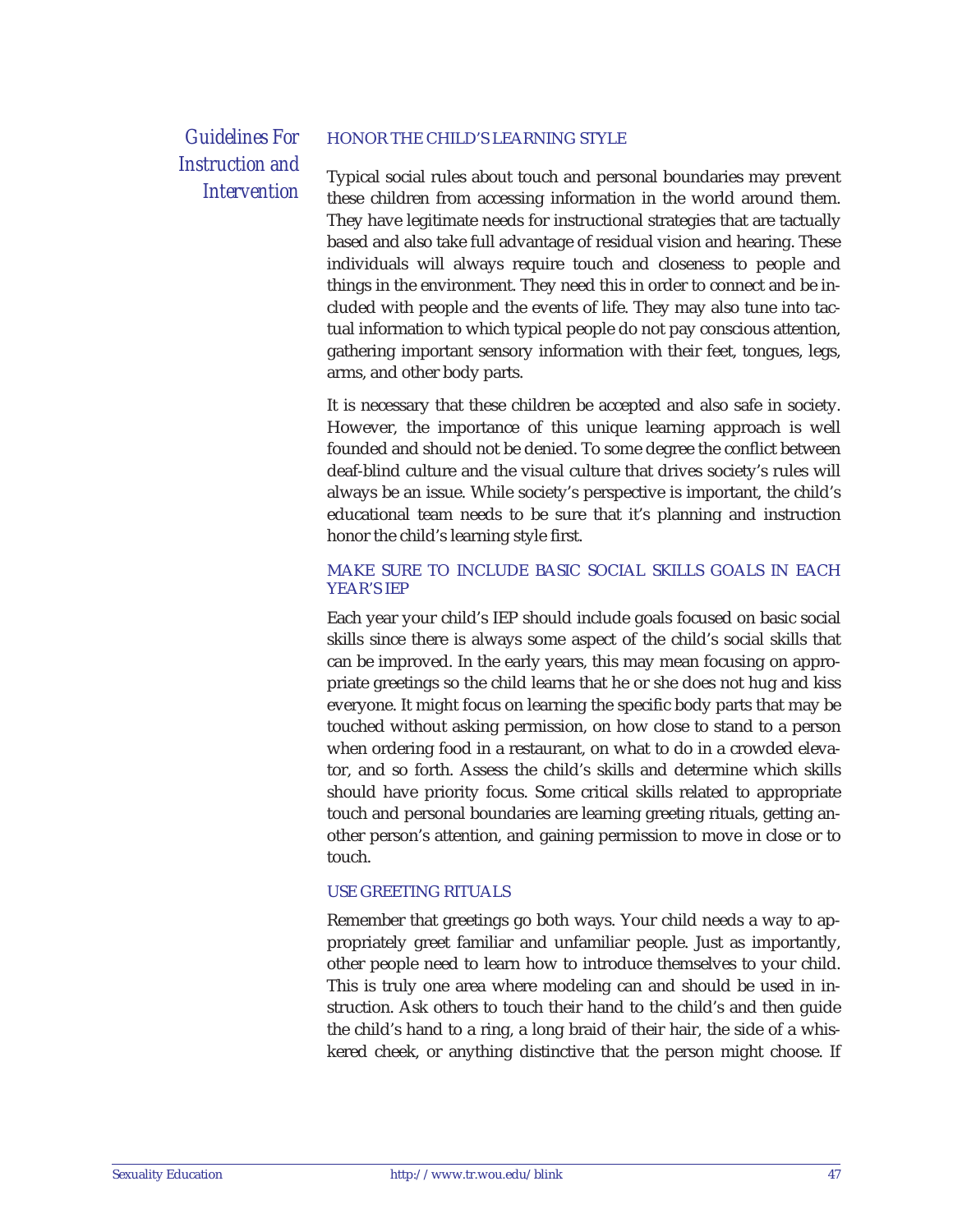there is a consistent greeting ritual each time the child is approached, the child will be less likely to randomly search the person to determine who is present. It is also important to consistently pair name signs or specific symbols to people who have regular contact with the child. That way the child can identify them without needing to physically explore them each time.

#### TEACH APPROPRIATE WAYS TO GAIN ATTENTION AND ASK PER-MISSION BEFORE TOUCHING

Show the child how to gain permission before touching or moving in more closely to see a person or their possessions. You can tell the child either "yes" or "no" or "wait" when he or she naturally moves in to interact with another person. This serves to let him know that sometimes he can touch and sometimes he cannot.

Teach the child to use a sign or signal such as "want see" or "want touch" to gain permission before touching or moving in too close. You should be prepared to facilitate the interaction by interpreting the child's request to the other person. Then you can signal the child when the person gives permission.

#### TEACH APPROPRIATE TOUCH THROUGH MODELING

At some point early on you should let your child or student know that touching some parts of another person's body is not allowed. This means teaching him not to touch, but also teaching him that he can refuse the touch of others. Using terms like "private" to signal these off-limit areas on his body and also on another person's body helps the child learn some of the rules of touch etiquette. Your rules may need to be very black and white. Especially since many of these children and young adults with developmental delays have rather intimate care giving needs that override the normal rules of touch.

It is always a good idea to build in the option for a child to resist another person's touch. Everyone needs to be able to say "no" to touch from time to time. When a child resists your touch, honor this resistance as the child's way of saying, "No, don't touch me there." If for some reason you must continue to touch him or her, at least back off and give him or her time to adjust to the idea of being touched. Give a signal to let the child know you need to touch again before attempting another interaction. Also try to think of ways to let the child have control of the touch as much as possible. You can do this by either having him do that step of the activity or at least do it together, using a hands-under-hands technique as suggested by Barbara Miles in her article *Talking the Language of the Hands to the Hands* (1999). There are times, especially in the area of medical management, when these strategies may not apply. Try to make aversive touch the exception, not the rule, for the child with deaf-blindness and developmental delays.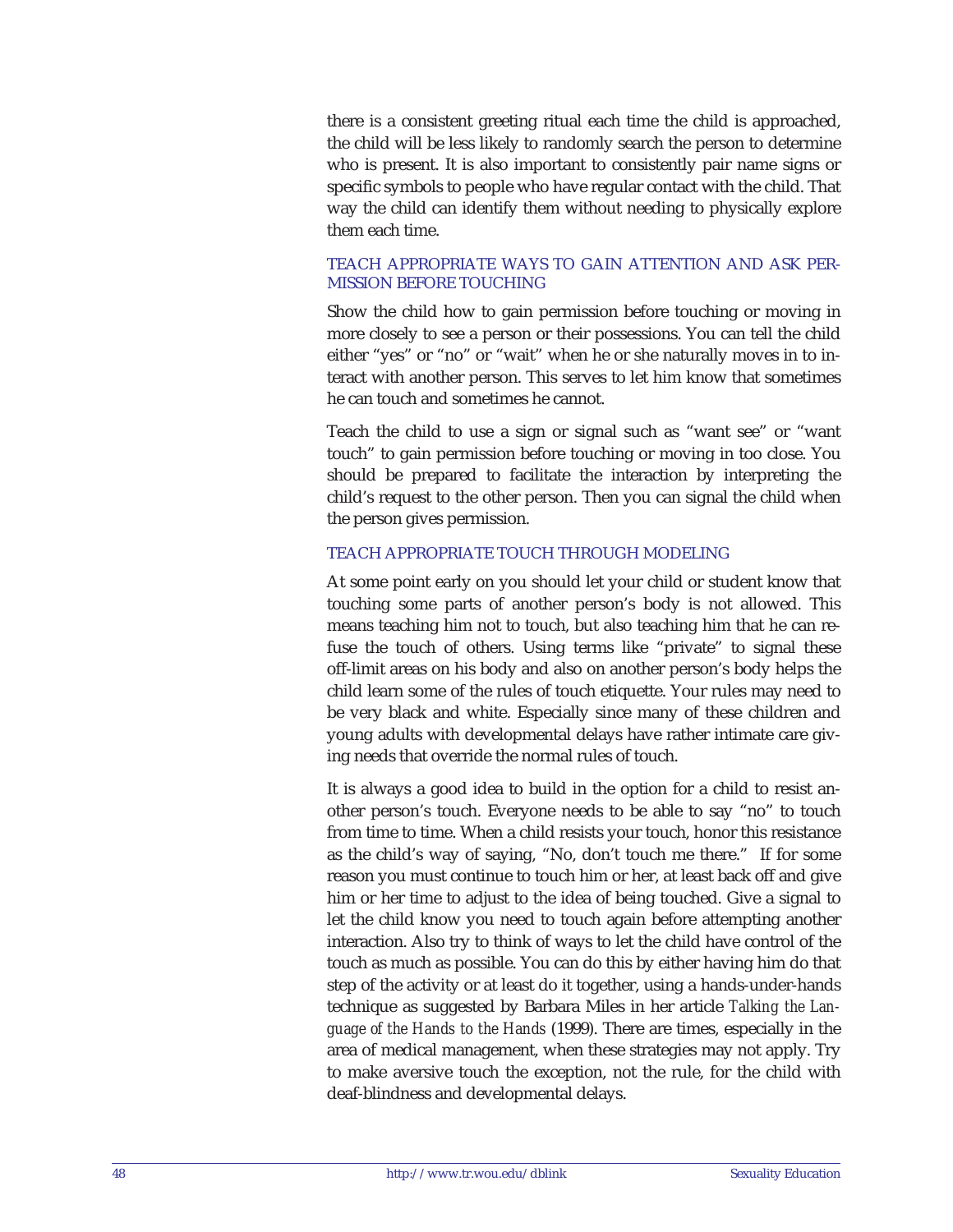#### INCREASE BODY AWARENESS IN DEVELOPMENTALLY APPROPRI-ATE AND NEUTRAL WAYS

General body awareness is often an issue for the deaf-blind child who has significant developmental disabilities. Activities that focus on developing body awareness in developmentally appropriate and neutral ways is important. When the child is young the parent may try infant massage or Bonding and Relaxation Therapy (BART) techniques. Some of these techniques may even be appropriate as the child matures. Older individuals might benefit from regular sessions with a licensed massage therapist. Orientation training provided by an orientation and mobility specialist or with their support can be helpful as well. Incorporating body awareness through care giving routines such as bathing and grooming are natural opportunities for instruction. Remember to include names for the body parts, when you can, through whatever communication method is most appropriate for your child. Find natural opportunities to compare the child's hands to your hands, feet to feet, eyes to eyes, and so forth. Even simple imitative and turn-taking games (patty cake, clapping hands, stomping feet) can contribute to better body awareness.

#### FOCUS ON CONCEPT DEVELOPMENT

It is important to teach basic concepts and vocabulary to allow the child to ask for the additional sensory information he or she needs, such as "want touch," "want see," "want smell," and so forth. The child will need to know the names of various body parts and have some way to communicate about them either through referencing his or her own body, gesture, picture, sign, or so forth. Help the child learn the concepts related to distance such as "near" and "far." Teach verbs like "move" and "wait." "Wait" is an extremely important concept because it can buy you time. Time is what you need in many situations to help you assist the child in gaining the close access he needs to understand what is happening.

#### USE ROUTINES

Build "rules" related to touch and personal boundaries into daily routines. Almost any student can develop a rote understanding of the basics of touch and personal space in this way. For example, you can teach the child to shake hands in a greeting routine for teachers and students and teach hugging in the greeting routine for mom and dad. Another example might be teaching the child to go to the urinal that is not next to another person in a public restroom. Of course, you need to be aware that the rules you teach may work against you in some situations. Be prepared for the consequences. In the case of the restroom, it may take the young man longer to find a urinal that he feels he can use.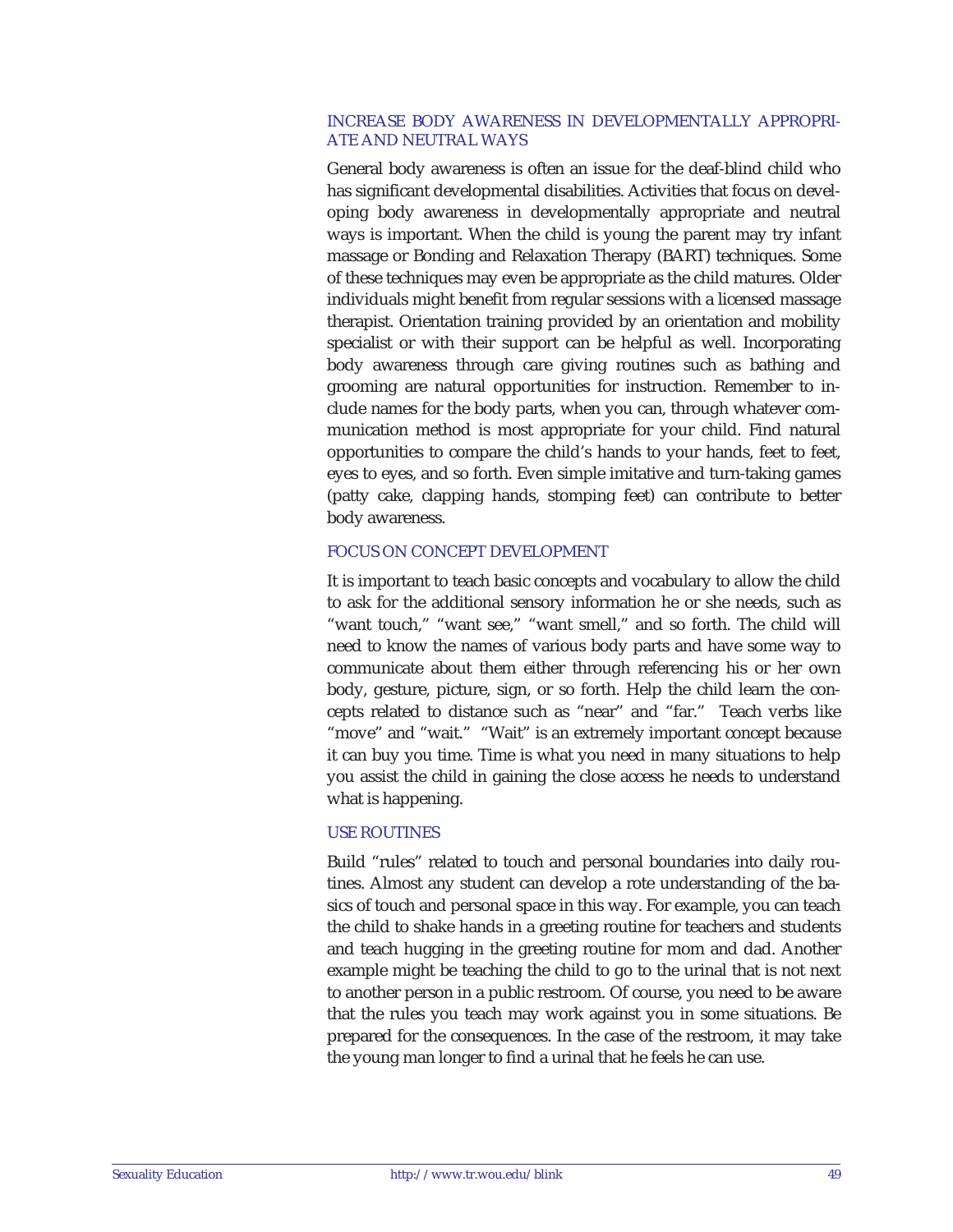#### REQUIRE OTHERS TO USE APPROPRIATE TOUCH AND RESPECT PERSONAL BOUNDARIES

Expect others to show respect for your child in their interactions. Don't hesitate to intervene if others are not using appropriate sighted-guide techniques, not offering their hands to the child, or being too familiar with him or her. If people move in too closely or too quickly, you should feel comfortable asking them to do things in a different way. Too often, deaf-blind children learn that they are powerless to stop unwanted touch. They become passive and do not resist, even when touch is painful or abusive. How can the child learn what appropriate touch and personal boundaries are if he or she never experiences it?

#### BE PREPARED TO PROVIDE SUPPORT IN SOCIAL SITUATIONS

◆ Be an "ambassador" and intervene to define personal boundaries and appro*priate touch.*

Sometimes when you are providing intervention and support you will need to be like an ambassador. This means that you will need to explain the importance of touch and moving in closely to the person who may not understand the deaf-blind culture. If the child spots something that arouses curiosity and quickly goes for another person, you will need to intervene to reassure the person that the child or young adult is not about to attack them. Remember that the child's need to overcome distance can be misinterpreted. Explain that the child is only trying to see pretty earrings, touch the brightly colored fabric of a tie, or identify what is sticking out of a pocket. Assist the person in identifying him or herself or telling the child "no touch."

You may also be able to offer the other person some tips on how to interact appropriately with your child. There will always be those people who hug and kiss or who feel free to touch sensitive areas on the child's body without permission. It is often the adult who is too aggressive. Remember the dreaded aunt who likes to pinch cheeks?

#### ◆ *Orient and prepare the child for what he is about to encounter.*

Give the deaf-blind child as much information as possible about the surroundings. Try to identify the people and things that are most likely to be of interest. Let the child know where others are in relation to where he or she is.

Deaf-blind children are often lost in space. They need an anchor, an object or a person in direct contact with them, in order to feel oriented. Be sure to use good sighted-guide techniques in social situations. This not only helps you control appropriate distance for the child it also lets the child have access to you for the support he or she needs to interact with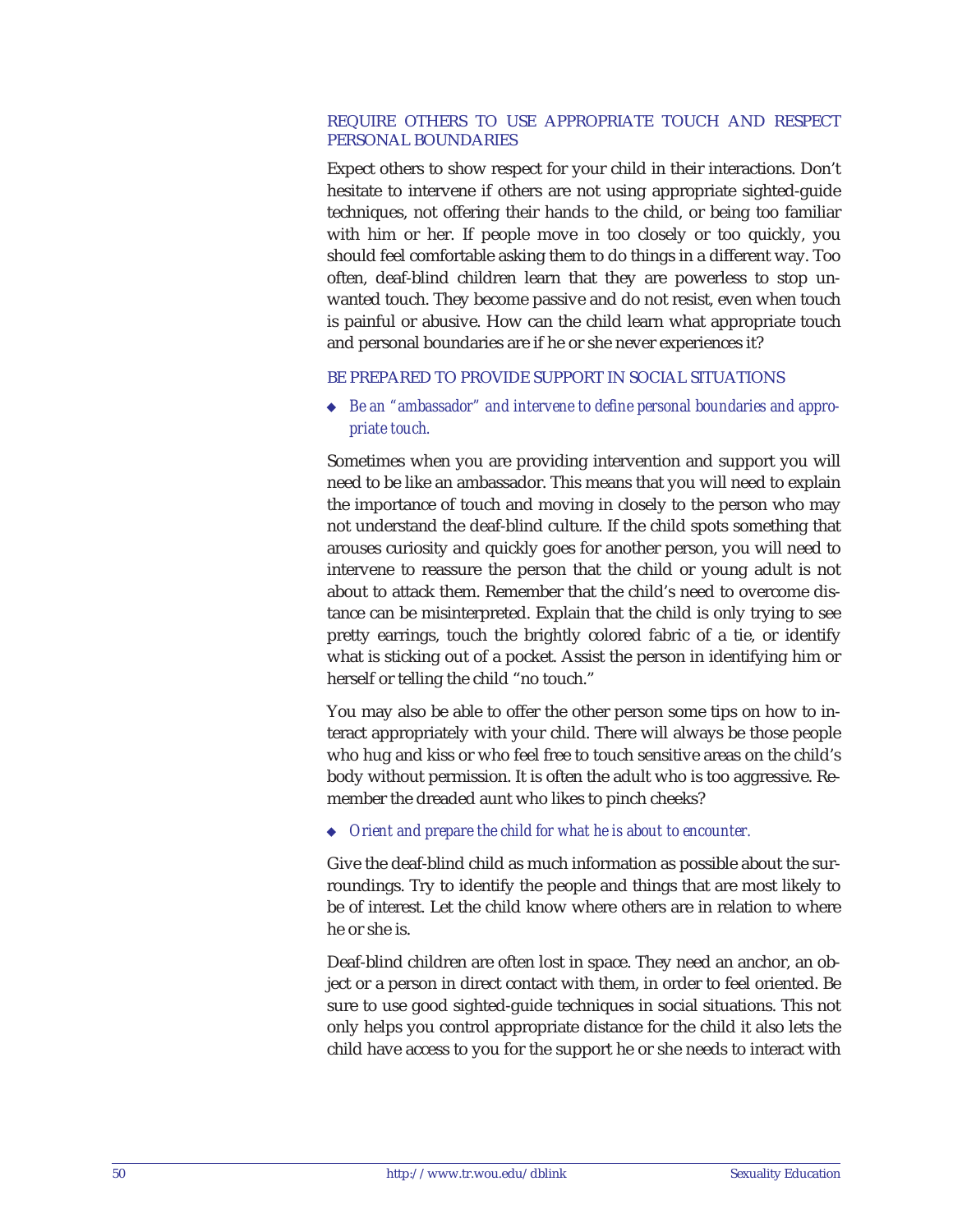others. If you must leave your child for a moment, don't leave him alone without explanation. Make sure your child knows that you have left and will return. Also be sure he has something with which to connect such as a chair or a wall. If you don't provide this support, the child will probably search for it on his own and perhaps make a bad choice. Using the sign for "wait" can be a good cue to let the child know that being out of contact with you is only temporary. Parents and teachers should begin early to teach the child this concept.

#### ◆ *Avoid trigger situations.*

Some children with deaf-blindness, like many non-disabled people, have objects that they just cannot resist. A child who is absolutely fascinated by red aprons and always looking for a way to get a closer look shouldn't be set up. Be aware that the restaurant where all the waiters wear red aprons is trouble waiting to happen. Switch restaurants, or if you must go to that particular place, leave your child at home with the babysitter. A child who has learned some rules of touch and personal space might be able to control herself for a time if you discuss the behavior. Acknowledge that you see a person with a red apron nearby and remind her that she must "ask first" before she touches it. Be prepared, however, to have the same discussion many times during the course of the dinner. If you know something is going to be a problem, make every effort to avoid it. If you cannot avoid it, be prepared to address it repeatedly.

#### ◆ *Redirect.*

When you find yourself in the role of the ambassador, you can evaluate the situation and determine both the child and the other person's comfort level. You may choose to divert the child's interest in an object or a person by redirecting him to another object or to one that is on a less sensitive area of the person's body. Touching a necklace might make a person uncomfortable, but that person might be able to let the child examine a bracelet at close range. You may even need to redirect the child to another person who may be more comfortable with the interaction. For example, parents are sometimes unsure of an older child's interacting with a toddler, but they are content to have him or her interact with a child of similar age or an adult.

The very nature of the child's disability causes him or her break the normal rules of personal boundaries. While this can put people off who do not understand why the child is moving in so closely, most people are willing to drop their rules if they understand the child's needs. Again, teaching the child to ask before he or she moves in too closely can help at times. Just be aware that this is asking a lot of the child. It is like expecting you to ask permission before you look at or listen to what is happening around you. You can do it some of the time, but it is not very effective on a regular basis.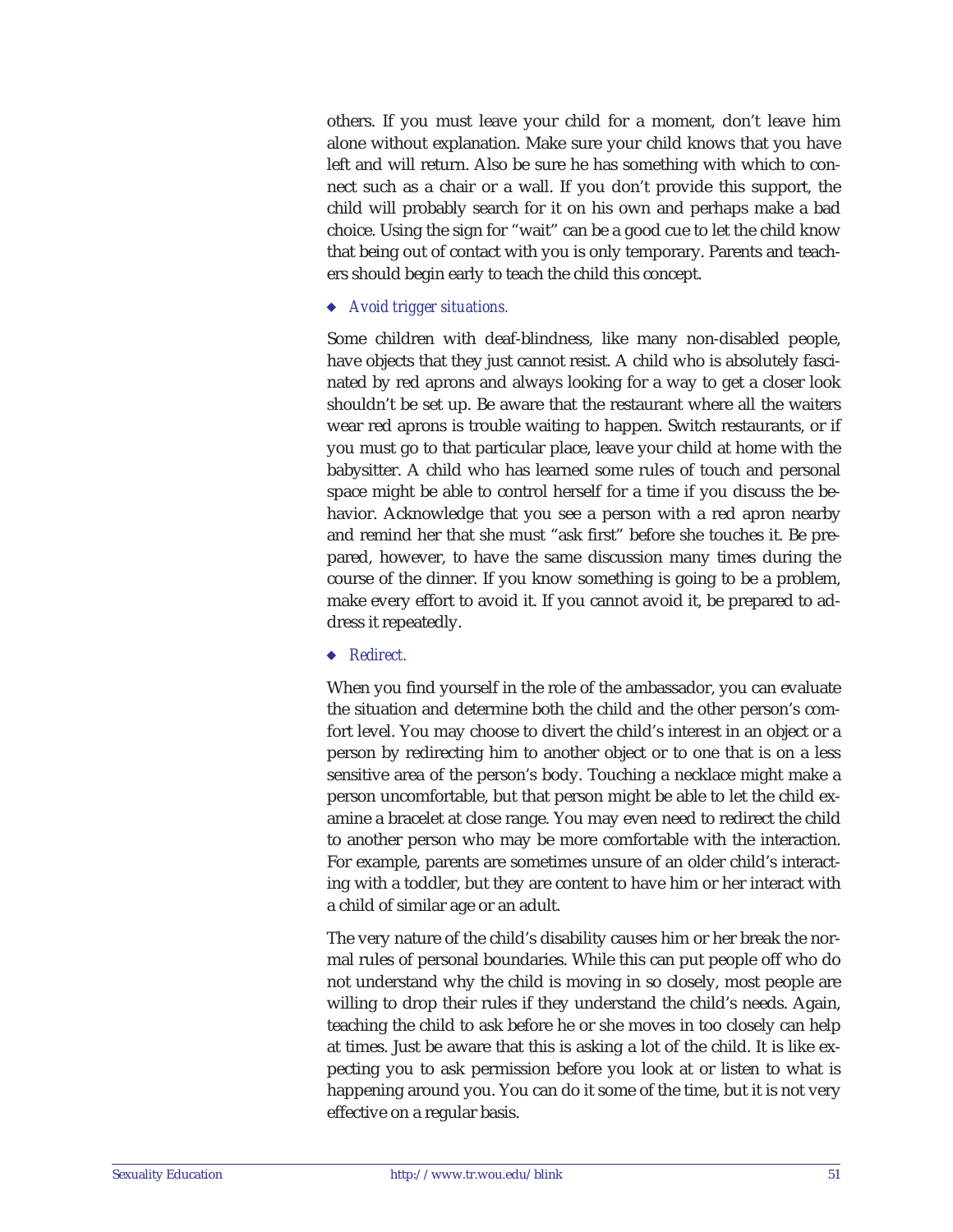#### ADDRESS ISSUES RELATED TO PERSEVERATIVE TOUCHING

Occasionally a child with sensory impairments and developmental delays will become fixated on or even obsessive about a particular object, person, or activity. He may constantly talk about, seek out, or try to acquire the object of his fixation or obsession. We call this perseveration. Sometimes a perseverative behavior may cause the child to inappropriately touch or violate personal boundaries. In one case a young man was fascinated with belts. He would sometimes wear more than one belt at a time, and he loved to look at them in fashion magazines in his spare time. He would search the family closets, take the belts he found, and then hide them. Of course, he liked to touch belts with his hands, but he also liked to touch them with his tongue. He would visually examine them very closely. It didn't matter who was wearing the belt or where they were when he spotted them. Needless to say, his obsession with belts created many problems for him and his caregivers. Behavior like this is not about misunderstanding appropriate touch. It is perseveration, and it needs to be addressed in a formal behavior plan.

#### DEVELOP A BEHAVIOR PLAN IF NECESSARY

For some children, inappropriate touching and violation of personal boundaries have become ingrained behaviors. They may even be perseverative behaviors that may sometimes evolve into actual aggression in which the child uses this behavior as a weapon. Because of society's rules about appropriate touching and personal boundaries, these behaviors may be perceived as sexually threatening. This may be true even when they are not intended that way. Your team may not feel equipped to address behaviors that take on these perceived sexual overtones. While it is important not to minimize the sexual aspect of an incident, it is helpful to remember that the steps to approaching these behaviors are the same as they would be for any other behavior.

Habitual, perseverative, and aggressive behavior should be addressed through the development of a behavior plan. This plan should have strategies that are both proactive (heading the behavior off before it occurs) and reactive (responding to the behavior once it has occurred). The first step is to identify the triggers for this behavior so that family and staff can be alert to a possible incident and be prepared to intervene. Clearly identify the appropriate behavior that you want to see the child exhibit and the consequences for the unacceptable behavior. Strategize ways to reinforce the desirable target behavior.

You should also have a plan for intervening calmly to address the behavior when it occurs in order to reduce its impact. Often the best approach is to divert or redirect the child. Don't forget that the more anxious or excited you become, the more power you give to the problem behavior. Of course, consistency between home and school in addressing problem behaviors is critical.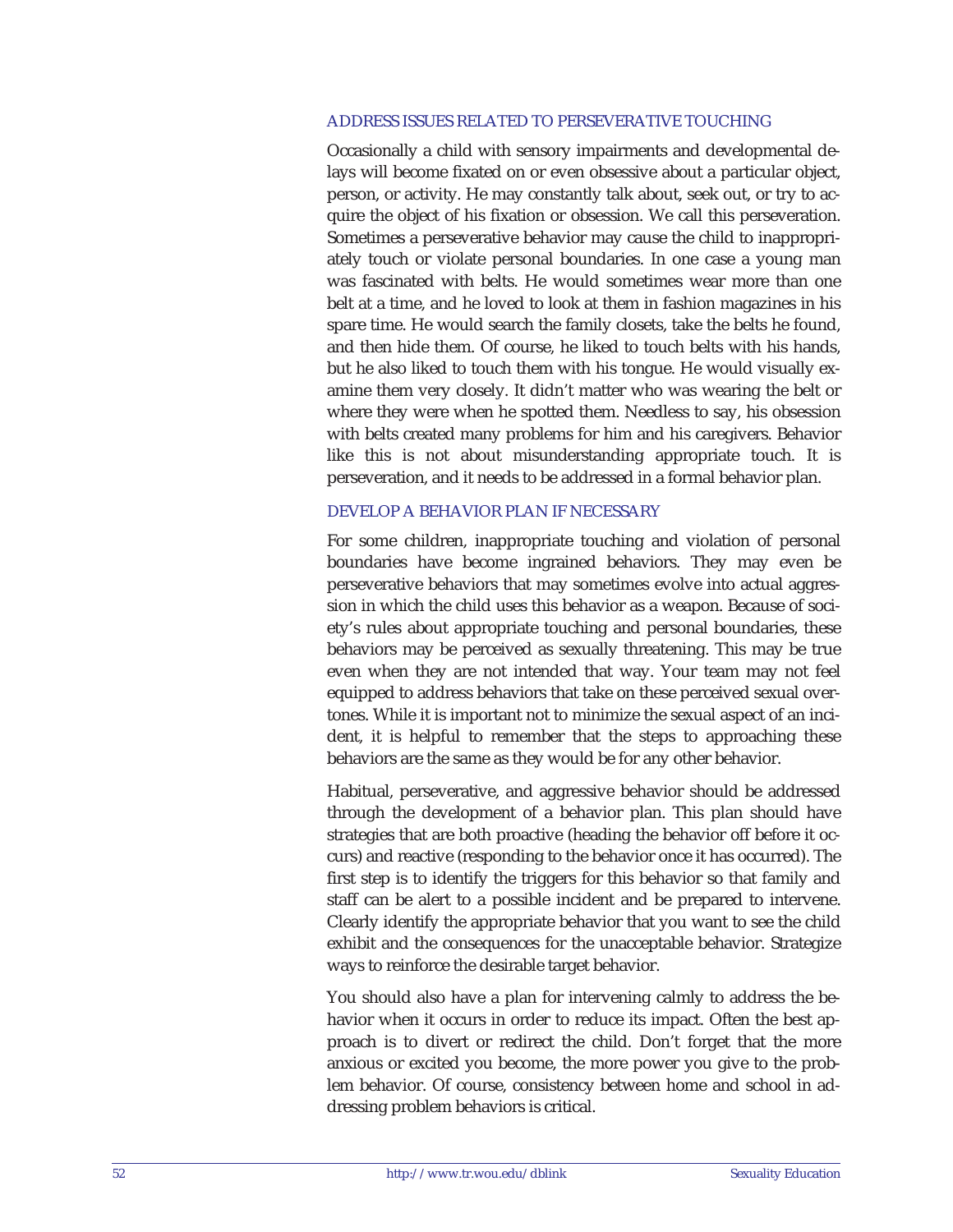The behavior plan for the young man who perseverated on belts used both proactive and reactive strategies. His team wanted him to be able to control his compulsion to touch belts, especially if the belts were on strangers. A belt was included in his daily calendar to signify a set time when belts could be discussed and enjoyed. Staff provided him with other information about the belts during the calendar discussion. They pointed out how belts have different colors, textures, and sizes; and so forth. They showed him that belts could be given as presents to others. Since this student understood the concept of "rules," they also made a book of rules about belts. In every situation the staff and family was aware that belts could present problems for the child and for them. They developed a consistent and calm approach to redirect and contain the behavior by telling him "no private" before he successfully touched someone's belt. They reminded him that he needed to "wait for belt time" when he could play with the belts in his collection. Over time they were able to gain better control of his behavior.

Developing such strategies and using them consistently generally help to reduce the number of incidents, but they will not necessarily eliminate the behavior. Some behaviors are beyond the child's ability to control, and being alert to those situations and being prepared to intervene are all that can be done to help.

#### CONSIDER MAKING CHANGES IN ROUTINES OR CAREGIVERS IN SOME SITUATIONS

Occasionally children beginning puberty may start responding sexually to touch that is not meant sexually. They may never have responded in that way before, and when it happens caregivers and staff can become very distressed. They may feel threatened by the child, or they may think that others will accuse them of behaving improperly with the child. When this does occur, it is important to take time to figure out who or what is triggering the response. Is it something in a routine or is it a response to the person? In some cases the simplest solution is to change staffing patterns for a particular activity. Redesigning a routine to reduce the nearness of the staff person and to use different physical prompts may also work.

#### SOME CHILDREN BENEFIT FROM UNITS RELATED TO APPROPRIATE TOUCH AND PERSONAL BOUNDARIES

For the student who can categorize and who already has the ability to represent information in an abstract manner (drawing pictures, writing, signing, etc.), the use of instructional units is important. Below is a sample of a unit on appropriate touch.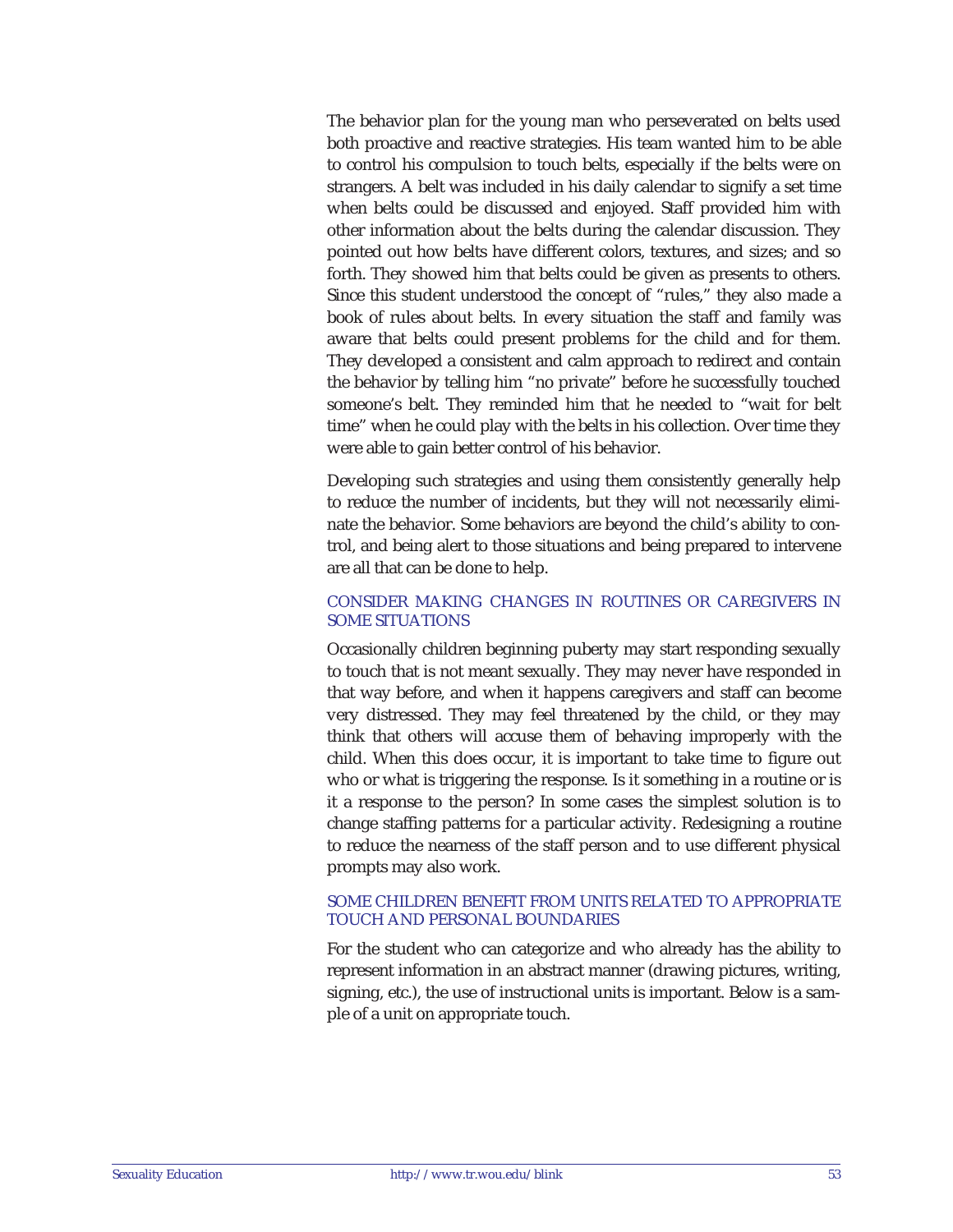*Conclusion* Learning appropriate touch and personal boundaries is one of the most difficult tasks faced by the child with developmental delays who is also deaf-blind. The rules don't make sense in his or her world where distance is the enemy. To further complicate the issue, the rules really only work for approaching others, not for the way in which they approach the child. His or her need to get close and touch in order to make sense of the world must be recognized at all times. It is not unreasonable to expect the child to learn some of the etiquette of appropriate touch and personal boundaries. Families and caregivers must first be prepared to provide the necessary intervention and instruction. Most importantly, they must show greater respect in how they touch the deaf-blind child.

#### **Sample Unit on Appropriate Touch and Personal Boundaries**

#### **Concepts to learn:**

1. Names of basic body parts including the breasts and genitals, as well as "near," "far," and "move."

2. Touching someone on the hand, arm, or shoulder to get his or her attention.

3. Asking permission before touching someone on a place other than the hand, arm, or shoulder.

4. Some places on the body are only touched in private and with permission.

5. Appropriate personal boundaries mean being at least an arm's length away most of the time.

#### **Activities for instruction:**

1. Role-play getting another person's attention.

2. Practice getting people's attention throughout the day at the bus stop, in the classroom, the cafeteria, on the playground, at home, and in the community.

3. Use anatomically correct figures and point to and name the body parts, including the breasts and genitals.

4. Name the places on the body that can only be touched in private.

5. Provide art or sandbox activities in which the child, the staff, and peers explore materials together with their hands using simultaneous touch and hand-over-hand or hand-under-hand techniques.

6. Teach the concepts "near," "far," and "move" by acting out moving from near to far, placing objects at near and far distances, and discussing locations of favorite objects and people as being near or far.

7. Discuss and role-play keeping an arm's length of distance from a peer as you stand in line, place chairs in the morning circle, walk to the playground, etc.

8. Cut out pictures or demonstrate activities for which it is permissible to get close to another (hugging mom and dad, wrestling with brother, riding with a friend on a bicycle, holding a baby, etc.).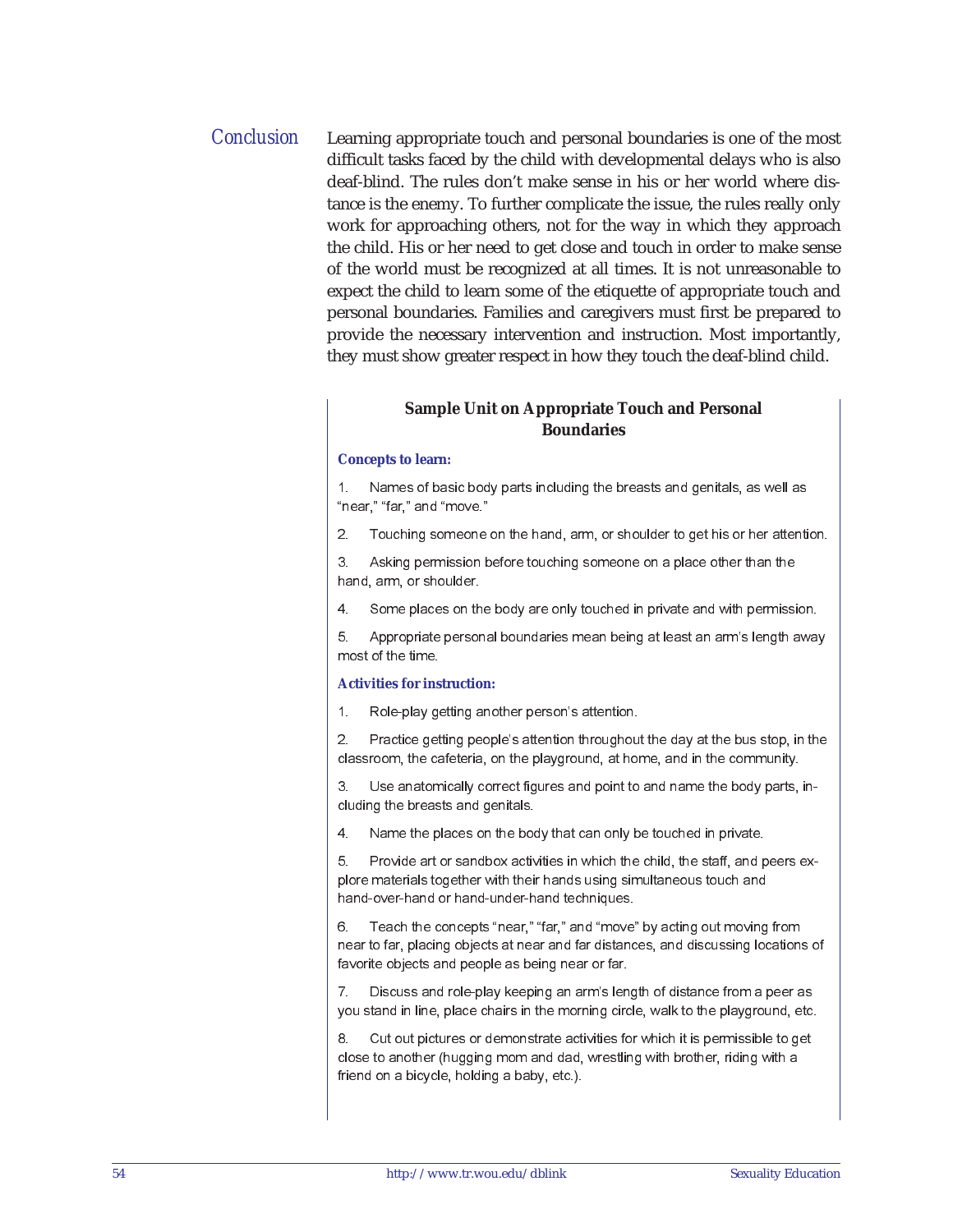9. Use repeated real-life situations to teach and reinforce concepts about appropriate touch and personal boundaries.

- ◆ Have the child use hand-under-hand or hand-over-hand techniques to explore new objects or to locate a person's hand.
- ◆ Practice greeting people using name signs and an identifying touch.
- ◆ Practice asking permission to touch objects or other people.
- ◆ Practice keeping an appropriate distance from others when interacting.

10. Look for the teachable moment to emphasize appropriate touch at school, home, and in the community. Seize those "embarrassing moments" as opportunities for instruction. Stay calm, ask the child to wait, talk about "private," "ask first," "near," "move," etc. Assist the child to have appropriate interactions with individuals whenever it is possible.

#### Troubleshooting Issues with Touch and Personal Boundaries

| <b>Issue</b>                                                                         | <b>Things to Try</b>                                                                                                                                                                                                                                                                                        |  |  |
|--------------------------------------------------------------------------------------|-------------------------------------------------------------------------------------------------------------------------------------------------------------------------------------------------------------------------------------------------------------------------------------------------------------|--|--|
| Violating per-<br>sonal bound-<br>aries and<br>touching for<br>more informa-<br>tion | Use teachable moments to calmly model the<br>right way to get information using good social<br>skills.<br>Provide adequate support in social situations: be<br>an ambassador and orient and redirect the child.<br>Provide more information to the child in a neu-<br>tral manner through the use of units. |  |  |
| Aggressive<br>touching                                                               | Develop a behavior plan that is both proactive<br>and reactive.                                                                                                                                                                                                                                             |  |  |
| Inappropriate<br>hugging or<br>kissing                                               | Teach appropriate greeting rituals.<br>If the student understands rules, make lists of<br>those people he may and may not hug or kiss.<br>Use appropriate greetings and displays of affec-<br>tion with the child.                                                                                          |  |  |
| Perseveration<br>that results in<br>inappropriate<br>touch                           | Develop a behavior plan.<br>Schedule times during the day for the behavior.<br>If the student understands rules, develop rules<br>about the particular behavior.<br>Avoid and plan for trigger situations.                                                                                                  |  |  |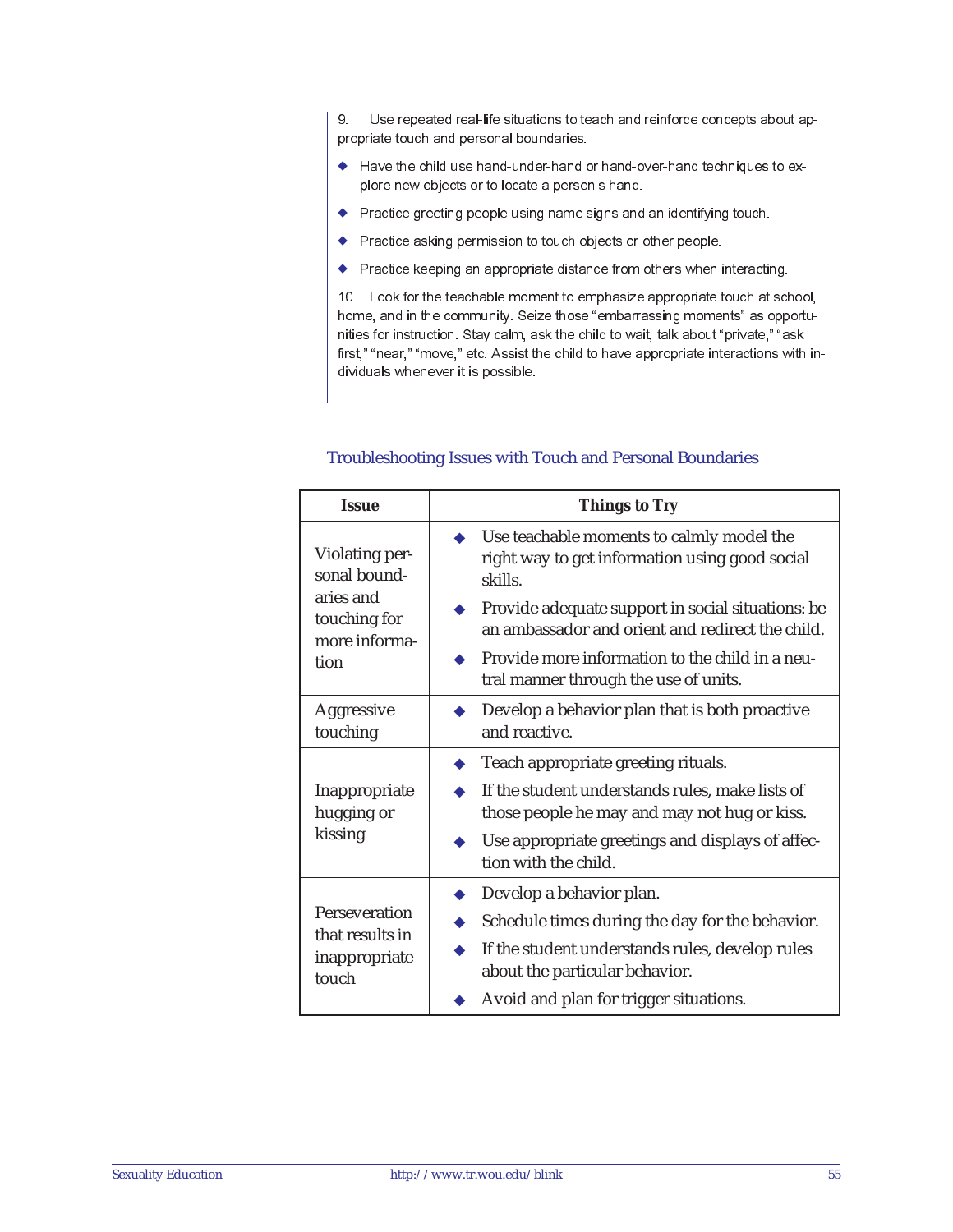|                                             | • Determine who or what is triggering the response.                                                                |
|---------------------------------------------|--------------------------------------------------------------------------------------------------------------------|
| Responding<br>sexually to<br>touch that was | Consider switching staff/caregivers during this<br>particular activity.                                            |
| not meant sex-<br>ually                     | Reevaluate the amount of touch needed to assist<br>the child and reduce touch or increase distance if<br>possible. |

*Reference* Miles, B. (1999). Talking the Language of the Hands to the Hands. (Fact Sheet). Monmouth, OR: DB-LINK, The National Information Clearinghouse On Children Who Are Deaf-Blind. Available at http://www.tr.wou.edu/dblink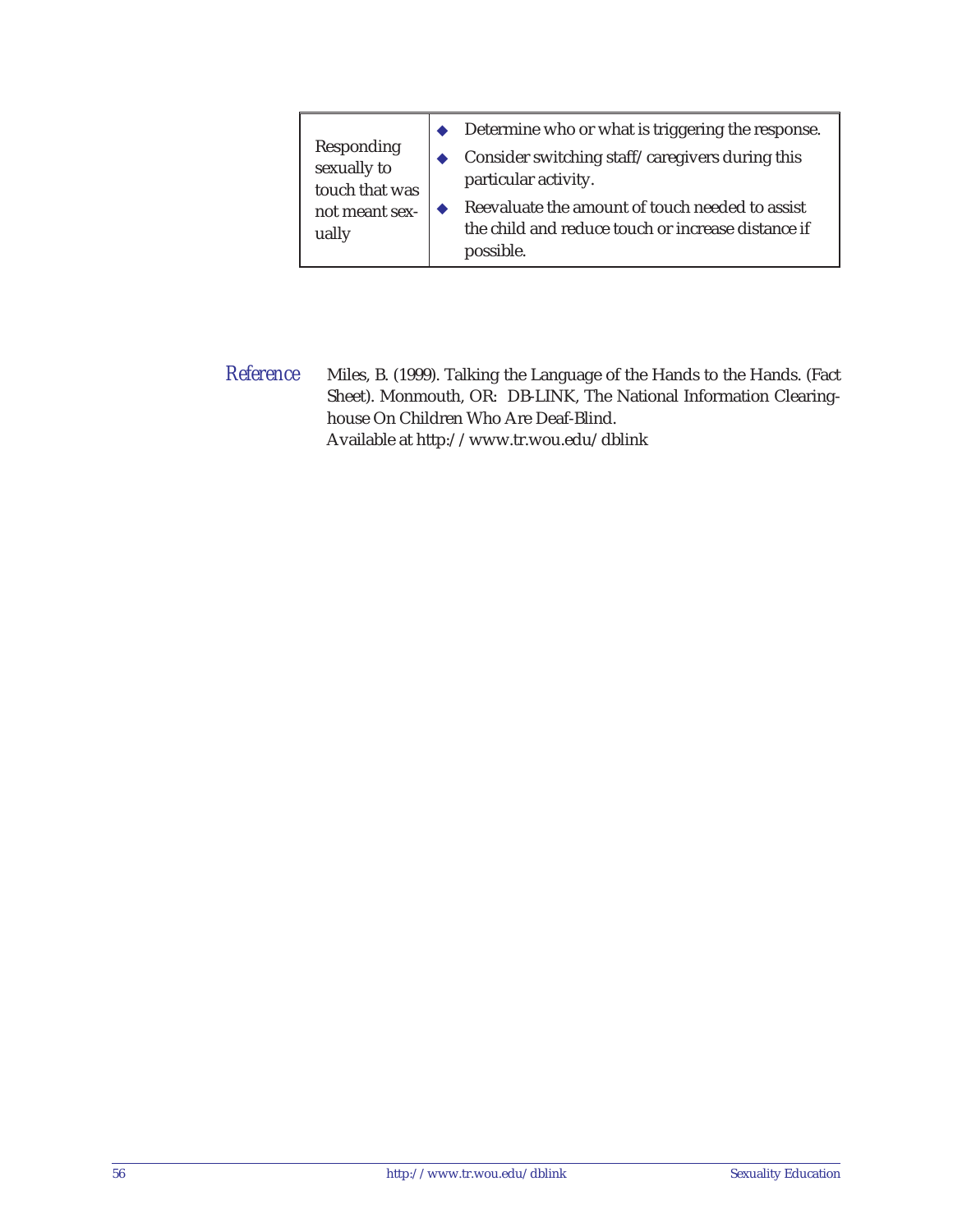## <span id="page-62-0"></span>Chapter 6

## *Menstruation*

**W** hen any young woman begins to experience the physical and emotional changes that puberty brings, parents feel emotional changes that puberty brings, parents feel unprepared. Helping their child learn to take care of her physical needs and, at the same time, coping with emotions and behaviors that are associated with menses are challenges. Parents of children with deaf-blindness and significant developmental delays do not escape this important milestone in their daughter's life, and they too feel unprepared. It is our hope that by learning some strategies for providing instruction and support, this experience will be easier for everyone involved. Parents and caregivers should not have to dread this coming of age for the young deaf-blind woman. They should be able to feel positively about this very wonderful and normal aspect of growing up.

*Issues For The Young Woman Who Is Deaf-Blind Related To Menses*

#### THE YOUNG WOMAN MAY NOT BE FAMILIAR WITH WHAT ARE ACCEPTABLE "PUBLIC" BEHAVIORS

Because the young deaf-blind woman who has developmental disabilities usually cannot see or hear when others are around, she may lack a sense of which behaviors are appropriate for public settings. Even if she is aware that some behaviors are "private" she may lack strategies for determining that she has found a private space where she cannot be seen or heard. Typically she is used to having caregivers with her when she changes, goes to the restroom, bathes, and so forth. Furthermore, her caregivers may not always assure her privacy before carrying out intimate caregiving routines.

#### THE YOUNG WOMAN MAY LACK SOME OF THE BASIC CONCEPTS AND VOCABULARY ASSOCIATED WITH MENSES

Many children with deaf-blindness and significant developmental delays lack basic concepts and vocabulary to enable them to discuss what is happening to their bodies or to indicate when they are in physical discomfort. Many words and concepts like "woman," "baby," "egg," "pe-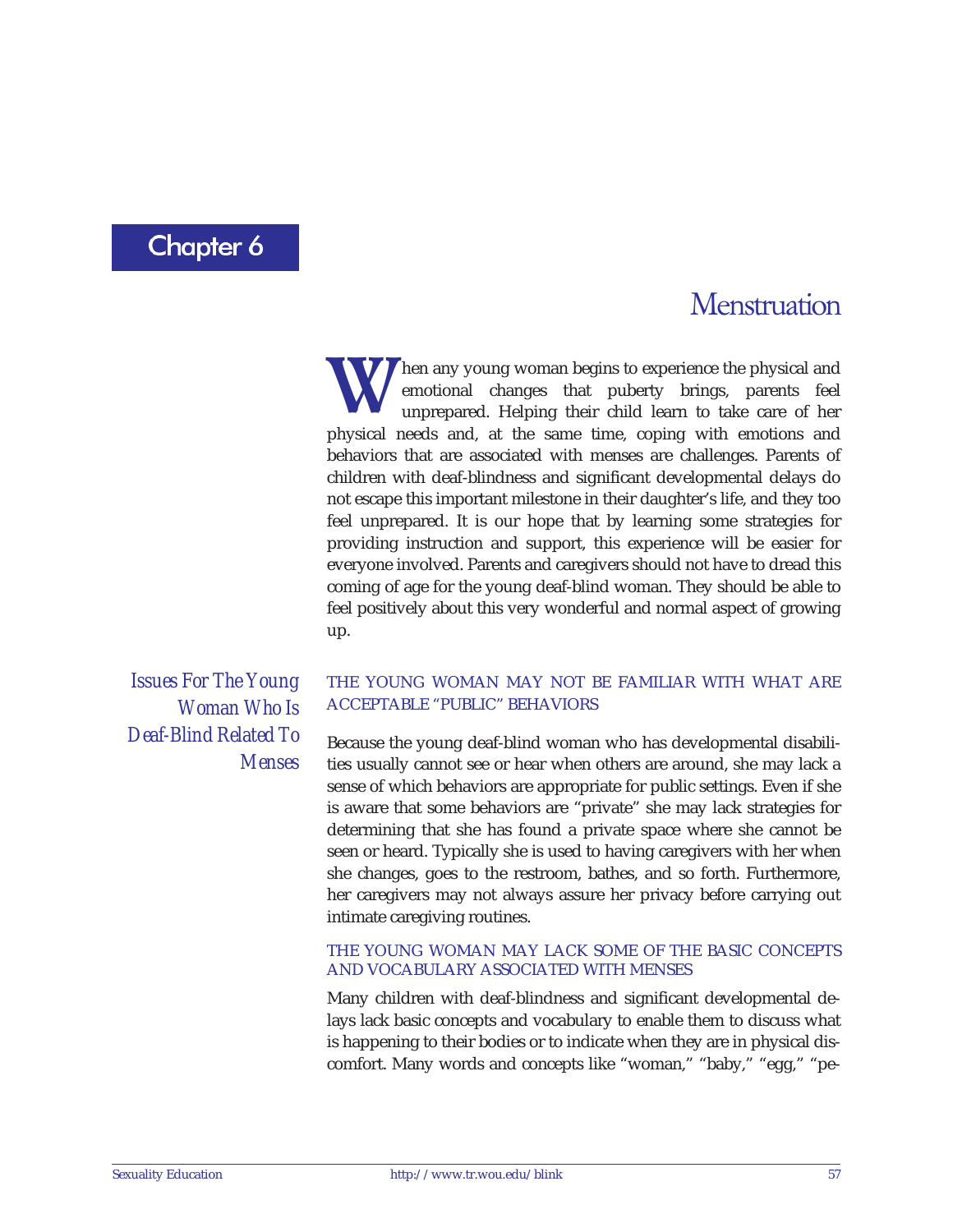riod," "hurt," "blood," "vagina," "private," and "breast" may not have been learned. Some young women may be incapable of learning many of these concepts, and/or parents and teachers may not know how to teach them. Caregivers may not know which signals, signs, or cues to use for words, especially when children need to receive information tactually. Even using an object cue for some thing like sanitary pad may seem awkward to some parents and teachers. Many teenaged deaf-blind girls don't have a level of communication skills that allows for instruction using traditional methods such as films, books, and discussion.

#### SHE MAY NOT LEARN INCIDENTALLY THROUGH INFORMAL MODELING OR INSTRUCTION

Typical teenagers become aware of menstruation long before their first period through commercials on television, discussions with their peers, observing their mother or older sister, and so forth. A young woman with sensory loss and developmental disabilities generally misses out on this informal or incidental learning. She may not have seen a sanitary pad, watched a commercial for Midol or Kotex, or have any knowledge of the changes her own body is undergoing. She is certainly unlikely to understand the reproductive process that is associated with her menses. Like too many other things in her life, this just happens to her without explanation or preparation.

#### SHE MAY REQUIRE MORE OPPORTUNITIES TO PRACTICE SKILLS WHEN HER PERIOD ONLY OCCURS ONCE A MONTH

Generally these children take more time to learn new skills. A young woman's period will generally last about three to five days and occurs about once each month. If she begins to learn the steps of a different toileting routine on the first day of her period, she may not master the skills by the time her period has ends. By the time her next period comes around, she may have forgotten the skills she had practiced before. She basically starts all over again to learn the skills she had practiced during her last period. Instructing her will most likely take longer, even if she is only partially participating in this hygiene activity.

#### SHE MAY BE CONFUSED AND UPSET BY THE CHANGE IN HER TOILETING ROUTINE

Some young deaf-blind women may not be independent in their toileting routine. They may not be prepared for the changes that occur as their caregivers take additional steps to change a soiled pad. Even if a young woman is independent in her toileting needs, she may resist adding steps to a routine that has stayed the same for a long period of time. The new smells and new textures may also confuse her, not to mention the physical discomfort that she may feel. She may think she needs to go to the restroom or feel she has had an accident. All of these things can be confusing and upsetting.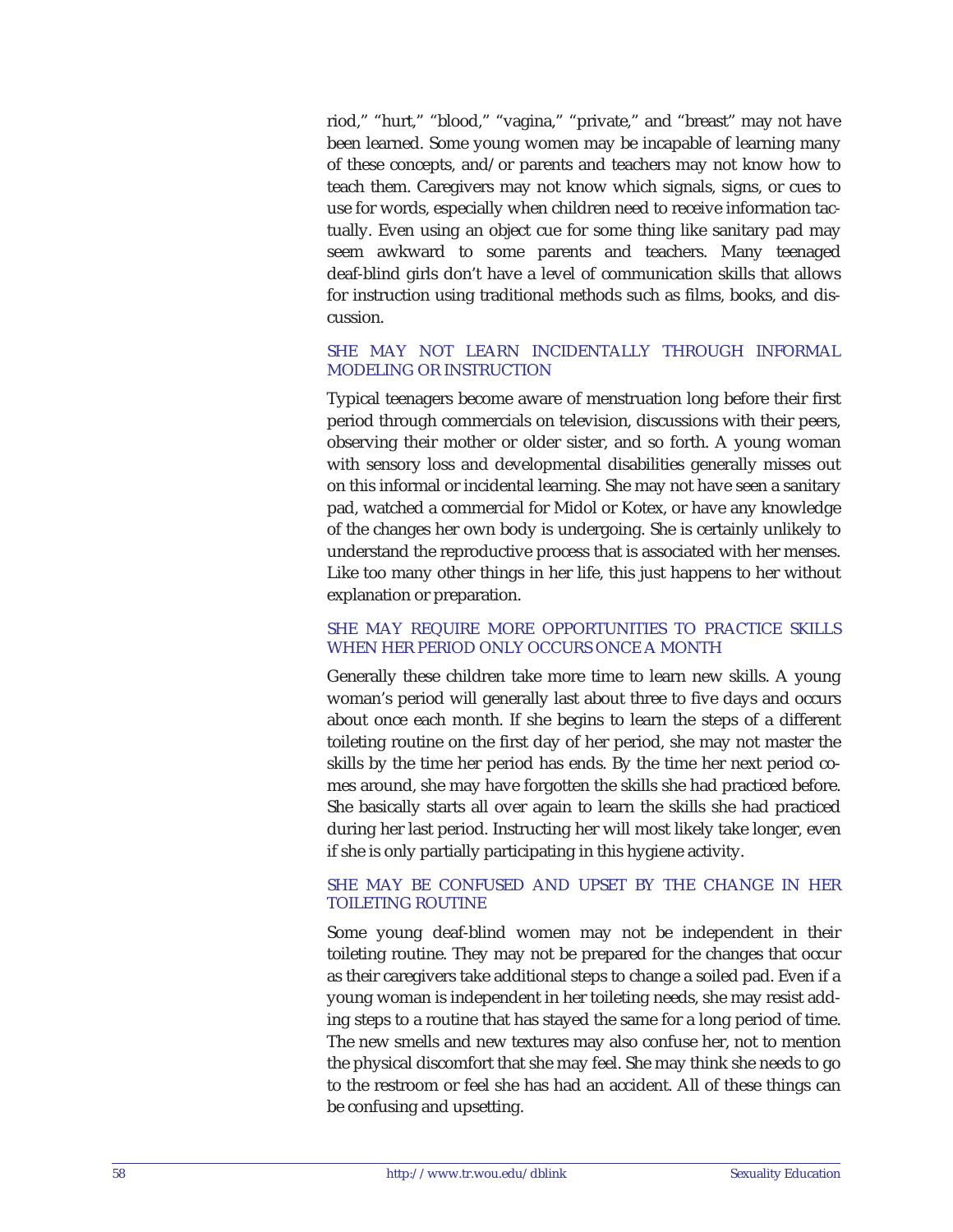#### PHYSICAL AND HORMONAL CHANGES THAT ARE NORMAL DUR-ING PUBERTY MAY RESULT IN BEHAVIORS THAT ARE DIFFICULT TO ADDRESS

As any mother or father of a pubescent daughter knows, hormones change their sweet little girl into a moody and difficult creature at times. Fits of anger, depression, crying, and sensitive feelings are all common to the teenage female, especially around her period. Some girls must cope with growing breasts that are periodically sore, cramps, bloating, and signs of PMS. Most parents will tell you that their daughters' behavioral changes can be challenging during this time. A young woman with deaf-blindness and significant developmental delays is no different in this respect. However, her sense of appropriate behavior is not usually as well developed as that of her typical peers. She may be more likely to act out aggressively when she is in pain or to become inconsolably weepy and fragile. She may be frightened by what she is feeling.

#### BEHAVIOR PROBLEMS MAY OCCUR IF THE YOUNG WOMAN FEELS SHE HAS DONE SOMETHING WRONG

Assisting another person with her period is a very intimate task. Although it is somewhat like a basic toileting routine, it has different connotations. It is a coming of age for a girl. It signals her coming sexuality in a way that makes people respond to her differently. Frequently caregivers can be abrupt with a young woman when helping her with her menstrual needs. Consider the situation of a caregiver hurriedly changing a sanitary napkin. The young woman reaches down to touch the pad. Her hand is pushed away abruptly several times. The caregiver's behavior upsets her, leading to a combative situation about the pad. Several exchanges of this nature through the day could set up a pattern of behavior that may be very difficult to change, such as pulling at the pad, smearing menses, or other inappropriate behaviors.

### *Guidelines For Instruction and Intervention*

#### MEET WITH YOUR SCHOOL TEAM AND DEVELOP A MANAGEMENT PLAN

Collaborate with your educational team to develop a plan for menstruation management before beginning instruction. Parental input can help your team plan instructional strategies. Parents need to feel comfortable with how instruction will be provided at school. They need to be reassured that their daughter will receive support and understanding as she goes through what may be a trying experience. Educational staff members need reassurance too. They may also bring expertise to the process.

Don't be surprised if individuals on your team feel it is too early to plan for this event or unnecessary to discuss the issue. Both parents and educational staff have been known to think of the young deaf-blind woman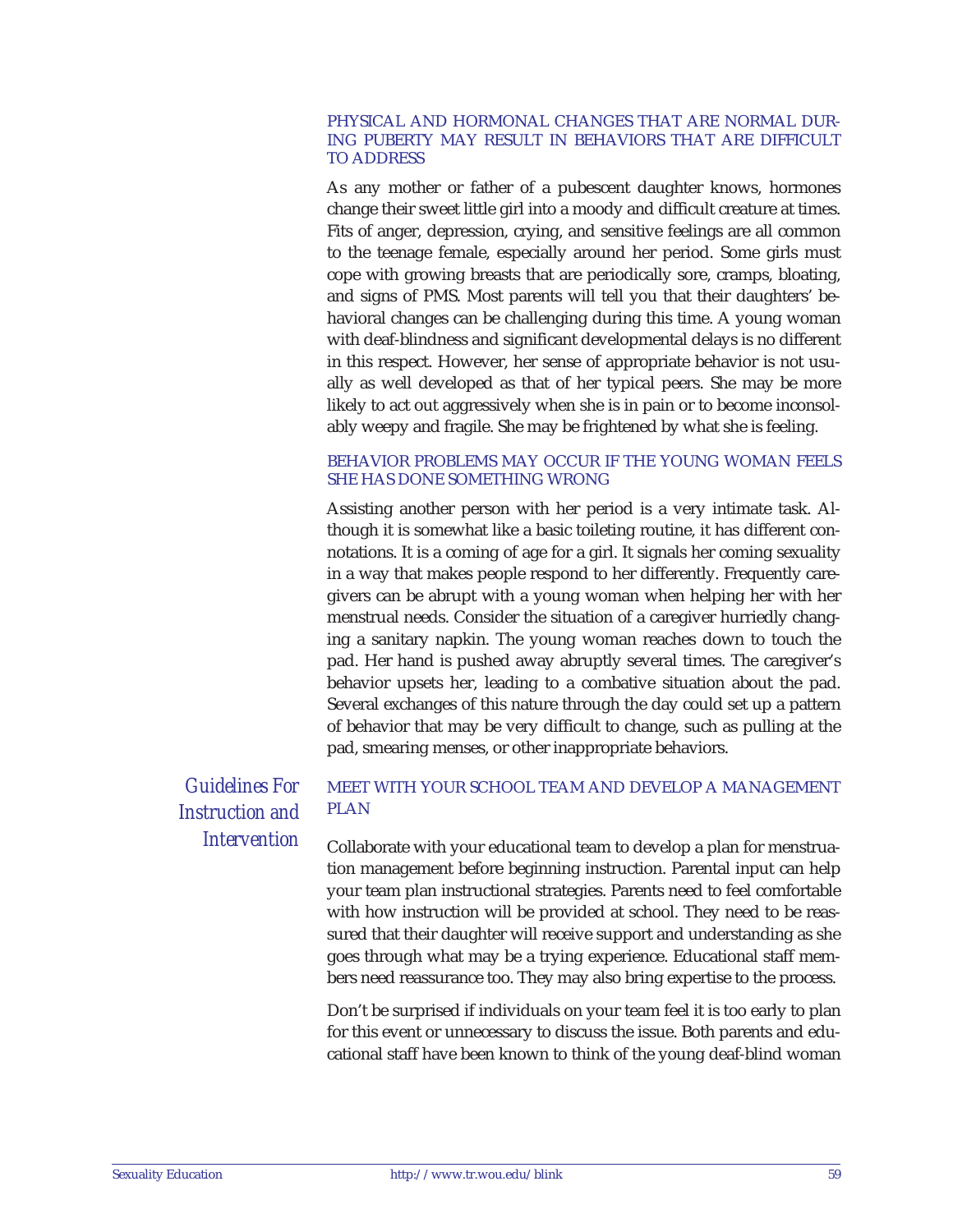as an eternal child. Although there are some etiologies that may impact sexual development, generally this is an area where a girl with deaf-blindness is most like her peers.

Teach your daughter about periods long before you anticipate the first one occurring. Learning words and concepts may take time, so begin early to introduce them to her. Even when she is just a toddler you can teach words and concepts such as "clean," "dirty," "wet," "restroom," "breasts," "vagina," "vulva," "throw away," "private," "wait," and so forth. This is also true of skills related to independent toileting and dressing. Begin to include goals to work on these concepts and skills at the earliest possible age. You know this is coming sometime in her future, so don't get caught trying to provide instruction at the last minute.

Develop a management plan that includes the following components:

- ➤ a list of concepts/vocabulary (in the form of signals, symbols, signs, or pictures, etc.),
- ➤ an inventory of supplies that will need to be available at school and at home,
- ➤ a routine script for changing the pad,
- ➤ a protocol for providing medication if it is necessary,
- ➤ appropriate modifications of the instructional day if she is having problems,
- ▶ a protocol for communication between home and school about any concerns, successes, etc.

A sample of such a plan is shown below:

| <b>Menstruation Management Plan</b>                                                                                                                                                                                                                                |                                                                                                                                                         |  |  |  |
|--------------------------------------------------------------------------------------------------------------------------------------------------------------------------------------------------------------------------------------------------------------------|---------------------------------------------------------------------------------------------------------------------------------------------------------|--|--|--|
| Student's name Linda                                                                                                                                                                                                                                               |                                                                                                                                                         |  |  |  |
| <b>Concepts / vocabulary targeted:</b> private, period, pad, blood, red, white, va-<br>gina/vulva, breasts, head, stomach, hurt, tape, clean, dirty, change, restroom,<br>urine, feces, trash, doctor, exam, in, on, throw away, bag, toilet paper, medi-<br>cine. |                                                                                                                                                         |  |  |  |
| <b>Supplies for home and school:</b> sanitary pads, latex gloves, small zipper-lock<br>bags, zipper pouch to carry pads in, Midol, extra underwear, object symbols for<br>calendar boxes at home and school, and notebook.                                         |                                                                                                                                                         |  |  |  |
| <b>Routine steps</b> : At home and school include the object symbol for period (zip-<br>per pouch with pads) in her calendar at scheduled toileting times.                                                                                                         |                                                                                                                                                         |  |  |  |
| 1.<br>period.                                                                                                                                                                                                                                                      | Linda finds the object symbol in her calendar box and gives the sign for                                                                                |  |  |  |
| 2 <sub>1</sub>                                                                                                                                                                                                                                                     | Intervener coactively signs/signals, "change pad," Linda carries the zipper<br>pouch containing her supplies, and they travel together to the restroom. |  |  |  |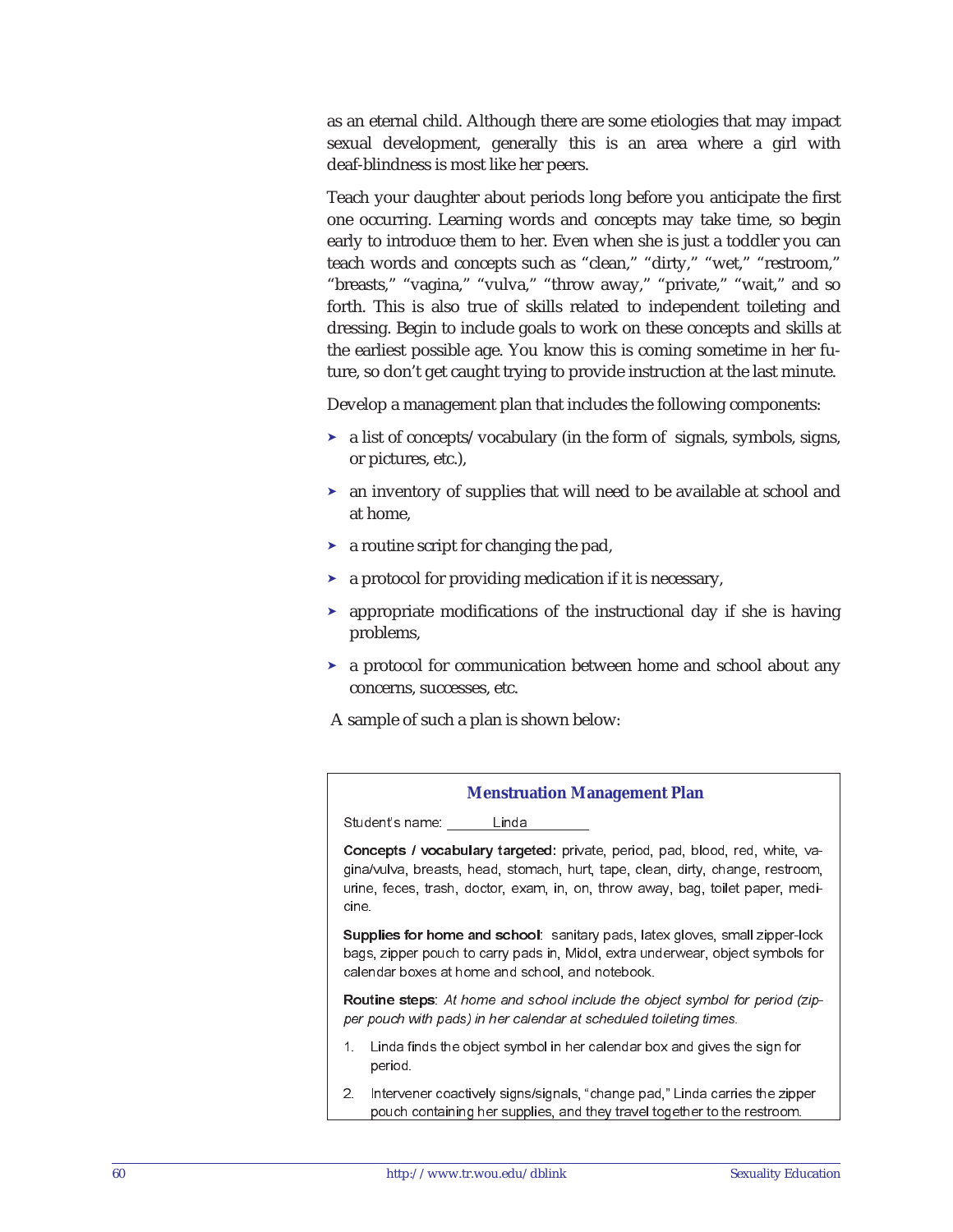3. Linda gives the pouch to her intervener, enters the restroom, and is assisted to close the stall or bathroom door. 4. a. (WHEN NO PAD IS ON) Linda pulls down her underwear, uses the restroom, and wipes with toilet paper as in her normal toileting routine. b. (WHEN PAD IS SOILED) Linda pulls down her underwear and sits on the toilet and the intervener coactively signs "dirty pad off" and removes the soiled pad. The intervener has Linda hold the zip-lock bag while she folds and places the pad inside. Intervener signs/signals "in trash" and Linda closes and throws the bag in the trash. 5. The intervener signals Linda by coactively signing "clean pad" and shows her the clean sanitary pad. The intervener comments "blood no dry" and points out the clean surface. 6. Linda examines the pad tactually and when she has finished, the intervener coactively signs/signals "tape off" and assists Linda in removing the tape and "in trash" as she assists Linda in throwing the tape guard in the trash receptacle. 7. The intervener coactively signs/signals "pad on panties" and helps her secure the pad. 8. The intervener coactively signs/signals "panties up," and Linda completes additional dressing steps independently. The intervener signs "change pad finished" and directs Linda to wash her hands as in her normal toileting routine. 9. Linda and the intervener travel to the room and replace the pouch before discussing the activity at her calendar. Medication: If Linda appears to be in pain or signals by signing "hurt stomach," "head," "breast," or "medicine," the nurse can give her Midol pills during the school day. If the pain persists, the school nurse will contact Linda's mother to come take her home. Reduced activity: Linda may rest on her mat whenever she chooses after attempting the scheduled activity. PE activities should be restricted to swinging, yoga, or a walk.

#### PROVIDE INSTRUCTION PRIOR TO YOUR DAUGHTER'S FIRST PE-RIOD

◆ *Let her wear the sanitary pad for specific lengths of time on a daily basis.*

By starting in advance of the menses, parents and staff will have the opportunity to prepare the young woman in a positive manner. Let her become familiar with the pad by wearing one for specific lengths of time on a daily basis. This will allow her to learn about the pad without experiencing the added physical or emotional discomfort of being in her period for the first time. The unusual sensation of a pad may be unacceptable to her, and she may react by pulling it off repeatedly when it is first introduced. Should this happen, it will be less stressful for everyone if dealing with a dry pad in a private place.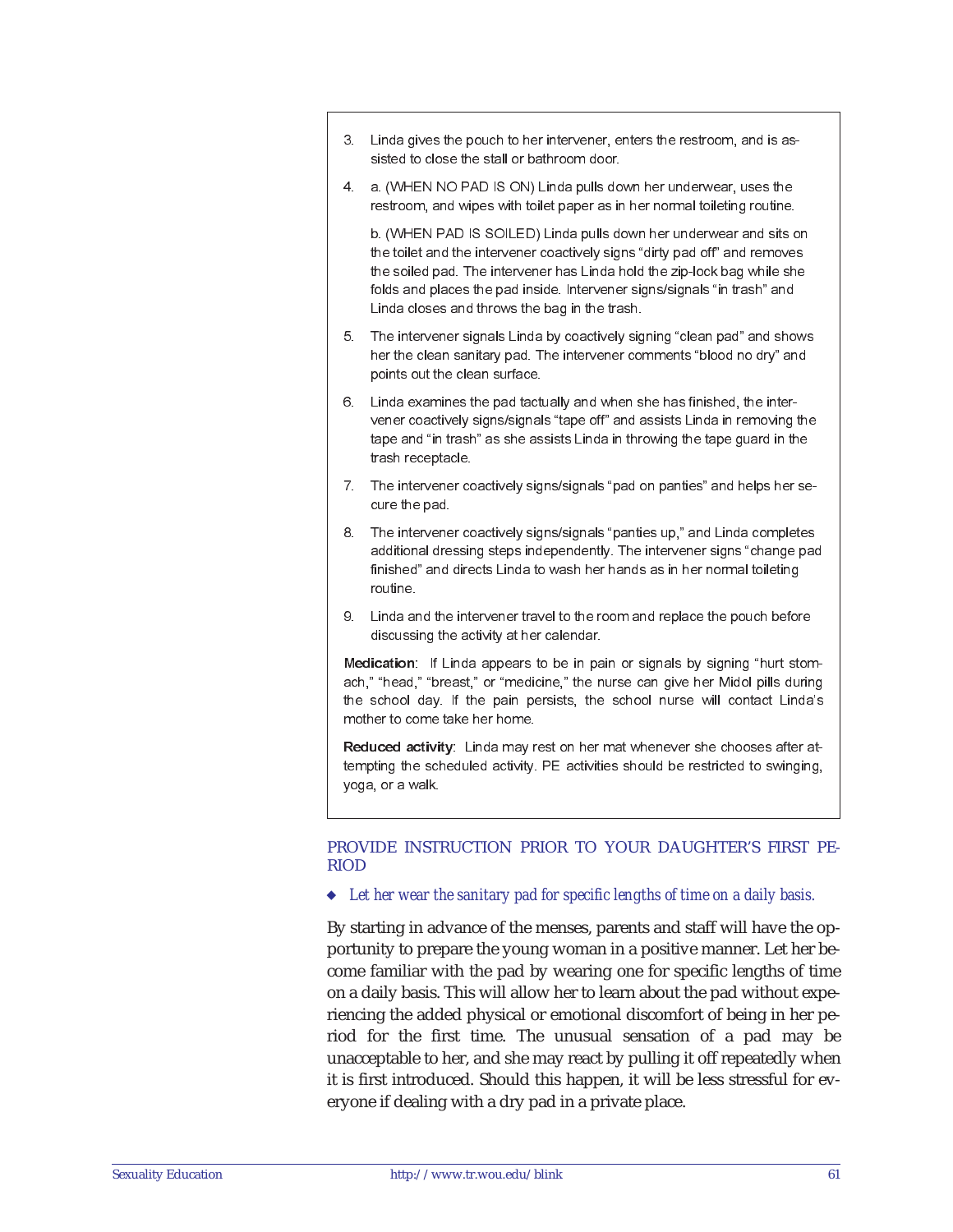#### ◆ *Try out different pads and select one that is most comfortable for your daughter.*

Take time to let your daughter try out different pads and select the one that is most comfortable for her. Start with the smallest size available, such as panty liners, and build gradually to the thicker pads. It is better to change pads more frequently and use a thinner more comfortable variety than to engage in a power struggle with a young woman who is intent on rejecting an uncomfortable pad.

#### ◆ *Practice changing the pad regularly.*

Give your daughter time to practice the new skills involved in changing a pad (taking the paper strip off the back of the pad, attaching the pad to undergarments, disposing of the pad after it has been used, etc.). If you present these new skills only while your daughter is menstruating, she may not have enough opportunities in those few days each month to learn independence in the routine.

#### STAY MATTER-OF-FACT WHEN TEACHING MENSTRUATION MAN-AGEMENT

It is important to be positive, organized, and relaxed. Address menstruation management as if you were teaching toothbrushing and handwashing. Be careful not to teach negative behaviors with this particular hygiene activity. If changing pads offends you or if you view training your child as a waste of time, your daughter may receive a negative message about the activity. People in our culture may be deeply offended or frightened by a young woman who pulls off her sanitary napkin in a public place. Once learned, this kind of behavior is very difficult to redirect, so it is better to avoid its development in the first place. Even if inappropriate behaviors do not develop, treating a young woman abruptly while changing pads can make her feel that she has done something wrong. This is not fair to her and certainly not beneficial in developing a good self-concept about her body.

#### MAKE SURE SHE UNDERSTANDS THAT THE HYGIENE ROUTINE MUST OCCUR IN A PRIVATE PLACE

It is important to make sure that this activity always occurs in a private place and that the young woman understands this. Include a step in the routine to close doors. If she is still in diapers, make sure her privacy is respected. Have an appropriate changing area in the school. Require staffing patterns that provide a female attendant for this activity. Help the young woman to understand as much as possible that not just anyone may assist her. Clearly identify and limit the number of people who help her with this activity. If she starts to pull on the pad in other places, tell her "wait" and take her to the area where this activity should occur.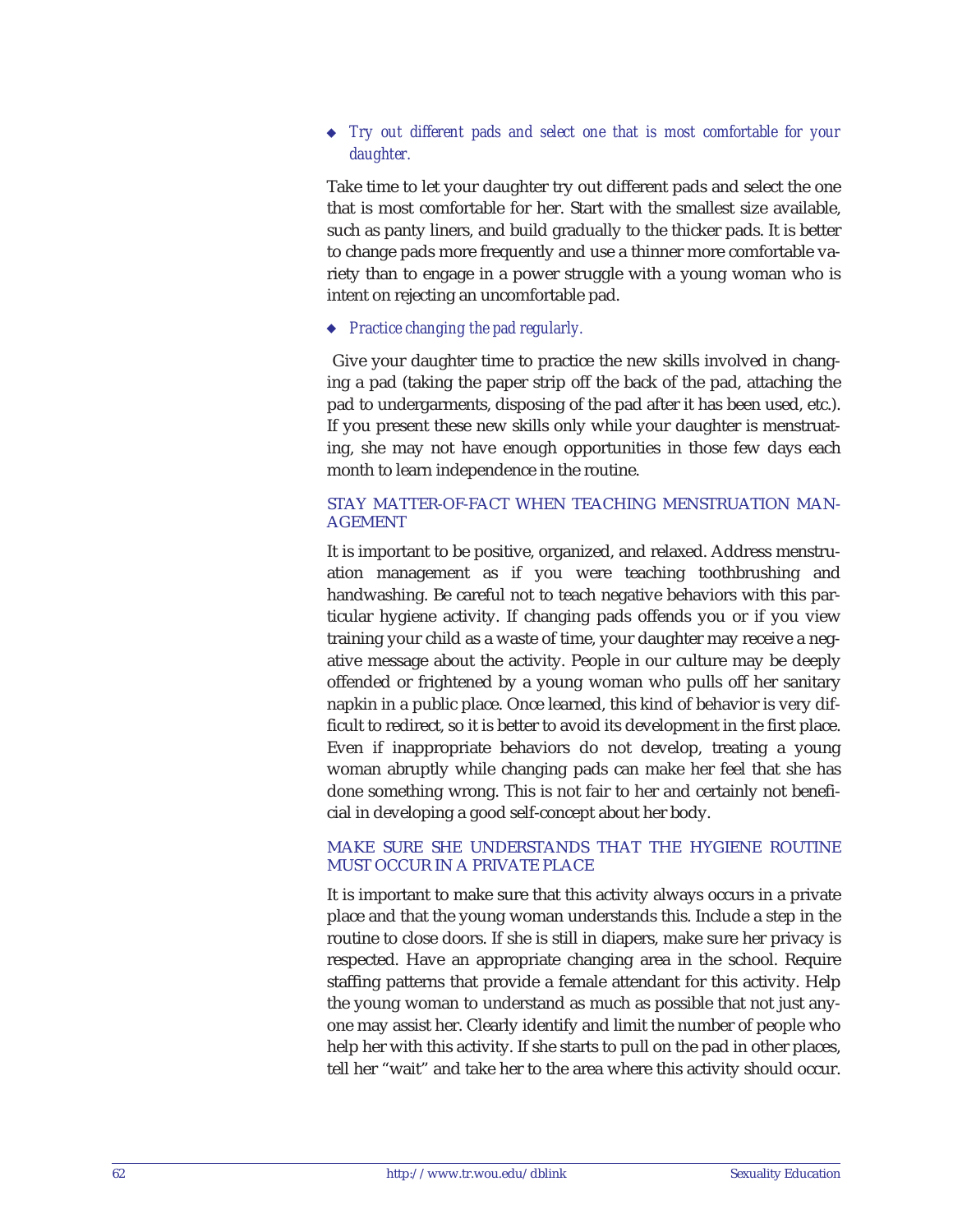Even if she has just finished changing the pad, she needs to make the association that the pad is not removed except in designated changing areas.

#### TAKE STEPS TO REDUCE THE YOUNG WOMAN'S CONFUSION

Sometimes young deaf-blind women who also have developmental disabilities confuse their period with a toileting accident and become distressed. They may keep insisting they need to use the restroom. If the young woman feels the need to go to the bathroom more often, let her. You can use this opportunity to practice changing the pad. Let your reassuring manner tell her that she is doing the right thing. Praise her success and be proud of her independence.

Another area of confusion is related to pad disposal. Your daughter or student may want to flush it down the commode like toilet paper. Take special care to guide her (hand-over-hand if necessary) to dispose of the pad in the proper container near the commode. You may want to consider purchasing a small trash receptacle with a lid that is used exclusively for this purpose. Schools may choose to purchase the type of wall containers that are found in most public restrooms to help make the environment as typical of other public restrooms as possible. If she is not good at handling the soiled pad, provide a small plastic or paper bag for her to place it in (or for you to place it in) and then have her dispose of it in the container.

#### HANDLE MENSTRUAL PROBLEMS IN A PROACTIVE MANNER

Before your daughter has her first period, make an appointment to talk with your family doctor or nurse about premenstrual stress syndrome. As she gets a little older (about eighteen or nineteen) you should also discuss the need for a gynecological examination and start planning a way to assist your daughter in going through that examination. Do not assume that this examination is not really necessary. Women with deaf-blindness and developmental delays are subject to the same gynecological health as their nondisabled peers.

Keep a record of your daughter's periods to detect irregularities that may warrant medical attention. There may be predictable health risks associated with some syndromes or based on family history. This is good information to document and share. Also, following a round of antibiotics, watch for yeast infections that can cause discomfort, especially during her period.

The young woman's doctor may suggest giving her aspirin or a non-aspirin product for the first several days of her period. This can help make her more comfortable and may head off problems if her communication level prevents her from letting you know she has cramps.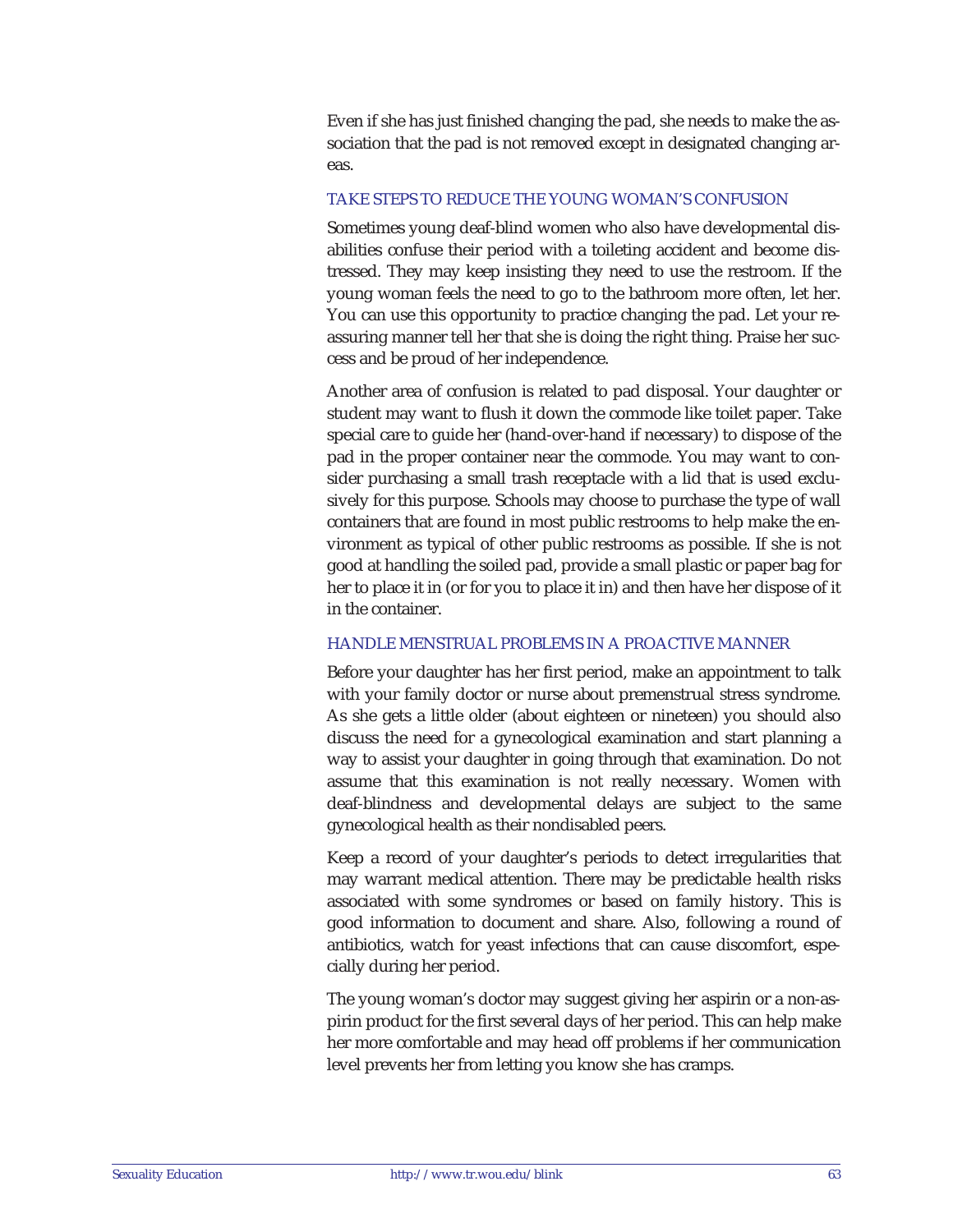#### DON'T EXPECT THE DAY TO GO AS USUAL

You may need to change the young woman's daily routine, especially at school. For example, if she usually likes to jump on a trampoline but keeps getting off during the first day of her period, give her other activity choices that are not as physically taxing.

Parents and teachers should expect that if a daughter or student is having her period, less will get done and schedules may have to be adjusted. It is almost impossible to maintain the number of activities in a typical day and still find time to teach the critical skills of menstruation management. As a caregiver, if you are too rushed, you will do most of the work yourself. When that happens, an opportunity to gain independence has been lost.

#### USE THE YOUNG WOMAN'S CALENDAR SYSTEM TO HELP HER AN-TICIPATE MENSTRUAL MANAGEMENT ACTIVITIES

It helps to actually schedule this hygiene activity into the day. For example, put a pad in a small makeup bag, place it in your child's room or student's calendar box, and have her be responsible for carrying it to and from the bathroom. If she uses a weekly or multi-weekly calendar, schedule her periods on the calendar. Help her to anticipate her period by going to buy pads at a grocery store. Talk about her upcoming period with her as you review the calendar together. If she does not use this type of calendar, use the bag with the pad as a topic of conversation during her usual hygiene activities.

Make thing easier for yourself by always having extra pads, latex gloves, and a change of clothing on hand. You can help her pack these items into a backpack for outings or trips to and from school. The better prepared she is for her period, the easier it will be on her and you.

#### WHEN PROBLEMS OCCUR, TRY TO SEE THE ACTIVITY FROM THE YOUNG WOMAN'S PERSPECTIVE

If your daughter or student refuses to participate in the menstruation management activity, consider whether this is a pattern of behavior she exhibits in other situations. Don't put any more emphasis on this activity than you would other types of hygiene activities. If you do, you may set yourself up for a power struggle.

You might understand the cause for her unwillingness to participate by noting other activities she does not like. What are the similarities between those activities and the menstruation management routine? For example, does she dislike touching tape or other adhesive surfaces? Does she have a preference for certain textures against her skin? Does she show aversion to handling things that are damp?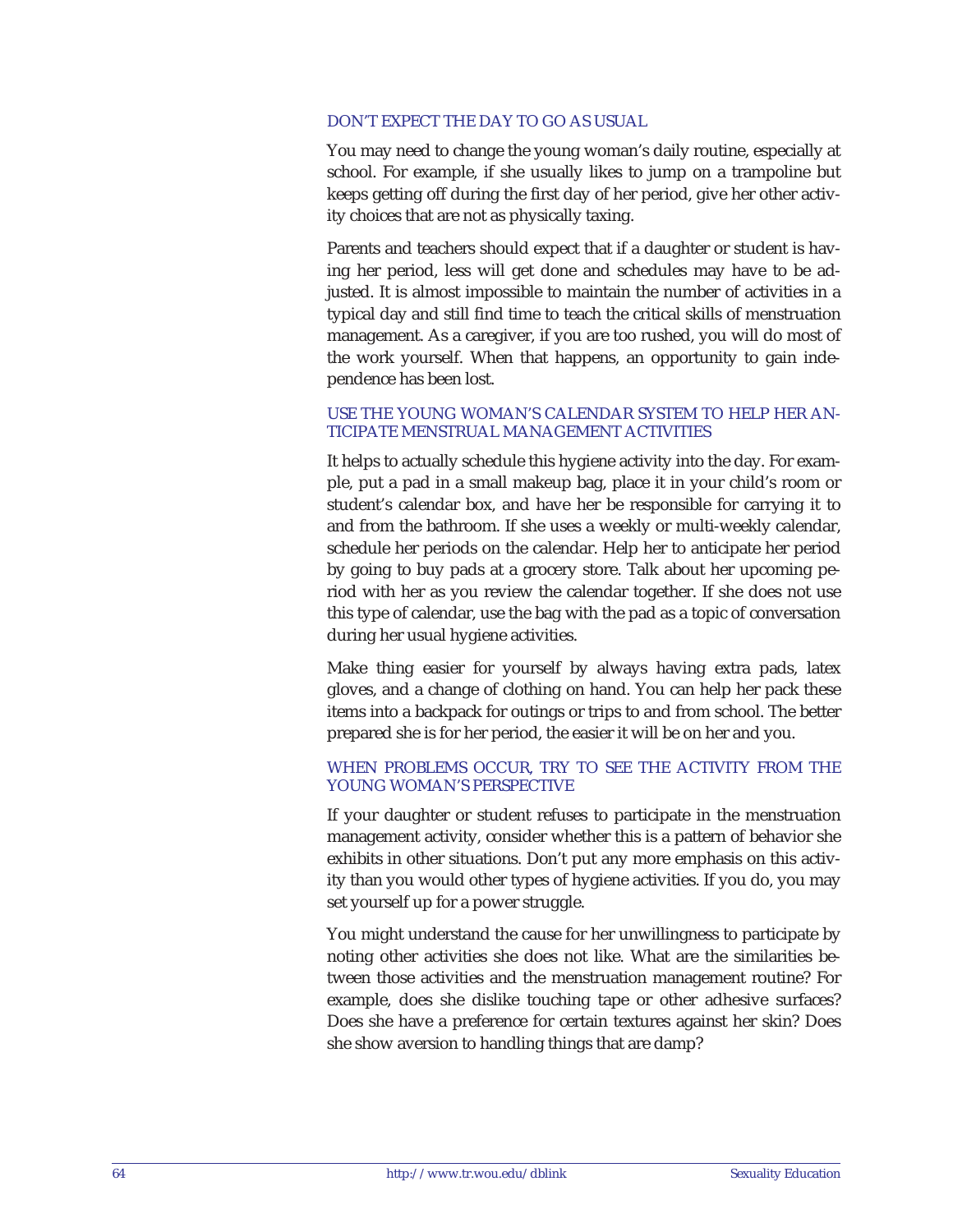Consider the activity's design. Is she experiencing the same sequence of events every time she changes pads? Check with other caregivers who help her with this activity. If they are having the same problems, you might help each other to find solutions. If they are not having problems, you may want to make sure you are using their approach.

#### MAKE SURE YOUR TEAM COMMUNICATES REGULARLY WITH EACH OTHER ABOUT PROGRESS AND PROBLEMS WITH MEN-STRUAL MANAGEMENT

Probably the most important thing you can do to help your daughter become independent is to communicate with all of those individuals who will assist her in this activity throughout her day. If a particular type of pad is used at school because she finds it the most comfortable, be sure to know that so it can also be used at home. If your doctor recommends a premenstrual medication, talk to the teacher and school nurse about the policy for administering it. Don't assume that a note from you will guarantee that the medication will be given in a school setting. Send a note or write a message to the teacher in her communication notebook so she will be aware of behaviors that may result from this impending event.

Work together to build strategies for supporting the young woman with deaf-blindness and significant developmental delays during this time. Most importantly, make sure everyone is committed to making this experience a valuable learning opportunity for her. Do not be shy about asking for help. Someone has probably experienced this many times before, as a parent or teacher, while it may be your first time.

#### *Troubleshooting Problems* If you are reading this for the first time after your daughter or student has already started having her period, you may be thinking, "If I only knew this five years ago." You may even be having some real problems managing her period and behaviors resulting from how you are dealing with her period. What can you do to turn things around now?

#### TAKE TIME TO DO SOME DETECTIVE WORK

The first step is to do some detective work with the other caregivers in the young woman's life. Write down clear statements about all of the problems you are experiencing. Discuss what may be causing them. Do the problems stem from medical concerns, lack of concepts or vocabulary, too little or too much assistance being provided in the routine, or from differences in home and school routines? Is there something aversive about the activity such as an unusual smell, a rough approach from the caregiver, not enough support? Does this happen at home, at school, or both places? What is the difference if it does not occur in both places? It is important to take time to collect information about where things are breaking down. You cannot fix something until you are sure what is going wrong.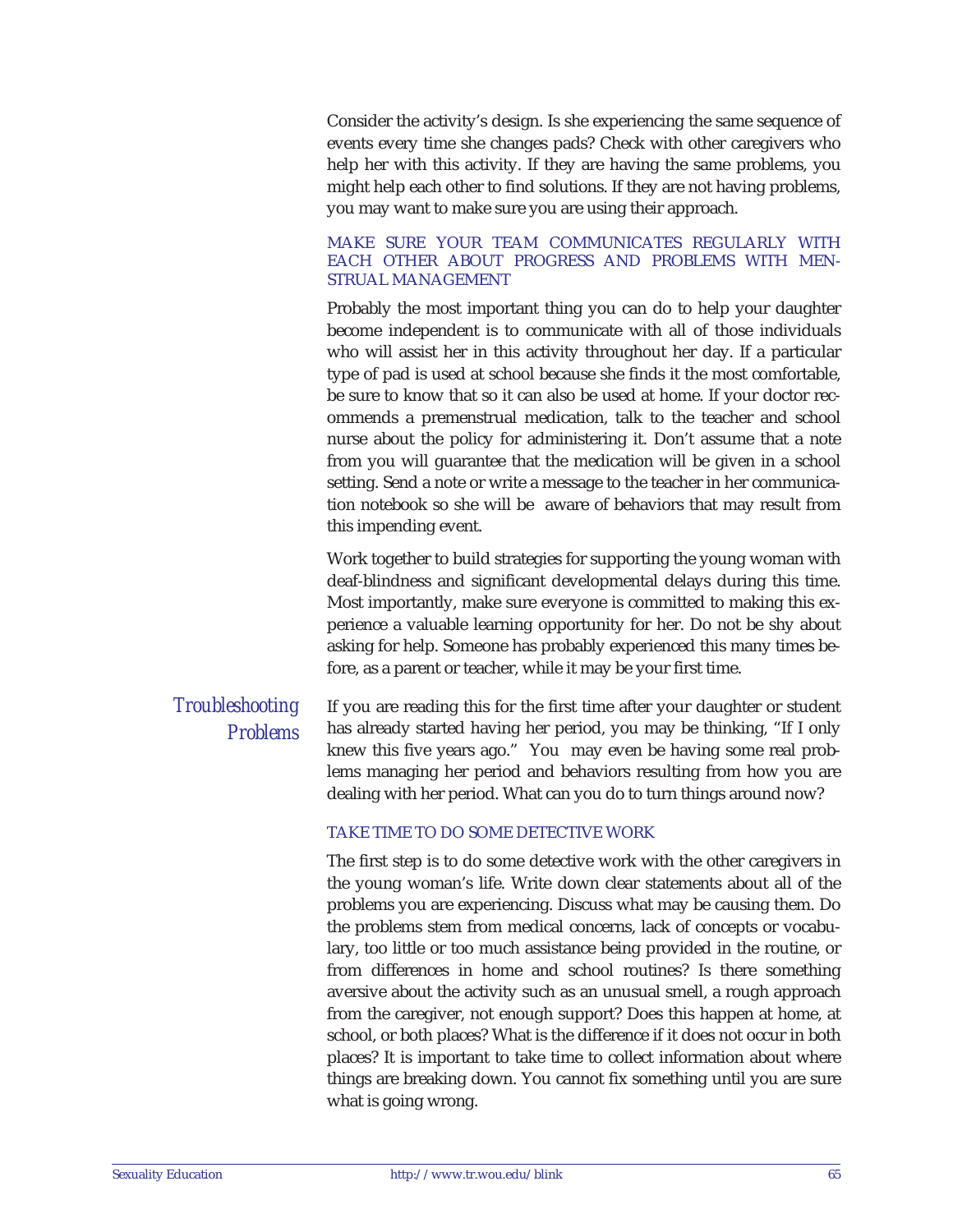#### WORK AS A TEAM TO FIND AND TRY OUT POSSIBLE SOLUTIONS

Once you have determined what the problem is, there are probably two or three different solutions. Your school may be able to provide some additional expertise. Even though the teacher or aide may not have a lot of experience with deaf-blindness, they will likely know someone who is very skilled in addressing hygiene training. You may also want to visit with other parents who are a little further down the road than you, to see if they have dealt with similar problems. Most importantly, you and your school staff need to work as a team to identify the problem and to support each other in finding solutions.

Every child and every situation is unique and will have its own solution. However, there are some tips that may help you included in the following chart.

| <b>Issue</b>                                   | <b>Things to Try</b>                                                                                         |  |  |
|------------------------------------------------|--------------------------------------------------------------------------------------------------------------|--|--|
|                                                | Try other pads.                                                                                              |  |  |
| Pulling off sanitary<br>pad                    | Redirect her to the restroom and allow her<br>to change pad.                                                 |  |  |
|                                                | Consider other type of pad.                                                                                  |  |  |
|                                                | Allow her time to examine clean pad.                                                                         |  |  |
| Playing with soiled<br>pad                     | Provide more assistance removing and dis-<br>posing of pad.                                                  |  |  |
|                                                | Provide more opportunities to go to the<br>toilet and supervise closely.                                     |  |  |
| <b>Smearing menses</b>                         | Assist her with removing the pad and dis-<br>posing of it.                                                   |  |  |
|                                                | Let her go as often as she needs and prac-<br>tice changing pads.                                            |  |  |
| <b>Constantly request-</b><br>ing the restroom | Work on concepts "wet," "dry," "blood,"<br>"feces," "urine," "red."                                          |  |  |
|                                                | Praise her efforts to keep the pad changed.                                                                  |  |  |
| <b>Flushing stained</b>                        | Provide a bag for carrying home soiled un-<br>derwear or for storing it until she can help<br>wash them out. |  |  |
| underwear or soiled<br>pad                     | Provide a trash receptacle next to the toilet<br>and guide her to throw soiled pad in it.                    |  |  |
|                                                | Praise her efforts to appropriately dispose<br>items.                                                        |  |  |

#### Troubleshooting Issues with Menstruation Management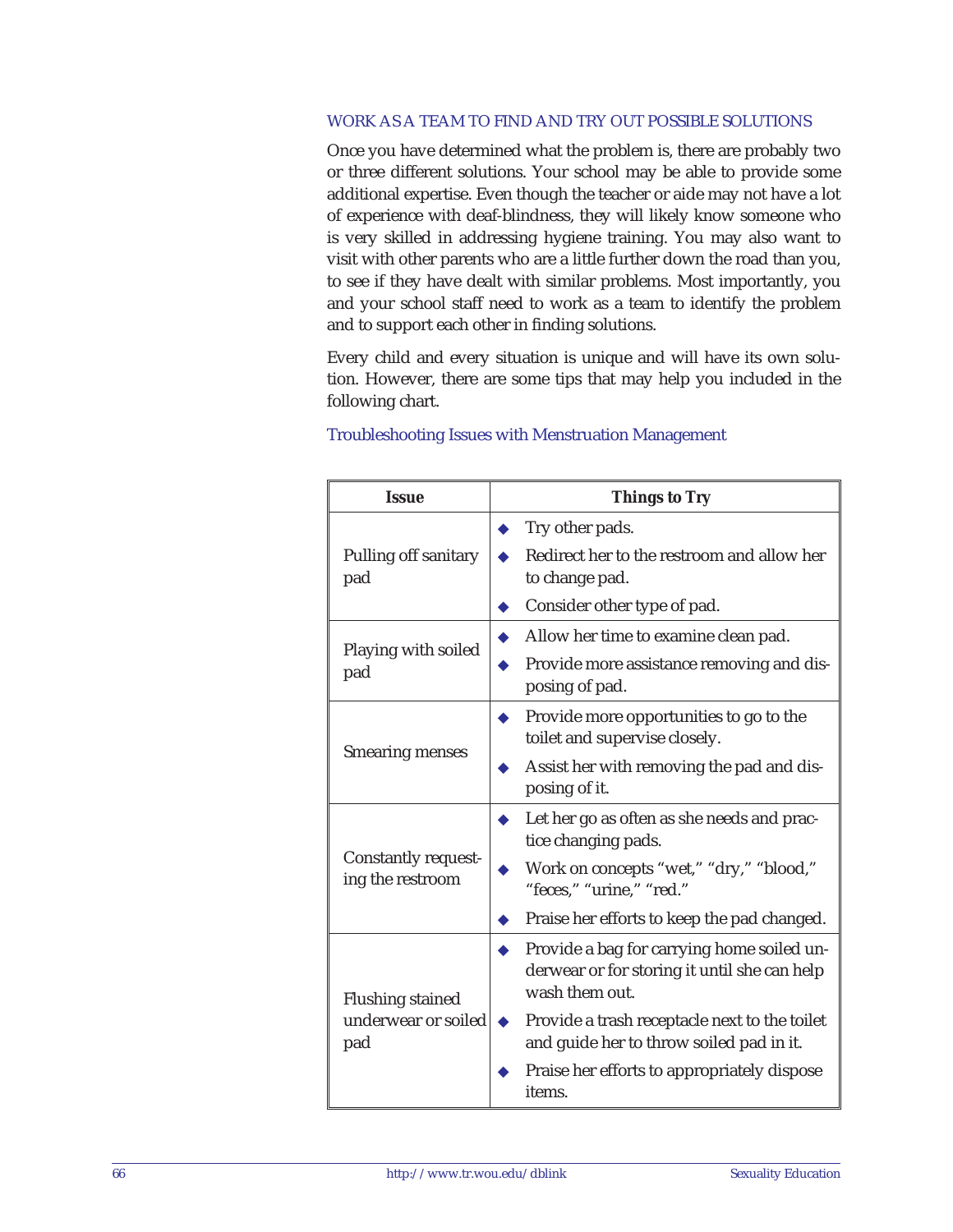| Excessive physical<br>discomfort | See doctor about health issues such as<br>yeast infection, endometriosis, constipa-<br>tion, etc.                 |
|----------------------------------|-------------------------------------------------------------------------------------------------------------------|
|                                  | Request prescription or over-the-counter<br>PMS medication.                                                       |
|                                  | Increase or start a regular exercise pro-<br>gram that works on relaxation such as<br>yoga, swimming, or walking. |
|                                  | Allow frequent breaks and provide a<br>place for her to lie down.                                                 |
|                                  | Use relaxation techniques such as deep<br>breathing, massage, heating pads, etc.                                  |
| <b>Excessive emotions</b>        | Reduce demands.                                                                                                   |
|                                  | Practice relaxation techniques such as<br>deep breathing, massage, resting.                                       |
|                                  | Increase or start a regular exercise pro-<br>gram that works on relaxation such as<br>yoga, swimming, or walking. |

*Conclusion* Menstruation is a normal part of growing up for a young woman with deaf-blindness and significant developmental delays. It should be celebrated, not dreaded. You can help to prepare your daughter for this rite of passage beginning from a very early age. Start by working on concept development, communication skills, independent living skills, and social skills. There is a lot that can be learned before you actually deal with her first period. If you and your educational team do the work a little each year, chances are you will find that you can help a young deaf-blind woman to manage her period.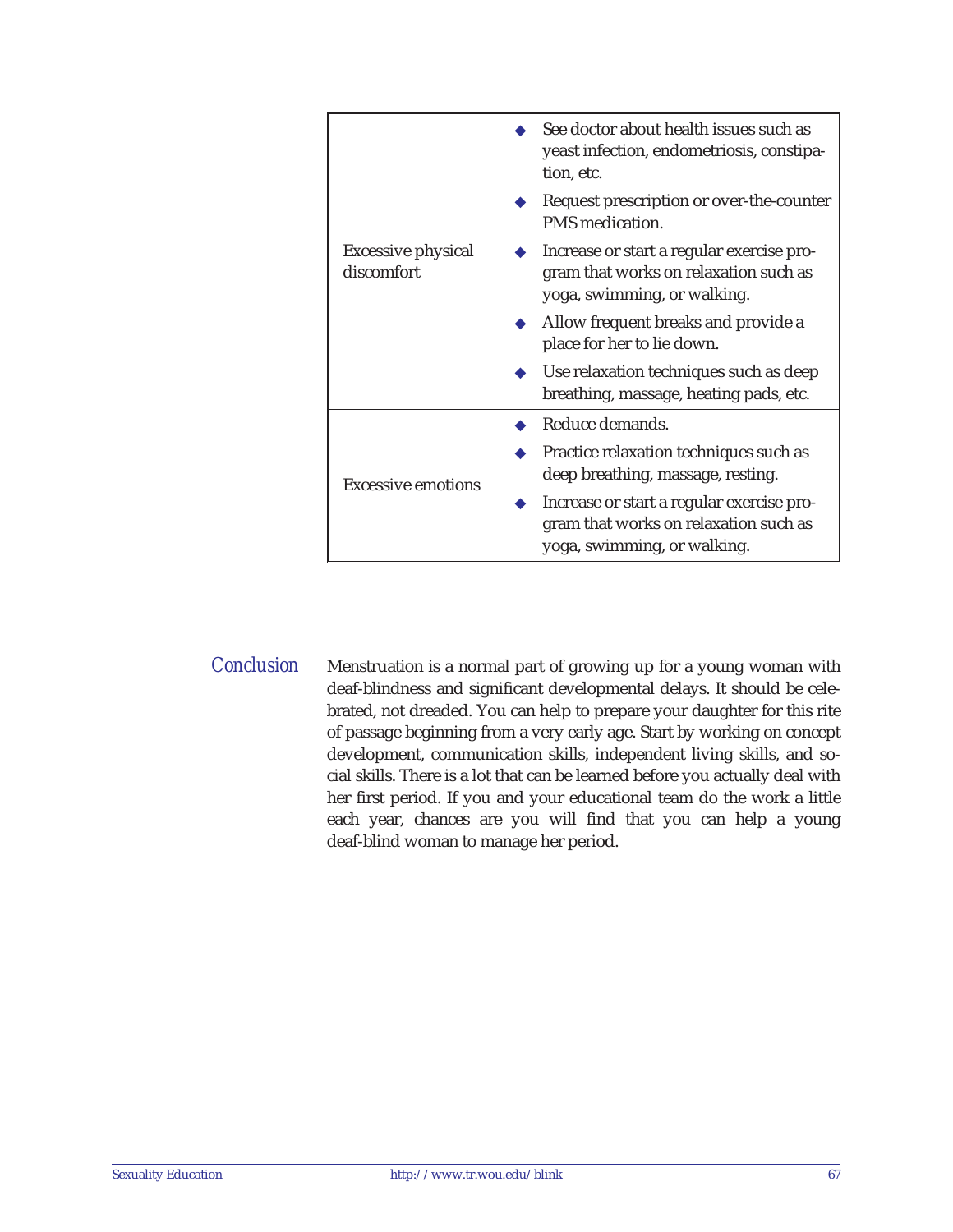# Chapter 7

# *Masturbation*

This is perhaps one of the most controversial topics related to sexuality education. Because this topic provokes strong feelings tied to both cultural and religious values and beliefs it is a very sexuality education. Because this topic provokes strong feelings tied to both cultural and religious values and beliefs, it is a very difficult topic for most parents and educators to address.

A range of beliefs and values about masturbation exists among parents and educators. Most people's beliefs and values can be captured in one of the four statements below:

- ➤ Masturbation is a normal healthy behavior that occurs in all human beings as they develop sexually, and it should not be stopped.
- ➤ Masturbation is an acceptable behavior if it is done in private.
- ➤ Masturbation is a shameful behavior that, if practiced, must be kept private.
- ➤ Masturbation is a sinful or shameful behavior that must be stopped.

It is unlikely that these varied perspectives will find a common moral ground. However, no matter what beliefs or values exist about masturbation, there is generally agreement about society's rules related to it.

- ➤ Masturbation is unacceptable in public places.
- ➤ Masturbating in public is a deviant behavior that violates certain laws.
- ▶ A person who masturbates in public is unwelcome and avoided.
- ▶ A person who masturbates in public invites advances from sexual predators.

Regardless of personal beliefs and because standards exist in society, it is in the best interest of children to address masturbation as a part of sexuality education.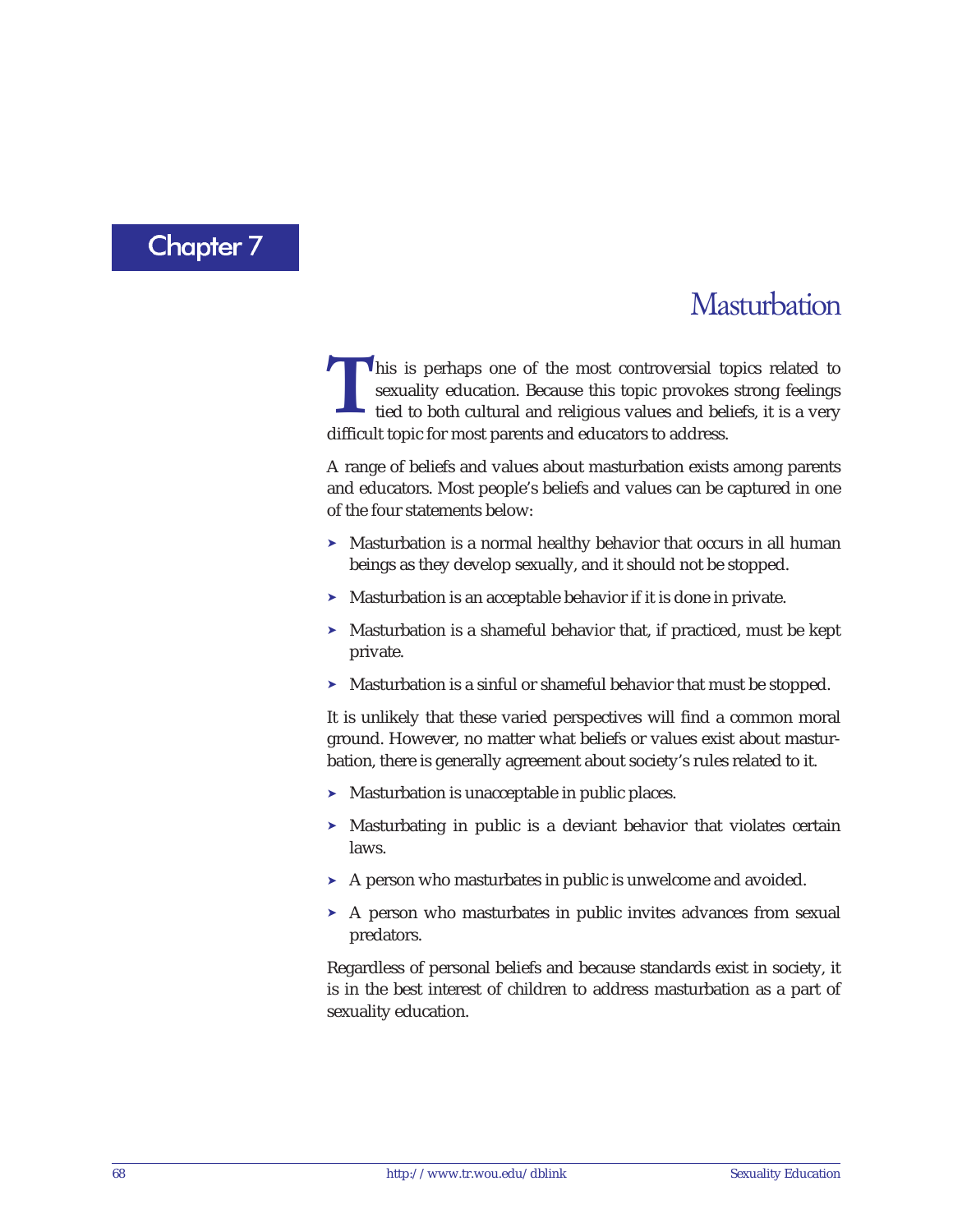*Issues About Masturbation In Children Who Are Deaf-Blind*

#### THE DEAF-BLIND CHILD'S ISSUES

¨ *The child experiences masturbation as just another type of bodily sensation*. The world of the child who is deaf-blind with significant developmental delays is very different from that of a typical child. Depending on the degree of the vision and hearing loss, he or she is likely to be extremely focused within the body. Life is a series of sensations largely bound in smell, touch, and taste. The entire body is the sense organ used to explore the world. The deaf-blind child often does not have the social inhibitions that a typical peer has about seeking out a particular sensation. To the deaf-blind child, masturbation more than likely is just another interesting and enjoyable bodily sensation.

◆ *The child does not incidentally learn society's rules about public and private behaviors.*

As has been noted again and again in this book, incidentally learning about what is or is not an acceptable public behavior is almost impossible if one is deaf-blind and has developmental disabilities. Most of society's rules related to masturbation were never formally taught; they were learned incidentally.

◆ *The child may not be capable of understanding others' beliefs and values about masturbation.*

The child may also lack basic concepts that would allow him or her to understand the values and beliefs of his family or others. The child's language, communication and experience are likely to be limited. The child may learn to control an impulse to masturbate for a time, but he or she may never really understand the moral values that guide others to participate in or refrain from this behavior.

◆ *A child may utilize masturbation strategies or tools that are harmful or dangerous.*

A child with deaf-blindness and developmental delays is sometimes very creative with the strategies and tools they use in masturbation. Occasionally a child or young adult may select devices that are dangerous and his or her health and safety may be at risk because of this behavior. An example of this is the young man who tried to use a hair dryer as a masturbation tool.

## ◆ *Some individuals may utilize a more passive and unaware peer in their masturbation.*

Occasionally, an individual with sensory and cognitive disabilities will seek out another more passive peer to utilize as a tool for masturbation. He or she is not seeking out a relationship with the individual, nor is he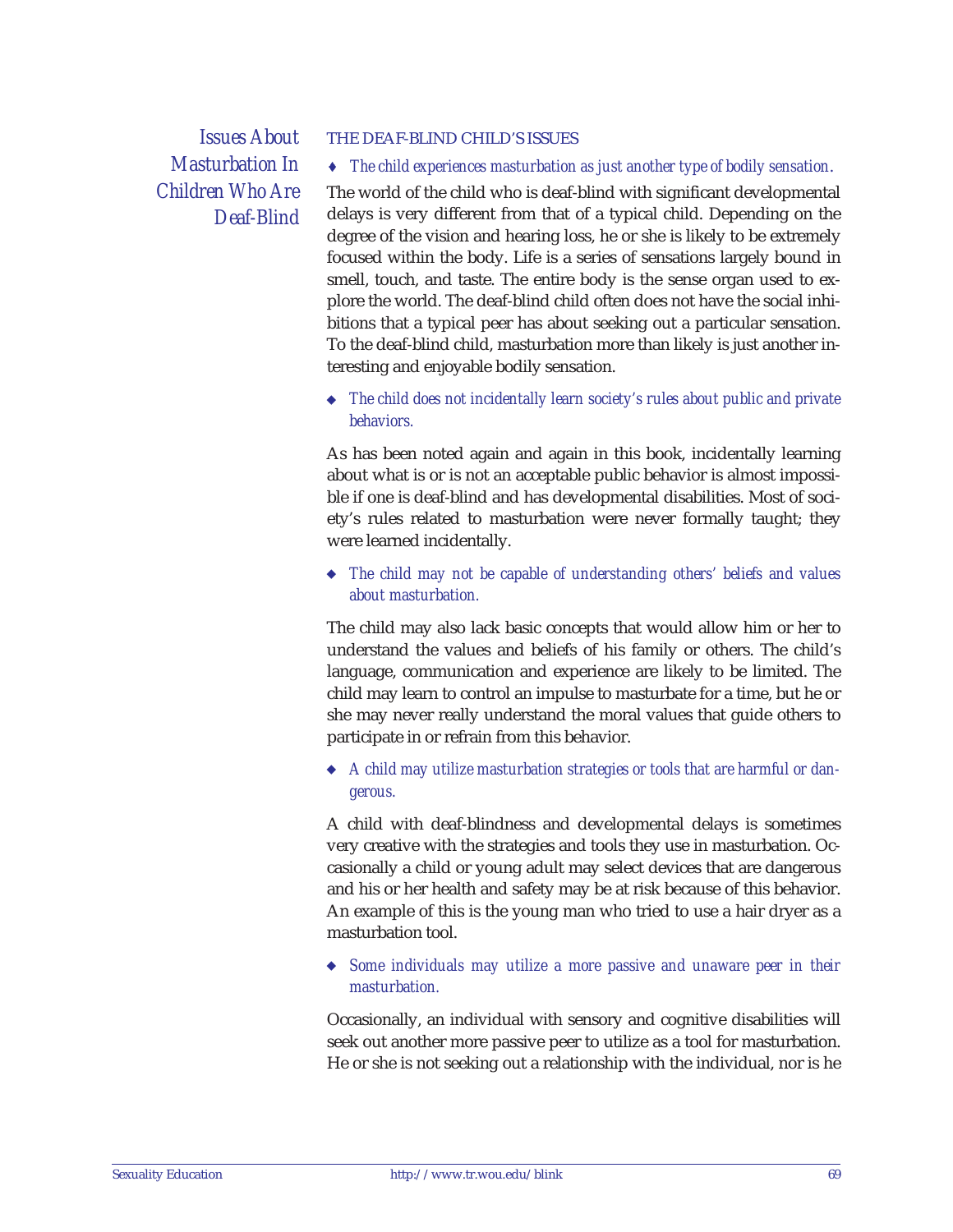or she particularly sexually attracted to that individual. Rather, he treats the individual much like an object. The more passive individual may actually be a willing but unaware partner in this act of coupling. However, the notion of a romantic encounter is not part of this interaction. The partner may be of a different sex or of the same sex. The deciding factor often is based more on proximity and passivity than on anything else.

When one partner, in his attempt to masturbate, couples with an unwilling partner or someone who resists or is unable to give consent , it can be considered sexual abuse. Would the aggressor who was deaf-blind with developmental delays be successfully convicted of rape or abuse if these couplings occurred? Possibly not. Could the coupling result in unwanted pregnancy, the spread of sexually transmitted disease, injury, or trauma? It could happen. Might the deaf-blind individual be subjected to institutionalization or other extreme consequences as a result of this behavior? It has happened. Could a family or program be held liable for the individual's actions? It is certainly possible. But the bottom line is that no matter what the legal or health consequences are, parents do not want to see their child hurt another individual intentionally or unintentionally. Unnecessary

#### PARENT AND STAFF ISSUES

#### ◆ *Masturbation may seem easier to ignore than to address.*

There are a number of reasons why family and professionals may choose to ignore a child who is masturbating. Both parents and professionals are often too embarrassed to discuss it. Sometimes this event heralds the arrival of a whole new set of issues related to adulthood for the child's parents. They would rather not face the fact that their little boy or girl is becoming an adult. Another reason that parents and professionals choose to ignore masturbation is fear about why the behavior is occurring. They may be aware that one of the indicators for sexual abuse in a typical child is the exhibition of sexually inappropriate behaviors. Perhaps the main reason why parents and professionals ignore masturbation is that they do not know what to do.

#### ◆ *Family members and/or staff may not agree that the behavior is occurring.*

Many children with deaf-blindness and significant developmental delays are fixated on bodily sensations because of the other sensory losses. They may engage in a variety of creative patterns of self-stimulation. They use objects and people equally as tools to experience new and interesting types of sensations. For this reason it is sometimes difficult to tell for sure when a child is masturbating. Some people cannot believe that a young child would masturbate. A perfect example of this is a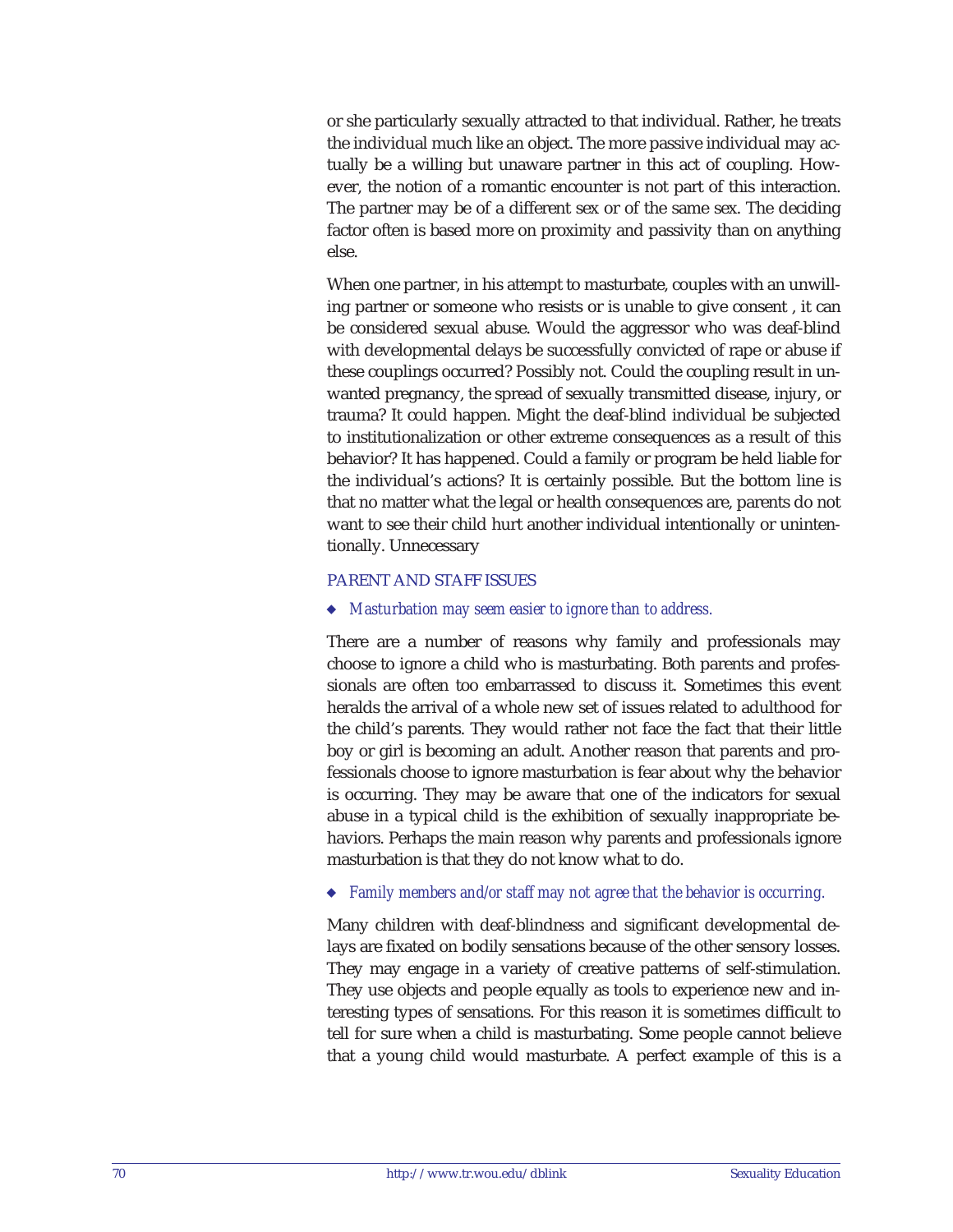child who started straddling a swing and who would become combative when staff tried to get her off the swing, even after a long period of time. Some of the staff thought that she was masturbating. Others, thinking she was too young to masturbate, felt it might be some other type of self-stimulation. Still others thought she was just being creative about swinging.

◆ *Family members and staff cannot reach agreement on how to address the behavior.*

Even when family members and staff are in agreement that masturbation is occurring, they may have very different ideas about how to address it. There are such intense personal values and beliefs tied to this topic. Sometimes it can be difficult to agree on what to do.

◆ *Masturbation is frequently not addressed in typical sexuality education policies or instruction.*

In a typical sexuality education curriculum, there is usually not much instruction provided about masturbation. Some curriculums specifically designed for people with developmental disabilities offer a bit more information. It is unusual to find a school policy that addresses this issue for the general population. The reality is, as a society, this is a topic that most people feel very uncomfortable discussing, let alone addressing. This is especially true when it relates to children and young adults.

◆ *Families look to professionals for help in addressing this issue.*

The family of a deaf-blind child may expect educational or medical professionals to help them address masturbation when it occurs with their child. Unfortunately, the professionals may not have any better idea what to do than the parents. This can leave the family feeling completely without support or a way to proceed.

◆ *Educational staff and other professionals may not feel prepared to address the issue.*

Sometimes the professionals think the parents should be responsible for guiding their child about this issue. This is especially true when the professionals do not have the answers either. The professionals may have had no training in college about sexuality education issues, and they are even less likely to have had training related to masturbation. Even at an in-service level, little training is provided to help teachers work with the child on this issue in the school setting.

An additional obstacle to addressing masturbation in children with deaf-blindness and developmental delays, is the attitude on the part of education and rehabilitation professionals that providing this instruction is not part of their job. It truly may not be what they envisioned a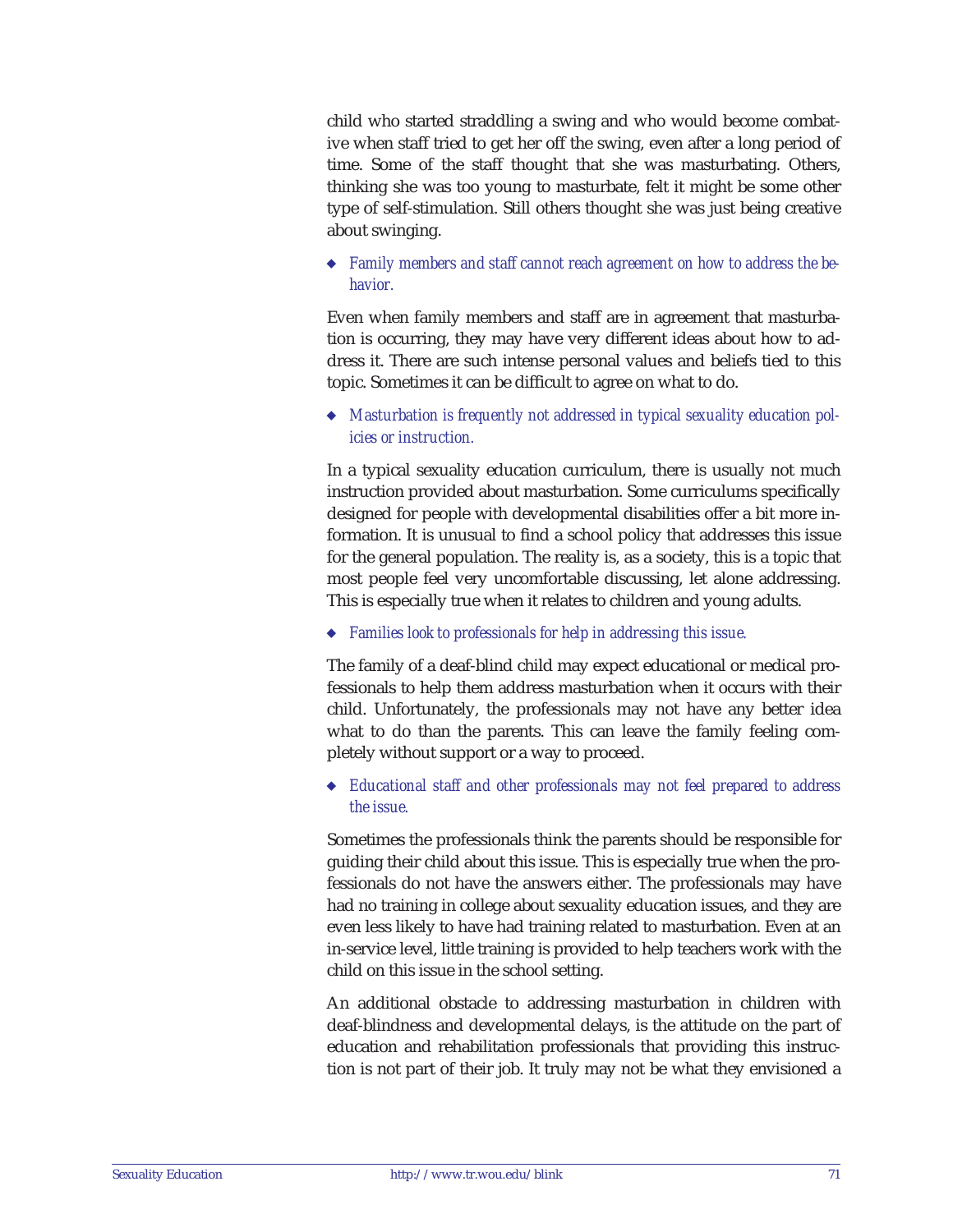teacher in a classroom or a rehabilitation setting doing. However, there are extreme social consequences for children or young adults with deaf-blindness who masturbate in public. For that reason alone, it is a critical area of social skills development that must be addressed.

*Guidelines For Instruction and Intervention*

#### TAKE RESPONSIBILITY

Personal values should not determine if masturbation issues are addressed. Rather, the child's need to succeed in society must be our motivation. As has been stated previously, many deaf-blind children in this group will experience normal puberty. Some will masturbate in public places including the home, the school, and community environments. If you ignore the behavior, then you are teaching the child that it is okay to masturbate whenever and wherever he or she feels inclined. This conduct puts him or her at serious risk in public. It may also cause him or her to lose employment, it may impact adult living arrangements, and limit inclusion in a variety of community activities. You must take responsibility to address the behavior when it occurs. The child cannot afford for you to look the other way or deny that it is happening.

#### FOLLOW PROCEDURES

As discussed in chapter 3, it is important to have a process in place for addressing any aspect of sexuality education because staff and family members need to understand their roles and responsibilities in that process. It is especially important for parents to be heavily involved in the development and implementation of instructional and intervention strategies to address masturbation.

Since there may be some increased risk of accusations of sexual abuse in dealing with a child who is masturbating, it is critical for staff and family to follow established procedures and keep a team approach when addressing incidents and concerns. They should have in-service training available that clarifies policies and values. All intervention should be well documented, understood, and agreed upon by the full team and school administrators for the protection of the child, the staff, and the family. No member of the educational team should try any type of intervention to address masturbation that has not been routed through the team and addressed in written policy and instructional guidelines.

### ADDRESS THE PERCEIVED RELATIONSHIP BETWEEN MASTURBA-TION AND SEXUAL ABUSE

Frequently there is a perception that masturbation is an indicator of sexual abuse. Although there should always be reasonable concern about sexual abuse, it must be acknowledged that many deaf-blind children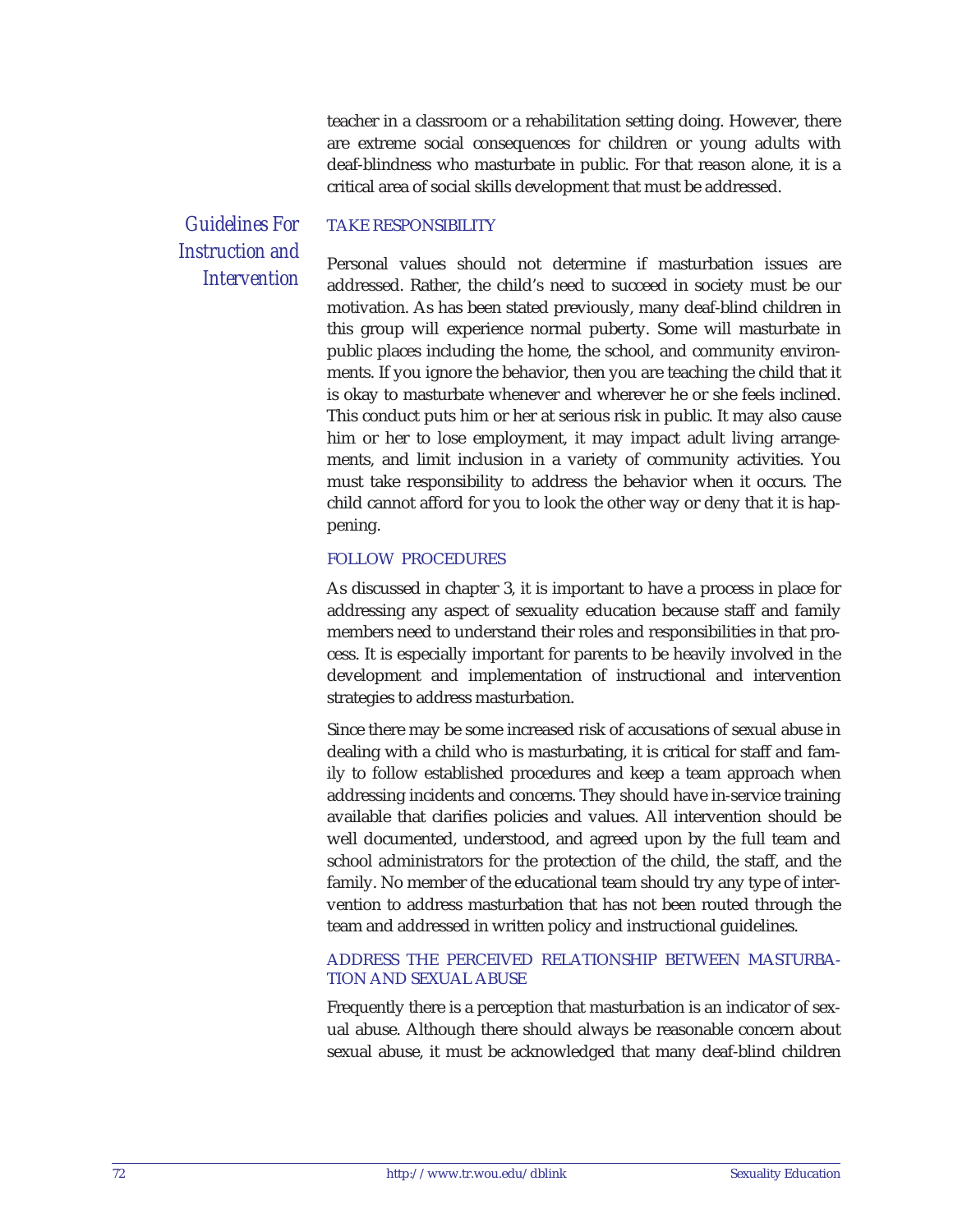with significant developmental delays discover masturbation on their own. These children may appear to masturbate more frequently than other children who are their age. There are other reasons likely for the behavior than sexual abuse. Most of these children are generally less private about the behavior. Often they have much more downtime without other sources of sensory stimulation. It is also not uncommon for these individuals to develop unusual methods of masturbating, again in part because they lack many of the inhibitions of their typical peers. As discussed later in Chapter 9, increased or unusual masturbation alone is not always a clear indicator of sexual abuse.

#### ANALYZE AND DEFINE THE BEHAVIOR

When designing intervention, there are three things you must do before determining what will work in addressing the behavior with the child.

◆ *Describe the behavior so there is a common understanding of when to intervene.*

Until everyone who is working with the child shares a common understanding of the exact behavior, it will be difficult to intervene. The educational team must be precise in describing the behaviors they are targeting for intervention. As mentioned earlier, it is important to be in agreement about what the child is doing when he or she masturbates.

◆ *Rule out medical conditions that may cause genital discomfort.*

A child with deaf-blindness is subject to the same diseases and conditions as any other person. Sometimes itching or discomfort from conditions like yeast infections may occur as a result of antibiotic use. There may be an allergic reaction to detergents or fabric softeners. Urinary tract infections may also cause the child to rub or scratch at the genital area. Make sure there is no medical problem contributing to the behavior.

◆ *Note settings, level of activity, objects, positions, or clothing that may trigger the behavior.*

It is not uncommon for a deaf-blind child to participate in masturbation if he or she has nothing else to do and is left alone for long periods of time. Sometimes a child might participate in masturbation only when wearing clothes that are very loose or perhaps very tight. Sitting or lying in a particular position, certain settings, or the presence of a particular object may be associated with the behavior. Listing the triggers for the child related to masturbation is critical to developing effective intervention.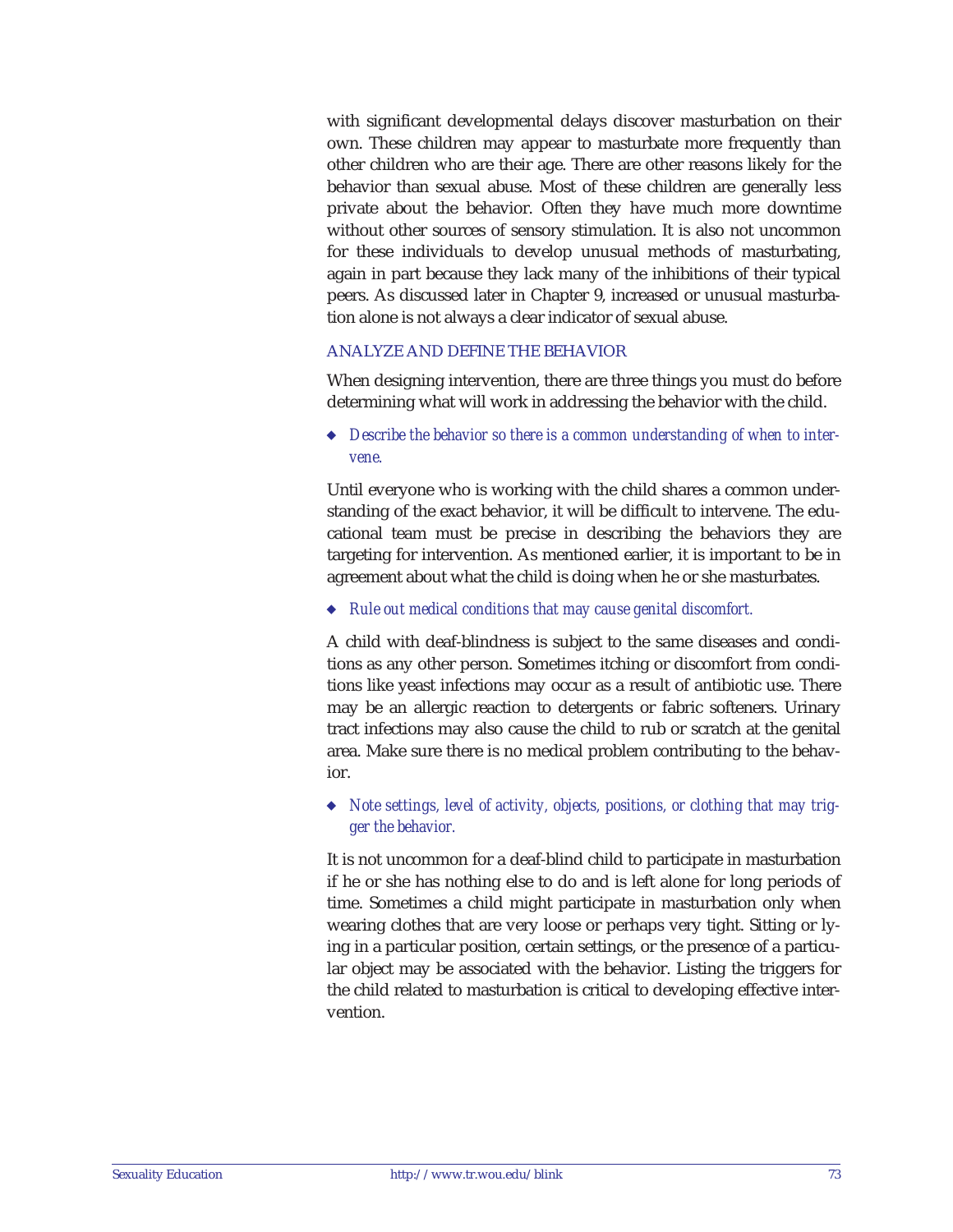### USE EFFECTIVE INTERVENTION AND SUPPORT STRATEGIES

#### ◆ *Increase supervision and activity levels for the child.*

One important strategy to use in addressing masturbation is to increase the level of supervision and the level of the child's activity. To be effective with any intervention strategies, you must first be able to redirect the child before he or she is fully engaged in the masturbation behavior. Once he or she has begun to masturbate, intervening becomes much more difficult. As mentioned earlier, masturbation often occurs because the child is left alone with little to keep him or her occupied outside his or her body. Making sure the child's day is well structured, well supervised, and full of interesting activities and interactions is one of the best ways to reduce an interest in masturbating.

#### ◆ *Dress the child in complicated clothing.*

A very simple strategy for reducing masturbation behavior is to dress the child in complicated clothing that makes touching erogenous areas of the body more difficult. Consider the benefit of clothing that makes access to the body more difficult such as pants that zip and are belted, shirts that button and tuck, and so forth. Sweat suits and similar clothing may be more comfortable and easier to get in and out of, but they may also make it easier for the child to masturbate.

◆ *Address the triggers for masturbation proactively.*

If the child straddles a swing to masturbate, insist that he or she sit another way in the swing. This may even mean using a different type of swing that disallows the straddling position. If the child associates a mat in the gym with this activity, make sure he or she waits for his or her turn on a bench or in a chair. Whatever triggers the behavior, make sure you have a plan to avoid that trigger if possible or, if not, at least address the trigger proactively.

◆ *Develop strategies for times when the child may have to be alone.*

Sometimes deaf-blind children will masturbate when they go into the toilet or if they are left alone for long periods of time. While the restroom may appear to be an acceptable place for this behavior, consider what would happen if he or she did this in a public toilet, especially as an adult. A simple intervention is to have the child hold the toilet paper roll while using the toilet. It keeps the hands occupied and may be a reminder to keep the child focused on toileting. If the child has to be left alone at other times (e.g., while you are trying to get dinner ready) make sure that a variety of engaging toys or activities are available that can keep him or her occupied and busy.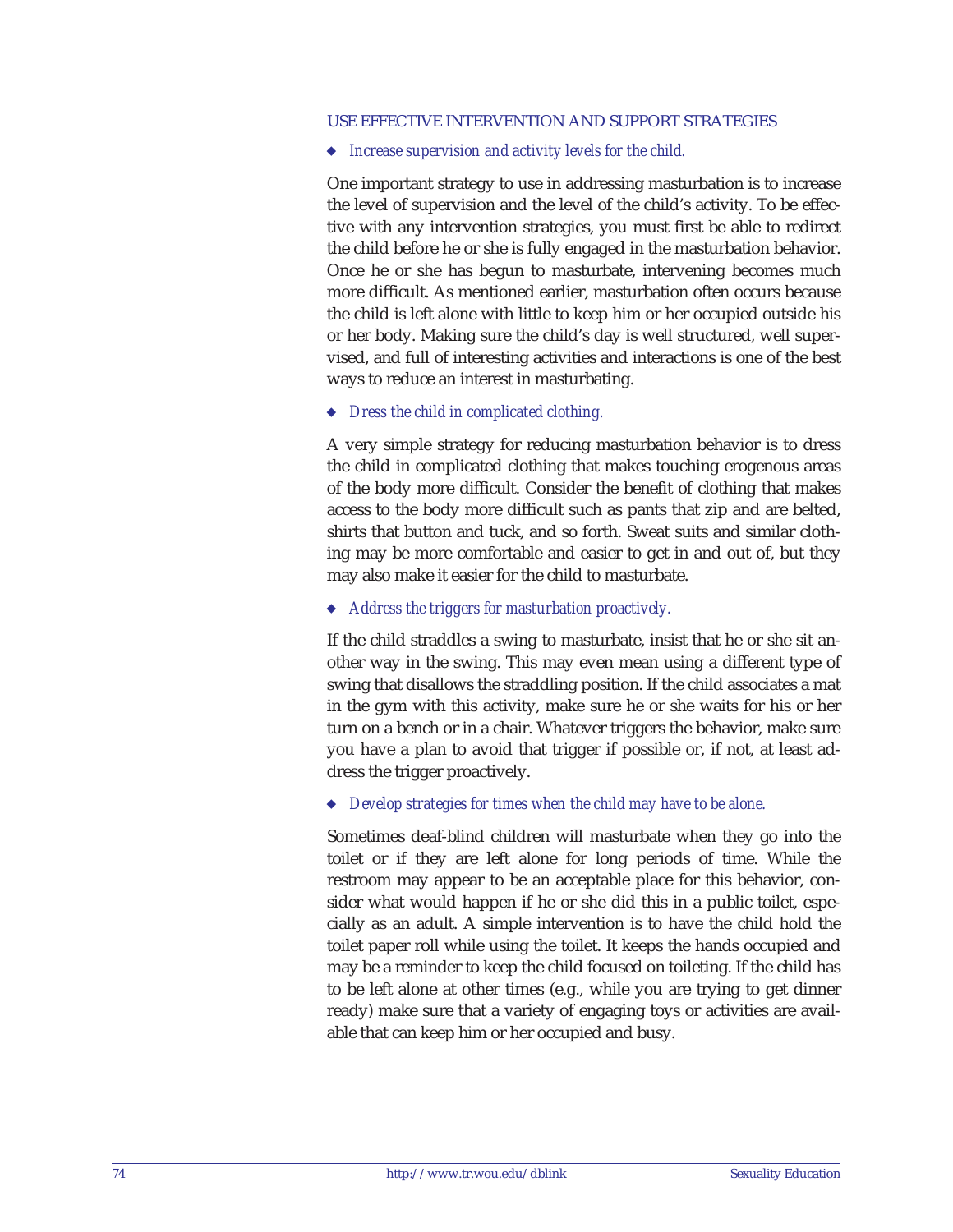#### ◆ *Teach concepts to help the child learn to control the behavior.*

Provide a symbol for masturbation that communicates when and where masturbation may occur. If you are going to be successful in redirecting the behavior, you will need to let the child know that the desired behavior must wait. Having a symbol to use in a calendar system or to offer the child as you take him or her to her room is important. It might be an object symbol such as a vibrator, a small pillow from the bedroom, or something else the child associates with masturbation. Some of these children may be able to learn a sign that can be used to cue them such as "private" or "wait bed." Learning concepts of time such as "wait," "night," and "later" are important. Other concepts like "bed" and "home" help the child know where masturbation will be allowed. Whatever communication system your child uses, you must have some way to tell the child what is expected.

#### ◆ *Be clear with the child about when and where masturbation is appropriate.*

When the child starts to masturbate at school, get the symbol for masturbation and talk about when and where this activity should take place. In some settings the strategy might be to redirect the child to a designated area within the school such as a restroom or a private screened area, and allow him or her a period of privacy. But it should be considered whether a typical child would be allowed to participate in this behavior during school time and also what would happen when the child is older and in other public settings. Will he or she be allowed downtime from work to go to the restroom to masturbate?

For these reasons, this behavior might be better restricted to home and the privacy of the child's bedroom. This will mean a bit more work for the staff at school in terms of redirecting the child and keeping him or her busy. Still, ideally the child's school day should be filled with interesting activities so that he or she does not have time to engage in this behavior or any other self-stimulation. Keeping a child from masturbating inappropriately will also mean additional work for the family. Instructional support or training for the family may need to be offered in the home. It also means that later on there may be additional work for caregivers in rehabilitation settings.

One other note about directing the child or young adult to an appropriate place to masturbate is that group homes and other institutional settings need to have a clear policy about what is an appropriate setting. It is unrealistic to try to eliminate this behavior. If an individual shares a bedroom, that may not be a good location. Perhaps a bathroom with a door lock or an occupied sign might be better. For many individuals with deaf-blindness and significant developmental disabilities, this is their primary way of releasing sexual tension. They must be provided a private and safe place when they need it.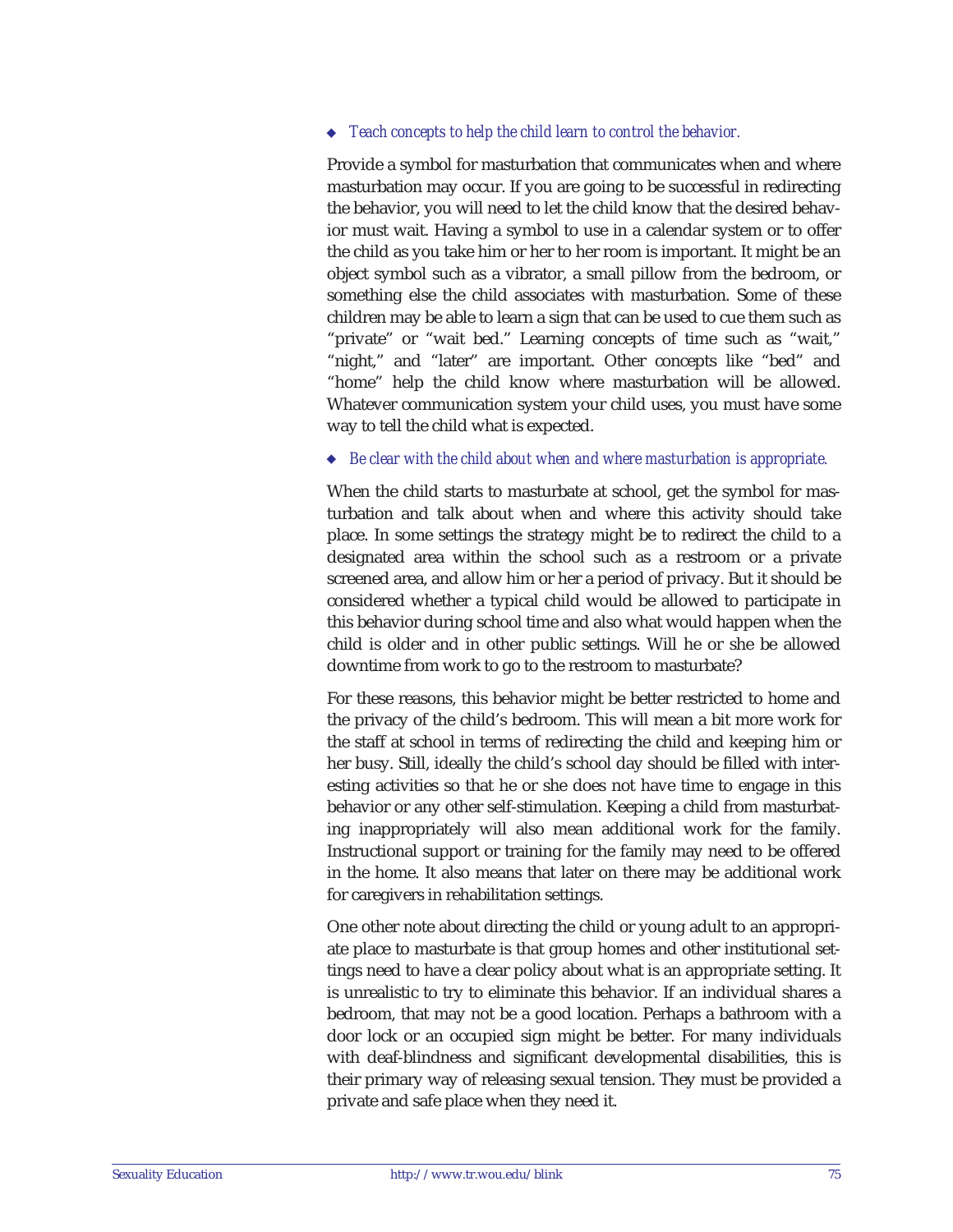#### ◆ *Accept that it will take time to consistently intervene.*

It is not uncommon to hear the lament from teachers and parents alike, that they spend half their day redirecting one child. This may be true, and it may seem unrealistic to give one child so much individual time. However, this may be the most important lesson the child ever learns in terms of integration into the community and of his or her personal safety. It is worth the time that it takes to help the child with deaf-blindness learn the appropriate time and place for masturbating. If it takes an inordinate amount of time to intervene for a particular child, there may need to be one-on-one support provided throughout his or her day. The family may need to have help in developing activities that can be utilized during necessary downtimes at home. Additionally, there may need to be more supervision provided until the child learns that he or she must go to the privacy of the bedroom (or other location) to masturbate.

#### DEVELOP BEHAVIOR PLANS WHEN NECESSARY

For some children, masturbation in public places may have already become an ingrained behavior. When this occurs, it may help to develop a behavior plan that includes strategies that are both proactive (how to head the behavior off before it occurs) and reactive (how to respond to the behavior once it has occurred). It should clearly describe what the child is doing so every one is in agreement about the behavior that should be addressed. Triggers for this behavior should be noted so that family and staff can be alert to a possible incident and be prepared to intervene by redirecting or removing the trigger. Methods of diverting or redirecting should be consistent between home and school in order to effectively address the problem behavior. Having a good behavior plan allows everyone to remain calm while intervening and it reduces the power of the problem behavior.

#### ACCEPT THAT INTERVENTION CAN SHAPE THE BEHAVIOR BUT PROBABLY NOT EXTINGUISH IT

It is a reality that some children will masturbate. Based on the experience of teachers and parents and on research, it should be regarded as a natural behavior that the child typically discovers on his or her own. However, in the wrong time or place, it can have very serious consequences.

This behavior should not be punished. It is our belief that the goal should not be extinguishing the behavior. Punishing the child with deaf-blindness and developmental delays for masturbating is unfair. The child does not know he or she has done anything wrong. Clearly physical punishment is not an option in school settings. Besides that,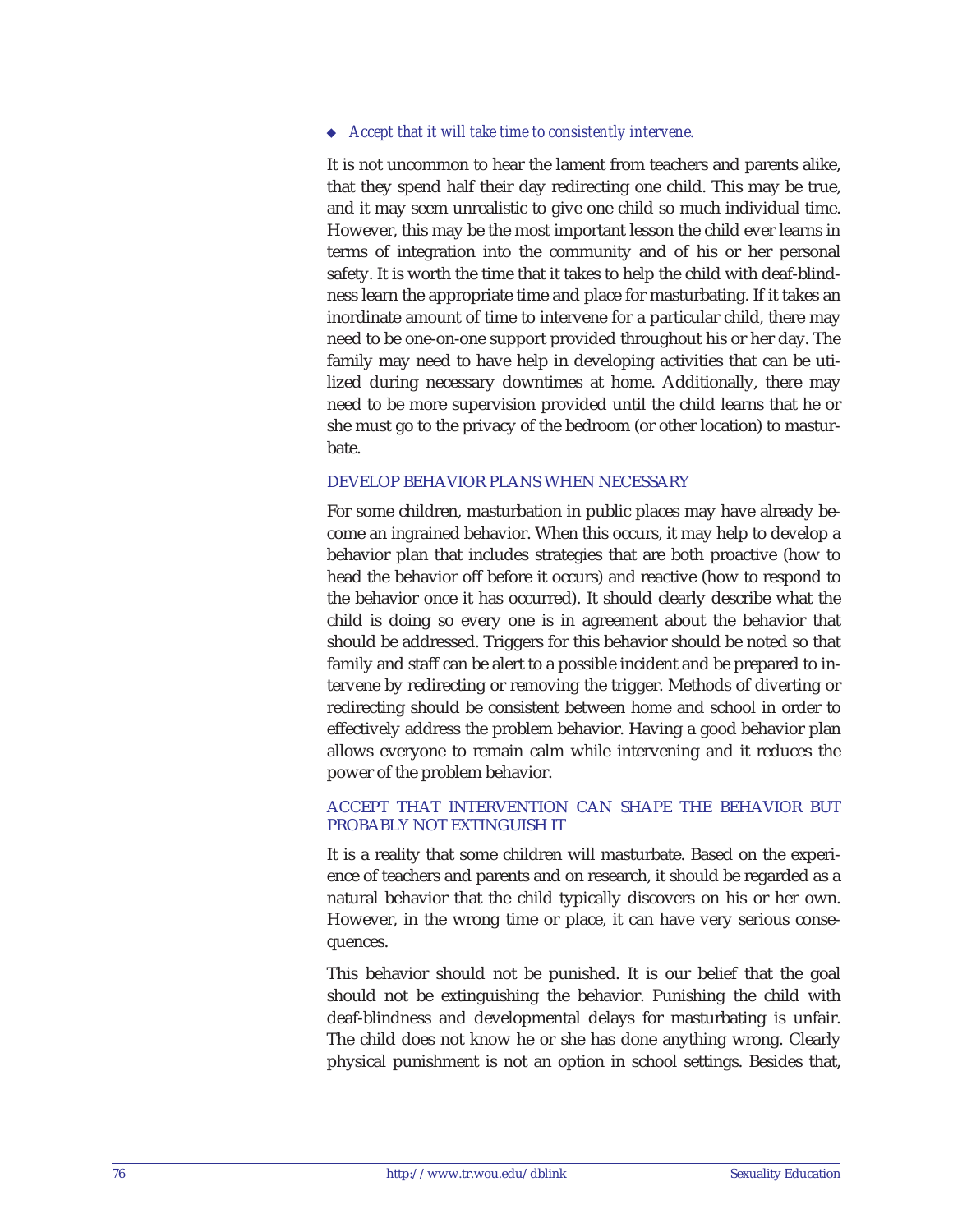punishing the behavior typically only serves to escalate the behavior or to provoke a more aggressive behavior. Time out also is ineffective. It simply provides the child an additional opportunity to be alone with nothing to do. It is important to emphasize that the only way to appropriately address masturbation is to redirect the child to a private place through proactive intervention. If either the family or other members of the educational team oppose this approach to addressing masturbation issues, the ability of the educational team to address the problem is blocked.

#### EDUCATORS AND PROFESSIONALS SHOULD RESPECT THE FAM-ILY'S DESIRE TO ELIMINATE THE BEHAVIOR, BUT BE CLEAR ABOUT THEIR POSITION

If the family's goal is to eliminate masturbation, a program needs to be respectful of their feelings, but also straightforward about its position. Listen to what the family is saying and validate their beliefs and values. Explain that your program doesn't know how to eliminate masturbation from the child's behavior, but you can work to help control that behavior during school hours. If the family wants the behavior to be punished, remind them that school/agency policy regarding punishment prevents you from supporting their wishes. Also be sure to share with them information about the occurrence of masturbation in children with and without developmental disabilities. It may also be helpful to connect them with other parents who have been successful in addressing masturbation with their children or who at least are willing to share concerns in a supportive atmosphere.

#### TAKE PRECAUTIONS TO PREVENT THE MASTURBATION FROM BE-COMING ABUSIVE TO OTHERS

While masturbation may not be an indicator of abuse in children with deaf-blindness and significant developmental delays, these individuals may be at increased risk for both abusing others and being abused by those who would use them as partners in their own masturbation strategies. Be alert to the possibility of these situations, especially in settings where several individuals are left alone for long periods of time and in proximity. Take steps to prevent opportunities for abuse.

#### MAKE SURE NO ONE CROSSES A LINE INTO SEXUAL BEHAVIOR WITH THE CHILD

Sometimes, if not carefully thought out, interventions can be inappropriate. Some people may even consider the intervention to be participating in a sexual act or sexually abusing the child. Be sure to examine the literature on sexual abuse that is listed in the final chapter in this book. There is a fine line that should never be crossed. For example, giving a young man a sexually explicit magazine to replace the National Geo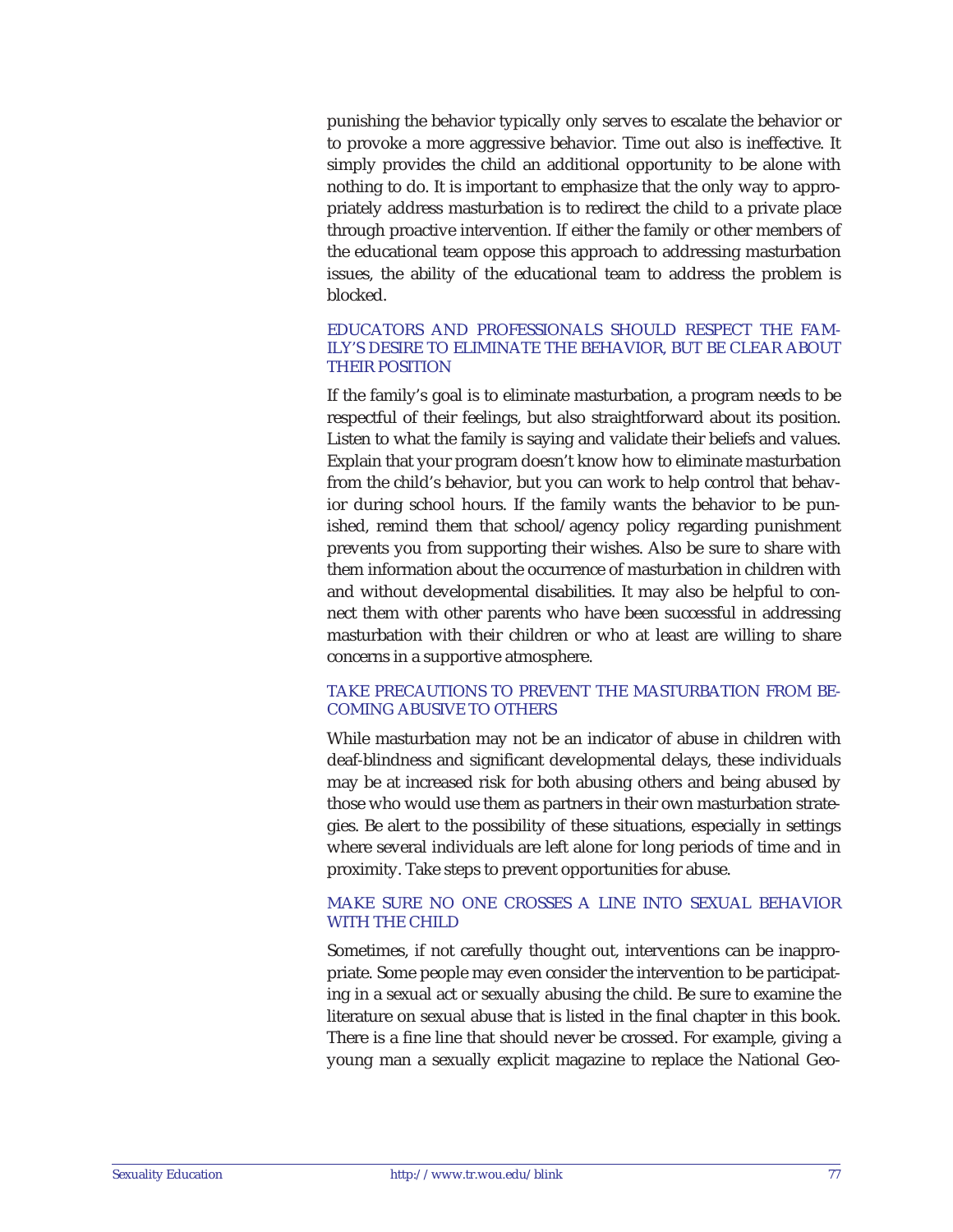graphic he has incorporated on his own into his masturbation strategies would be considered abuse based on the strict definition of the term. Even keeping the bedroom door open or staying in the room to supervise the masturbating child might be considered crossing a line. However, there may be times when supervising a child is necessary if his or her behaviors involve the risk of injury. The best protection lies in clear policy and guidelines, team planning, and communication between school and home.

School policy should provide clear guidance about intervention. Staff must have in-service instruction about steps to reduce the risk of inadvertently engaging in what would be considered sexual behavior with a child or young adult. Parents should also protect themselves from accusations of abuse.

Probably one of the most effective forms of protection for both parents and educational staff related to accusations of sexual abuse is participating in an educational team process. Working with others to identify and discuss issues and to document intervention keeps everything out in the open. If someone calls an action into question, the team should be able to provide a clear explanation for what happened and why.

#### MAKE SURE THE STAFF RESPECTS THE CHILD'S DIGNITY AND KEEPS MATTERS CONFIDENTIAL

Masturbation should not be a source of humor or gossip for anyone working with the child. The behaviors should be discussed in a professional manner that always respects the dignity of the child. Information should be kept confidential and not shared with those outside the child's team any more than is absolutely necessary.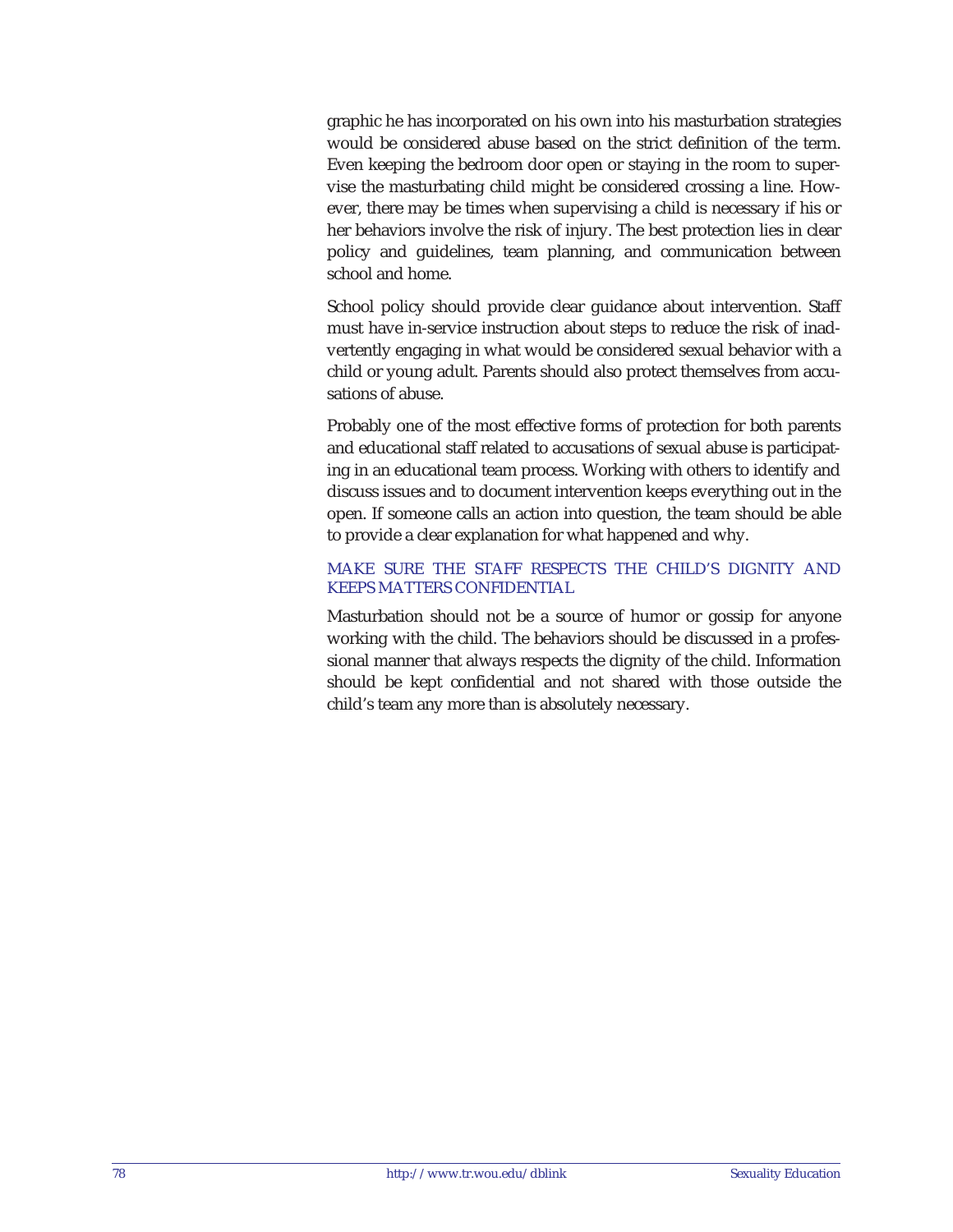| <b>Issues</b>                                                                          | Things to try                                                                                                                                                                                         |
|----------------------------------------------------------------------------------------|-------------------------------------------------------------------------------------------------------------------------------------------------------------------------------------------------------|
| The child mastur-<br>bates in public<br>places.                                        | Identify possible triggers such as position,<br>clothing, objects, etc.                                                                                                                               |
|                                                                                        | Make sure there are not medical issues<br>contributing to the behavior.                                                                                                                               |
|                                                                                        | Develop appropriate intervention strate-<br>gies such as changing the position, remov-<br>ing the trigger object, and dressing the<br>child in more complicated clothing to re-<br>duce the behavior. |
|                                                                                        | Increase the supervision and be prepared<br>to redirect the child.                                                                                                                                    |
|                                                                                        | Give the child a symbol to represent mas-<br>turbation and tell him to "wait home" or<br>"wait bedroom."                                                                                              |
| The child uses an<br>unwilling peer as<br>part of his/her<br>masturbation<br>strategy. | Intervene and stop the behavior immedi-<br>ately.                                                                                                                                                     |
|                                                                                        | Share the incident with the team immedi-<br>ately, follow established policy related to<br>reporting, and develop a plan to prevent a<br>future occurrence of the event.                              |
|                                                                                        | Increase supervision.                                                                                                                                                                                 |
| The child mastur-<br>bates in a way<br>that may be dan-<br>gerous.                     | Remove any object that is dangerous and<br>make sure it is completely unavailable to<br>him/her.                                                                                                      |
|                                                                                        | Increase supervision.                                                                                                                                                                                 |

### Troubleshooting Issues About Masturbation

*Conclusion* Masturbation is a difficult issue for most parents and professionals who work with children who are deaf-blind and have additional disabilities. There is a natural tendency to want to ignore or avoid dealing with this behavior. However, given the harsh response of society to people who break the rules about public masturbation, it is critical that masturbation not be ignored. The school and family must work together to formulate effective programming and intervention strategies to address a child's masturbation behaviors. They must provide the intensive individual intervention that may initially be required to redirect this behavior to a more appropriate expression. The child's future integration into society as well as his or her personal safety is at risk if this is not done.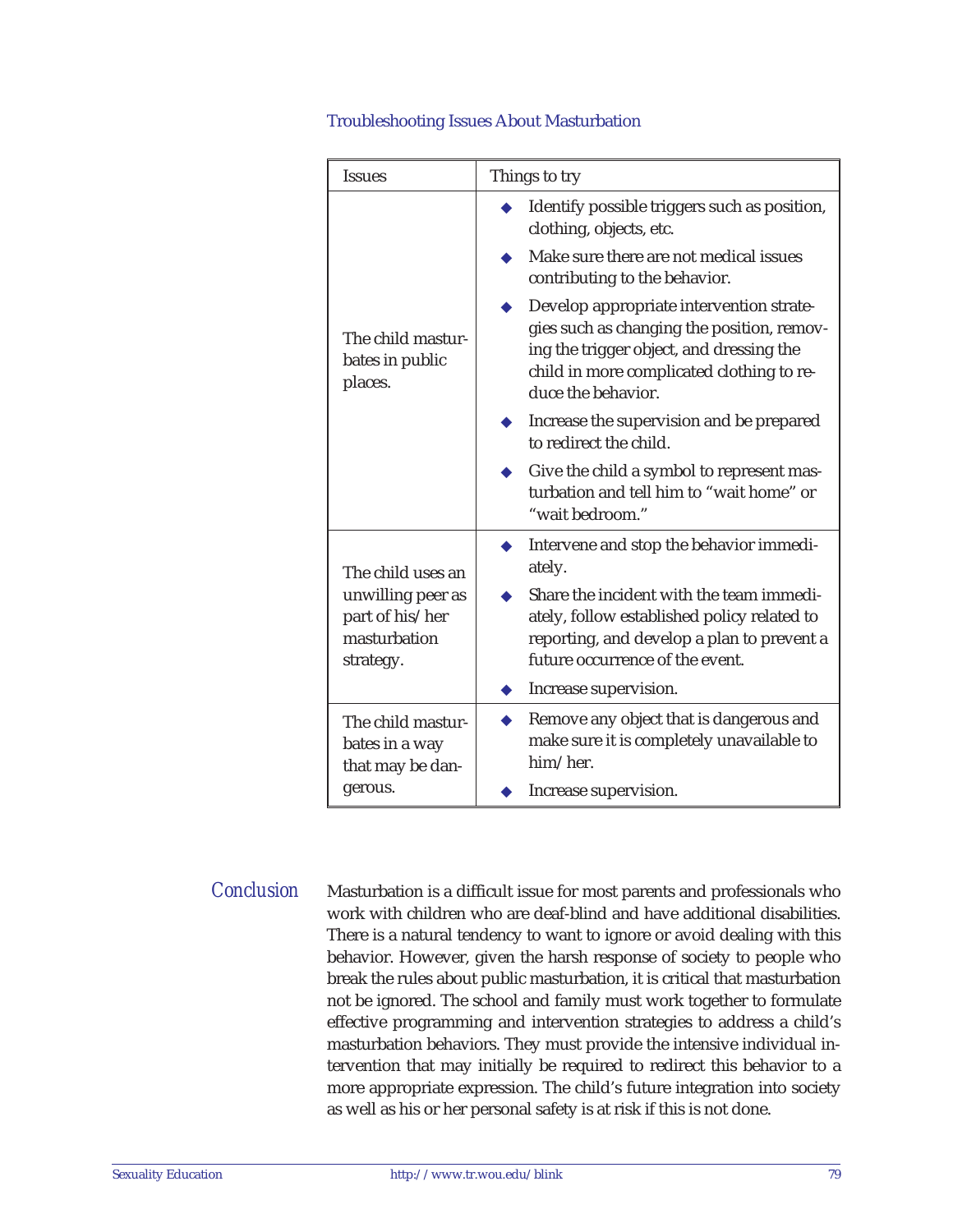# Chapter 8

# *Sexual Health Care*

This chapter will examine the issues and suggest intervention and instructional strategies related to providing good sexual health care. These issues include male and female wellness checks instructional strategies related to providing good sexual health care. These issues include male and female wellness checks, prevention and treatment of sexually transmitted diseases and other conditions affecting the reproductive system, birth control, and sterilization. Although the primary focus is on deaf-blind individuals with significant developmental delays, parts of this information may also be helpful to parents of individuals who do not have additional developmental disabilities.

# *Issues About Good Sexual Health Care*

# ISSUES FOR THE CHILD OR YOUTH WITH DEAF-BLINDNESS

◆ *Certain etiologies may have implications for sexual health.*

Although not all etiologies that are associated with deaf-blindness have implications for sexual health, there are some that do. For example, children with CHARGE syndrome may have genital hypoplasia (Hefner and Davenport, 1997). Bardet-Biedl syndromes may result in genital hypoplasia or vaginal atresia. Trisomy 13 individuals my have undescended testes, abnormal scrotum, or a uterus with horn-shaped branches. Some individuals with Cornelia de Lange syndrome seem to have excessive pain associated with menses. It is important for medical personnel and parents to become familiar with the sexual health issues related to any syndrome.

◆ *A child with deaf-blindness and significant developmental delays may not be able to successfully communicate problems about his or her health.*

It is not uncommon to hear parents of children in this group say, "If he could only tell me he was hurting or where he was hurting." Unfortunately, most of these children may only be able to express these concerns through their behaviors. Furthermore, they may only choose to do so when the condition has become unbearable. Sometimes caregivers may not be aware of problems until individuals have become quite ill.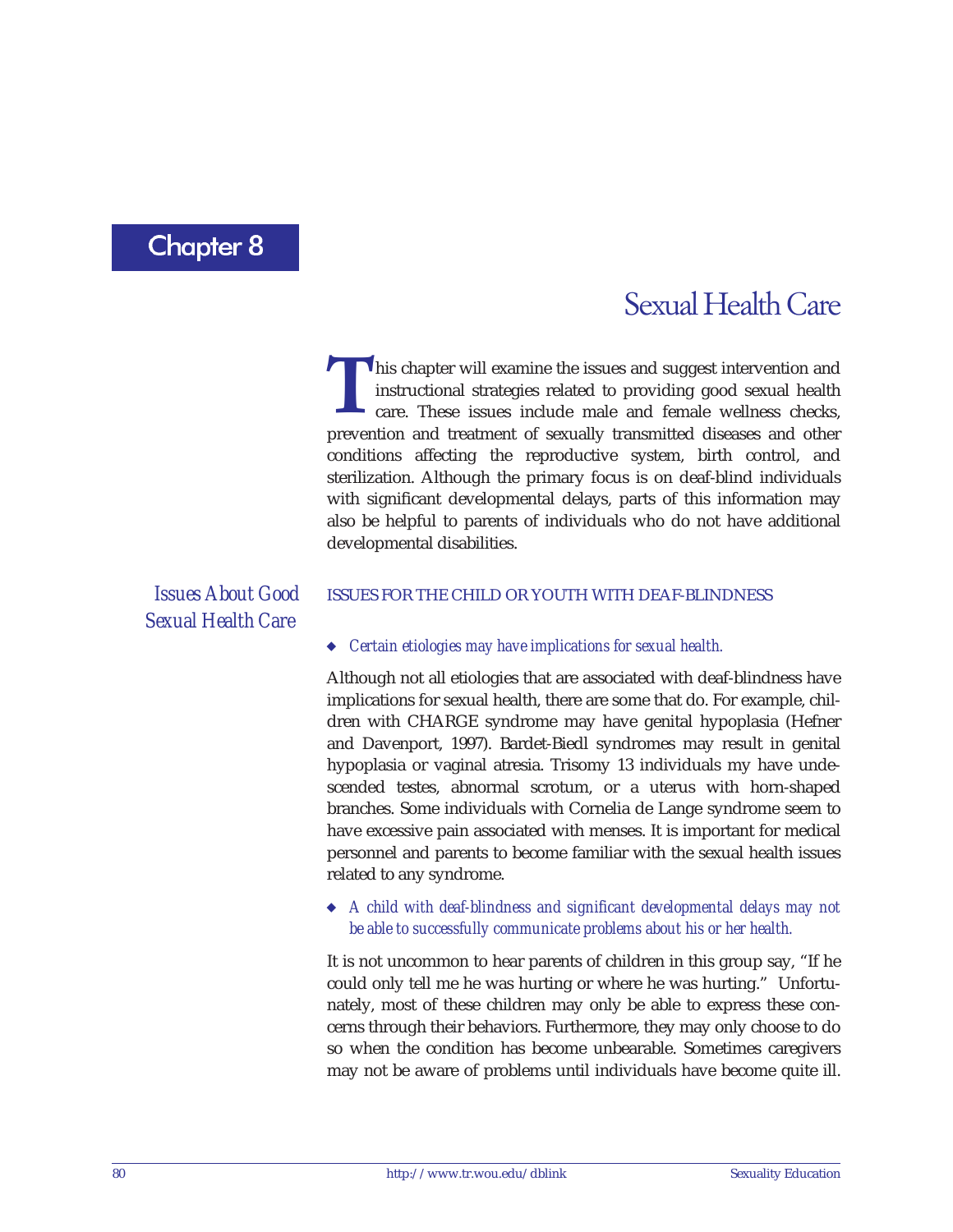Even deaf-blind children with more sophisticated communications skills may not recognize a need to tell someone that he or she does not feel well.

◆ *These individuals may be uncooperative about participating in medical procedures and exams.*

Many deaf-blind children have had hundreds of medical examinations and procedures by the time they reach puberty. Anything associated with these experiences, right down to the smell of the doctor's office, can elicit some very challenging behaviors, even in otherwise gentle children. It is no wonder then that some children may be uncooperative in participating in medical procedures and examinations related to their sexual health needs. Most non-disabled individuals also find these procedures somewhat uncomfortable and stressful. Unlike a typical peer though, the deaf-blind child or young adult does not have the ability to easily learn about the procedure in advance. They cannot discuss their fears with someone who can reassure them. They simply act out.

### ◆ *Sexual contacts with others may lead to pregnancy or sexual transmitted disease.*

As discussed later in the chapter on sexual abuse, children with deaf-blindness and significant developmental delays are at increased risk for abuse. This abuse, whether perpetrated by a sexual predator or by another person with developmental disabilities, may lead to sexually transmitted disease (STD) or even pregnancy. The same is true if the individual is a consenting partner in a sexual activity.

## SOCIETY'S ISSUES

◆ *Society does not think that individuals with deaf-blindness and developmental disabilities are at risk for sexually transmitted diseases or medical conditions that impact reproductive systems.*

Society as a whole has a tendency to think of people with disabilities as being asexual, even people who only have mobility impairments or mild intellectual disabilities. This perception affects access to quality health care that includes wellness checks, testing for diseases of the reproductive system, birth control, and so forth. People with disabilities often are not included in public discussion about sterilization and reproduction, the right to control medical decisions about sexual or reproductive functions, or accessing treatment and prevention of sexually transmitted diseases.

Deaf-blind people who have additional cognitive delays need access to birth control and support to address reproductive issues. They are also at risk for sexually transmitted diseases. For individuals with the most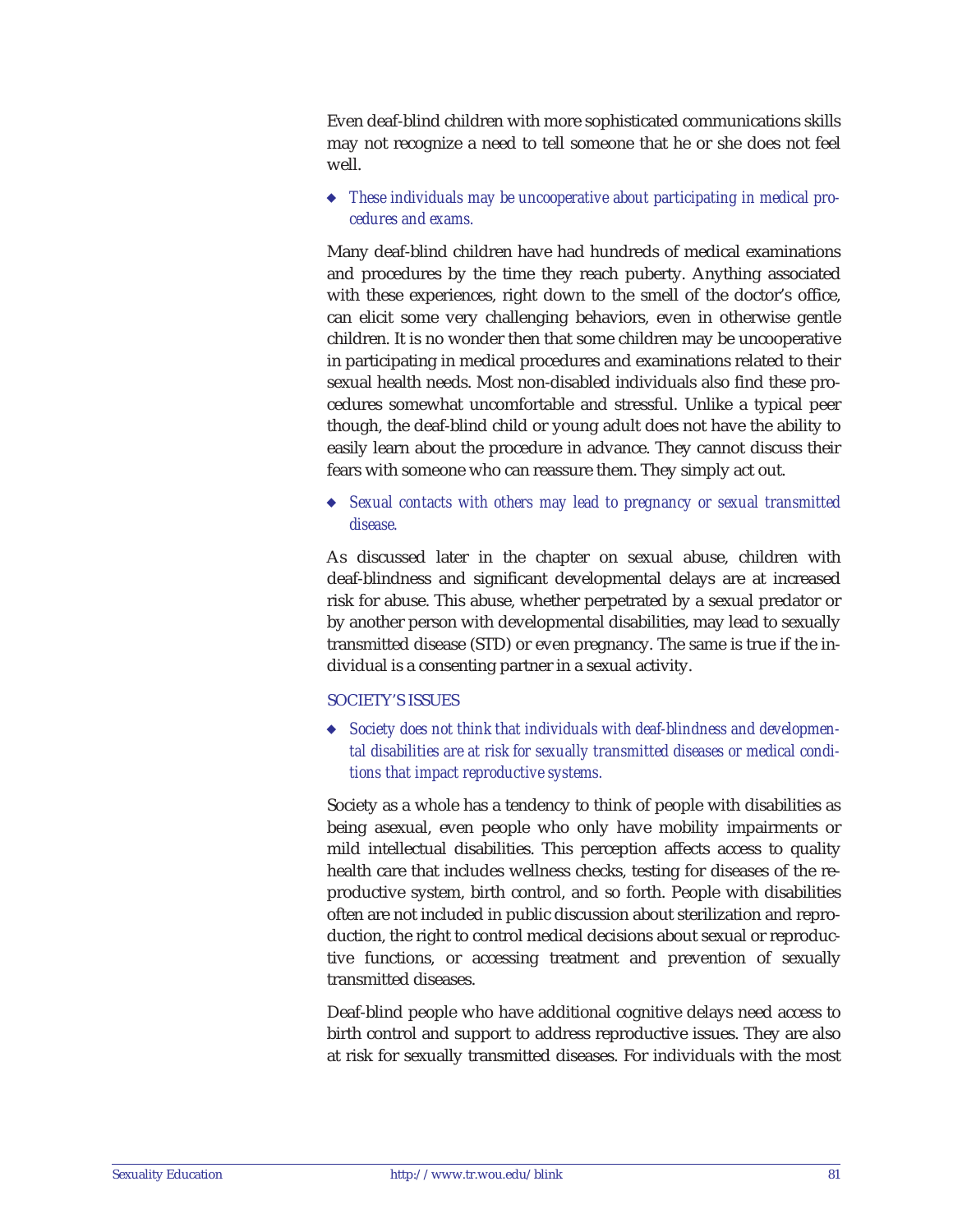severe disabilities, STD's often occur as a result of sexual abuse. Some children may also be at increased genetic risk for certain diseases if other family members are at risk. Diseases such as ovarian, uterine, breast, prostate, and testicular cancers can happen to anyone. Individuals are not excluded from having more benign conditions such as yeast infections, jock itch, urinary and bladder infections or other similar problems just because they are disabled. The general public tends to overlook these facts. This causes an additional burden for deaf-blind individuals.

#### ISSUES FOR PARENTS AND PROFESSIONALS

◆ *Parents and professionals may be focused on more demanding medical needs.*

Families and professionals give a great deal of time and attention to addressing multiple medical issues for their child or student. Because so much energy goes into general medical management, just to keep the child healthy enough to go to school and participate in a quality home life, sexual health issues often are overlooked. Syndromes that cause chronic health problems such as CHARGE, Cornelia de Lange, or Crit du Chat, can consume a great deal of a family's time, energy, and finances. It is understandable that they might procrastinate about reproductive or sexual health issues.

◆ *Like the rest of society, parents and professionals may view the child or young adult as asexual.*

Both parents and professionals may only see a child's disabilities rather than his or her age and gender. When confronted with the changes brought on by puberty, parents may not plan the same types of wellness checks as they would for a child without disabilities. Both parents and professionals might disregard or misinterpret symptoms for sexually transmitted diseases or conditions affecting sexual organs. They may view behaviors that would alert them to symptoms of disease or infection as just part of the child's disability. For example, caregivers may not think about yeast infections when they see a young deaf-blind woman pulling at her slacks or panties. They may assume that she is self-stimulating or masturbating.

## ◆ *Families may look to professionals for help in addressing sexual health issues.*

Many families assume that doctors will let them know what types of wellness checks their son or daughter needs. They believe that the doctors will know to consider as possibilities sexually transmitted diseases, and other conditions. Parents may assume their doctor will be familiar with all aspects of a particular etiology, including those affecting sexual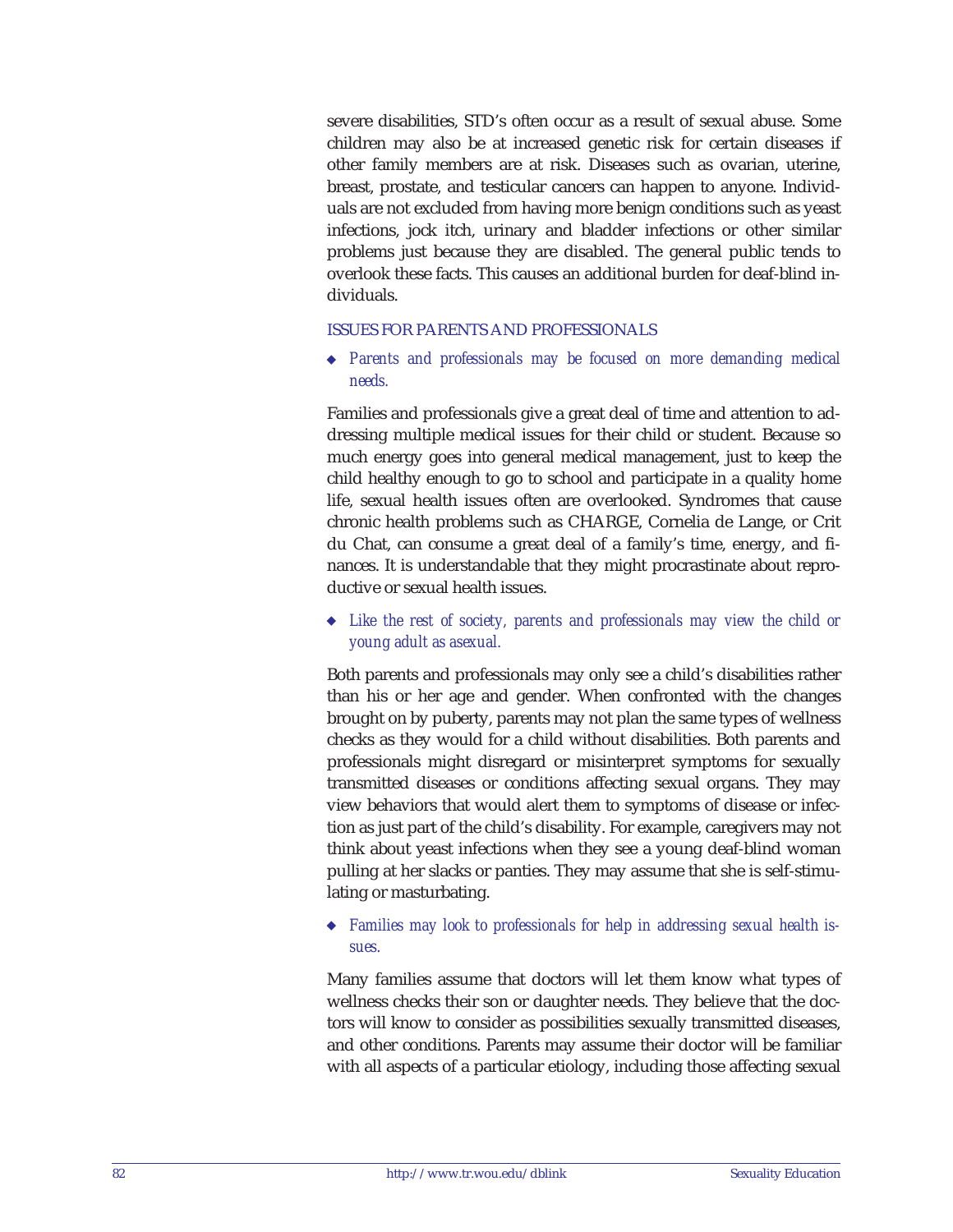health. The reality is that this is not always the case. Parents and caregivers sometimes have to be strong advocates in order to focus the health care system on addressing these issues.

Parents also look to the educational and rehabilitation professionals for support in addressing these health-related issues with their child. They need the educational support to help them to build concepts that can prepare a child for a wellness exam, to help the child alert them to pain or discomfort, and to prepare the child for hospitalization and/or surgical procedures. They need information about sexually transmitted diseases, laws related to medical consent, and so forth. Most educational and rehabilitation professionals are not prepared to offer this type of support.

◆ *Education and rehabilitation professionals may feel unprepared to address these issues.*

Like parents, most professionals are unfamiliar with symptoms of sexually transmitted diseases. They may not know about specific sexual and reproductive issues associated with certain etiologies. They probably have not had any training or experience in addressing these types of issues in instructional settings. Sometimes, they may feel that it is not part of their role to address these issues, but rather something that should be handled by the family or medical staff.

◆ *Both families and educational or rehabilitation professionals may be unaware of the laws related to medical consent, birth control, surgical sterilization, or pregnancy.*

When a child is under eighteen, the parents have certain rights related to medical care. After an individual with deaf-blindness and developmental disabilities becomes a legal adult, guardianship must be sought by parents to allow them continued control over some medical issues. They do not continue to have rights related to the use of birth control, surgical sterilization, or pregnancy. Control over these matters is determined by other laws and is not considered in the same light as other more typical medical issues. Most families and professionals have little or no knowledge of the laws addressing sterilization or birth control and how they affect the child or young adult. Also, these laws constantly change and they vary from state to state.

*Guidelines For Instruction and Intervention*

#### ACKNOWLEDGE YOUR CHILD'S SEXUAL HEALTH NEEDS

The first step towards acknowledging your child's sexual health needs is to remember that your child is sexual rather than asexual. Until you can begin to see your deaf-blind child as a person who is a sexual being, you can easily overlook his or her needs in this area. Remember that this is the aspect of physical development in which your child is most likely to resemble typical peers.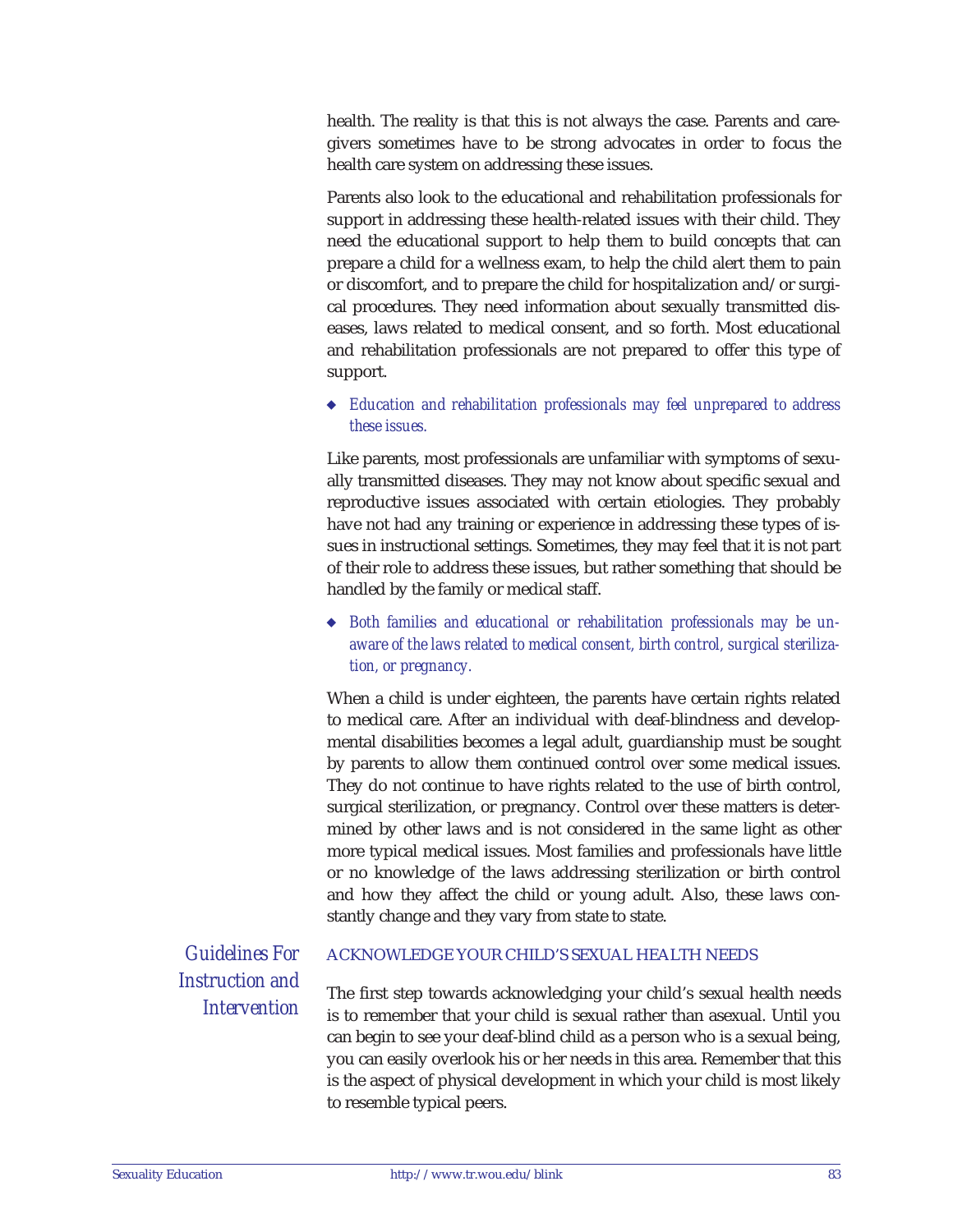#### ADVOCATE WITHIN THE MEDICAL COMMUNITY TO ENSURE THE PROVISION OF APPROPRIATE SERVICES

As a parent or caregiver, you will need to become familiar with the types of medical exams that are appropriate for an individual your child's age. Search for a doctor who is willing to collaborate with you in planning for these examinations and who will give you and your child the extra time and attention that may be needed. Talking with other parents of children with special needs may help you to locate the kind of physician you want.

Just as you plan for vaccinations, regular dental exams, and other routine wellness activities, include planning for exams that address your child's sexual health. Your doctor or nurse can provide some timelines for when these exams are typically done. They should include pelvic and breast exams beginning in your daughter's late teens. As she ages (about age forty) mammograms are recommended. Your son should have regular testicular exams. As he ages (about age fifty) you may want to include prostate exams as well. Discuss with your doctors what is involved in these exams, the age that is recommended for beginning them for a person without disabilities, and how frequently they should be repeated. They should be included as part of regular physicals for the individual with deaf-blindness and significant developmental delays.

#### UNDERSTAND HOW THE ETIOLOGY AFFECTS SEXUAL DEVELOP-MENT AND SEXUAL HEALTH

There are specific syndromes that may result in deaf-blindness, and many of these have aspects that affect sexual development and sexual health. Some syndromes may typically have early onset of puberty; others may result in delayed puberty or puberty that is absent without hormone therapy. Some syndromes have behavioral characteristics that result in excessive anxiety or pain. These behavioral traits may escalate with the onset of puberty, the pain of menses, and so forth. Get as much information as possible about the impact of your child's etiology on his or her sexual development and sexual health. Make sure your doctor and other caregivers are aware of these issues too. Good resources for finding this type of information are national support groups or foundations that focus on particular syndromes or conditions or NORD (National Organization for Rare Disorders). Contact information for NORD may be found in Chapter 10 (page [118](#page-123-0)).

### SHARE A COMPLETE FAMILY MEDICAL HISTORY WITH YOUR DOC-TOR

The child with deaf-blindness and developmental disabilities does not escape increased risks for medical conditions that may hereditary. For example, if there is a high incidence of ovarian cancer in your family's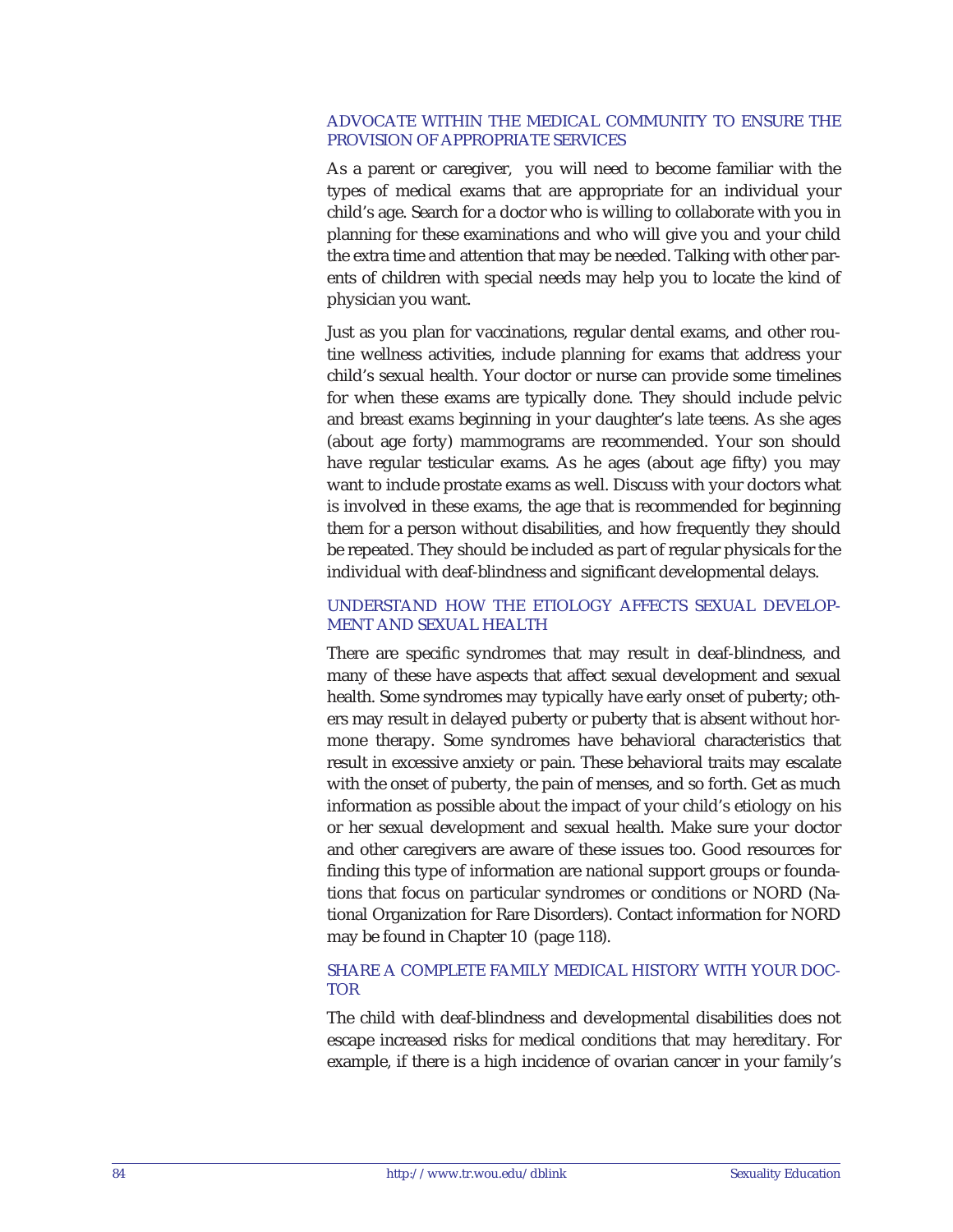history, your physician should know that information. It may not mean that your deaf-blind daughter will have ovarian cancer at some time, but just like your other daughters, she may need to be watched more closely for the condition. Also, a thorough family medical history may be helpful in determining safer birth control medications and may have impact on other types of medical treatment.

#### KNOW THE LAWS THAT RELATE TO MANAGING YOUR CHILD'S SEXUAL HEALTH

Children in this group may never be able to manage their own health or make independent decisions about birth control, reproduction, pregnancy, medical intervention, and so forth. However, parents should not assume that they always call the shots for their child. There are certain health-related issues that can be addressed by a parent only until the child turns eighteen. At that point, some type of guardianship may give parents partial control over medical interventions. It is important to know your state's laws about medical decisions that are specific to sexual health. For example, there are abortion laws specific to every state. If your daughter were to become pregnant, you may or may not be able to make a decision for her about an abortion. Additionally, surgical sterilization may not be permitted just because you request it. Although many parents feel that this is the appropriate way to ensure the deaf-blind child's health, there are some important legal considerations of which parents should be aware related to this issue. The American Academy of Pediatrics' Committee on Bioethics advises that physicians be aware of state law dealing with the age of consent and the sterilization of minors with developmental disabilities. They write:

*The age of consent, including that for surgical procedures, varies from state to state. Some minors may be old enough under applicable laws to be considered eligible to agree to sterilization if otherwise capable of doing so. In such cases, a careful clinical assessment of decision-making capacity must be performed by a professional skilled in and experienced with evaluating the capabilities of persons with disabilities, such as a psychiatrist, licensed psychologist, social worker, or pediatrician. Adolescents who have been declared by judges to be mentally competent for the purpose of accepting or refusing sterilization are entitled to make whatever decision they believe furthers their own interests. In some states, laws or court precedent forbid procedures aimed primarily at accomplishing sterilization solely on the authorization of parents or other legal guardians consulting with appropriate physicians and surgeons. When the involved parties believe surgical sterilization to be the best option, application to the courts may provide the only lawful means to accomplish that goal. Physicians and surgeons should be familiar with the law that applies to the jurisdictions where they practice.*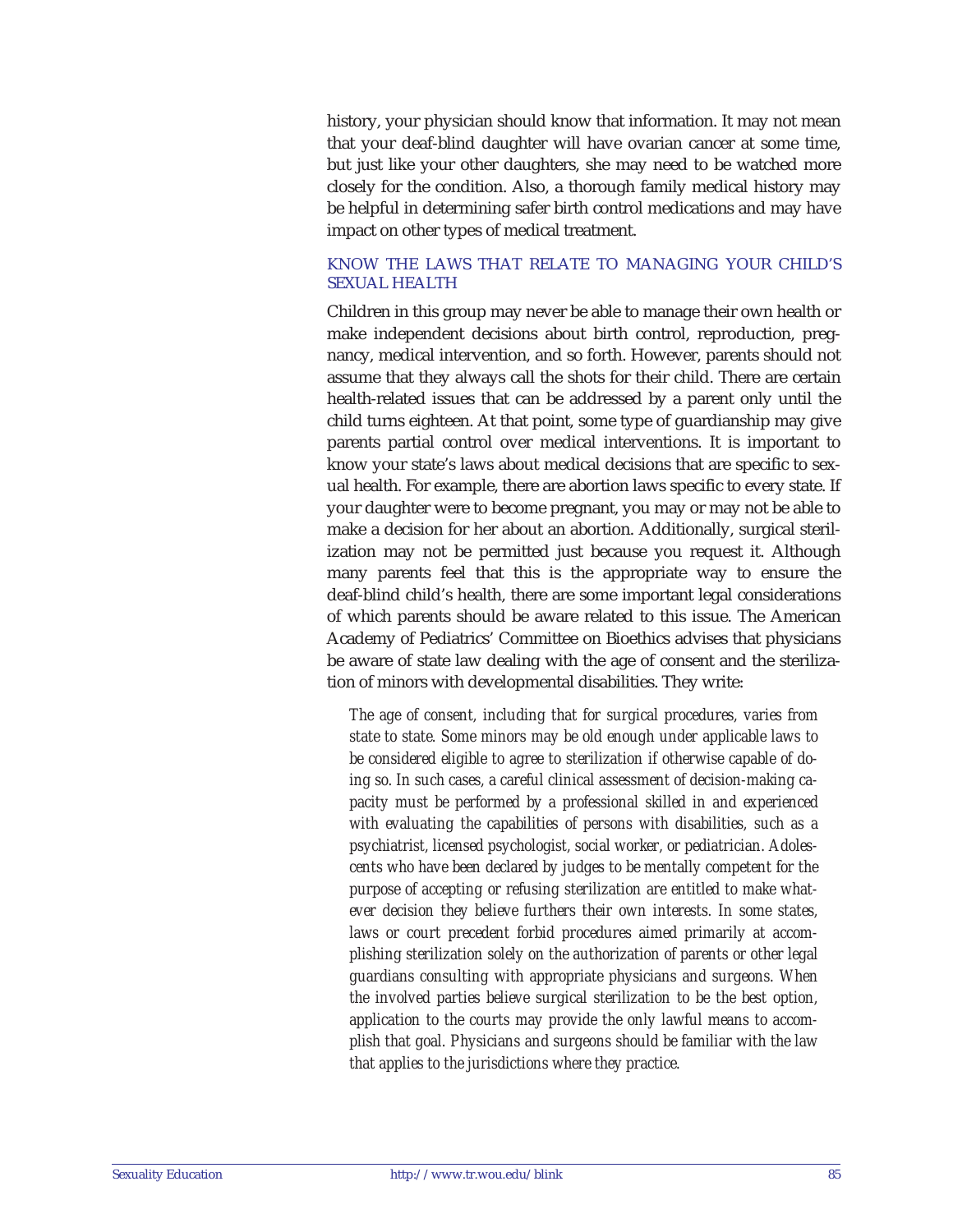*Committee on Bioethics, American Academy of Pediatrics - Sterilization of Minors With Developmental Disabilities, Pediatrics, August, 1999, 104(2) p337-341.*

The laws related to sexual health, consent, and personal liability can be overwhelming to both parents and caregivers. It is understandable that they may sometimes feel it is easier to avoid the issue altogether. After all, maybe nothing will happen. It is important to remember that failure to address a child or young adult's health needs may be considered neglect. Parents and other caregivers must understand their responsibilities and limitations under the various federal, state, and local laws.

Typically your doctor should be able to help you get this information. Other resources include lawyers who are experienced in guardianship issues; national, state and local Association for Persons with Mental Retardation (ARC), your state's child protection and advocacy agency, and your state's parent training and information center. For your protection, as well as for the protection of your deaf-blind child, learn what your state laws are related to managing your child's sexual health.

If you are a professional working with an adult residential program, your program should have very clear policy relating to the management of clients' sexual health-care needs. This includes defining how decisions about medical treatment, birth control, consensual sex, and pregnancy will be handled, the rights of the parents/guardian, and the rights of the individual with deaf-blindness and additional developmental disabilities.

#### TAP INTO THE EXPERTISE OF SEASONED PROFESSIONALS AND PARENTS WITH OLDER CHILDREN

Parents can feel very alone when trying to manage their child's sexual health. It is always helpful to talk to another parent who has already dealt with these issues. He or she may not have the answer that is right for you and your child but may be able to help you clarify your concerns and point you in the direction of resources. Parent support organizations such as National Family Association for Deaf-Blind (NFADB) or ARC, state-level support groups, and local groups are a good place to go to make these connections.

There are also educational and medical professionals who are knowledgeable about issues and resources. Bring your concerns to your child's educational or rehabilitation team. Talk to your family doctor, Planned Parenthood, or school nurse. The more you know, the easier the decisions will become and the better your choices will be. Silence and worry will not get you or your child with deaf-blindness very far.

Educational and rehabilitation professionals should also make use of these resources. The more information they have, the better prepared they will be to help the family and the young adult with these issues.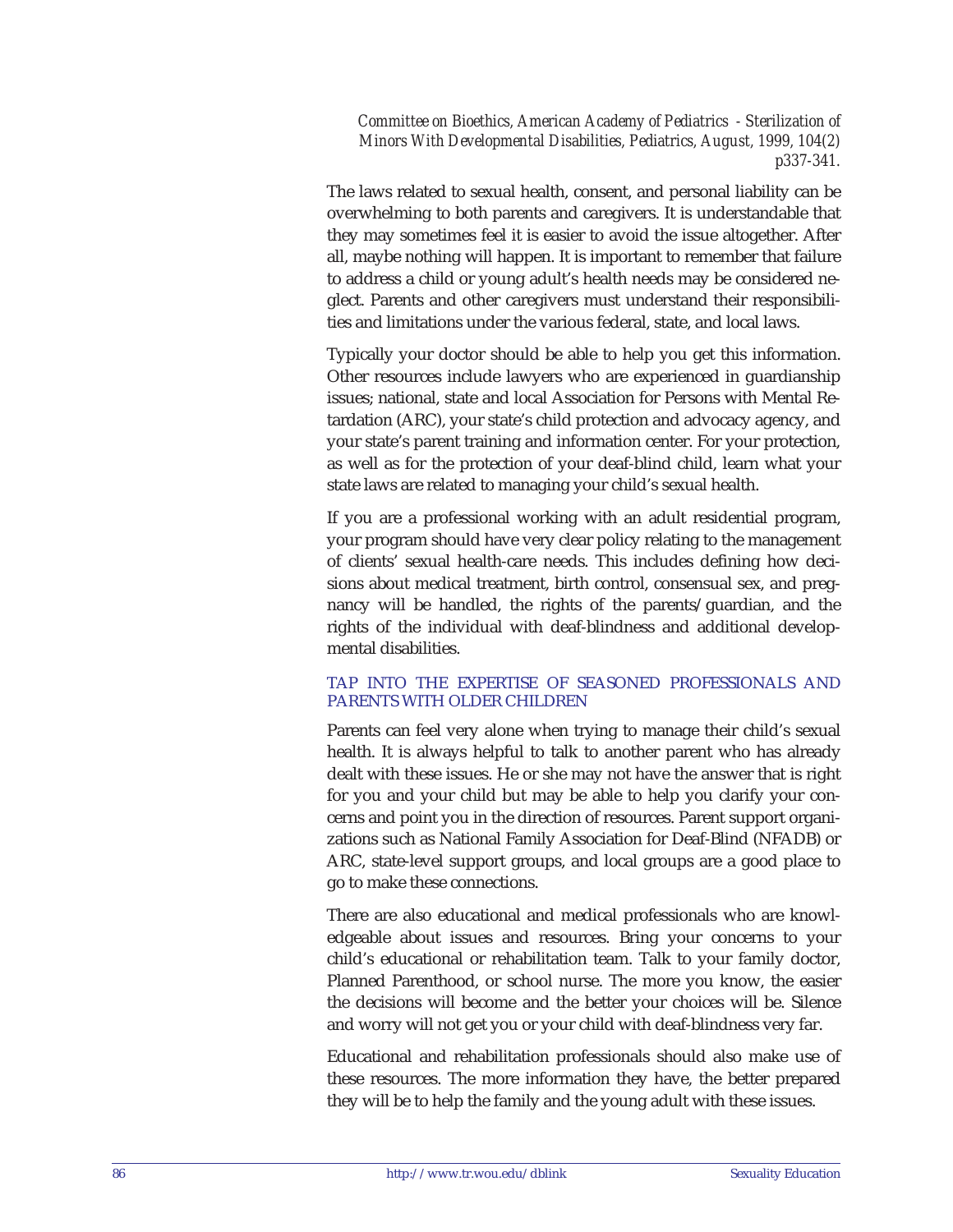#### INCLUDE IEP GOALS THAT HELP PREPARE FOR MEDICAL EXAMI-**NATIONS**

Like any other area of sexuality, managing sexual health issues is a skill that an individual with disabilities needs to live a happy and healthy adult life. It is appropriate to focus on skill development related to these needs as a part of the child's educational program. The goals of instruction should be very limited. Typically he or she will not be making decisions about birth control, medical procedures, and so forth. Instead the goal for instruction should be to reduce anxiety and to gain better cooperation during examination and treatment.

#### DEVELOP CONCEPTS

There are specific concepts that the child with deaf-blindness and significant developmental delays will need even if he or she is not capable of participating in sexual health-care activities. For example, not understanding what is happening during a medical examination of any kind can be traumatic for the child. Learning concepts such as "penis," "vagina," "breast," "doctor," "nurse," "examination table," "calm," "wait," "touch," "lie down," "temperature," "blood pressure," and so forth are important. If the child understands these concepts it will be easier to explain what will happen during an examination.

### RELEASE STAFF TO SUPPORT THE CHILD DURING THE EXAMINA-**TION**

At the family's request, schools should consider allowing release time for staff to support families during these exams. This experience is one that can be used by educators and parents to work on many important life skills for their child or young adult and it will involve some planning. For some school programs, it may also require persuading higher level school administrators to support the effort. But the benefits to the medical staff, the family, and most importantly to the child are worth it. Since participation in medical examinations and procedures is probably certain to be a regular part of deaf-blind individuals' lives, this level of instructional support leads to important adult outcomes.

#### TAKE A DISTRACTION TO THE EXAM

Bring along a favorite toy or object to distract the child when he or she becomes anxious during a doctor visit. For example, one young woman was very found of plastic flowers. When she arrived at the doctor's office, her parent gave her a new bunch of flowers to hold in her hands. They talked to her to keep her attention engaged on the flowers rather than on the doctor's activities.

#### WHEN THE EXAM IS FINISHED, HELP THE CHILD DEAL WITH HIS OR HER FEELINGS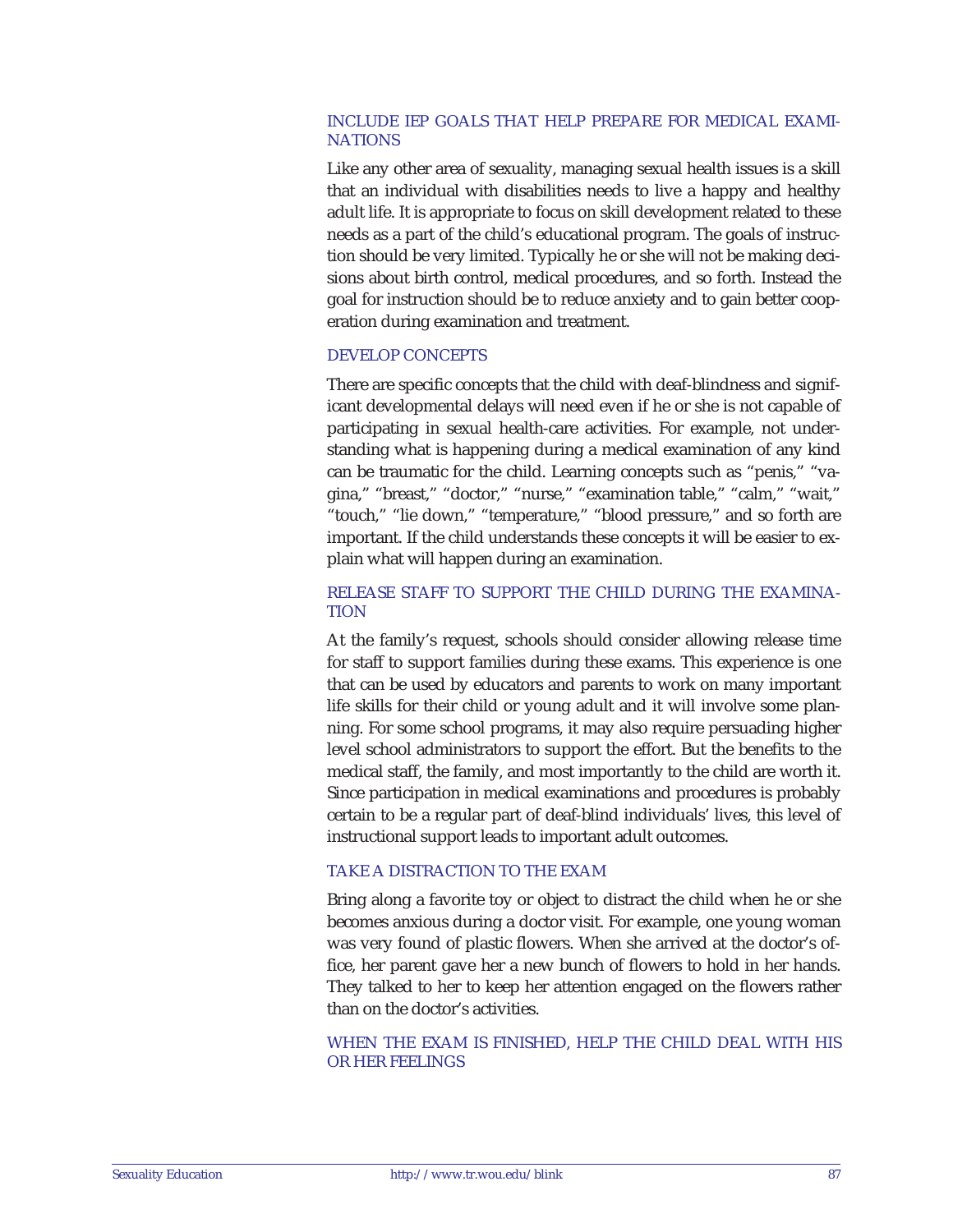These examinations have a big impact on some children and young adults. It is important to take time after the visit to talk about what happened. Collect items from the visit that can be used in a story bag or box to review what happened, then placed in a finished box on a calendar. This often helps the child know that the exam will not happen again today, and allows everyone to get back to a normal routine. For children who are able to use more sophisticated calendar systems, looking forward in time to discuss that there are no more examinations scheduled in the near future can be helpful as well. Set aside opportunities to review and share the experience, affirming what has happened, how well the child did, and that the exam is finished.

#### USE ROUTINES

Developing a routine around a visit to the doctor can reduce anxiety for the child. This type of routine is good for any kind of visit, not just ones related to sexual health. Before you take the child in for a particular examination, find out what will happen during this visit, and incorporate the details into a step-by-step routine.

Practice the routine by going through some of the steps with the child. For example, practice changing into an examination gown, having his or her blood pressure checked, and getting on and off an examination table. The school nurse could assist with the practice of these activities. If you don't have a school nurse, talk to your family doctor about setting up some practice visits to the office. Ask the school to allow educational staff to plan an individual "field trip" to the doctor's office. The teacher can then support the child and you in becoming familiar with the examination room and the devices that may be experienced during the visit.

## USE CALENDAR SYSTEMS

If the child uses any type of calendar system, represent the activity with some type of symbol. This can help the child anticipate when visits might occur and when they are finished. Also if he or she can anticipate a favorite activity after successfully completing the examination, getting through the event will be easier. For example, when you sense anxiety building during any part of the exam, you can reassure the child by reminding him or her, "Wait, calm, lie down. Finish, then ice cream." Bring along the symbol for ice cream and show it to him or her. Don't hesitate to use bribery. This is one time when his or her favorite reward should be a guarantee.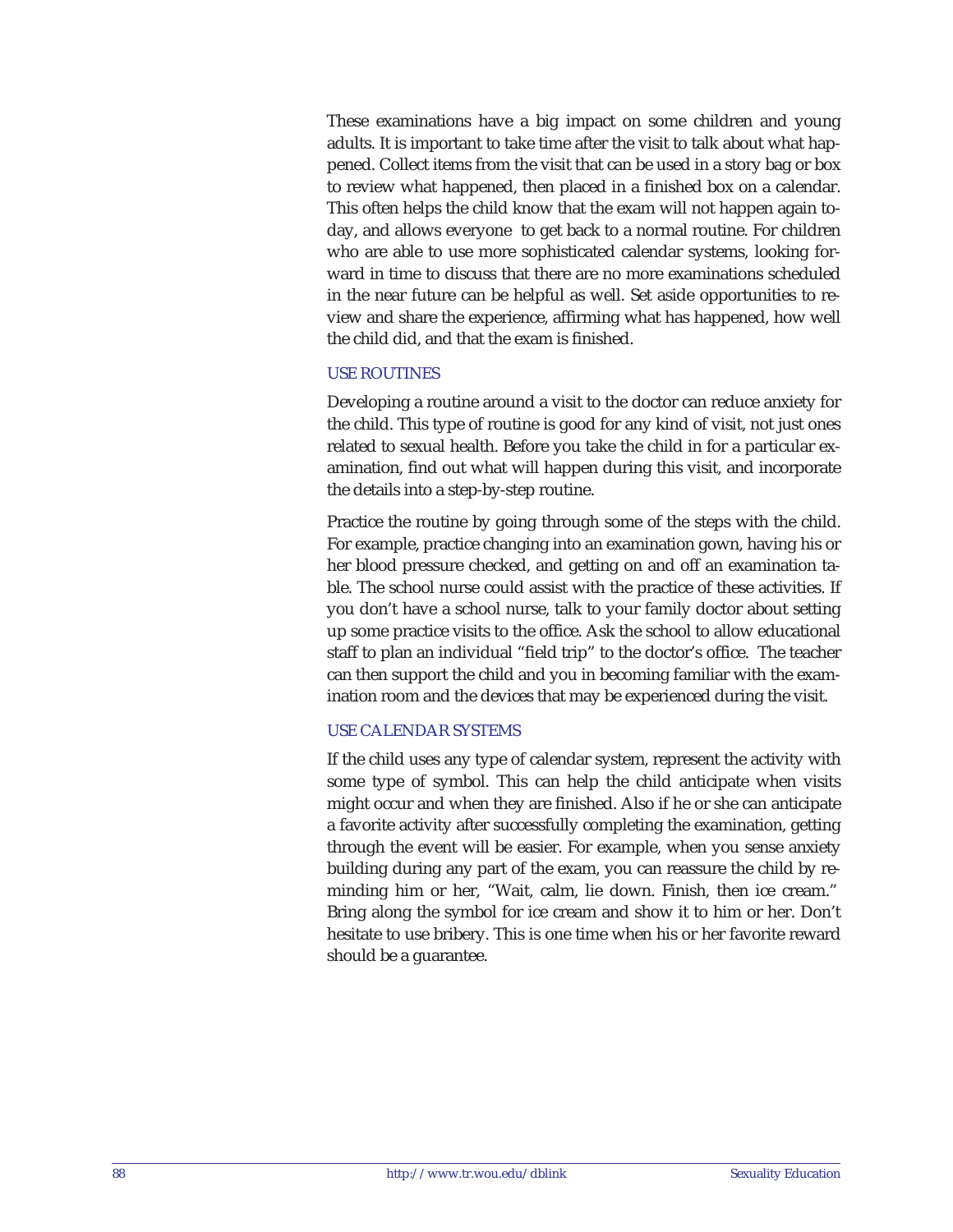#### DEVELOP INSTRUCTIONAL UNITS FOR CERTAIN CHILDREN

Some children benefit from a unit related to medical exams. For the student who can categorize and who already has the ability to represent information in an abstract manner (pictures, print, signing, etc.) the use of instructional units is important. Since male and female wellness checks (pelvic, breast, testicular, and prostate examinations) are such a different experience from other types of examinations, the deaf-blind individual can benefit greatly from some advance preparation. You could begin an examination unit even at a young age and limit the focus to temperature, blood pressure checks, and so forth. As the young adult nears the age for a breast, pelvic, testicular, digital rectal examination, these new aspects could be added to the routine.

#### Sample Unit on Preparing for a Well-Woman or Well-Man Check

#### Concepts To Learn:

- 1. Names of the body parts involved in the examination (breasts, vagina, testicles, rectum, etc.) and other concepts such as doctor, nurse, examination, table, lay down, gown, lamp, calm, wait, hurt, change, on, off, touch.
- 2. You change into a gown for this type of visit. You will put your clothes back on soon and leave. (For those individuals who associate the gown with being admitted to the hospital, assure them that there is no hospital stay involved in this procedure.)
- 3. Other men/women the student knows have these visits as well. (Mom, Dad, the school nurse, the teacher, Uncle Bob, Aunt Kay).

#### Activities For Instruction:

1. Using an anatomically correct figure, simulate going through the doctors visit step-by-step and discuss. Have the child assist with each step of the activity, and allow plenty of time for him/her to examine the devices that will be used.

Include the Following Steps for Both Well-Woman and Well-Man Checks:

- $\blacklozenge$  Take off the figure's clothes.
- Change it into a gown.
- Put the figure's clothes nearby.
- Put the figure on the examination table.
- Complete the basic steps involved in any visit on the figure (taking temperature and blood pressure, listening to the heart).
- $\bullet$  Tell the figure to "lay down" and discuss how the figure must stay still and be calm.

#### Steps for Well-Woman Check:

◆ Let the student know that the doctor will pull down the gown to check each breast. Discuss in terms such as, "wait, patience, calm, doctor okay touch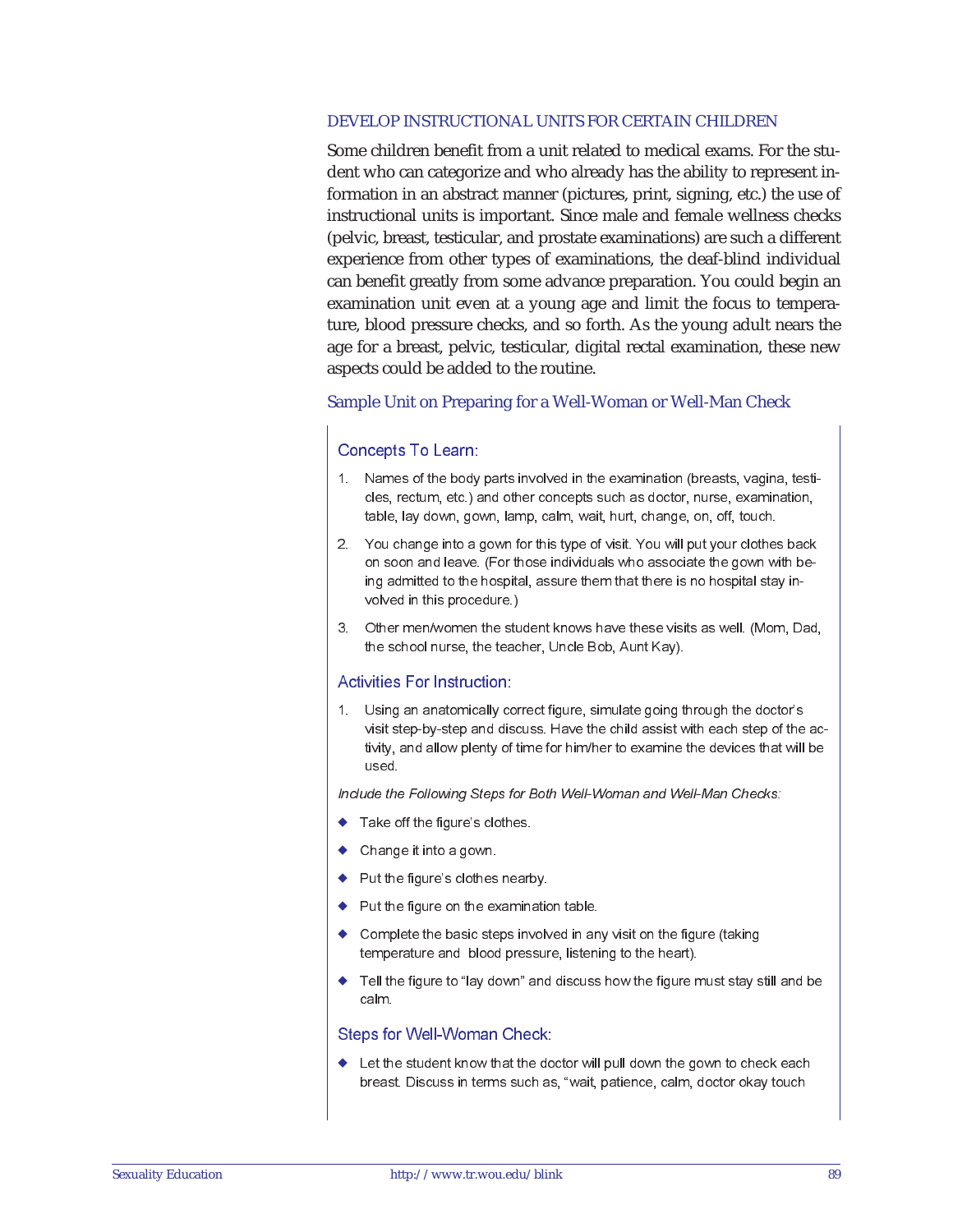breast." Demonstrate on the figure and then let the student practice this step with the figure.

- Put the figure's feet in stirrups. Discuss in terms such as, "feet up, wait, calm, doctor okay touch." Let the student examine how the feet are placed.
- If the doctor is going to use a lamp, have one there to use. Let the student explore the lamp, turn it on, and discuss in terms such as "doctor light look, okay.
- ◆ Using the figure, show the student that the doctor will be examining the pelvic area and discuss with her in terms such as "wait, doctor touch okay, look vagina, hurt little, calm, patience." Depending on the student, you may use a swab to insert in the vagina of the figure and discuss in terms such as "calm, patience, doctor touch in vagina, hurt little, okay." If there is a speculum available for the young woman to examine, allow her to do so and explain how it will be used. Use the correct vocabulary according to child's communication level: vagina, vulva, etc. You may let the student be the "doctor" if she can make that association.
- Tell the figure and have the child tell the figure, "Finish."
- Get the figure up, change its clothes, and say good-bye to the doctor.
- Talk about where the figure will go to have a special reward for being good at the doctor. Be sure to use the reward that will mean the most to the young woman.

#### Include the Following Steps for a Well-Man Check:

- Lay the figure on the table and elevate the right leg. Discuss in terms such as "leg up, wait." Feel the scrotum area for the right testicle. Discuss in terms such as "wait, patience, calm, doctor touch testicle, okay."
- Roll the testicle between the thumb and fingers to examine. Discuss in terms of concepts like "wait, calm, patience, doctor hurt little." You may let the student be the "doctor" if he can make that association.
- Lower the figure's leg and repeat with left leg.
- Tell the figure and have the child tell the figure, "Finish."
- Get the figure up, change clothes, and say good-bye to the doctor.
- Talk about where the figure will go to have a special reward for being good at the doctor. Be sure to use the reward that will mean the most to the young man.

#### Other Instructional Activities for Both Male and Female Deaf-Blind students

1. Borrow a gown from the doctor. Take the child to the school nurse's office. Have him or her change into the gown, and place the street clothes on a chair. If possible have him or her get on the examination table or a couch. Ask the nurse to go through some of the routine checks like taking the temperature and blood pressure, listening to the heart, and so forth. Have the student change back into his or her clothes. Go for a special reward. You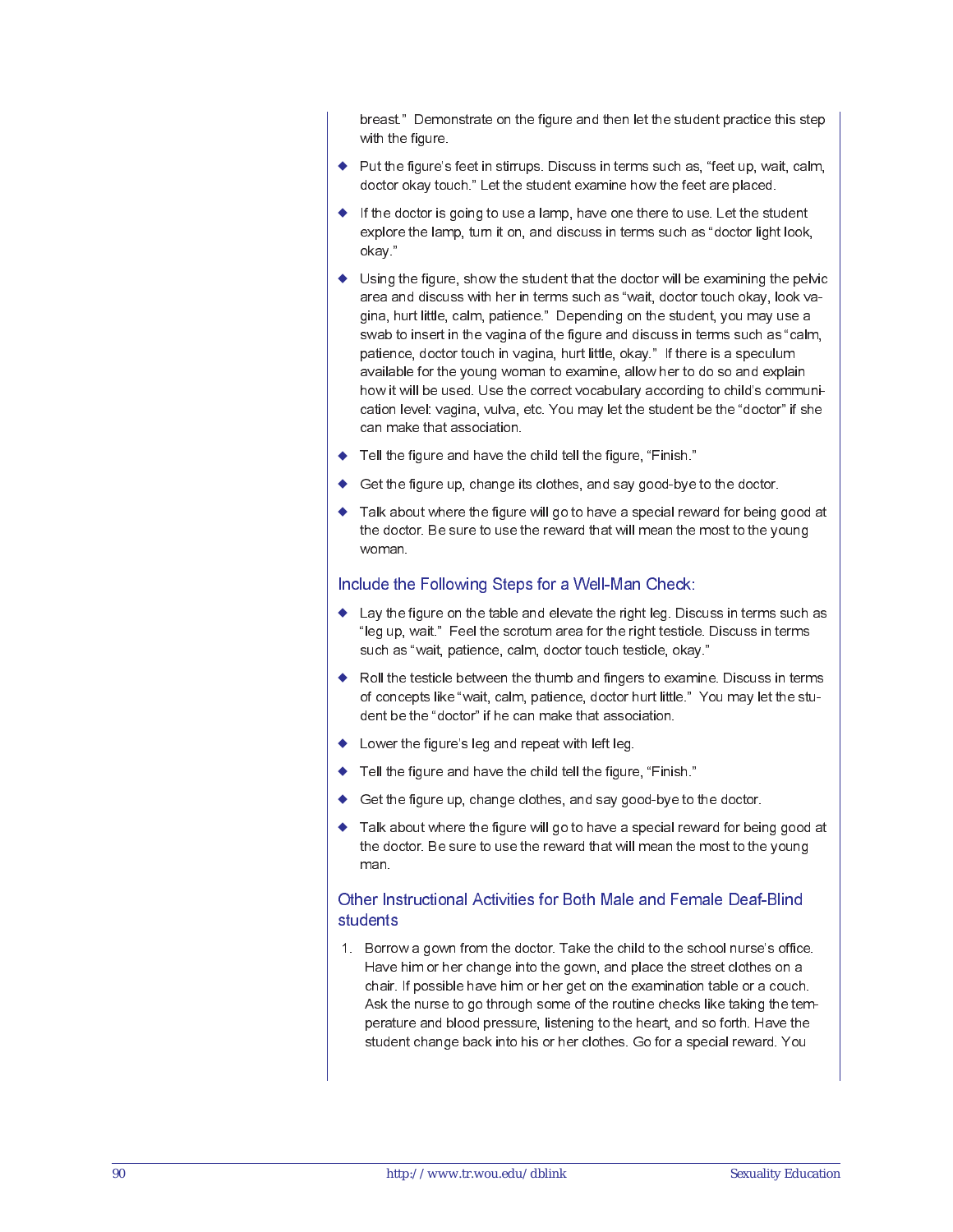| may want to start with one part such as changing clothes, then later add an-<br>other part like taking his or her temperature, then later add on another part.                                                                                                                                                                                                                                                                                                                                                                                                                                                                         |
|----------------------------------------------------------------------------------------------------------------------------------------------------------------------------------------------------------------------------------------------------------------------------------------------------------------------------------------------------------------------------------------------------------------------------------------------------------------------------------------------------------------------------------------------------------------------------------------------------------------------------------------|
| If the student has enough vision and picture recognition skills, draw se-<br>2.<br>quence pictures that show the basic steps of an examination and discuss<br>each one. Have the child try to find the correct picture representing each<br>step, and then talk about it. Arrange the cards in the correct order as you<br>discuss what happens next.                                                                                                                                                                                                                                                                                  |
| Make a field trip to a doctor's office so the student can see the office and talk<br>3.<br>through what is going to happen. Take the sequence pictures or object sym-<br>bols with you and locate the real items (gown, table, stirrups, swab,<br>speculum, etc.) and discuss what will happen. If possible, meet the doctor<br>and nurse. Go for a special reward.                                                                                                                                                                                                                                                                    |
| Schedule the visit in the student's calendar so he or she can be prepared for<br>4.<br>the visit. Note that it is a special day, but just part of it will be different from<br>normal. Reassure the child that things will return to normal after the doctor<br>visit is finished.                                                                                                                                                                                                                                                                                                                                                     |
| After the student is familiar with the process and has the vocabulary, have a<br>5.<br>familiar same-sex adult talk with the student about having an examination.<br>Make sure this person is prepared to discuss it and can focus on concepts<br>and vocabulary the student is familiar with through your lessons. This adult<br>can assure the student that he or she has had the exam and it was okay.<br>List other people he or she knows who have had the examination as well. It<br>is also a good idea to let the student know the examination is "private" so it<br>will not become a constant topic with the general public. |
| Regular attention to a child or young adult's sexual health-care needs is<br>critical. Parents and educators should make it a focus of instruction and<br>بمراجعها والمستحدث فالمستقوم المستحدث والمتحال والمتحدث والمستحدث المنافي والمستحدث والمستحدث والمستحدث                                                                                                                                                                                                                                                                                                                                                                      |
|                                                                                                                                                                                                                                                                                                                                                                                                                                                                                                                                                                                                                                        |

intervention for the child with deaf-blindness and significant developmental delays. Parents, rehabilitation staff, and other caregivers must be aware of the laws related to managing sexual health issues, providing birth control, pursuing surgical sterilization, and addressing pregnancy. They should discuss concerns with the young adult's doctor and plan for his or her needs now and in the future. In making choices about their child's sexuality, parents can benefit from discussing their concerns with other parents and with caring professionals from the medical, legal, and educational communities. They should advocate for quality health education programs as well as the child's right to have good sexual health care.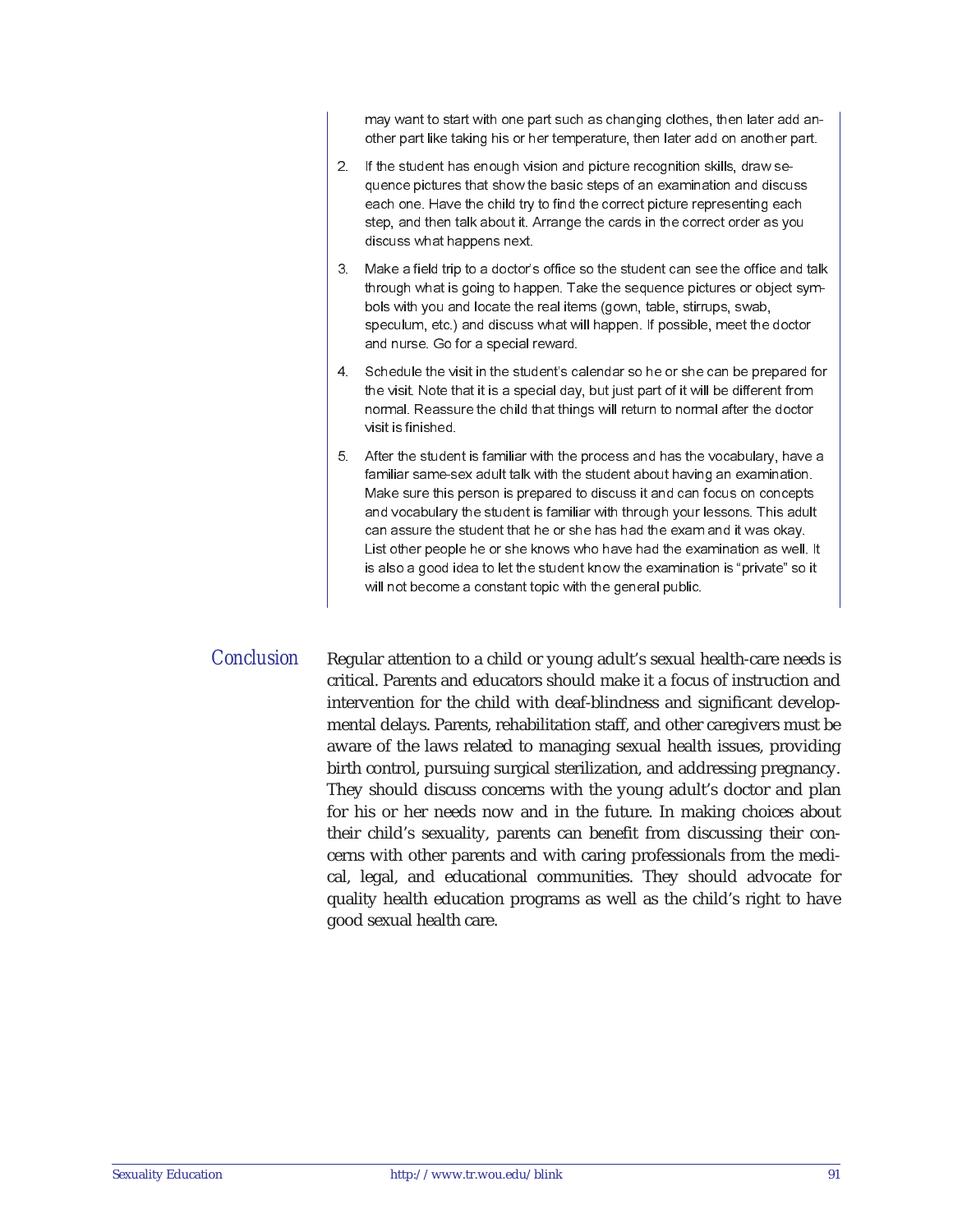# Troubleshooting Issues about Sexual Health

| <b>Issue</b>                                                                               | Things to try                                                                                                                                                                                                                                                                                                                                                                                                                                                          |
|--------------------------------------------------------------------------------------------|------------------------------------------------------------------------------------------------------------------------------------------------------------------------------------------------------------------------------------------------------------------------------------------------------------------------------------------------------------------------------------------------------------------------------------------------------------------------|
| The student be-<br>comes agitated the<br>minute he/she en-<br>ters a doctor's of-<br>fice. | Using a routine or unit approach, practice<br>the steps that will take place for an examina-<br>tion.                                                                                                                                                                                                                                                                                                                                                                  |
|                                                                                            | Have a symbol representing the examina-<br>tion and a favorite activity, and discuss the<br>sequence of events using a daily calendar.                                                                                                                                                                                                                                                                                                                                 |
|                                                                                            | Plan a field trip to the doctor's office just to<br>meet the doctor, see the room, and if possi-<br>ble do some of the preliminary examination<br>tasks such as checking blood pressure. (You<br>may want to make several trips, adding a<br>few new and more stressful items each<br>visit.) Go immediately to the reward activ-<br>ity. Take home mementos of the field trip<br>and them make into a storybook or story<br>bag to review regularly with the student. |
| The student resists<br>during an exami-<br>nation.                                         | Have familiar trusted people go with the<br>◆<br>student to the exam.                                                                                                                                                                                                                                                                                                                                                                                                  |
|                                                                                            | Select a doctor who will work with you and<br>allow for such extras as a "field trip," having<br>an educational support person in the exami-<br>nation room, and so forth.                                                                                                                                                                                                                                                                                             |
|                                                                                            | Take along favorite objects to distract the<br>child during the exam.                                                                                                                                                                                                                                                                                                                                                                                                  |
|                                                                                            | Schedule the appointment for a time of day<br>when the student is typically most calm and<br>cooperative (e.g., after lunch).                                                                                                                                                                                                                                                                                                                                          |
|                                                                                            | Stand near the student during the entire<br>exam, talk with him or her reassuringly, and<br>try to engage him or her with a favorite toy<br>or object. As part of the conversation, re-<br>mind the child of the next (favorite) activity<br>after the exam using symbols or signs.                                                                                                                                                                                    |
|                                                                                            | Have the doctor or nurse be prepared to<br>stop the procedure if necessary, to allow you<br>to calm the student and review the picture<br>sequence. Then, try again.                                                                                                                                                                                                                                                                                                   |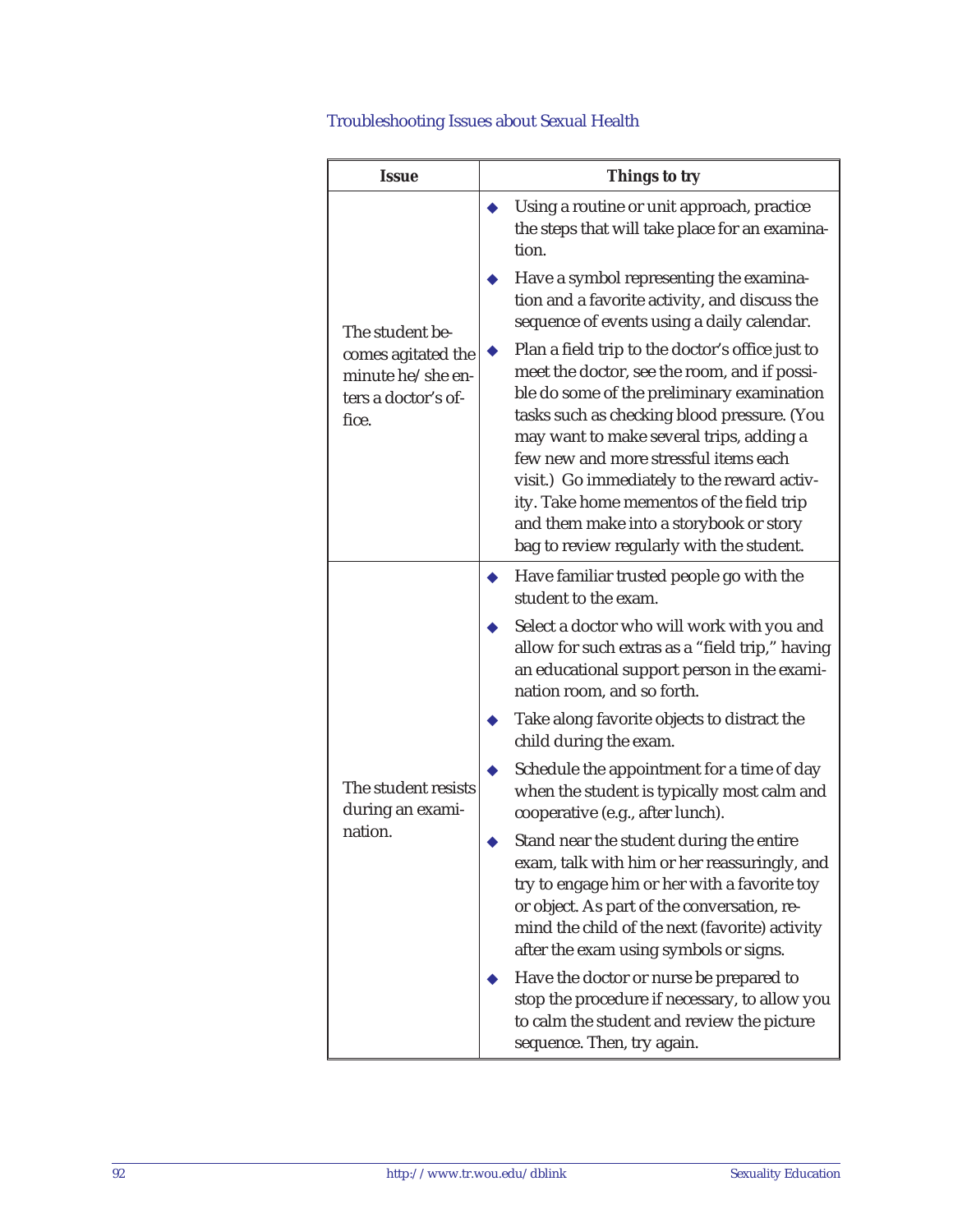- *References* **Bardet-Biedl Syndrome. Foundation Fighting Blindness Website. Available at http://www.blindness.org/html/vision\_disorder/bbardet.html (2000).**
	- **Committee on Bioethics, American Academy of Pediatrics (August, 1999). Sterilization of Minors with developmental disabilities. Pediatrics, Part 1 or 2, 104(2), 337-340.**
	- **Hefner, M. & Davenport, S. (1997).** *Overview of CHARGE for new families***. Handout from Third International CHARGE Syndrome Conference.**
	- **Treatment protocols for Cornelia de Lange Syndrome. Cornelia de Lange Website. Available at http://www.cdlsoutreach.org/treatment\_protocols.htm (7/27/2000).**
	- **Trisomy 13. National Organization for Rare Disorders, Inc. (1991).**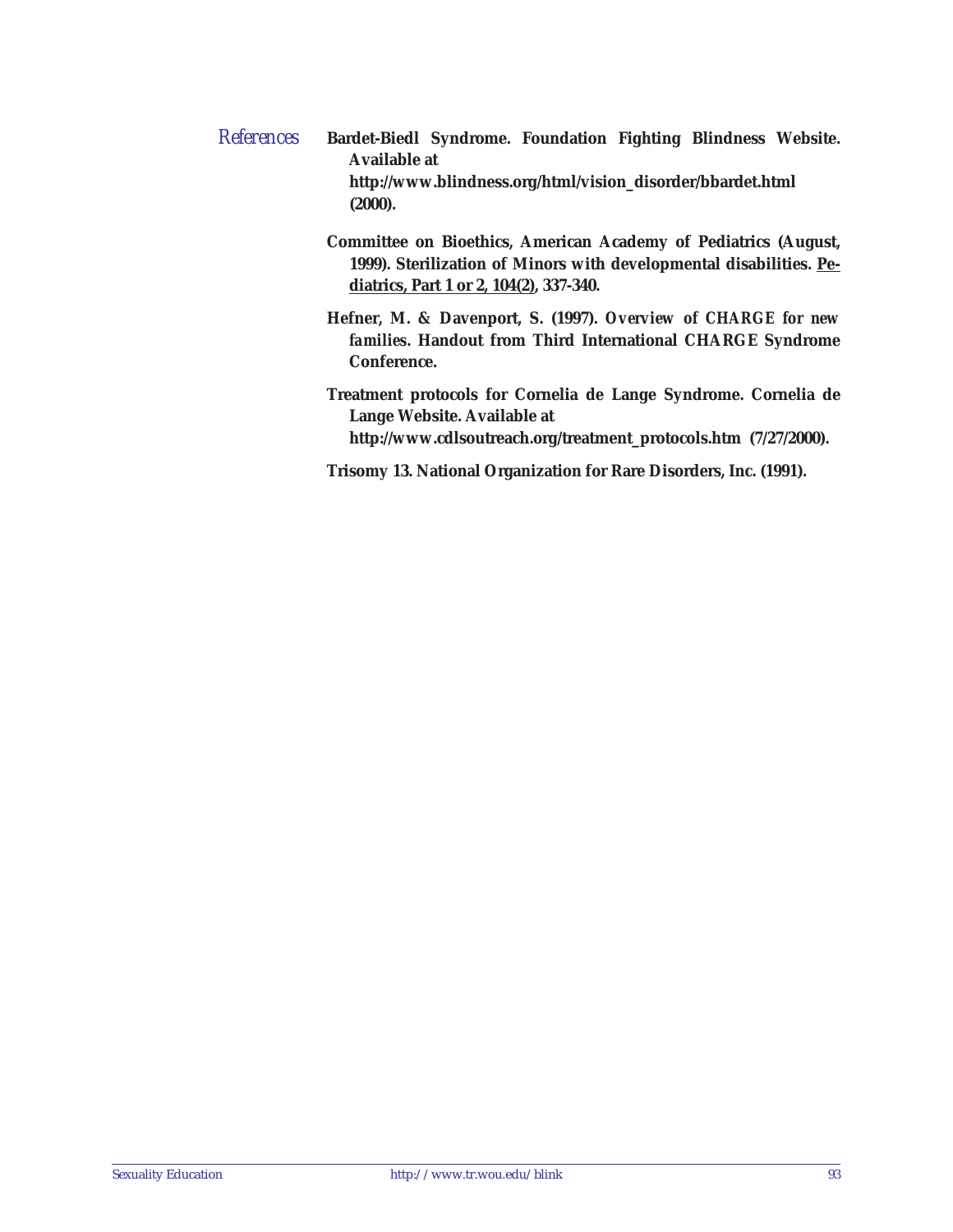# Chapter 9

# *Sexual Abuse*

*P*erhaps one of the most difficult issues to discuss in sexuality education is sexual abuse. It is also one of the most important issues. For the child or young adult with deaf-blindness and significant developmental delays, there are two areas of vulnerability. The first, a parent's greatest fear, is that their son or daughter will be the victim of a sexual predator. The second is that their son or daughter will be viewed as a sexual predator or behave in a way that makes others think he or she is sexually assaulting someone.

# *How Is Sexual Abuse Defined?*

*Sexual abuse includes a wide range of sexual activities that are forced upon someone. Sexual abuse consists of sexually inappropriate and non-consensual actions, such as exposure to sexual materials (such as pornography), the use of inappropriate sexual remarks/language, not respecting the privacy (physical boundaries) of a child or individual (e.g., walking in on someone while dressing or in the bathroom), fondling, exhibitionism, oral sex and forced sexual intercourse (rape)*.

#### (Reynolds, 2000)

Most people think of sexual abuse as rape or penetration, but it may include a variety of other behaviors as well. Some actions such as exposure to sexual materials, inappropriate language, exhibitionism or failure to respect privacy, may not have the obvious impact on the child that forced sexual intercourse or oral sex would have. If any of these actions are tolerated with a child or young adult with deaf-blindness and significant developmental delays that are not tolerated with the non-disabled child, a message is sent that deaf-blind individuals are not entitled to the same rights and respect as other human beings. Such a notion contributes to the child's vulnerability.

The other side of the coin is that the deaf-blind children or young adults might exhibit behaviors that may be perceived as being sexually aggressive and this makes them vulnerable. While their motivation may be innocent, the behaviors, if they involve other individuals, especially those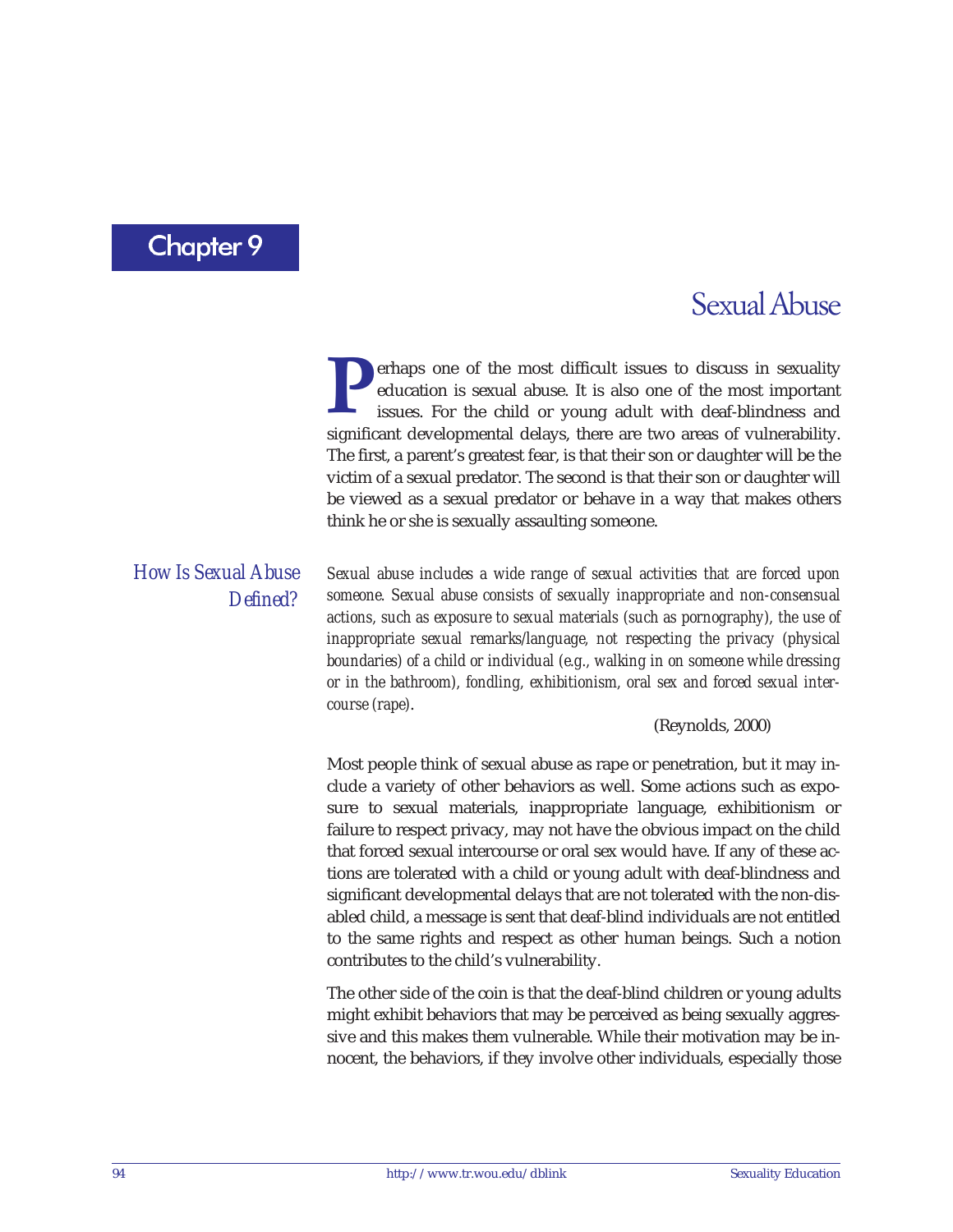younger or also disabled, can be considered abuse. Although prosecution and conviction on abuse charges is unlikely for these individuals, dire consequences such as institutionalization or arrest are not.

# *How Often Does Sexual Abuse Occur?*

It is inconceivable to most people that anyone would victimize a child or young adult with disabilities, especially if the person is deaf-blind and has developmental delays. Research shows that it does happen, and it happens a lot more than one might think.

*Research tells us that if a child has an intellectual disability, she is three to five times more likely to be sexually victimized than any other member of any other group. The exact statistics aren't important here, but you need to be aware that almost all of this abuse has happened in supposedly safe places for people with disabilities, done by those people who are supposed to be safe people. The very places where you expect protection have been the places where abuse has occurred, and the very people who you expect to be protectors have been the people who have done the abuse.* (Schwier and Hingsburger, 2000.)

*More than 90 percent of people with developmental disabilities will experience sexual abuse at some point in their lives. Forty-nine percent will experience 10 or more abusive incidents (Valenti-Hein & Schwartz, 1995). Other studies suggest that 39 to 68 percent of girls and 16 to 30 percent of boys will be sexually abused before their eighteenth birthday. The likelihood of rape is staggering: 15,000 to 19,000 of people with developmental disabilities are raped each year in the United States* (Sobsey, in Reynolds, 2000).

When you add to the intellectual disabilities the unique issues related to deaf-blindness, these children and young adults are a very vulnerable group.

*Who Are The Abusers?* The point should be emphasized that although there may be individuals who are drawn to professions with easy access to people who are especially vulnerable, the fields of education and human service are not riddled with people who are pedophiles (persons who see children as sexual objects) or sexual predators. Deaf-blind children who have significant developmental disabilities do not necessarily live in families with a higher incidence of sexual abuse. However, since these children and young adults tend to have limited numbers of people with whom they come into contact, if abuse does occur, it is likely to be perpetrated by someone who has regular opportunities to be alone with them. That means that sexual abusers can be professionals, family members, friends, other individuals with disabilities, or anyone who has regular access to the children and opportunities to be alone with them. Again, this possibility should be balanced with the knowledge that the majority of people who have contact with children are perfectly safe and trustworthy.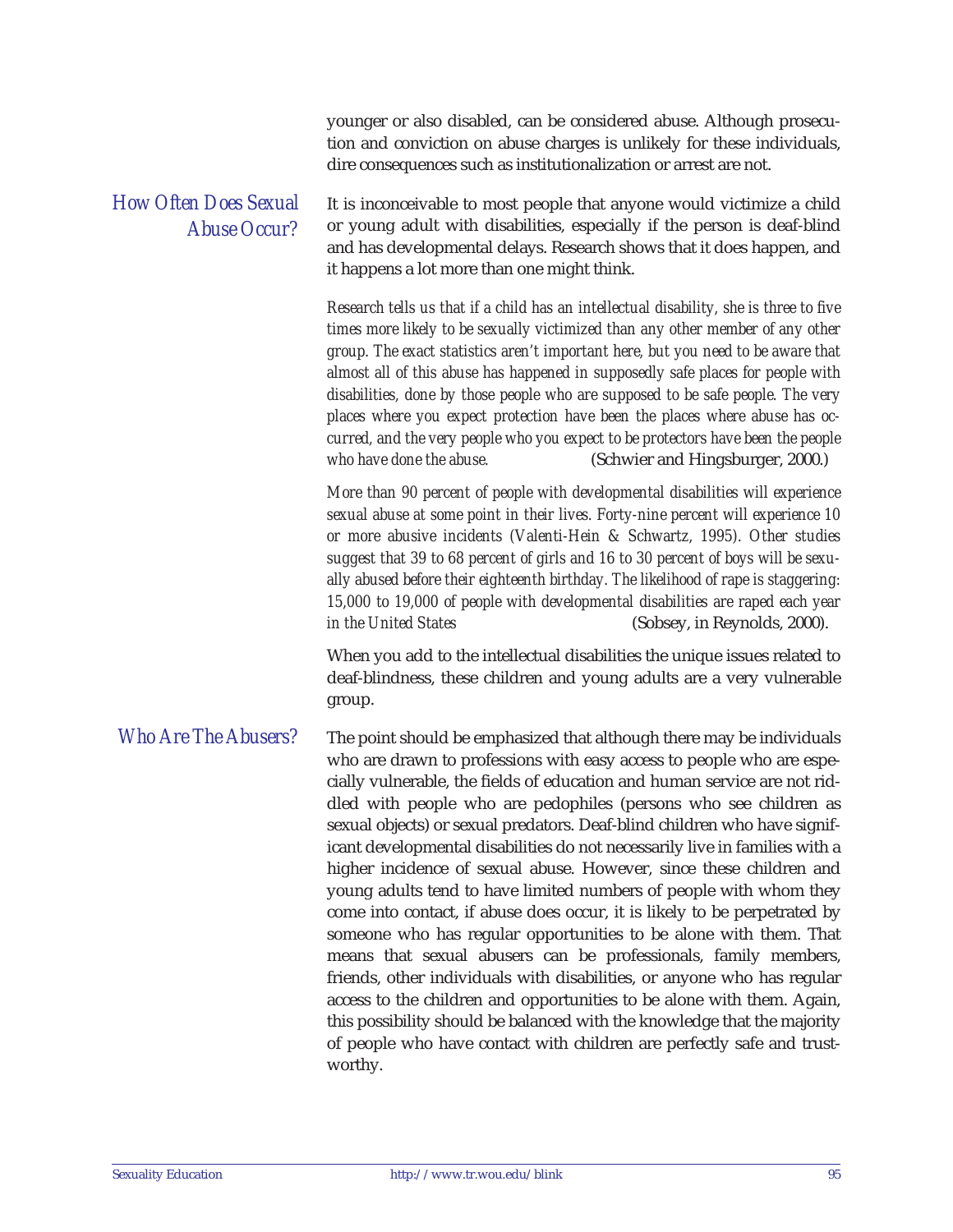*Issues About Sexual Abuse For The Child Or Young Adult Who Is Deaf-Blind*

Deaf-blindness creates some unique issues for children and young adults related to sexual abuse. It is important to understand these issues in order to protect these children and young adults.

#### LANGUAGE AND CONCEPT DEFICITS

Children and young adults with deaf-blindness and developmental delays may lack the language and concepts needed to prevent being victimized. For example, they may not understand that some people might hurt them or that it is not all right for people to touch their genitals. They probably do not know that they should tell someone trustworthy if someone does try to do this to them. They also may lack the communication skills to tell anyone if they have been victimized, even if they did know it was wrong.

Individuals in this group are more likely to be victims of sexual abuse than their typical peers are. However, it is not always easy to know when abuse occurs for these children or young adults. Some of the primary indicators of abuse in the typical population are behavioral changes: depression, withdrawal, sexually inappropriate behavior, noncompliance, seizures, excessive crying, regression to childlike or infantile behaviors, fear of being touched, and so forth. For many deaf-blind children with developmental delays, these behaviors are not necessarily atypical. These might not be clear indicators of sexual abuse.

Even if a parent or caregiver picks up on behavioral changes, getting the child to communicate what has happened, if he or she perceives it as something wrong, is unlikely. The fact is, unless there is physical evidence of sexual abuse such as bruising in the genital areas, sexually transmitted disease, unexplained pregnancy, genital discomfort, etc., no one is likely to know abuse has occurred.

#### INABILITY TO ASSIST IN AN INVESTIGATION OR TESTIFY IN COURT

Children and young adults with may not be able to share information with investigators that results in the arrest of a pedophile or sexual predator. They may also not be viable witnesses if the sexual predator is brought to court. This is another reason why they are especially vulnerable to abusers.

#### THE USE OF TOUCH IN INSTRUCTION AND CAREGIVING

Children and young adults with deaf-blindness more frequently experience touch by people for the purposes of communication, assistance with travel, and support in caregiving routines than do their nondisabled peers or even some peers with other types of disabilities. They may lack a sense of what is appropriate and inappropriate touch or concepts about private areas of the body, where people may not touch without permission.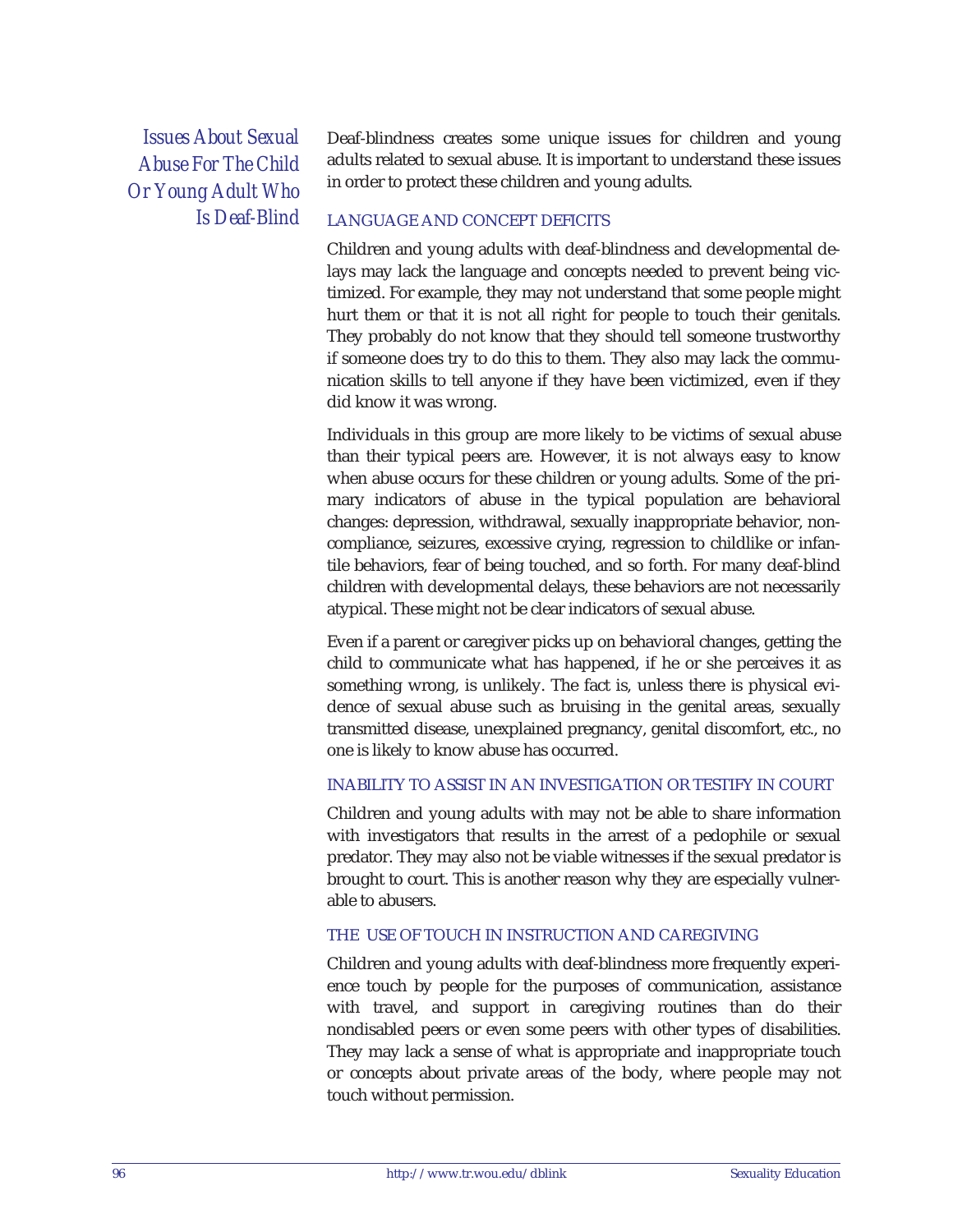#### SEXUAL ABUSE MAY NOT BE PERCEIVED AS AVERSIVE BY THE VIC-TIM

Deaf-blind children and young adults may not perceive some abuse as aversive and may actually find the contact pleasurable. Because they lack the sense of social taboos, they may not experience the same negative emotions about the abuse as a typical peer would. They are sometimes the perfect "willing victim."

#### THEIR VULNERABILITY TO ABUSE IS DENIED

Children and young adults in this group may be viewed as not being at risk for sexual abuse. This happens because the public does not often recognize that sexual predators victimize people with disabilities. People think it unlikely that individuals would want to hurt someone who is disabled. They are in denial that pedophiles or sexual predators are not uncommon and do look for easy targets.

### DEAF-BLIND CHILDREN ARE FREQUENTLY VERY COMPLIANT

This particular group of children and young adults may be naturally compliant because of their limited experience in their environment. Frequently they are not given opportunities to exercise personal choice about much of anything, but especially about who interacts with them and how. They may also be compliant because they are physically unable to protest or stop the actions of others.

#### ISOLATION, A TYPICAL OUTCOME OF DEAF-BLINDNESS, IN-CREASES THE RISK OF ABUSE

Unless the people in their lives work hard to create circles of support, children and young adults with deaf-blindness and developmental delays are at increased risk for isolation. This is a known factor that increases the risk of anyone's being abused.

#### POOR SOCIAL SKILLS DEVELOPMENT AND NATURAL CURIOSITY OFTEN LEADS TO BEHAVIORS THAT APPEAR SEXUALLY AGGRES-SIVE TO OTHERS

Sometimes children and young adults in this group may exhibit behaviors of a sexual nature that may seem aggressive. This happens because their natural curiosity and limited vision and hearing lead them to move in too close, to touch inappropriately, or to use taste and smell to identify people. At other times they may use social skills that are inappropriate for their age or the situation. An individual in his or her twenties or thirties who kisses a stranger or young child in the parking lot of the grocery store will probably be viewed as sexually aggressive. This action, though innocent, could result in the filing of abuse charges. Even if it did not have such dire consequences, this behavior certainly could prevent him or her from holding a job at that store. It might also make others keep their distance.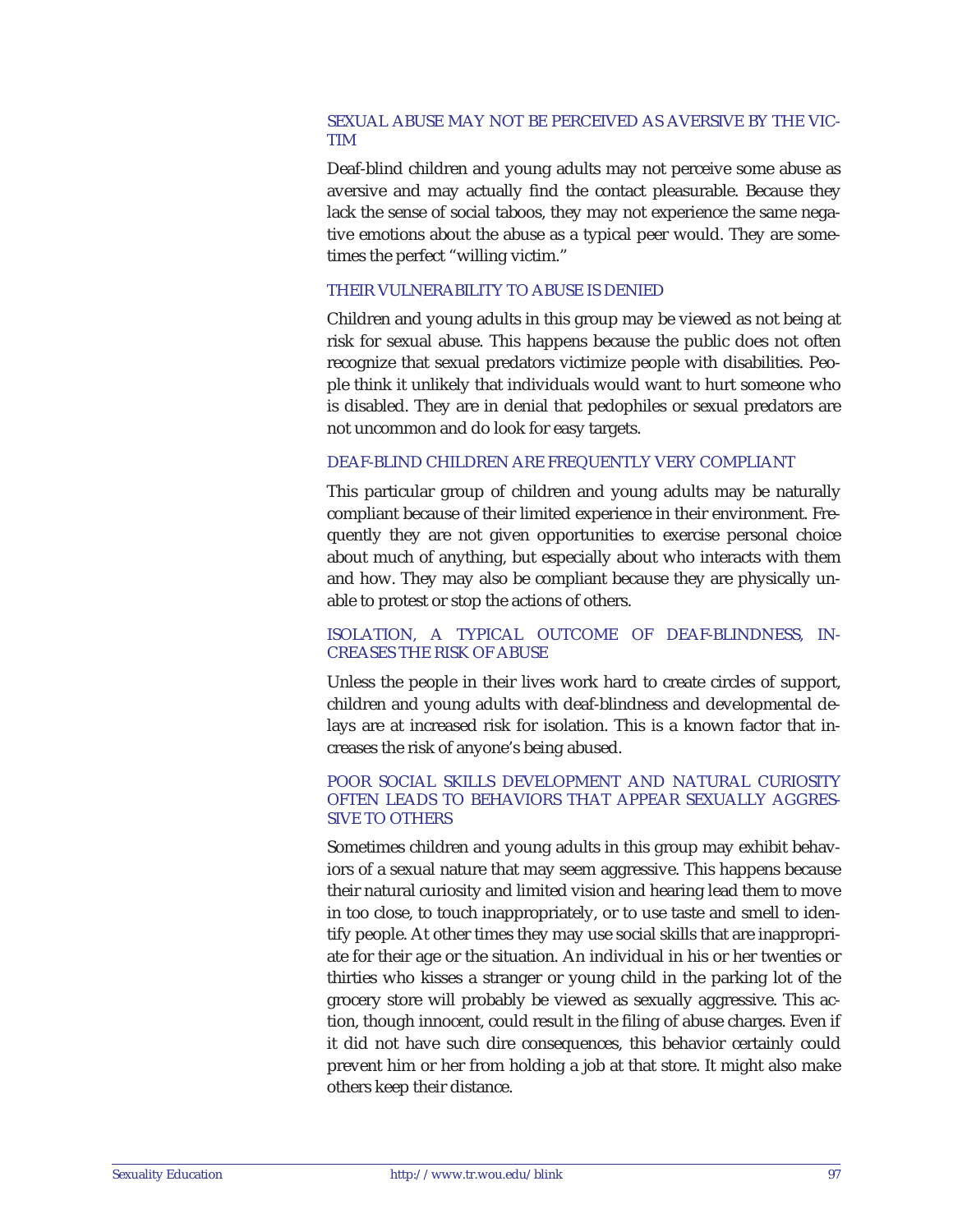#### SOME DEAF-BLIND INDIVIDUALS ATTEMPT SEXUAL ACTS WITH PARTNERS WHO DO NOT GIVE THEIR CONSENT

Some deaf-blind children or young adults who also have developmental disabilities may act in a way that is sexually abusive to another person without any sense of this behavior being abusive. For example, they may try to kiss someone who does not want to be kissed, or in another more extreme case, they may attempt to masturbate with an unwilling partner. That unwilling partner may be another person with a disability who cannot defend him or herself or resist these advances. The offending individual may not be able to understand the significance of his or her actions, but the consequences may be arrest, lawsuits, and/or abuse charges.

*Guidelines For Instruction and Intervention*

We do not want you to feel helpless when confronted with the challenges that deaf-blindness brings to keeping an individual safe from sexual abuse. There are some things families and professionals can do.

#### BE AWARE THAT YOU MUST PROVIDE PROTECTION

The reality for most children in this group is that they may not ever be taught to defend themselves from sexual predators. Even children and young adults with pretty good communication skills (for example, individuals with basic reading and math skills who can discuss and understand rules) are typically only too willing to go with anyone anywhere. It does not matter to them if the person is a stranger, and they do not consider what that person might want to do to them. They may not be able to make the subtle distinctions about who is a "stranger." In one instance, several students were shown pictures of "strangers" during a lesson. In this activity they were supposed to sort people into categories of "people they knew" versus "strangers." When the activity was repeated the next day, however, the strangers had become people they knew. From their perspective, they had seen the pictures the day before and so they "knew" these people.

The best protection for most individuals with deaf-blindness comes from the vigilance and support of trustworthy family members, friends, and professionals. Vigilance and advocacy are key to keeping them safe.

#### KNOW THE BACKGROUNDS OF INDIVIDUALS WHO HAVE ACCESS TO THE CHILD

Individuals with this combination of disabilities will always depend on a variety of service providers and others for care-giving activities. Parents can feel that they are in a no-win situation. On the one hand, they need to bring service providers and educators into their child's world but they also want keep him safe from those who might want to hurt him. However, there are steps that can be taken to protect the child.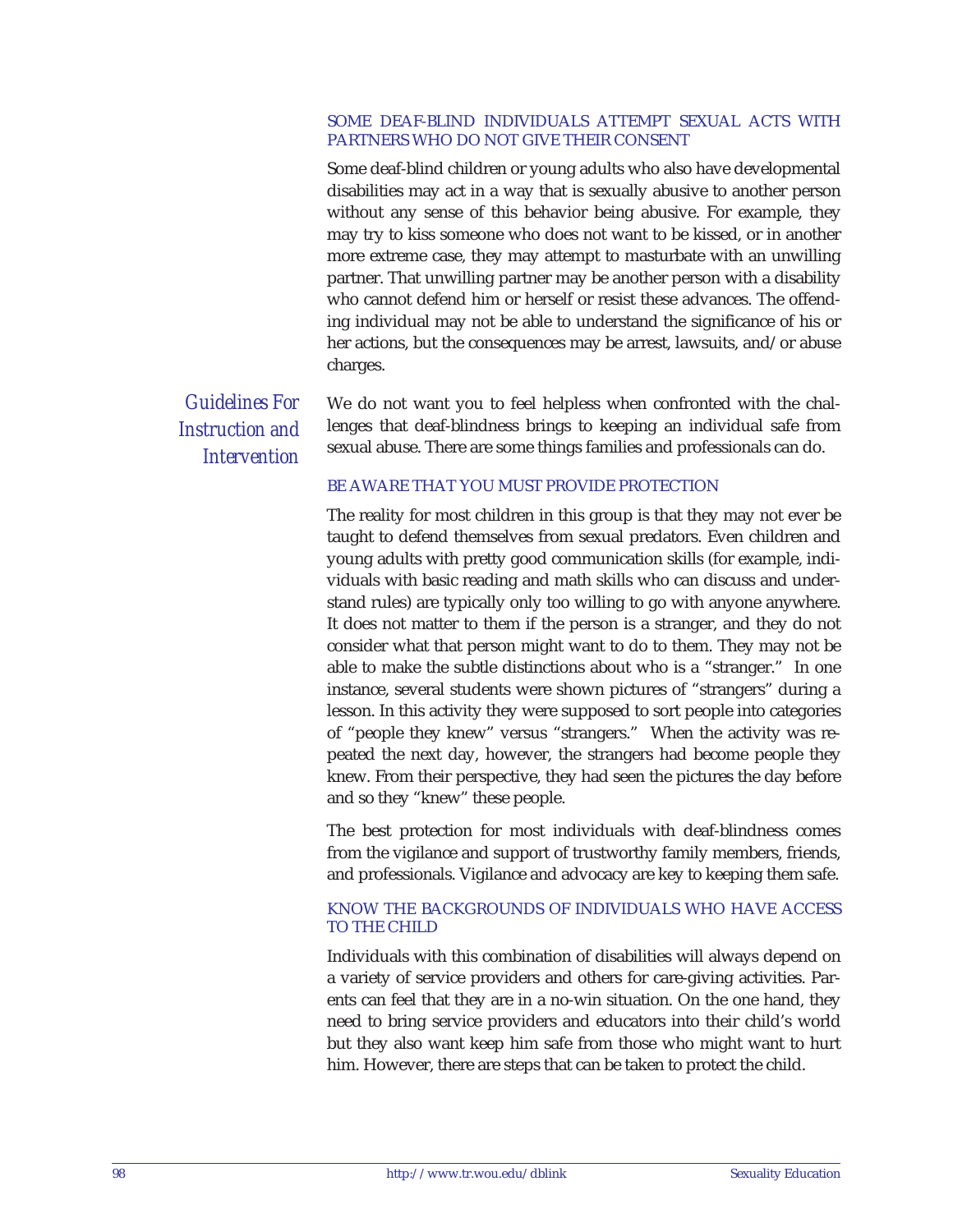Knowing the background of individuals who have access to the child is an important step in preventing sexual abuse. This includes professionals who work directly with him or her and those with limited access such as a cafeteria worker, bus driver, etc. Schools and other programs generally run criminal background checks on some employees. Parents should feel free to ask if these checks have been done on all the people working with their child.

For a small fee, parents may pay to have a criminal background check run on a person by contacting their state's department of public safety (DPS). Information about sexual offenders may also be found on the Sexual Offenders Registry. These checks do help and sometimes just the threat of having a criminal background check done frightens off a sexual predator. Remember, however, that the DPS checks only account for crimes in that state for which a person has been convicted and generally will not mention incidents in that state in which there were no arrests or convictions. Nor will it show arrests and convictions that occurred in another state. The Sexual Offenders Registry is not necessarily kept current so it may not include recent charges. Higher levels of screening are possible but may not always be realistic. The Personal Safety Awareness Center of the organization SafePlace publishes a fact sheet entitled "Screening Practices for Hiring People to Work with Individuals with Disabilities in Need of Support" that can provide guidance to families or programs about screening individuals. This fact sheet and other informational materials may be requested by contacting:

SafePlace P. O. Box 19454 Austin, Texas 78760 (512) 356-1599 (voice) or (512) 482-0691 (TDD) Web site: http://www.austin-safeplace.org/services/psac

Parents and school administrators should trust their instincts when it comes to suspecting possible pedophiles or sexual predators. If you are not sure about a person (and perhaps even if you are), provide close supervision of the employee.

Children and adults with deaf-blindness and significant developmental delays need to trust others in their lives to protect them. Parents, schools, and programs serving individuals with deaf-blindness cannot turn a blind-eye to the reality of their vulnerability. Caregivers' awareness is their protection.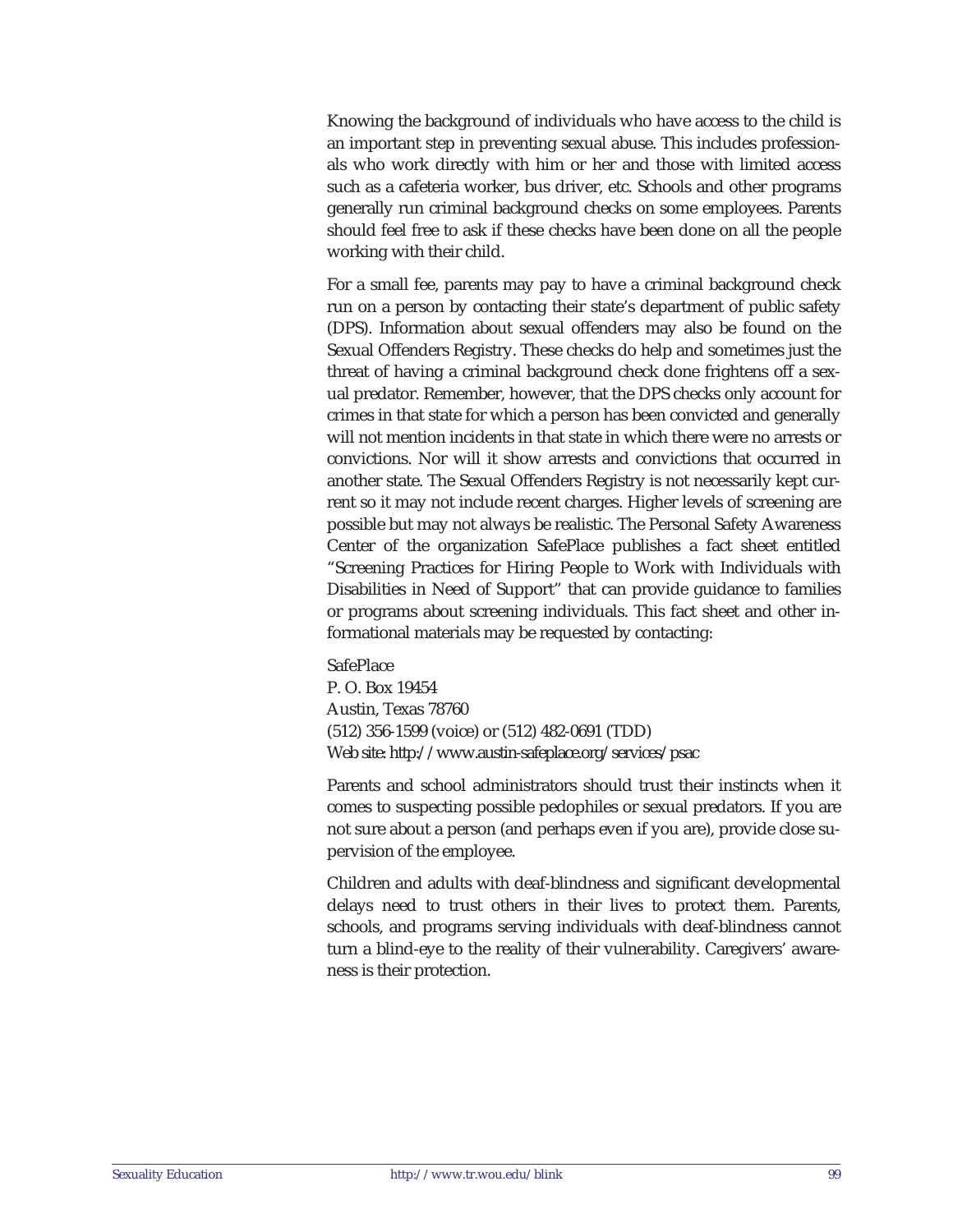#### ACCESS RESOURCES TO HELP YOUR TEAM LEARN MORE ABOUT SEXUAL ABUSE

SafePlace also sponsors the Personal Safety Awareness Center and offers a resource lending library featuring books, curriculum kits, videos, audiotapes, anatomically correct figures, models, games, journals, and other materials relating to abuse and violence prevention, sexuality education, and personal safety for people with disabilities, families, and professionals. The library currently features over 250 items that are available for checkout in person or by mail within the United States. Although these do not specifically address children with deaf-blindness, there is useful information to be gleaned from many of them. Other resources worth checking out include:

National Domestic Violence Hotline 3616 Far West Boulevard, Suite 101-297 Austin, TX 78731-3074 Hotline: 1-800-799-SAFE http://www.ndvh.org/

RAINN: Rape, Abuse, and Incest National Network Hotline 1-800-656-HOPE http://www.rainn.org/

International Coalition on Abuse and Disability http://www.quasar.ualberta.ca/ddc/ICAD/icad.html

The National Committee to Prevent Child Abuse 332 S. Michigan Avenue, Suite 1600 Chicago, IL 60604 1-800-555-3748 http://www.preventchildabuse.org/

#### REDUCE ISOLATION

Schools and families can work to make sure that there are few opportunities for the child to be alone with someone in a location where abuse could occur. For example, having a private changing area in a public bathroom at school makes it more difficult for the sexual predator to feel safe. There is a chance that another student or staff member could come into the restroom. In group-living situations, having more than one staff person with residents at all times is a good idea. However, in small apartment-living situations, this level of support may not be possible.

As the child gets older and the family ages, often times there is no one to be the advocate and protector of the individual. Parents should begin early in the life of the child to build a large network of people who care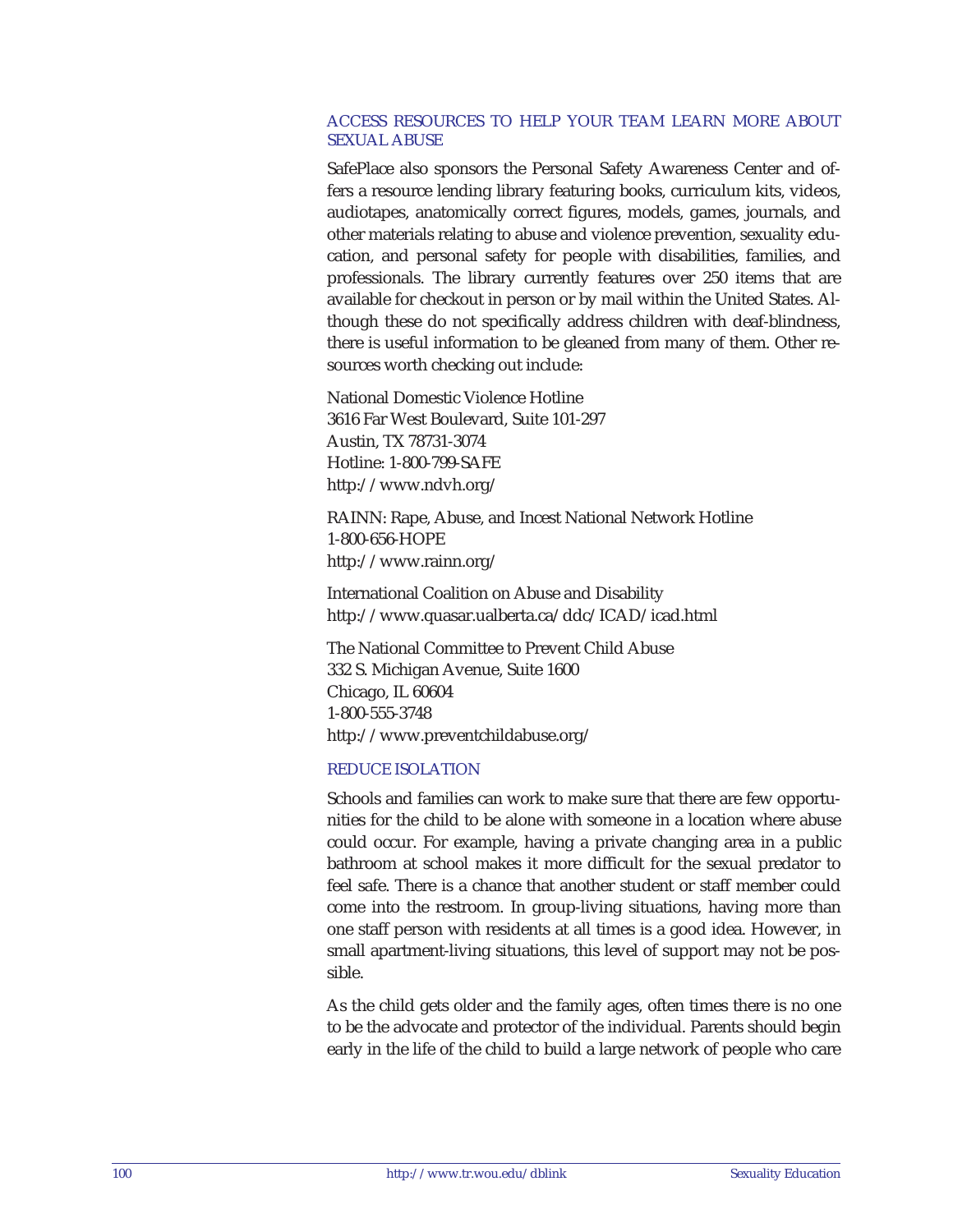what happens to their son or daughter. Having many people to check on the welfare of the individual increases the likelihood that changes in behavior or appearance signaling possible abuse will be questioned. Also, if a person has people who care about him constantly popping in and out of his home, a potential abuser may feel less secure and be deterred.

#### RESPECT YOUR CHILD'S DIGNITY AND MODESTY, AND REQUIRE OTHERS TO DO THE SAME

Parents should always model the way that they want others to treat their child. If you do not respect the child's dignity and modesty, some others may not either. In caregiving activities and other interactions, use discretion. Think about where you change diapers, how you dress your child, how you touch him or her, and so forth. Model the approaches you want to see others using with him or her. You are key in setting the standards for treatment of your child by others.

Educational and rehabilitation programs generally should take their lead from the parents. At times, however, they may need to guide parents who may not be aware of the long-term consequences of their interactions with the child. Having clear policy regarding caregiving routines helps to ensure that the child with deaf-blindness is never treated as if his modesty or dignity is not important. For example, even as a toddler, a child should be appropriately dressed in public. This is sometimes difficult or may take extra time, but it is important. Think about the age at which it would not be appropriate for a typical child to walk around in only a diaper or to be disrobed in a restroom without the stall door closed. Treat an individual with deaf-blindness and developmental delays just as you would his or her typical peer. When you ignore principles of dignity and modesty, you are sending the message that the individual is somehow less valuable or maybe even less human. It may say to some twisted mind that sexually abusing this individual really is not a serious offense.

#### MAKE IT A PRACTICE TO ASK THE CHILD'S PERMISSION

School programs and family members need to remember to ask permission from the child before doing things with him or to him. That might mean for some children a momentary pause after presenting an object cue representing the next step in a routine in order to see if he is okay with things. Caregivers should, as much as possible, recognize that the child's pushing our hands away or protesting with a cry is a clear "no." Stop and at least offer some option or choice. Having well-crafted caregiving routines that provide opportunities for a child to exercise some control over what is happening to him or her is very important.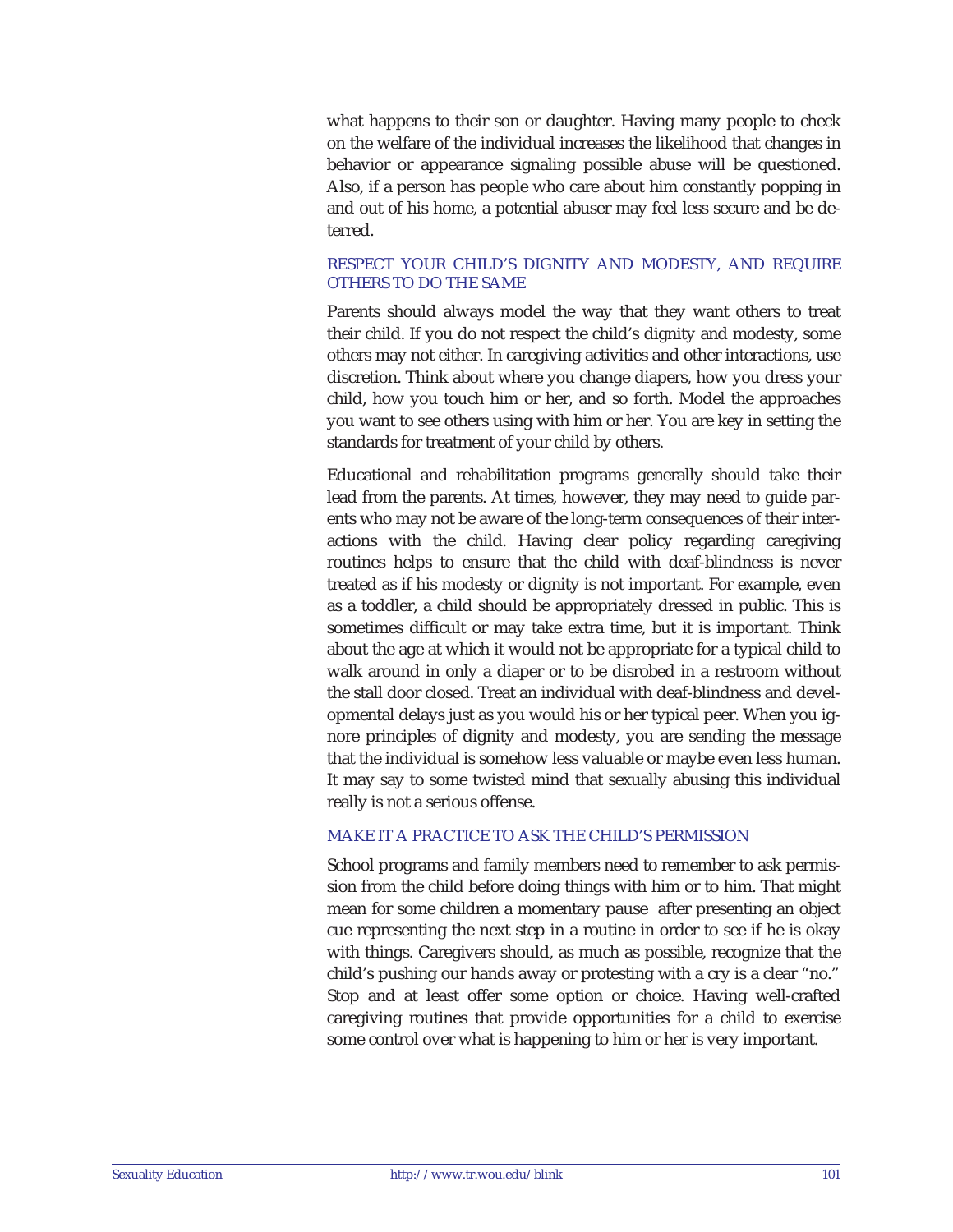#### TEACH OTHERS TO USE APPROPRIATE BEHAVIOR WITH YOUR CHILD

Do not allow strangers to touch your child without permission. Well-meaning people often feel very free to hug or kiss a child. Ask them to shake hands or use some other more neutral greeting. Save hugs and kisses for close family and friends. This helps to model for the child a behavior that is likely to be more acceptable to the public at large, and it will keep him from later being punished for being too familiar.

#### TEACH THE CHILD TO USE APPROPRIATE BEHAVIORS WHEN IN-TERACTING WITH OTHERS

Sometimes a child or young adult with disabilities will do things like hugging a perfect stranger, kissing a small child, or touching a woman's breast or a man's groin area. Most of the time, the individual is unaware that he or she has acted inappropriately. Perhaps the family and educational staff have never taught the child that this is inappropriate. Families should be cautious about allowing their child to be too familiar with people. Teach handshakes and distant hugs or pats. Calmly redirect the child's attempts to touch people inappropriately. Work with your educational team to develop intervention plans for when the child's doing something that can put him or her at risk. This includes behaviors that are currently risky or may prove to be risky in the future.

When a child is capable of learning social rules about behavior, they should be taught. If the child is not capable of controlling his or her behavior, extra effort must be made to reduce the opportunities for victimizing someone else. This means closer supervision and possibly the development of a formal behavior plan to address the behavior.

#### RESIST TEACHING A CHILD TO BE OVERLY COMPLIANT

Although many deaf-blind individuals would not be able to defend themselves from a determined predator, very quiet and compliant children are at greater risk. Yet, often when working with deaf-blind children, caregivers seem intent on having them comply with the demands of anyone who interacts with them. The children are offered too few opportunities to exercise any control or choice in their daily lives. If they respond to a rough touch or unwanted direction with any kind of resistance, they are perceived as the ones with the problem. The real problem of inappropriate behavior lies with those who seek to control the children.

#### IF APPROPRIATE, TEACH SAFETY RULES

Some individuals with deaf-blindness and developmental delays are capable of learning some social "rules" about appropriate behavior that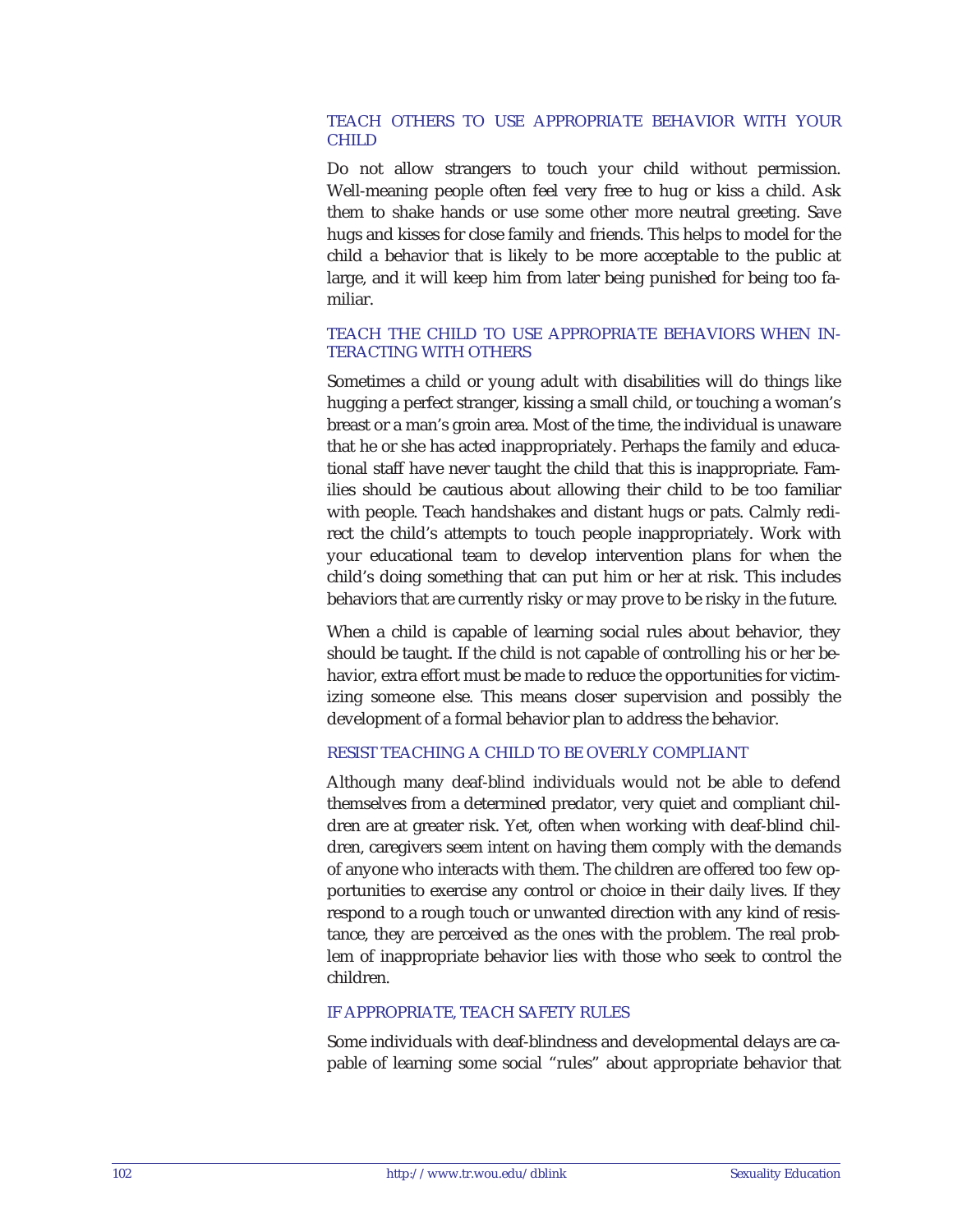may provide them some measure of protection. These are individuals who also have the ability to understand representational information in an abstract manner (pictures, signing, print) and who can do complex categorization based on attributes other than purely physical traits. For these individuals, every effort should be made to teach them these rules. For example, they might learn to categorize people who would be safe to ask for help versus those who might not be safe to ask.

If the individual can make some judgments about who is or who isn't safe to approach for help, spend time discussing this issue in real-life situations. For example, when you are in the mall or at school, have the child show you whom he would go to for help if someone were bothering or hurting him. Have the child practice finding a security guard, a principal, a policeman, a store clerk, a manager, etc. Give the child a card to use in emergencies to get help. The card should include the child's name (and name sign if appropriate), have a note that indicates a need for help, offer an explanation of the individual's disability, and provide an emergency contact phone number and address. Set up practice situations with support from these community members and let the child practice using the card to get assistance. This can be beneficial in a number of situations, not just when abuse occurs.

A few additional instructional strategies related to personal safety follow:

- ➤ Teach what is and what is not appropriate touch (see Chapter 5, page [43\)](#page-48-0).
- ➤ Teach the concepts of public and private (see Chapter 4. page [34](#page-39-0)).
- ➤ Provide many opportunities to practice safety skills through role-play and through community-based experiences.
- ➤ Teach the child how to get someone's attention, yell for help, or solicit assistance using whatever communication method works best for him or her.
- ➤ Help him to understand appropriate personal boundaries and provide strategies for him to tell someone "no" and "stop."
- ➤ Help him make a list of trusted adults whom he can "tell" if someone bothers him.
- ➤ Teach him not to go off with someone alone unless you say it is okay.
- ➤ Offer him opportunities to take a self-defense class.

There are many good training tools for people with intellectual disabilities that can be adapted for the individual with deaf-blindness. These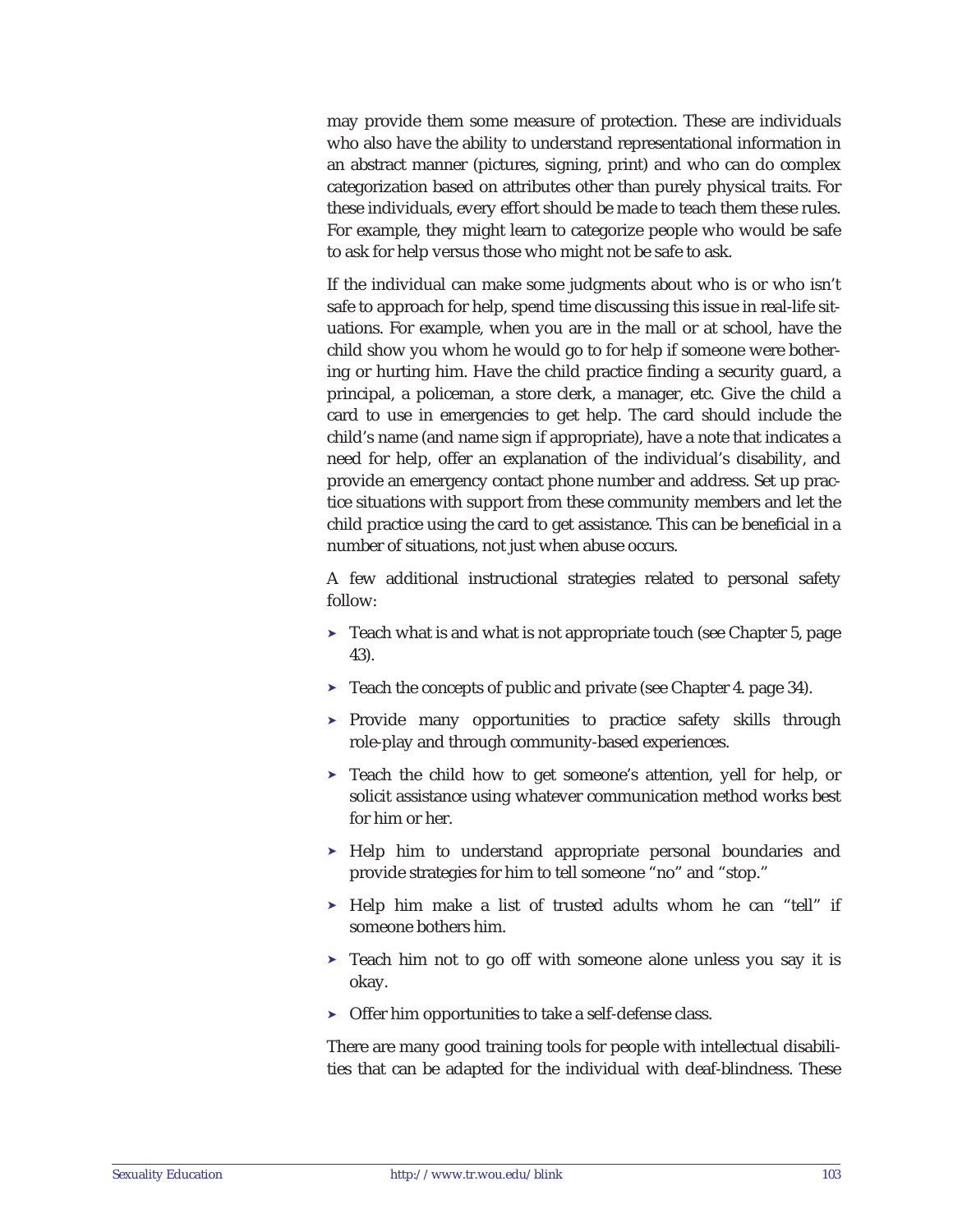may also be useful for some students with significant developmental delays. Chapter 10 (page [109\)](#page-114-0) lists some of these materials. School programs should collect materials for use by families and educational staff.

#### TEACH COMMUNICATION SKILLS THAT HELP THE PERSON "TELL" ABOUT ABUSE

Whenever possible, teach deaf-blind children key vocabulary and concepts that enable them to report to someone if they "hurt" and where the pain is located. If they can point to the body part that hurts, that may be enough, but it would also be good if they could give a sign or signal for the particular body part. Dr. Pearl Tait and Carol Kessler describe in their article "The Way We Get Babies: A Tactual Sex Education Program" (1978) figures that are used in their sexual education program to help blind children understand sexual intercourse. The article tells how these figures can be made out of fabric and other materials. Using these figures may be beneficial for some children to both learn and reference specific body parts or to "tell" about incidents they have experienced. Though this type of "evidence" might not hold up in a courtroom, it could help trusted adults protect the child from someone who is abusing him or her.

Learning the name signs of individuals who work with them is also a good idea. Family members and caregivers should identify themselves to the child by the appropriate sign or signal whenever they approach the child for an interaction. The greater the child's ability to communicate "who" does what with them, the greater threat he is to a potential sexual predator.

#### BE ALERT TO EVIDENCE OF ABUSE AND REPORT IT TO AUTHOR-ITIES FOR INVESTIGATION

For most of the individuals focused on in this book, though they may be motivated to tell someone about sexual abuse, they probably would lack the ability to do it. They also probably could not participate in an investigation, give testimony, or offer any support to the efforts of the justice system to arrest and prosecute the perpetrator of the sexual abuse. Because of the vision and hearing loss and their developmental delays, the reliability of their testimony would not be sufficient for most judicial purposes. So what is the point of reporting abuse? The answer is provided in the following quotation from Leigh Ann Reynold's article "People with Mental Retardation and Sexual Abuse" (2000):

*"Abusers typically abuse as many as 70 people before ever getting caught. Without reporting, there can be no prosecution of offenders or treatment for victims. Underreporting of sexual abusive incidents involving people with disabilities has in the past, and continues to be, a major obstacle in preventing sexual abuse."*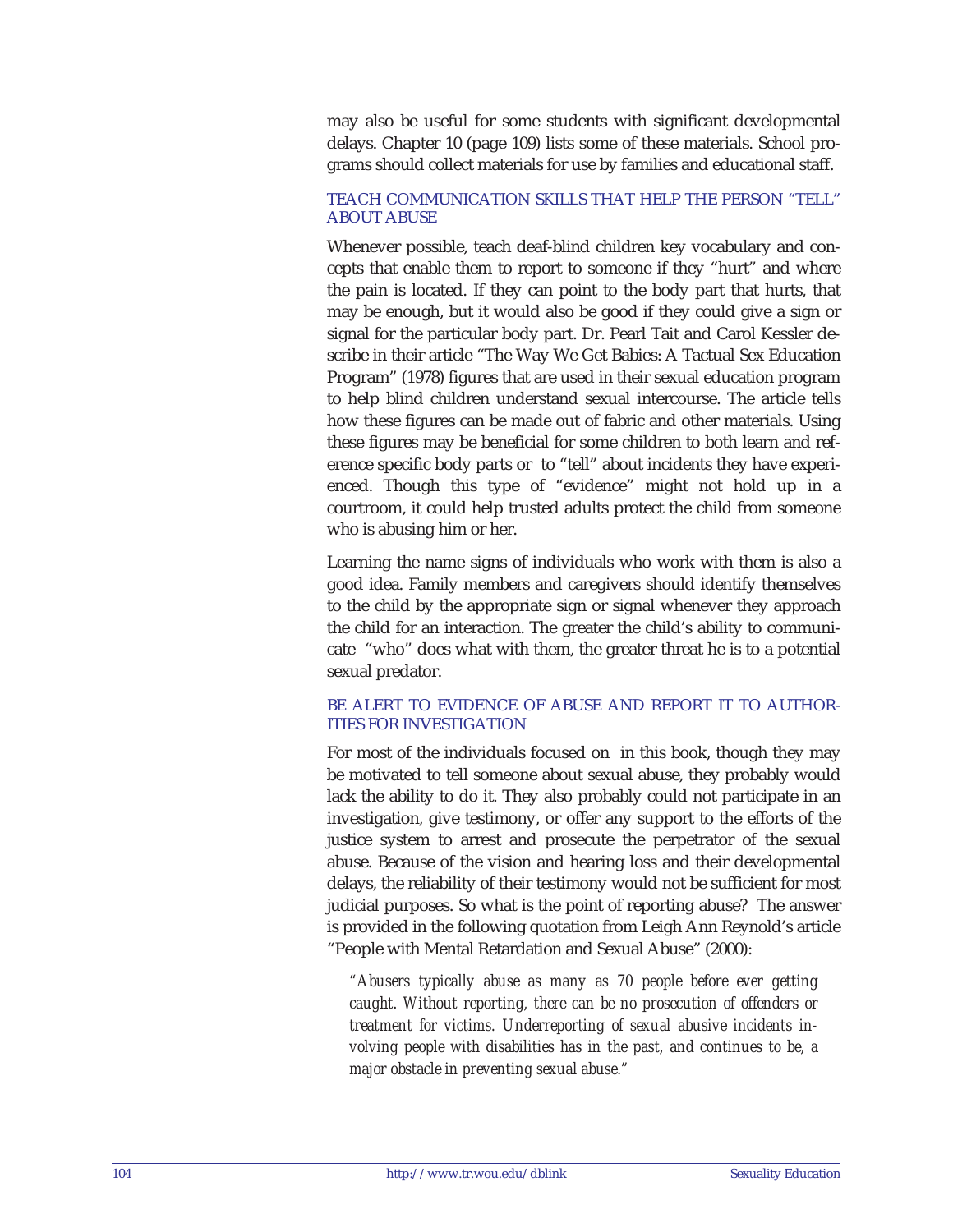The very act of reporting may save the child (or other children in a program) from becoming a repeated victim of abuse. When pedophiles, or other sexual predators, know that the people surrounding the child or young adult with deaf-blindness are both vigilant and unafraid to report the abuse, they are perhaps less likely to seek a job working with the child (or the children in a particular program). Additionally, reporting a sexual predator may not get him convicted this time, but it may alert authorities when incidents in his proximity occur in the future.

When educational or rehabilitation staff observe behavioral or physical evidence that indicates there might have been sexual abuse, they must follow up on it. The school or program will have a standard policy for handling suspected abuse as required by law. All staff members working with the child should have regular training about how to report suspected abuse. They should follow their school's policy to the letter to protect the child, the school program, and themselves.

Parents who have concerns about behavioral or physical problems that, in their minds, indicate sexual abuse should contact child protective services and seek guidance about pursuing their concerns. If the suspected abuser is a family member, they may need to contact someone in a domestic abuse organization (such as Battered Women's Center, SafePlace) to learn how to keep the child and themselves safe while the abuse allegation is being handled.

It is important to point out that once a report of suspected sexual abuse has been made, a series of actions has been started that will not be stopped without an investigation. Everyone in the child's life will be suspect as the system rightly moves in to protect the child. That is why it is so important to move forward systematically and responsibly once you suspect abuse. There is often a need to share your concerns with just one other person. It is understandable to have this need when such a situation occurs, but it is a mistake. If that person is not responsible and shares details with one other person, innocent people can be destroyed. Even after suspected abuse is ultimately disproved, the allegation lingers. Following a strict procedure for reporting is critical. If school or rehabilitation staff needs support in handling their feelings about the situation, it should be provided in a way that keeps the suspected abuse confidential. Parents should also use discretion in sharing their concerns outside of the system that is meant to protect the child.

Both staff and family members should carefully document the evidence they observe that causes them to think a child is being sexually abused. School or organization policy will guide the professional on how to proceed. Parents should photograph bruises, scratches, or other physical signs. They should write down when they first noticed the problem.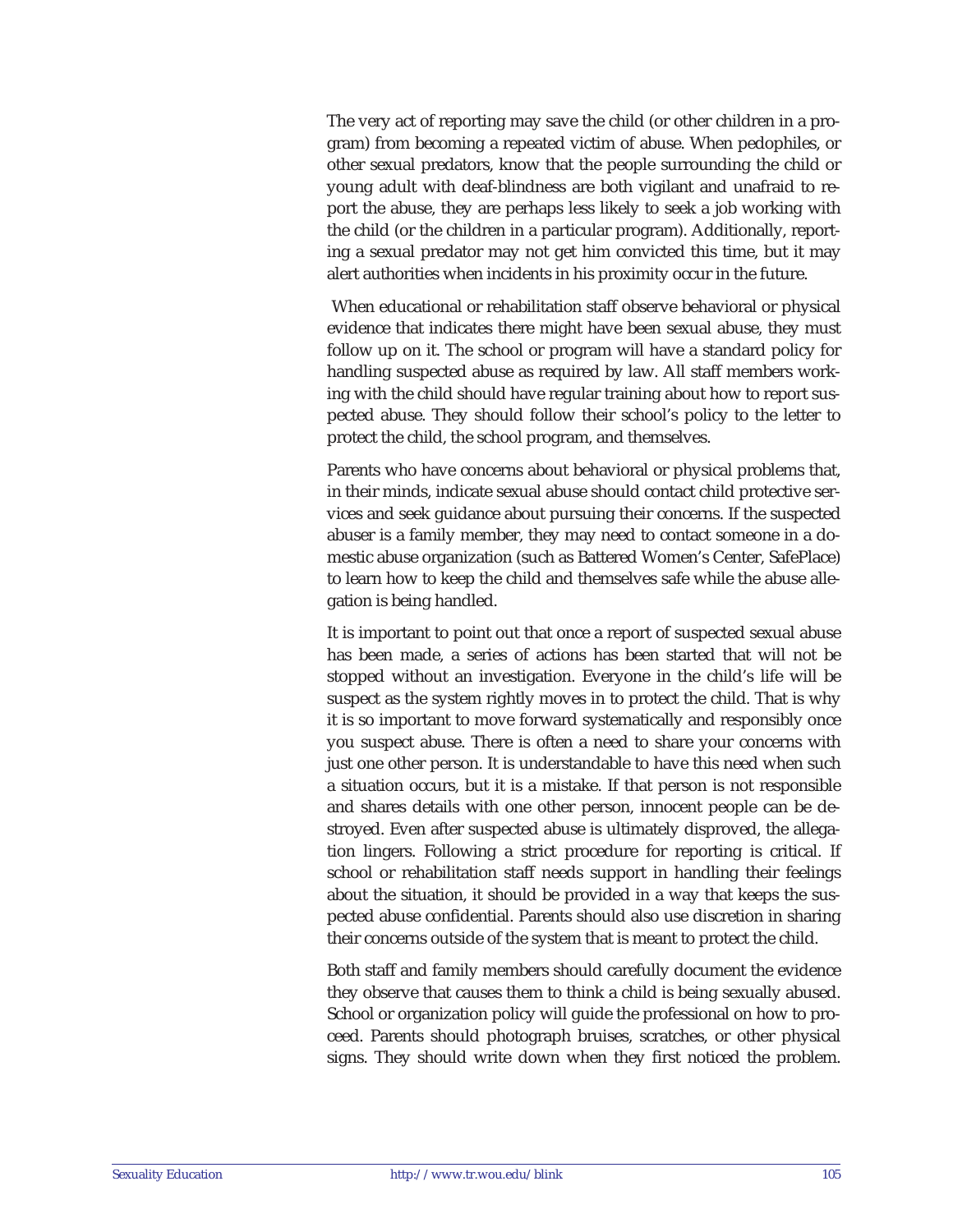They should also note any behavioral changes that support their concerns and when they first noticed the change. The family may want to consult with the child's pediatrician or the family doctor about their concerns and have the child examined. Parents may also want to share with authorities investigating the abuse a list of all the people at school, at home, and in the community who might have private access to the child.

If you suspect that a child or adult is being or has been sexually, physically, or emotionally abused, call your state's protective and regulatory services hotline.

#### PROTECT AND SUPPORT THE "GOOD GUYS"

It is okay to be suspicious of anyone who finds many opportunities to be alone with a child. *But*, it is important to remember that most people who work with these children are the "good guys." The reality is that many training and caregiving activities for child with deaf-blindness and developmental disabilities must often be provided in isolated settings. Therefore, educational and human service programs must protect and support staff charged with carrying out these activities.

Professionals who work with children and/or people with deaf-blindness and developmental delays are at risk for accusations of abuse if they are not mindful of even the appearance of impropriety. The best protection they have from accusations is a well-planned and open team approach to sexuality instruction and intervention. They must be able to frankly discuss concerns, instruction and intervention strategies, and incidents related to sexuality. They must have clear guidelines and policy to follow and the complete support of their administrators. Administrators must take specific steps to keep a staff person from being in vulnerable positions. Some steps that can be taken to reduce the risks for everyone include:

- ➤ Using a team process for planning instruction and day-to-day intervention;
- ➤ Making sure that the family has input into the team process;
- ➤ Posting schedules of where the child is throughout the day and with whom;
- ➤ Providing training to ensure staff sensitivity to the issues and guidance about how situations are to be handled; and
- ➤ Creating an environment in which both staff and families can feel safe in bringing up concerns and creatively finding solutions.

Parents or family members are also at risk for being accused of sexual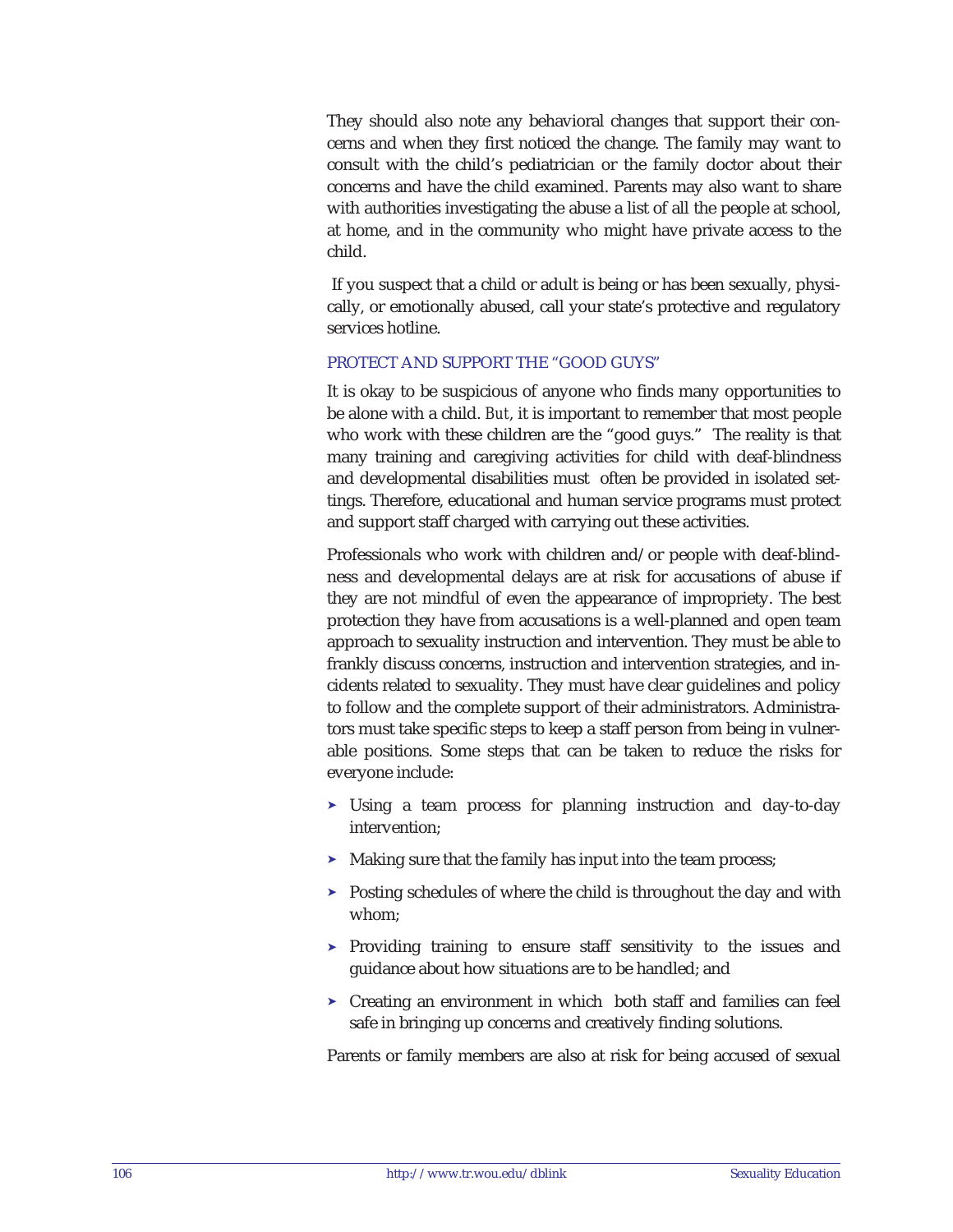abuse. One step that parents may want to pursue to protect themselves from false accusations of sexual abuse is to have a strong working relationship with the child's pediatrician or physician's assistant. A doctor who regularly sees the child with deaf-blindness and who keeps a well-documented history of medical concerns may be a resource for any investigation. He or she may be able to respond to charges that are brought forward by professionals or even another parent in a custody dispute. Of course, having a consistent physician who really knows the child or the parent may not be possible in this day of managed health care and HMOs.

Like the professionals, parent's best protection against false accusations may be the development of a good sexuality education program for their son or daughter. An understanding of the unique issues that deaf-blindness brings related to sexual abuse should be part of any sexuality education program. Having a team of people with whom parents can openly share concerns and collaborate to find solutions is just as important for the parents as for the professionals.

It is unfortunate that those involved in the teaching and care of deaf-blind individuals must be so cautious, but realistically this is the case . Anyone who works with these individuals is at risk for charges of sexual abuse if situations are not handled professionally. The children's safety must be the highest priority. At the same time, steps must be taken to protect innocent family members and professionals from false accusations.

- *Conclusion* In an ideal world the awful reality of sexual abuse would not exist. In this world it does exist, and children and adults with deaf-blindness and significant developmental delays are at very great risk for being abused. The only true protection for them comes from the attentiveness and the actions of safe adults who are looking out for their welfare. These individuals cannot afford to have those responsible for them bury their heads in the sand when it comes to sexual abuse. Rather, caretakers must be vigilant and outspoken about their safety.
	- *References* **Reynolds, L. A. (2000). People with mental retardation and sexual abuse.** *The ARC's Q & A on People with Mental Retardation & Sexual Abuse***. Available at: http://thearc.org/faqs/Sexabuse.html**

**Personal Safety Awareness Center (2000). Screening practices for hiring people to work with individuals with disabilities in need of support. (Fact Sheet). Austin, TX. Available at: http://www.austin-safeplace.org/services/psac/index.htm**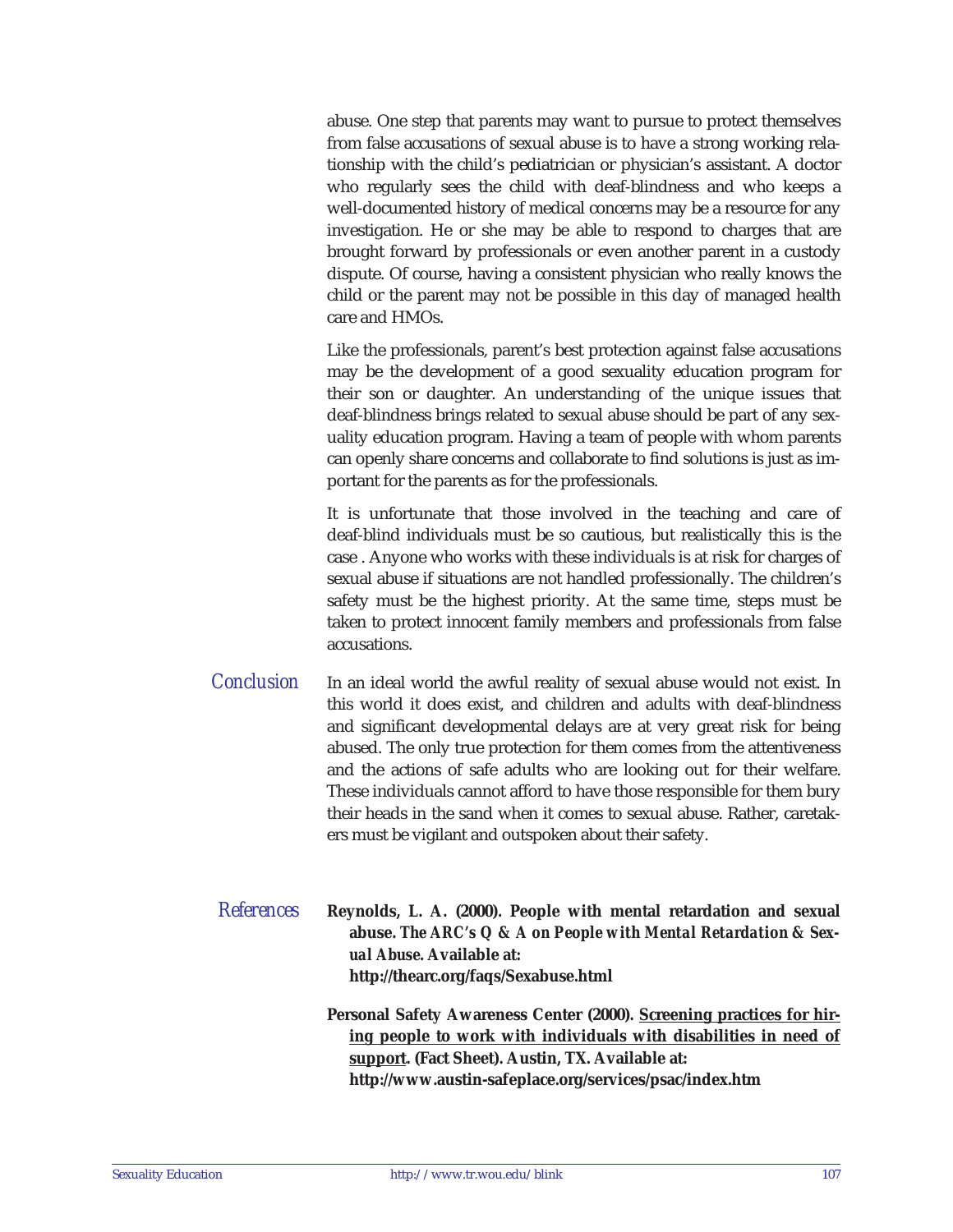- **Schwier, K. M., & Hingsburger, D. (2000).** *Sexuality: Your sons and daughters with intellectual disabilities.* **Baltimore, Maryland. Paul H. Brooks Publishing. pp 134.**
- **Tait, Pearl E., Ph.D., & Kessler, C., M..A. (March, 1978). The way we get babies: A tactual sex education program.** *The New Outlook***, pp 116-120.**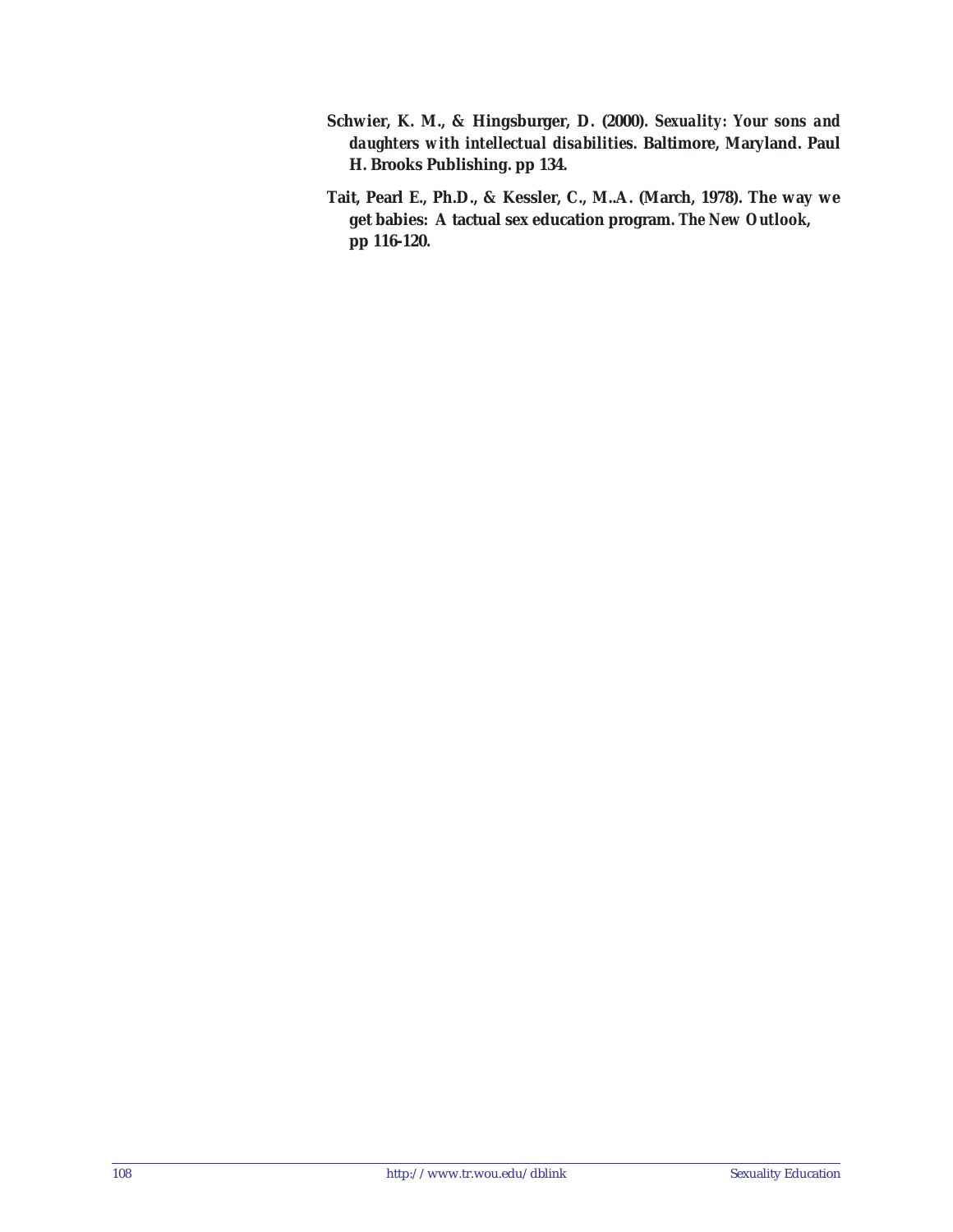# <span id="page-114-0"></span>Chapter 10

## *Resources and Readings Related to Sexuality Education*

This chapter provides parents, as well as educational and human<br>service programs, a place to start in developing a library of<br>resources and materials for instruction and intervention. This service programs, a place to start in developing a library of resources and materials for instruction and intervention. This book has taken only a beginning look at this topic.

There is much more to learn and much more that needs to be written about the unique issues of providing sexuality education to the individual who is deaf-blind and has significant developmental delays. Also, there is more to be discussed about providing sexuality education to the deaf-blind person who does not have developmental delays. Many excellent materials were developed in the 1970s, but these should be updated and new materials developed. Parents and professionals should advocate for this by requesting that older publications be updated and/or reprinted and by contacting some of the publishers listed to make their needs known.

#### *Articles, Books, and Curriculum* The list of resources we have included here purposely lists only a few of the good resources that have been developed. Parents and professionals do not have time to review all the available literature, so this list is meant to provide a starting place that allows them to add to their library a little at a time. The articles and books included here will list other good materials in their references.

One of the criteria for selecting an article, book, or product as a resource was the ease with which it could be located. So we primarily include products that can be requested through public libraries, current web sites, and local bookstores. The articles listed should all be available through DB-LINK. Some of the books and curriculums may be more difficult to find but they are worth tracking down. State deaf-blind projects, schools for the deaf or blind, college/university special education programs and/or disability organizations (such as ARC and United Cerebral Palsy) may help to locate these older materials. Publishers who get enough calls from parents and professionals will perhaps consider reprinting those that are out of print.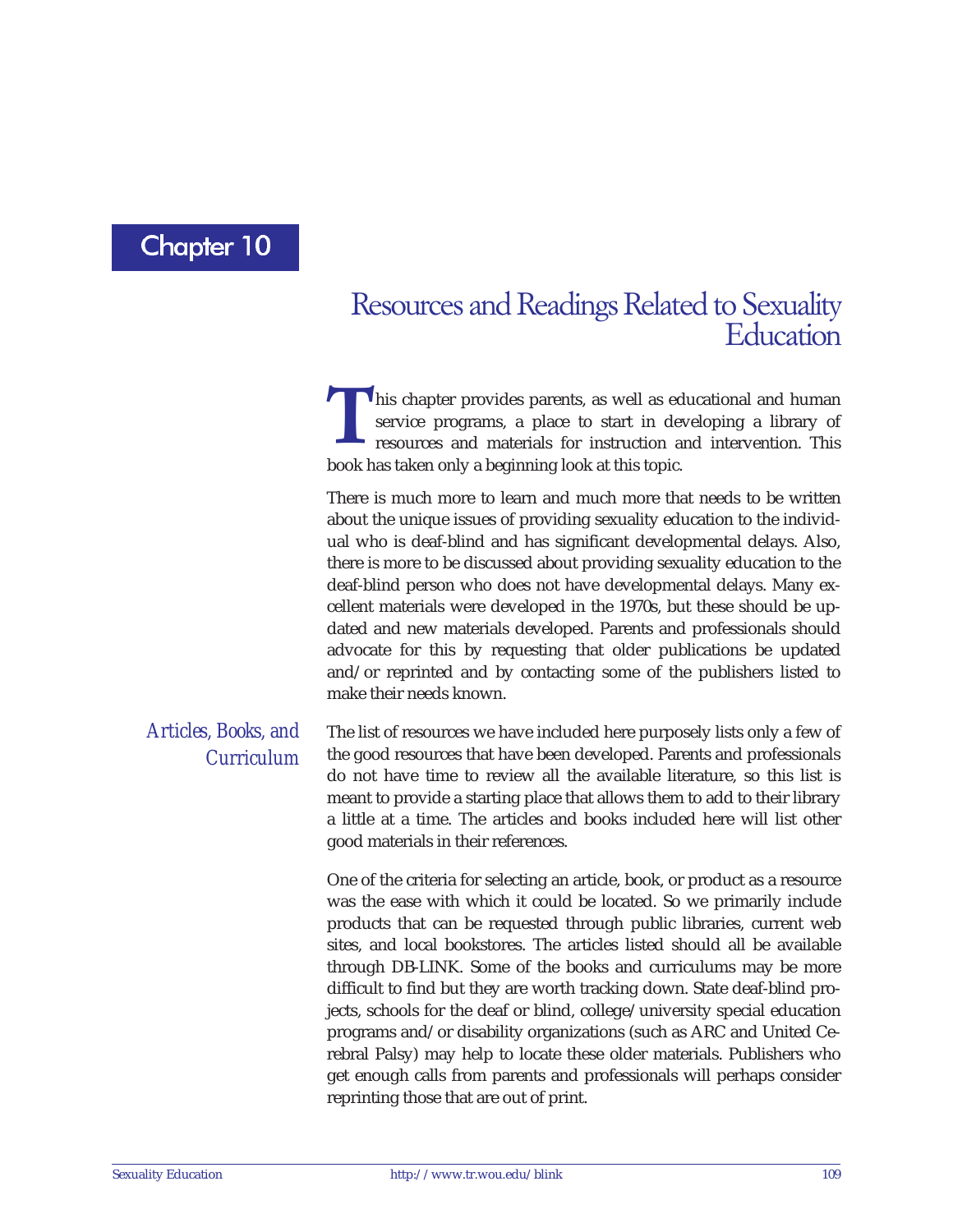Readability was another criterion for selection of particular items. In these, jargon is minimal, and they are clear and easy to follow.

Relevance was the final criterion used. While some of the included books and articles were not written specifically about children with deaf-blindness and developmental delays, the relevance to this population is obvious.

The list includes a number of web sites and on-line materials. It is important to note that these change frequently and may disappear overnight. Articles found on web sites were typically referenced separately from the site with the hope that it might be located even if the web site has disappeared.

Most materials included could easily be found at the time this paper was written. In cases where some materials are no longer available, it may be necessary to search bookstores and libraries or contact educational material supply companies to locate other items that will serve the same purpose. The list includes descriptions that will hopefully aide in the selection of good substitutions.

## *Articles* DEAF-BLIND SPECIFIC

**Belote, Maurice (1997). Taking the fear out of sex education. Individuals in a changing society: 1997 National Conference on Deafblindness workshop proceedings, 1, 50-65. Boston; Hilton/Perkins Program.**

This paper from California's Deaf-Blind Services provides an overview of the issues and describes components of the process for developing a program. The focus is on individuals without significant developmental delays.

**Hamilton, Toby (Fall, 1979). Sexuality in deaf blind persons. Sexuality and Disability, 2, 238-246.**

This is a good article that discusses the issues of sexuality education for individuals with deaf-blindness. It contrasts the effects of visual impairment, deafness, and deaf-blindness related to sexuality education.

#### **Merkin, Lewis, and Smith, Marilyn J., (1995). A community based model providing services for deaf and deaf-blind victims of sexual assault and domestic violence. Sexuality and Disability, 13, 2, 97-106.**

This article describes how the Seattle program, *Abused Deaf Women's Advocacy Services*, addresses domestic violence and sexual assault. This agency is run by deaf and deaf-blind people, and all staff and volunteers there are fluent in American Sign Language.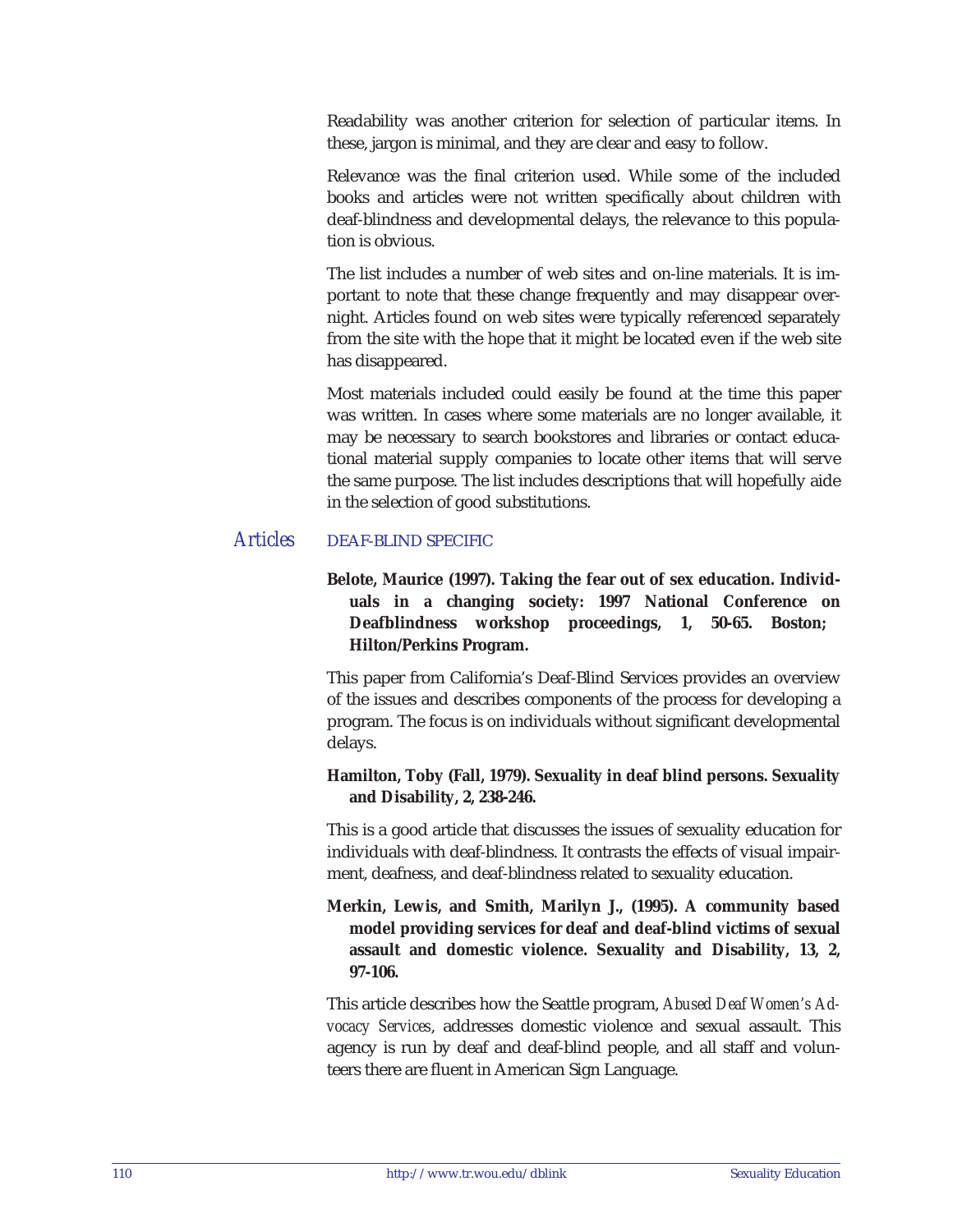**Miles, Barbara (1999). Talking the language of hands to the hands. (Fact sheet) DB-LINK, Monmouth, OR: The National Information Clearinghouse on Children Who Are Deaf-Blind. Available in downloadable text via DB-Link web site at http://www.tr.wou.edu/dblink/hands2.htm.**

Although this paper is not about sexuality education, it is worth reading to gain an understanding of the different role that touch plays in the life of a child with deaf blindness.

**Miller, Tom (1997). Social/sex education for children and youth who are deafblind. The individual in a changing society: 1997 National Conference on Deafblindness workshop proceedings, 2, 558-592. Boston: Hilton/Perkins Program.**

This article is only one of many good ones from Tom Miller. It was selected because it is easily obtained from DB-LINK, is thorough in discussing the issues, suggests core curriculum for sexuality education, and touches on policy issues.

**Neff, Jan. (1978). Sexuality and the deaf-blind individual. Proceedings: Sex Education for Deaf-Blind Children and Adolescents, Sheldon, J. (Ed.). New York: Mid-Atlantic North and Caribbean Regional Center for Services to Deaf-Blind Children.**

Most of Jan Neff's writings come from the seventies, but her work is among the best. This one makes the best case for why sexuality education should begin early and be a standard part of instruction for every child with deaf-blindness.

#### NON-DEAF-BLIND SPECIFIC

- **Appendix I: Discussion paper: Developing protocols to help vulnerable adults (2000). Adults with Vulnerability Web site Available at: http://library.utoronto.ca/www/aging/awvhome.htm**
- **Appendix II: Protocol worksheet (2000). Adults with Vulnerability Web site Available at:**

**http://library.utoronto.ca/www/aging/awvhome.htm**

These are two portions of a larger document that makes up the Adults with Vulnerability Web site. They contain good basic information about developing protocols for addressing abuse and neglect with vulnerable populations, including the elderly and individuals with disabilities.

#### **Committee on Bioethics, American Academy of Pediatrics (August 1999). Sterilization of minors with developmental disabilities. Pediatrics, Part 1 of 2, 104(2), 337-340.**

This is the best of just a few papers on the topic of sterilization of indi-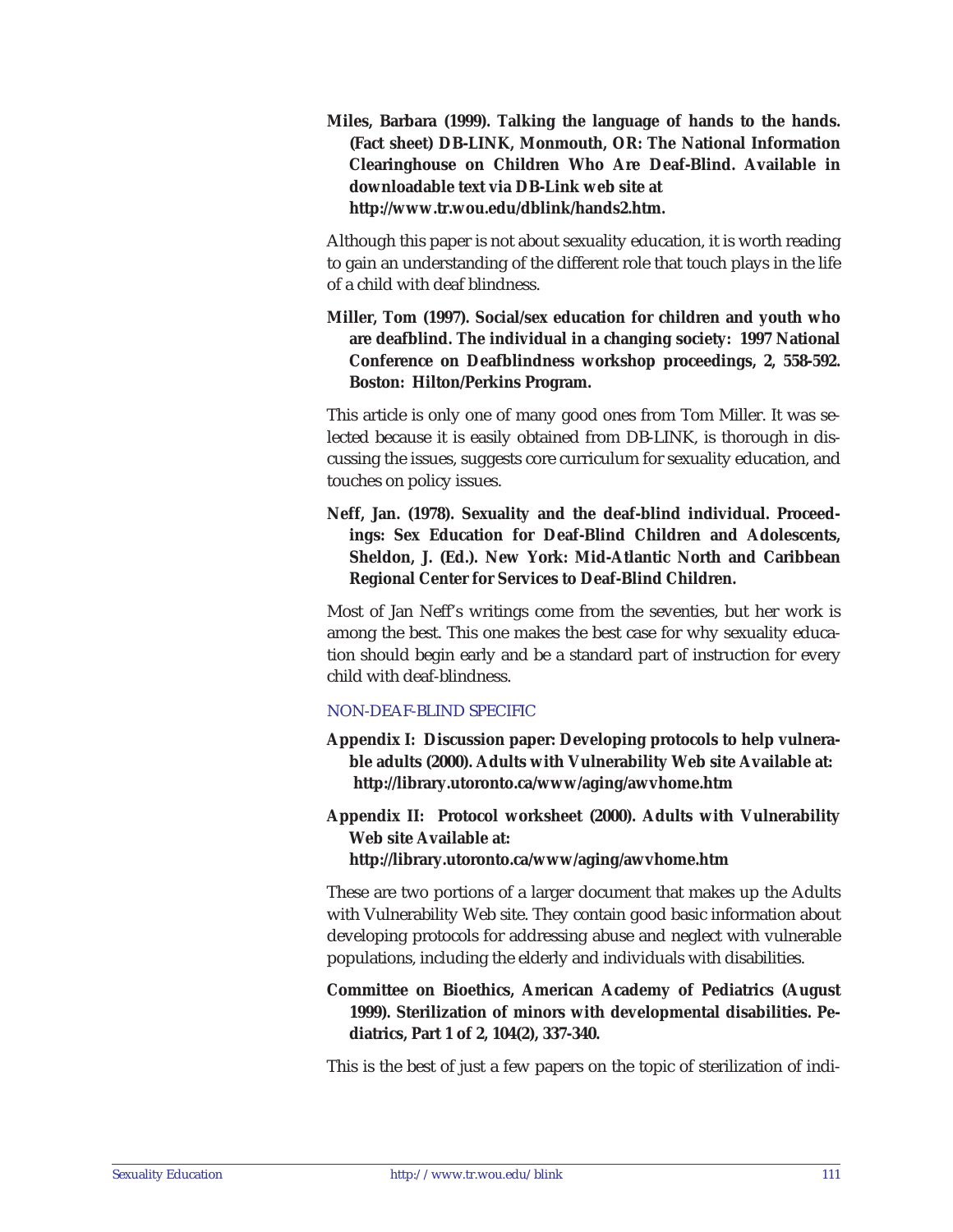viduals with developmental disabilities. This is a must read for any parent considering that option for their child with deaf-blindness and developmental delays. It provides good information on assessing the individual's capacity to make decisions about sexual intercourse. The article discusses the consequences of reproduction for the person and any child he or she might produce, as well as other options to address the consequences of sexual maturation. Most importantly, it shares information related to local, state, and federal laws about sterilization.

- **Personal Safety Awareness Center (2000). Identifiers of caregiver abuse (Fact sheet). Austin, TX: SafePlace Available at web site: http://www.austin-safeplace.org/services/psac/index.htm**
- **Personal Safety Awareness Center (2000). Screening practices for hiring people to work with individuals with disabilities in need of support (Fact sheet). Austin, TX Available at Web site: http://www.austin-safeplace.org/services/psac/index.htm.**
- **Personal Safety Awareness Center (2000). Tips on what to do if the child discloses abuse (Fact sheet). Austin, TX Available at website: http://www.austin-safeplace.org/services/psac/index.htm.**

These are three of the best fact sheets from SafePlace. These one-page information sheets might be a good accompaniment to a policy and procedures manual, for use in in-service training with parents and professionals.

**Kupper, Lisa, Ambler, Lana, and Valdivieso, Carol (1992). Sexuality education for children and youth with disabilities. NICHY News Digest, #ND17. Available at Web site: http://www.nichy.org or by contacting NICHY at 1-800-695-0285 (voice/TTY).**

This is probably one of the most thorough documents on sexuality education for people with developmental disabilities. It is especially parent friendly in its design and offers excellent references after each section. This is a must read for anyone thinking about sexuality education for the child with disabilities.

## **Learning about: Sexual abuse of children. News from Advocates for Deaf-Blind, Winter 1995-1996.**

This letter is from a parent whose child is blind and has Down Syndrome. The letter discusses the occurrence of sexual abuse in a residential setting. Pamela Ryan from Perkins School for the Blind responds to this parent's letter and discusses how typical abuse occurs.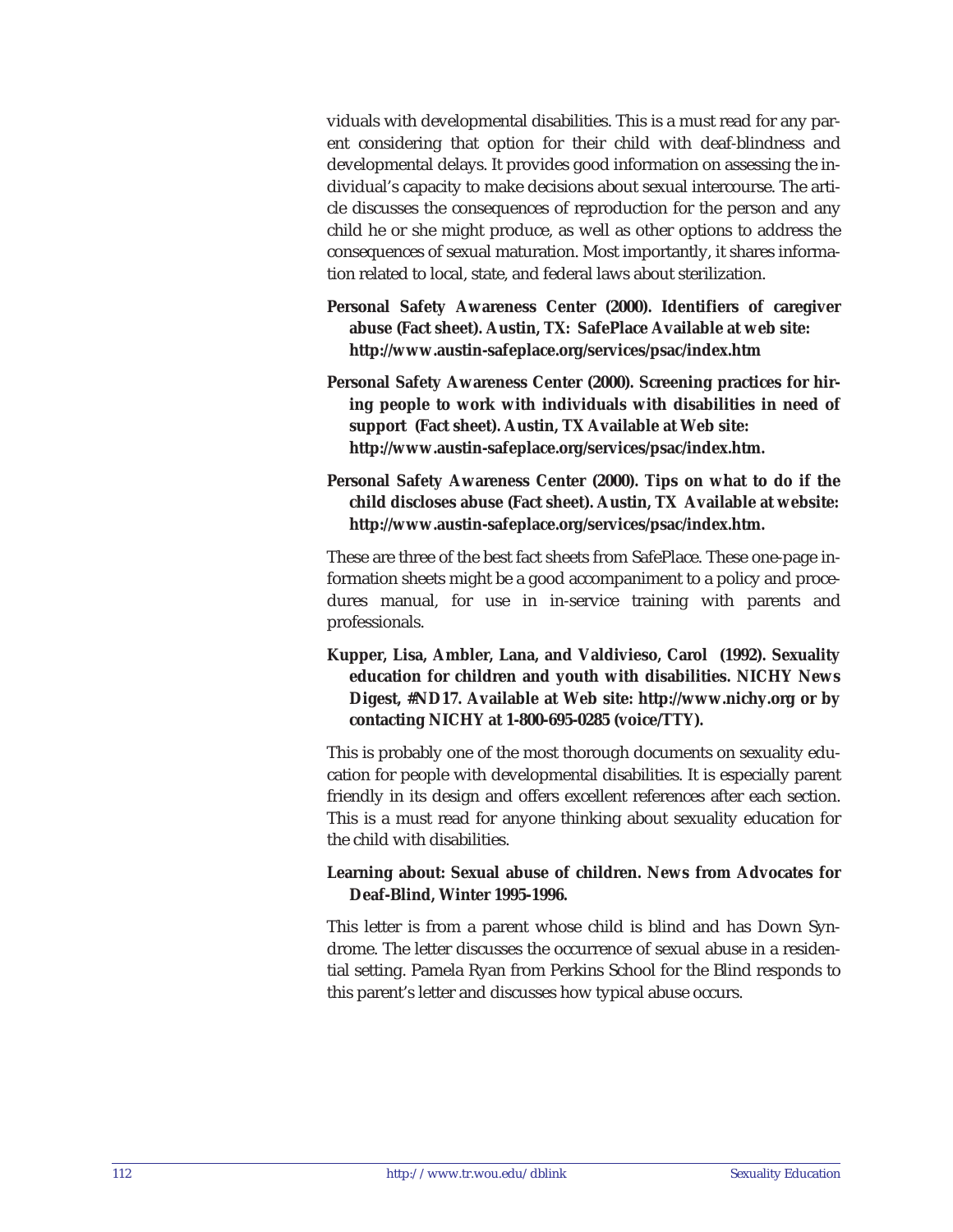#### **NFADB mail call (1996). News from Advocates for Deaf-Blind, 3(1), 10-11.**

This article is a response to "Learning about: Sexual abuse of children" and discusses the way one incident of sexual abuse was handled by the police and the criminal justice system. It also includes the author's advice to other families dealing with this type of situation.

#### **Noll, Joann (December 1996). Puberty comes anyway. Exceptional Parent, 61-62.**

Written by a parent, this article captures some of the typical parents' concerns about their daughters' sexual development. Joann makes some good points about why sexuality education is important.

## **Reynolds, Leigh Ann (2000). People with mental retardation and sexual abuse. The ARC's Q & A on People with Mental Retardation & Sexual Abuse Available at Web site: http://thearc.org/faqs/Sexabuse.html**

This article provides good basic information about the signs of sexual abuse and what to do if abuse is suspected, and it also offers some resources. A note of caution related to the signs of sexual abuse: These may not all be clear indicators of sexual abuse in a child with deaf-blindness and developmental delays. (Please read chapter 9, in this paper "Sexual Abuse".)

- **Stavis, Paul F. (2000). More thinking about sex: Three suggestions for drafting program guidelines and three case studies. NYS Commission of Quality Care Web site Available at http://www.cqc.state.ny.us/cc71.htm**
- **Stavis, Paul F. (2000). Provider's liability for sexual activity which causes injury, pregnancy or a sexually transmitted disease. NYS Commission of Quality Care Web site Available at http://www.cqc.state.ny.us/cc54.htm**
- **Stavis, Paul F. (2000). Recent developments in law and recent data on sexual incidents policy considerations for providers. NYS Commission of Quality Care Web site Available at http://www.cqc.state.ny.us/cc66a.htm**
- **Stavis, Paul F. (2000). Sexual activity and the law of consent. NYS Commission of Quality Care Web site Available at http://www.cqc.state.ny.us/cc50.htm**

These are just four of the good articles from the New York State Commission of Quality Care Web site, written by Paul Stavis, counsel to the commission. There is not much available on legal issues related to sexu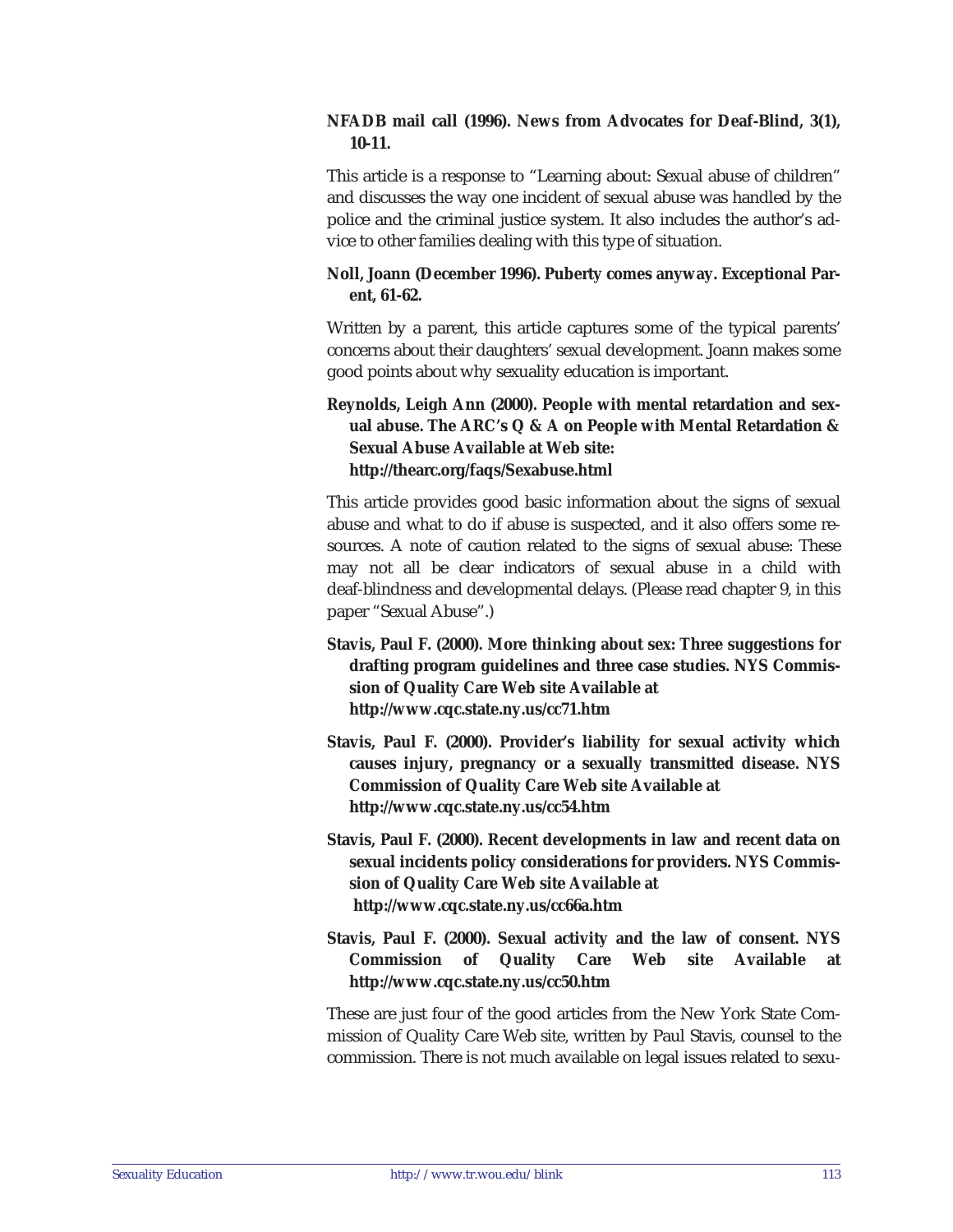ality and people with disabilities. These articles are very easy to understand and offer good basic information on sexuality and the law. Programs serving individuals with disabilities should especially benefit from reviewing this material.

## **Tait, Pearl E., and Kessler, Carol (March 1976). The way we get babies: A tactual sex education program. The New Outlook, 116-120.**

This is a good article about a program to help teach about reproduction. It includes a pattern for making anatomically correct cloth figures.

## **Walker-Hirsch, Leslie, and Acton, Gitta (June 1995). Sexuality and young adults with developmental disabilities. Nevada Dual Sensory Impairment Project Newsletter, 6(3), 3-6.**

This article takes a good look at the need that children with developmental disabilities have for support from their parents and other caring adults in providing sexuality education. It helps parents understand how important it is to celebrate their children's developing sexuality. It also offers suggestions for helping children find friendships and later, romantic relationships, which can reduce the occurrence of loneliness and isolation in their adult lives.

## **Books and Curriculums** DEAF-BLIND SPECIFIC

## **Cadigan, Ellen, and Geuss, Roslye Roberts (1981). Sex education: A curriculum for the deaf-blind. Watertown, MA: Perkins School for the Blind.**

This is the only deaf-blind-specific sexuality education curriculum, and it is very good. Units include self-identity, anatomy of the reproductive systems, human reproduction, growth from birth to puberty, adolescence, and medical aspects such as personal health care and hygiene.

## **Miller, Tom (1999). Social/sex education for children and youth who are deafblind. In John M. McInnes (Ed.), A guide to planning and support for individuals who are deafblind, pp. 201-226. Toronto: University of Toronto Press.**

This chapter of the McInnes book is another good resource from Tom Miller. It includes an overview of the problem of providing sexuality education, aspects to consider in providing social and sexuality education, what and when to teach, techniques for instruction, policy development, and so forth.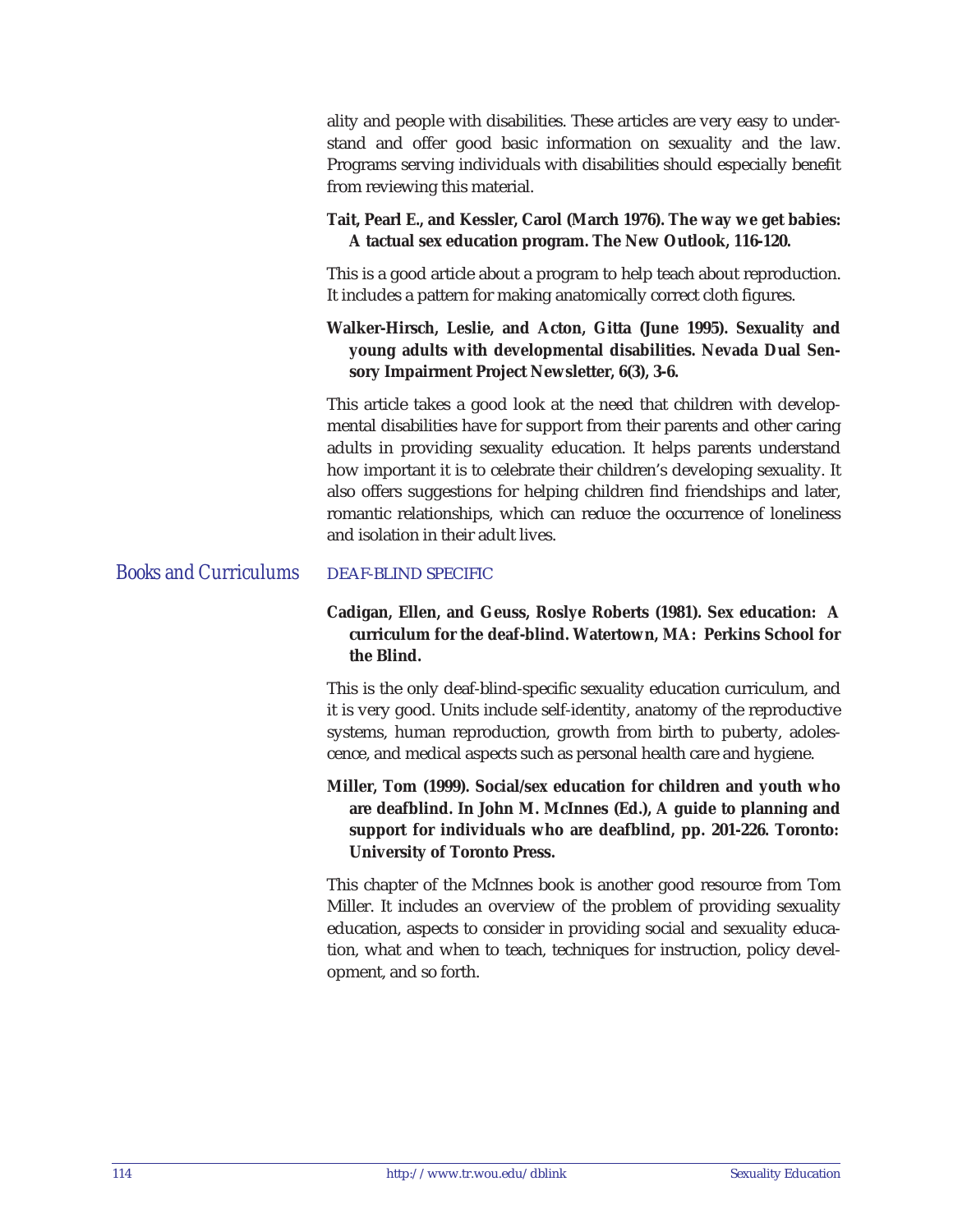#### NON-DEAF-BLIND SPECIFIC

#### **Bell, Ruth (1998). Changing bodies, changing lives: A book for Teens on Sex and Relationships. New York: Random House.**

This book was written for teens and gives great information about the human body and sexuality. It is a good encyclopedia of sexual information, which parents and programs may want to reference. The book also covers a variety of related topics that may not have immediate application for individuals who are deaf-blind with developmental delays, but it would be of interest to deaf-blind teens who are not developmentally delayed. These topics include substance abuse, living with violence, dealing with unplanned pregnancy, and getting involved in making a difference.

## **Brown, Gail T., Carney, Pat, Cortis, John M., Metz, Lori L., and Petrie, Anne M. (1985). Human sexuality handbook: Guiding people toward positive expressions of sexuality. Springfield, MA: The Association for Community Living.**

This book was recommended by Tom Miller and was originally developed as a procedural guide for adults with developmental disabilities and for staff working with them in residential settings. This book may be useful especially in developing policy and guidelines for programs.

#### **Burt, John J., and Meeks, Linda Brower (1989). Education for sexuality: Concepts and programs for teaching (3rd Ed.). Dubuque, IA: Wm. C. Brown Publishers.**

This is probably the best book that offers solid, basic information about all aspects of sexuality. It also contains a great deal of information about typical sexuality education concepts for each grade-level, beginning at kindergarten and going through high school. There is also a section in the back with black-and-white line drawings that may be useful for instructing some students with adequate vision and ability.

#### **Kempton, Winifred (1988). The Life Horizons Curriculum. Santa Barbara, CA: James Stanfield Company, Inc. Phone: (800) 421-6534. Web site: http://www.stanfield.com.**

This is an exceptional curriculum developed in the 1970s and reprinted. It contains a series of color slides with accompanying text for use in instruction. Most of the slides are photographs of real people, although there are a few slides of drawings that show inner anatomical structures. Some of these slides are explicit; however, because they are slides, programs and parents can select only the slides they want to use in instruction. For some children with deaf-blindness, these materials would be invaluable in providing instruction. Following are the components of the curriculum: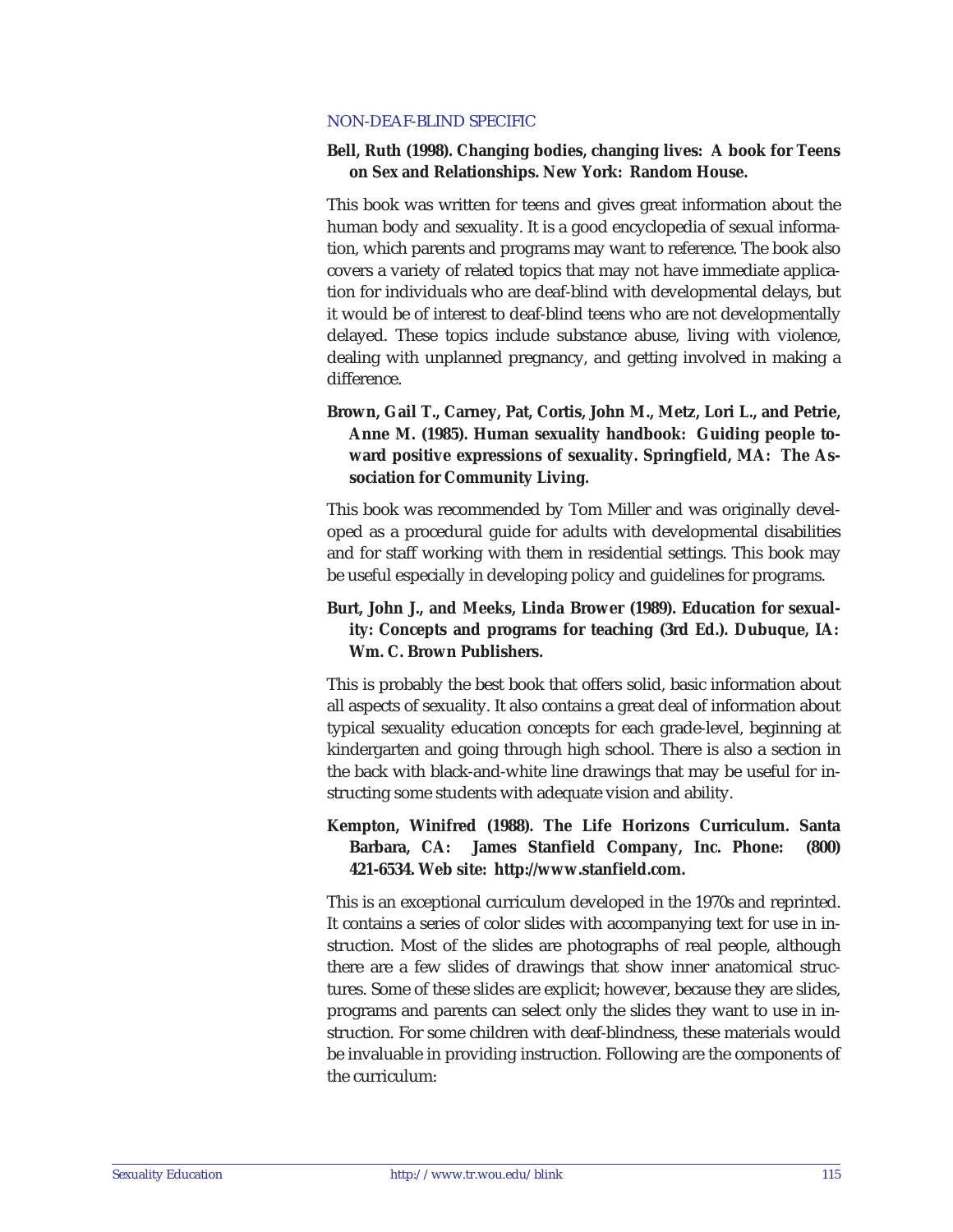#### **Part I: Sex education for persons with special needs: The physiological and emotional aspects of being male and female.**

This set contains a videotape where Winifred Kempton explains how and why the series was developed, discusses the importance of sexuality education, and speaks about issues in educating individuals with mental retardation about sexuality. Some of the information may seem a bit dated, but it is still a very good discussion that will help both parents and professionals feel better about their role in providing sexuality education. The slides in this part include sets on parts of the body, sexual life cycle, human reproduction, birth control, and sexual health. Text to explain each slide is included in a booklet.

#### **Part II: Sex education for persons with special needs: The moral, social, and legal aspects of sexuality.**

Like Part I, Part II includes a series of slides and accompanying text. The sets of slides include building self-esteem and establishing relationships, male social-sexual behavior, female social-sexual behavior, dating, marriage, parenting, and preventing/coping with sexual abuse.

## **Nilsson, Lennart (1993). How was I born? New York: Dell Publishing.**

This is a children's book with excellent color photographs about pregnancy, childbirth, and the first days of a newborn's life. For certain students with enough vision and understanding of picture representations, the pictures in this book could be used in instruction to explain where the baby comes from, breastfeeding, and so forth.

## **Pearse, Patricia (1988). See how you grow. Hauppauge, NY: Barron's Educational Series, Inc.**

This book is appealing because of the lift-the-flap format that shows a woman's belly with a baby inside. For some children with deaf-blindness, certain portions of this book could be used in instruction.

## **Rouse, Geraldine Rodriguez, and Birch, Carol Pence (1991). Socialization and sex education: The Life Horizons Curriculum Module. Santa Barbara, CA: James Stanfield Company, Inc. Phone: (800) 421-6534. Web site: http://www.stanfield.com.**

This curriculum was designed for use with the Life Horizons sets. It contains thirty-one lessons around sexuality issues. Each lesson includes the following sections: overview/teacher preparation, objective, objective in student terms, purpose in student terms, vocabulary, instructional activities, closure, parent/guardian contact, and additional activities. Each lesson has a series of question cards to generate discussion. For certain children with deaf-blindness this set could be used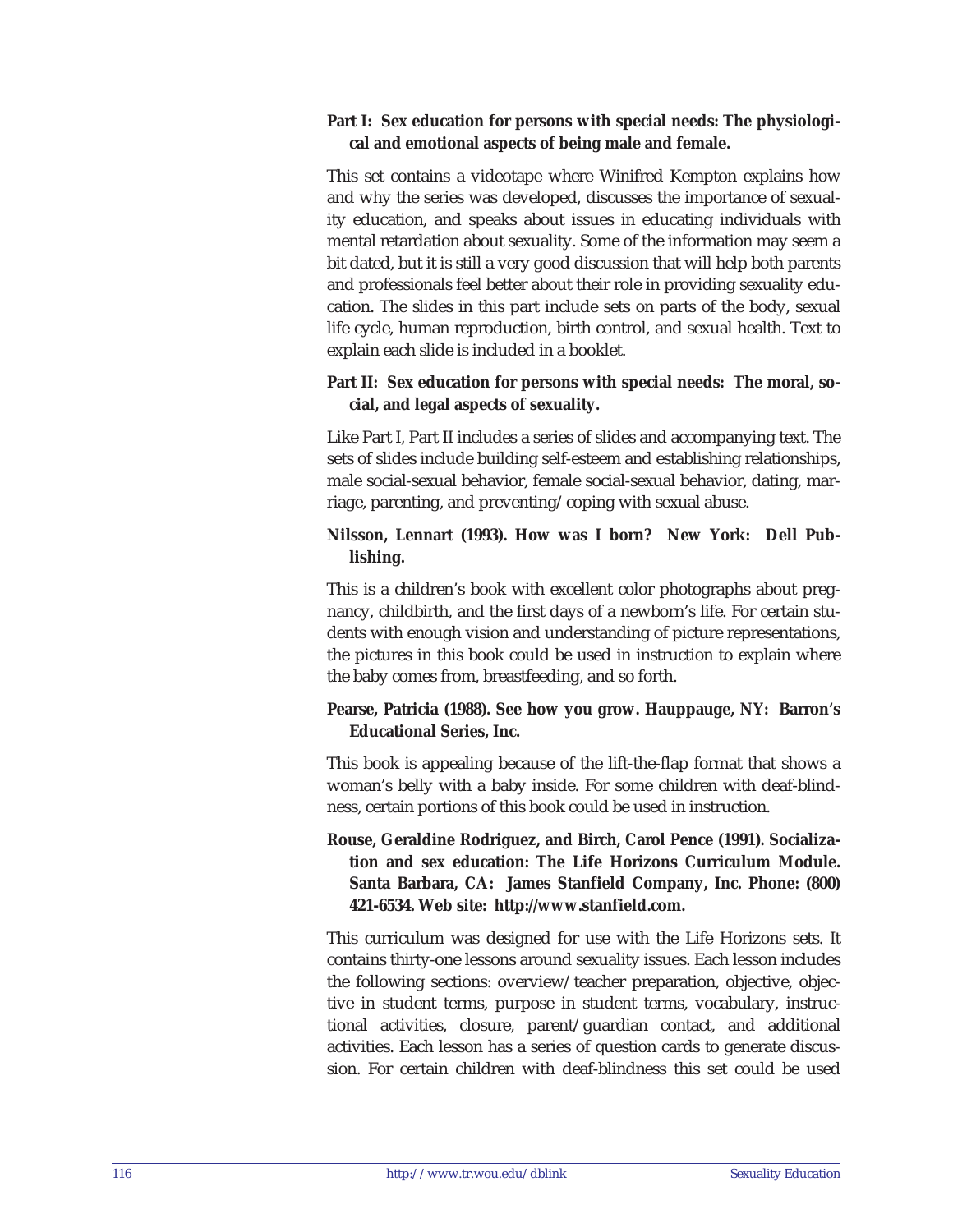without modification, but for most deaf-blind children with significant developmental delays, the primary benefit of this package would be to help the teacher/parent think of the concepts that should be taught. The lessons/activities may require considerable modification depending on the child's language level, cognitive abilities, and sensory impairments.

#### **Schwier, Karin Melberg, and Hingsburger, Dave (2000). Sexuality: Your sons and daughters with intellectual disabilities. Baltimore, MD: Paul H. Brooks Publishing, Co.**

This is a must read for parents of children with developmental disabilities. It will help you to understand the importance of sexuality education and help you to feel more comfortable with the topic. Much of the information comes from parents and people with developmental or intellectual disabilities making it particularly enjoyable to read.

*A Word About Information From The Internet* There are a number of good Web sites for a variety of informational needs. Although some of the most current information was on the Internet, parents and professionals should realize that information from these sources changes daily. Also be aware that a Web site that exists today may not exist tomorrow. Web sites are included because they were very helpful. Hopefully, they will be in existence when you begin your study. Do not be afraid to use the Internet to seek out information. You will likely find some weird sites, but there is much useful information to be accessed as well. One good strategy is to search links from disability-specific or government Web sites.

#### *SafePlace*

#### **http://www.austin-safeplace.org/**

This organization sponsors the Personal Safety Awareness Center, and there is some excellent information available from it including the three great fact sheets listed under non-deaf-blind specific articles.

#### *Family Village*

#### **http://www.familyvillage.wisc.edu/index.html**

This is a great source for disability related information. It offers links to information on sexuality and disability. When you get to the index by going to the address listed above, click on the "Library" icon, then "General Information" link, and look for the "Sexuality and Disabilities" link. You may also want to check out the "Abuse and Disability" link as well.

## *Health Scout*

#### **http://www.healthscout.com**

This Web site on health issues has several links to information on human sexuality, wellness information, and medical encyclopedias. It changes frequently but is worth exploring.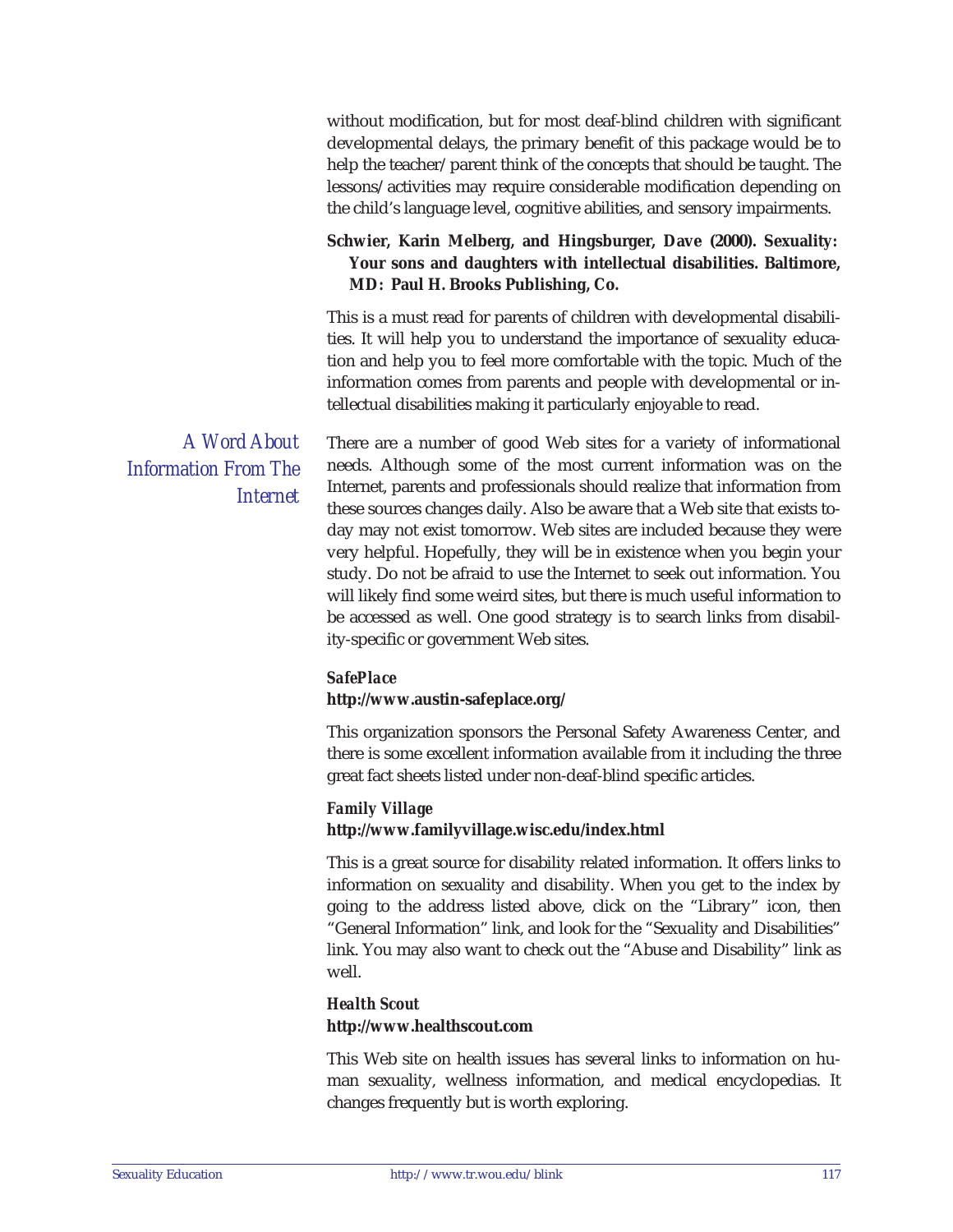#### *International Coalition on Abuse and Disability* **http://www.quasar.ualberta.ca/ddc/ICAD/icad.html**

This site is part of the J. P. Das Developmental Disabilities Centre, University of Alberta, Edmonton, Alberta. It is especially interesting because it seems to function as a forum in which to advocate for research and social reform addressing issues of abuse for people with disabilities, including the elderly. Dick Sobsey, who has done a great deal of work in this area, is involved with this Web site. It includes ICAD-L an electronic mail network on the topic of abuse and disability. ICAD began in October of 1993. Currently about 200 people in twelve countries have joined. They include researchers, clinicians, people with disabilities, parents, and others interested in this topic.

#### *National Organization for Rare Disorders (NORD)* **http://www.rarediseases.org**

This website has good information about syndromes and conditions, and is a good resource for medical information and support groups for specific conditions. It also describes any sexual health concerns related to a specific syndrome of condition.

#### *Resource List: Sexuality and Disability* **http://www.realtime.net/austinrapecrisis/HTML/psac-lst.htm**

This is one of the links from the Family Village Web site that offers an extensive listing of materials and resources.

#### *Royal Adelaide Hospital, Sexually Transmitted Disease Clinic* **http://www.stdservices.on.net/std/definition.htm**

This page of the Web site offers good information on sexually transmitted diseases. Warning to parents and professionals: There are explicit pictures of the symptoms of the various STDs.

## *Sexuality Information and Education Council of the United States (SIECUS)*

#### **http://www.siecus.org**

This Web site has much to recommend it as a general resource on sexuality education. They also have a disability-specific link. The annotated bibliographies that can be found at http://www.siecus.org/pubs/biblio/bibs0009.html are particularly worth checking out.

*Instructional Materials: Models and Videotapes*

Because of the unique learning styles of children with deaf-blindness and significant developmental delays, good instructional materials are invaluable. Unfortunately, there are not many ready-made products that work for these children. However, there are a few that can be used with some adaptation for certain children.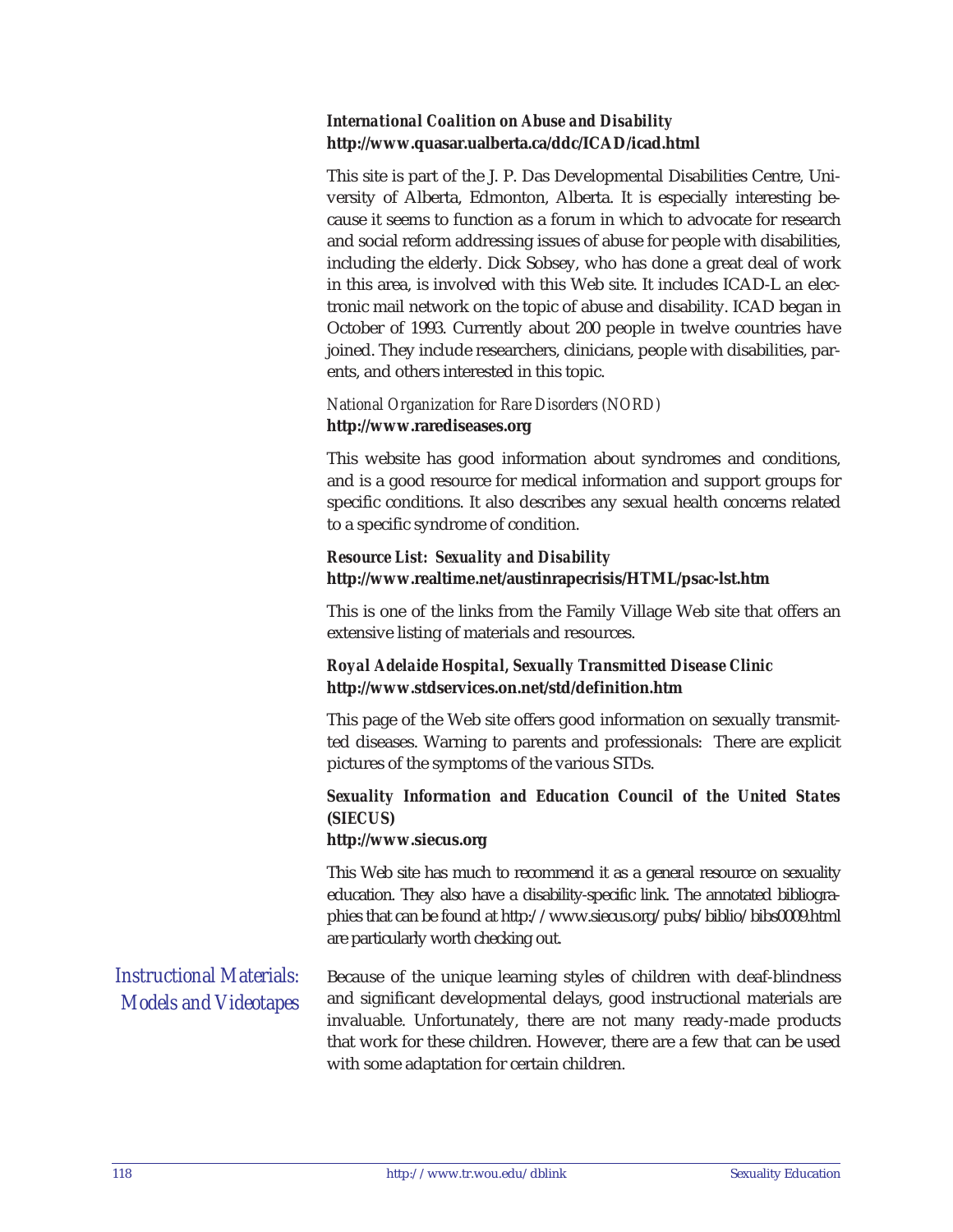#### FIGURES AND MODELS

One of the problems with models is that they tend to be of only a portion of the body (pelvic area, torso, etc.). This can be too abstract for some children with deaf-blindness, especially those with significant developmental delays. However, for certain children with deaf-blindness, some models may be useful in conjunction with other instructional materials. Most useful are anatomically correct figures. These figures can be made using the patterns included in the article by Pearl Tait, or ready-made figures from Teach-A-Bodies can be ordered.

#### **Teach-A-Bodies Dolls, Teach-A-Bodies, 7 Dons Drive, Mission, Texas 78572. Phones (956) 581-9959 (Voice), (956) 585-3089 (Fax) E-mail: TABDOLL@aol.com.**

These cloth dolls and paper dolls come in a variety of ages and ethnic groups and can be very useful for instruction for some children with deaf-blindness. You would need to be sure that the child can make the association between his or her own body and the doll's body. With adult, child, and infant models, you can teach basic concepts about family.

#### **VIDEOTAPES**

**Gray, Judi and Jilich, Jitka (1990). Janet's got her period: Training in menstrual self-care for girls and young women with developmental disabilities. Social Biology Resources Centre, Santa Barbara, CA: Distributed by James Stanfield Company, Inc., Phone (800) 421-6534. Web site: http://www.stanfield.com.**

This is an excellent video from Australia on menstrual self-care. Even though the actors have accents, the information and repetition used in this video make it an excellent teaching tool to use with some young women with deaf-blindness. The set includes the video material in picture book form, a handbook for parents/teachers, and a set of picture graphics showing the steps in managing menstrual care.

**Taylor, Maria Oliva (1991). The GYN exam handbook: An illustrated guide to the gynecologic examination. Santa Barbara, CA: James Stanfield Company, Inc. Phone (800) 421-6534. Web site: http://www.stanfield.com.**

This videotape shows a typical gynecological (GYN) exam including a breast and pelvic exam. The set offers videotapes in two formats: continuous version and one divided into sections for ease in starting and stopping. Also included in this set is a still-picture series showing key steps in the examination in a three-ring binder, which can be used to review and discuss each step of the exam. For many young women with deaf-blindness who have some vision, this would be an exceptional aid to preparing them for a GYN exam.